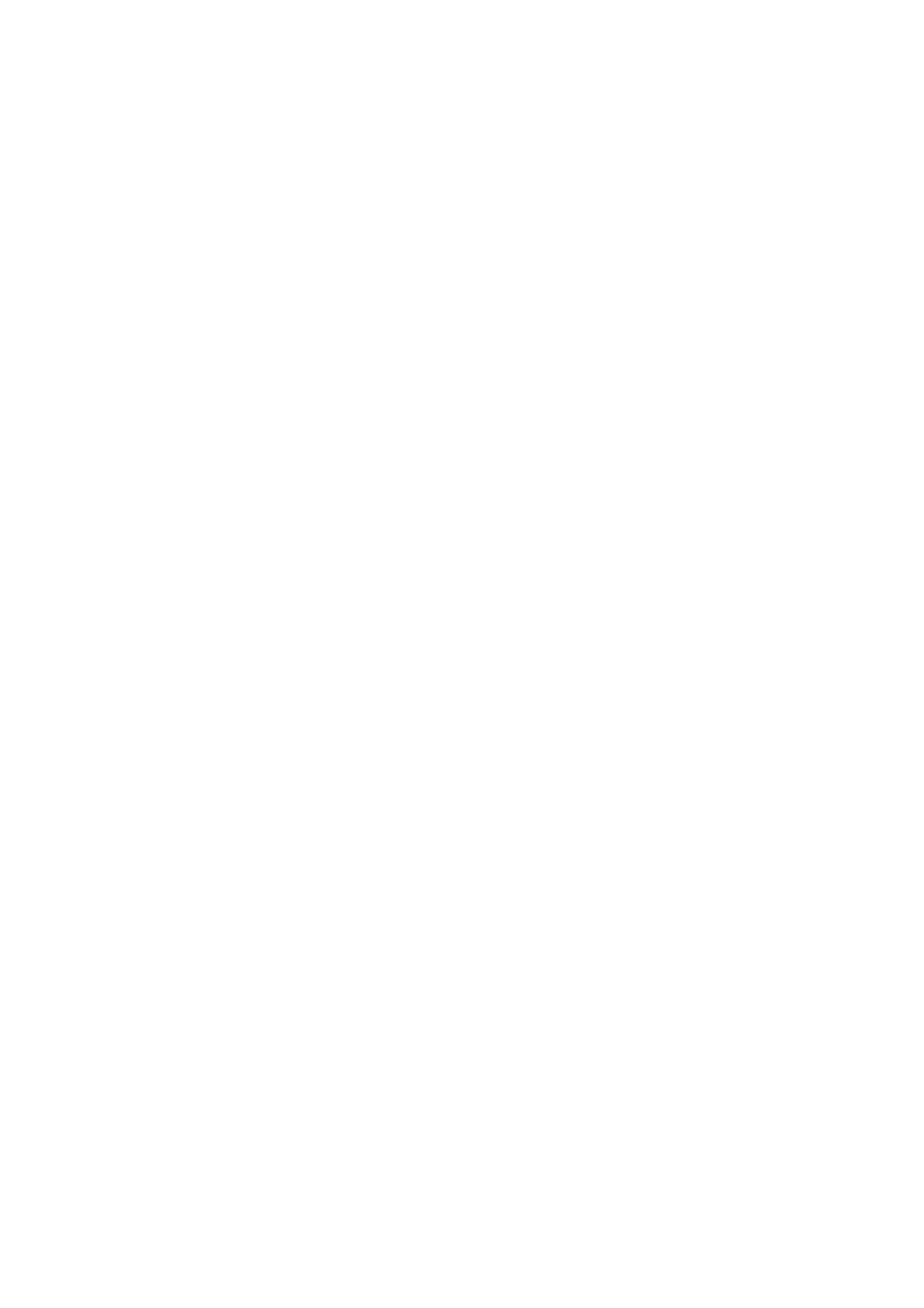# The Caucasus: A Challenge for Europe

Svante E. Cornell S. Frederick Starr

© Central Asia-Caucasus Institute & Silk Road Studies Program – A Joint Transatlantic Research and Policy Center Johns Hopkins University-SAIS, 1619 Massachusetts Ave. NW, Washington, D.C. 20036 Uppsala University, Box 514, 75120 Uppsala, Sweden www.silkroadstudies.org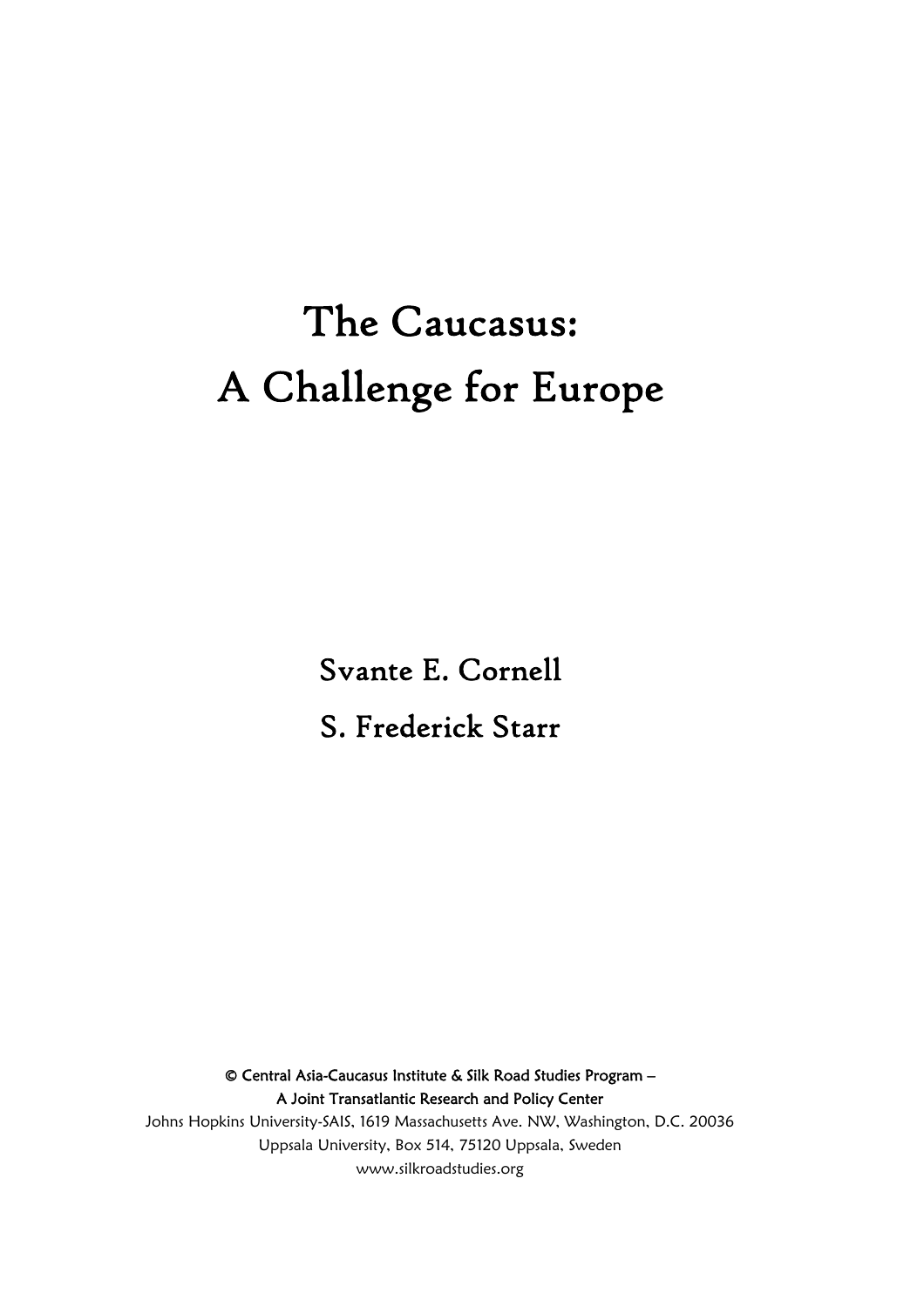"The Caucasus: A Challenge for Europe" is a *Silk Road Paper* produced by the Central Asia-Caucasus Institute & Silk Road Studies Program. The *Silk Road Papers* series is the Occasional Papers series of the Joint Center, published jointly on topical and timely subjects. It is edited by Svante E. Cornell, Research and Publications Director of the Joint Center.

The Central Asia-Caucasus Institute and Silk Road Studies Program is a joint transatlantic independent and privately funded research and policy center. The Joint Center has offices in Washington and Uppsala, and is affiliated with the Paul H. Nitze School of Advanced International Studies of Johns Hopkins University and the Department of Eurasian Studies of Uppsala University. The Joint Center is the first of its kind and is today firmly established as a leading focus of research and policy worldwide, serving a large and diverse community of analysts, scholars, policy-watchers, business leaders and journalists. The Joint Center aims to be at the forefront of research on issues of conflict, security and development in the region; and to function as a focal point for academic, policy, and public discussion of the region through its applied research, its publications, teaching, research cooperation, public lectures and seminars.

© Central Asia-Caucasus Institute and Silk Road Studies Program, 2006

ISBN: 91-85473-16-2

Printed in Sweden

Distributed in North America by:

The Central Asia-Caucasus Institute Paul H. Nitze School of Advanced International Studies 1619 Massachusetts Ave. NW, Washington, D.C. 20036 Tel. +1-202-663-7723; Fax. +1-202-663-7785 E-mail: caci2@jhuadig.admin.jhu.edu

Distributed in Europe by:

The Silk Road Studies Program Uppsala University Box 514, SE-75120 Uppsala Sweden Tel. +46-18-471-2217; Fax. +46-18-106397 E-mail: info@silkroadstudies.org

Editorial correspondence should be addressed to Svante E. Cornell, Research and Publications Director, at either of the addresses above. (preferably by e-mail)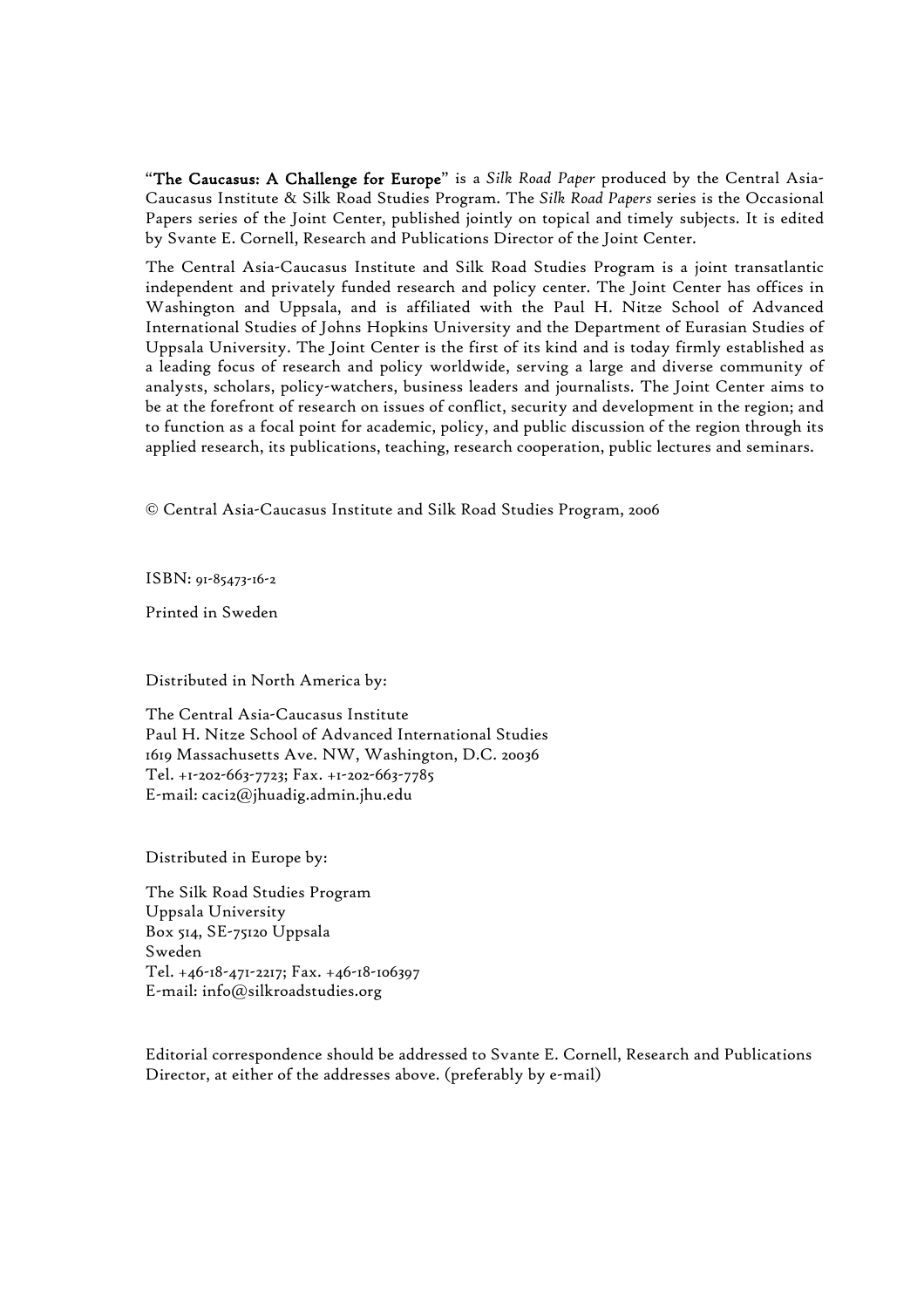# Table of Contents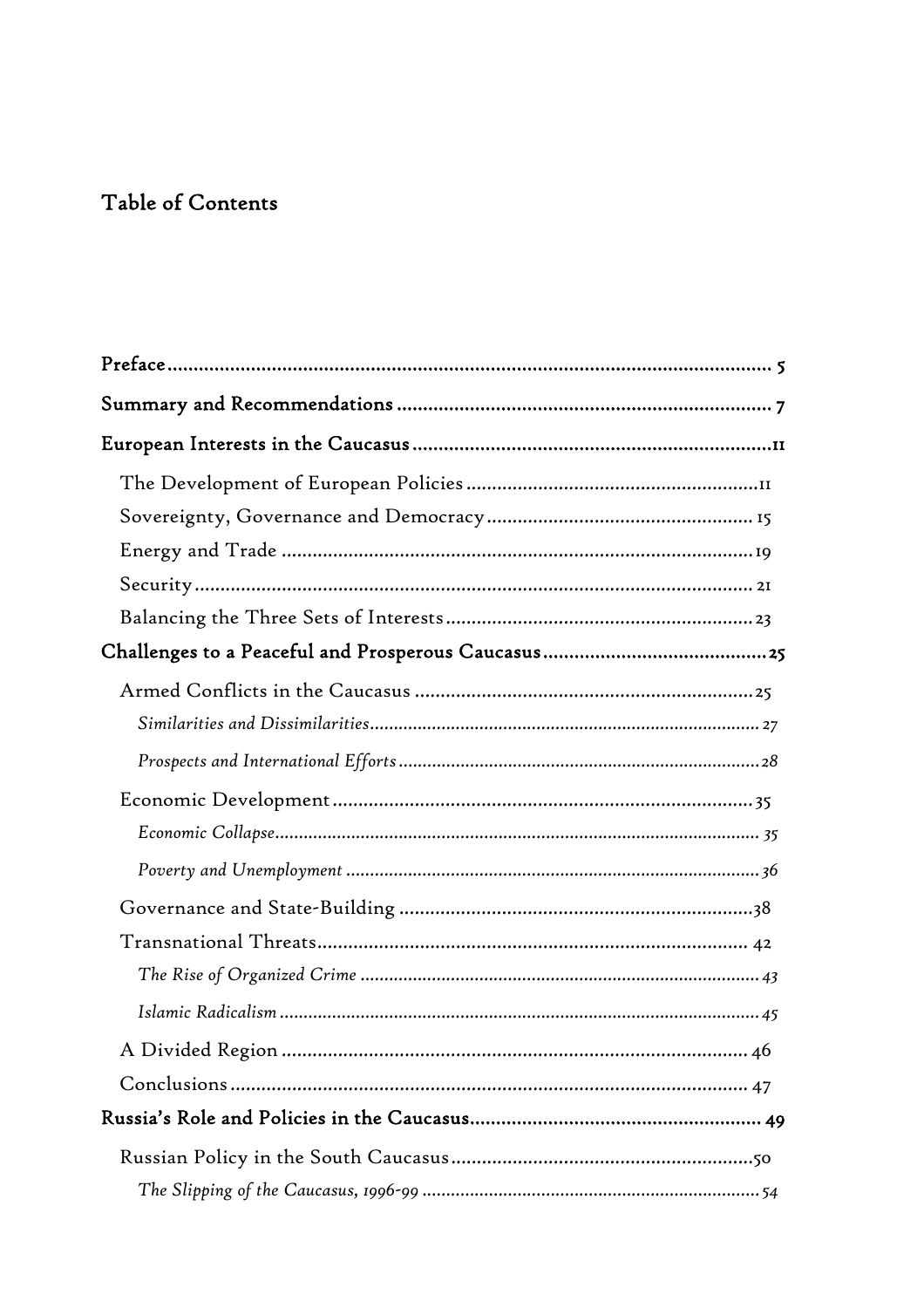| Centralization Policies and the Unraveling of the Political Balance      |
|--------------------------------------------------------------------------|
|                                                                          |
|                                                                          |
|                                                                          |
| The Interrelationship between the North and South Caucasus69             |
| The Way Ahead: A European Agenda for the Caucasus 71                     |
| Conceptualize the Caucasus in the framework of a greater Black Sea       |
|                                                                          |
| Adopt a long term approach to governance focusing on state-building  74  |
| Make the Caucasus a key part of the EU-Russia dialogue 76                |
|                                                                          |
|                                                                          |
| Advance Security by Strengthening NATO Presence in the South             |
|                                                                          |
| Activate the EU's Role in the Unresolved Conflicts and in Peacekeeping79 |
|                                                                          |
|                                                                          |
|                                                                          |
| Take the Opportunity to Extend by Baku-Ceyhan to East Caspian  82        |
|                                                                          |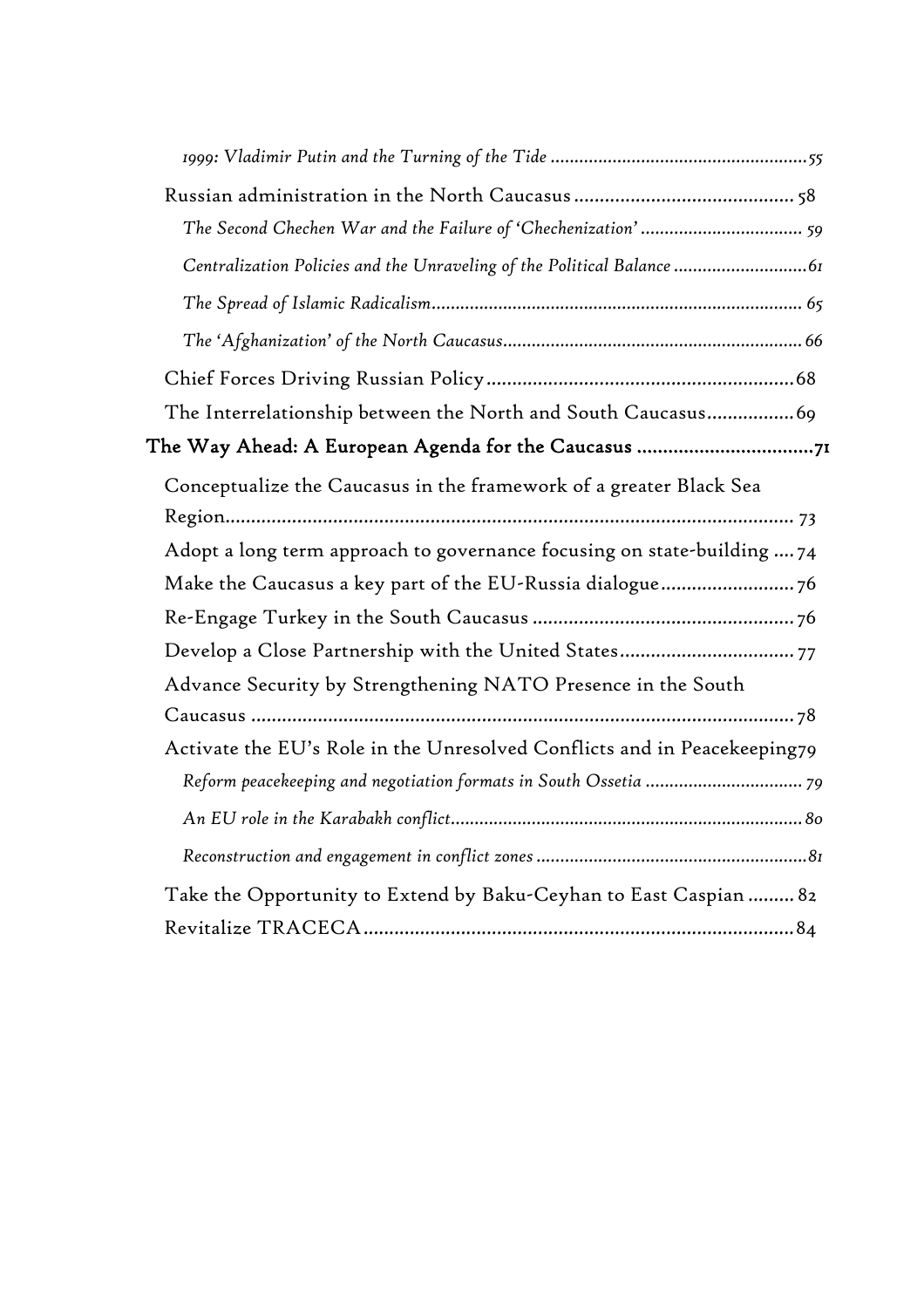# Preface

This *Silk Road Paper* was written by Svante E. Cornell and S. Frederick Starr at the request of the Policy Panning Unit of the Finnish Ministry of Foreign Affairs. It was commissioned after a joint seminar s conducted in Helsinki in January 2006, focusing on priorities toward the Caucasus and Central Asia for the Finnish EU Presidency in the second half of 2006.

The writers are grateful to the Finnish Ministry of Foreign Affairs for this initiative and for its support for this research. In addition, we are grateful for the useful comments and suggestions of Temuri Yakobashvili, Executive Vice President of the Georgian Foundation for Strategic and International Studies, as well as for comments of our staff members Michael Jonsson, Niklas Nilsson and Johanna Popjanevski.

The views expressed in this report are those of the authors, and do not necessarily reflect the views of the European Union, the Finnish government, or the Finnish Ministry of Foreign Affairs.

Svante E. Cornell S. Frederick Starr Research Director Chairman

Central Asia-Caucasus Institute & Silk Road Studies Program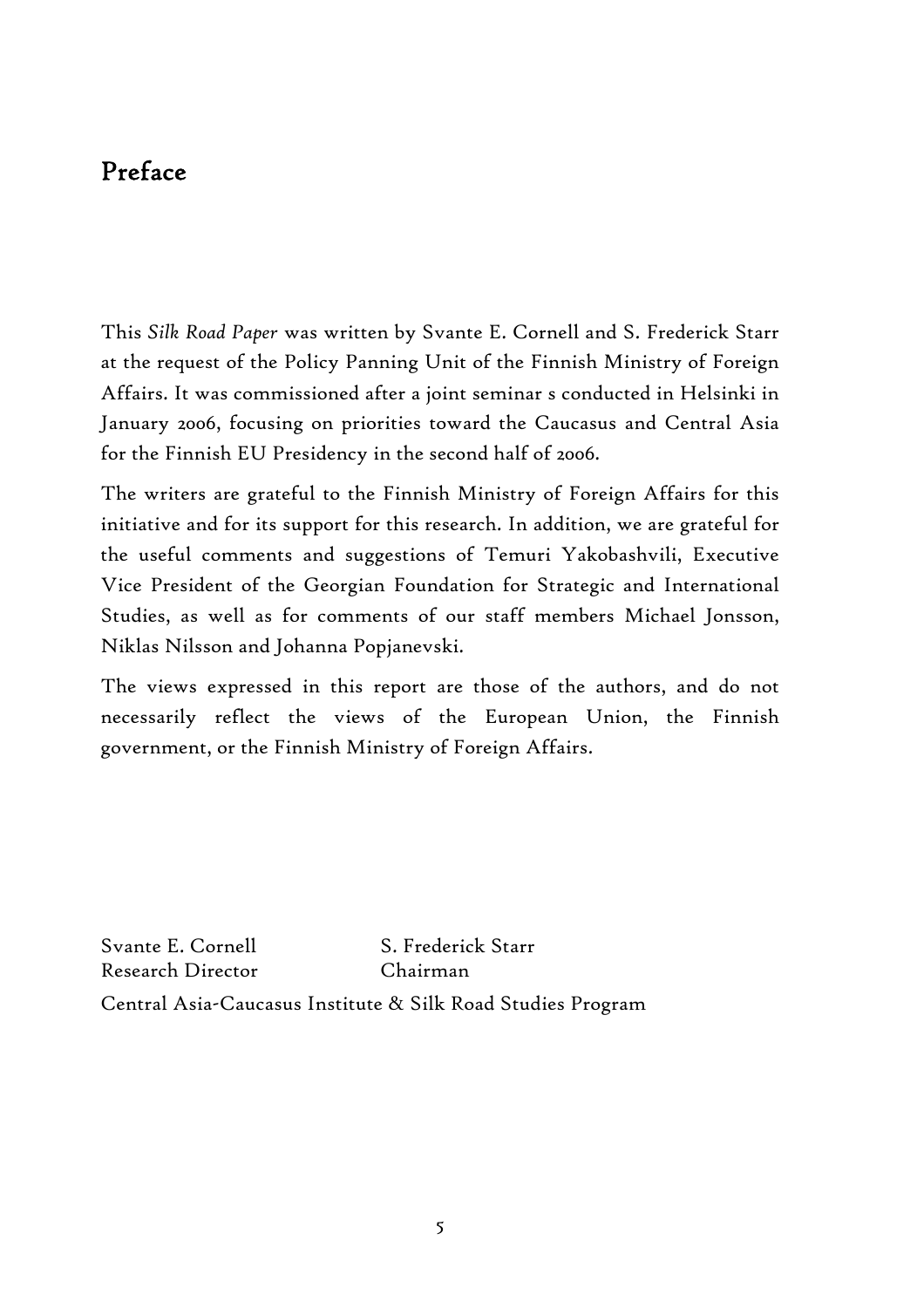

# Figure 1: Map of the Caucasus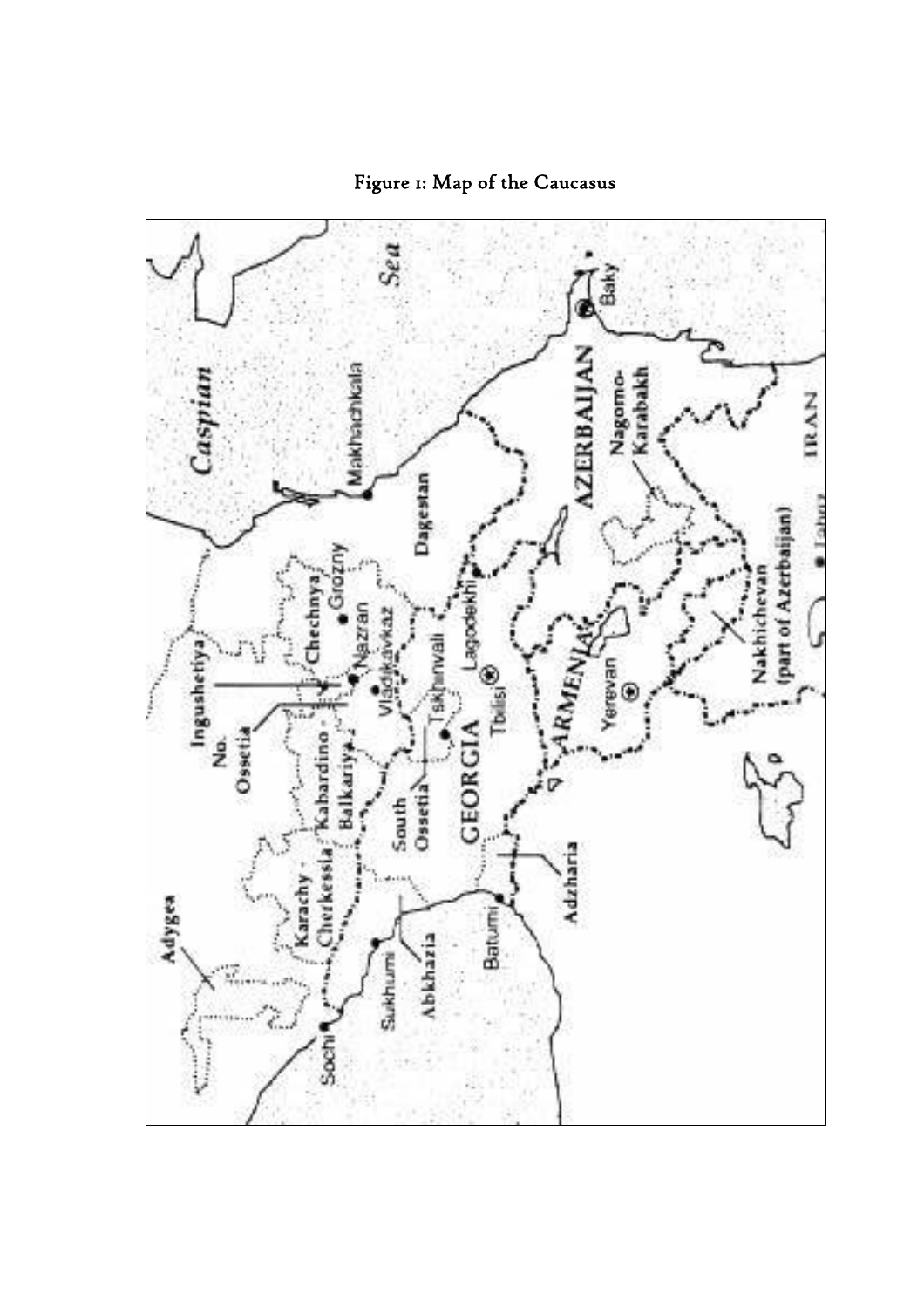### Summary and Recommendations

Over the past decade and a half, Europe has gone from the role of a bystander to the affairs of the Caucasus to that of an interested party with increasingly clearly defined interests in the region. As the Council of Europe, NATO, and finally the EU itself expand eastward, Europe in general and the EU in particular is coming closer to the Caucasus. With the pending EU membership of Romania and Bulgaria, the EU will be a neighbor of the Caucasus through the Black Sea. This southeastern shift in the EU's center of gravity is combining with the increasing importance of the Caucasus in world affairs, and compels the EU to identify its interests in the Caucasus and to develop its strategies for achieving these interests.

This reports argues that Europe has three sets of inter-related interests in the Caucasus: governance, energy, and security. It is in Europe's interest to see the states of the Caucasus develop into strong sovereign states based on the rule of law, with strengthening democratic institutions and upholding the rights of their citizens. Europe also has an interest in expanding its import of energy from and through the Caucasus, as this serves both Europe's own energy security and the interests of the nations of the Caucasus. Finally, Europe has an increasing interest in the security of the Caucasus, both as security threats in the region affect Europe and as the Caucasus is increasingly important for European states and organizations in global security, primarily through access to Central Asia.

Far from being conflicting, these three 'baskets' of interests can and should be mutually reinforcing. It is by engaging with the states of the region and by developing broad-based relations in multiple fields, including security and energy, that the EU can best work for the long-term strengthening of sovereignty, governance, and democracy in the Caucasus. The three sets of interests hence need to be advanced in parallel and in a coordinated fashion, with none being allowed to take precedence over the others.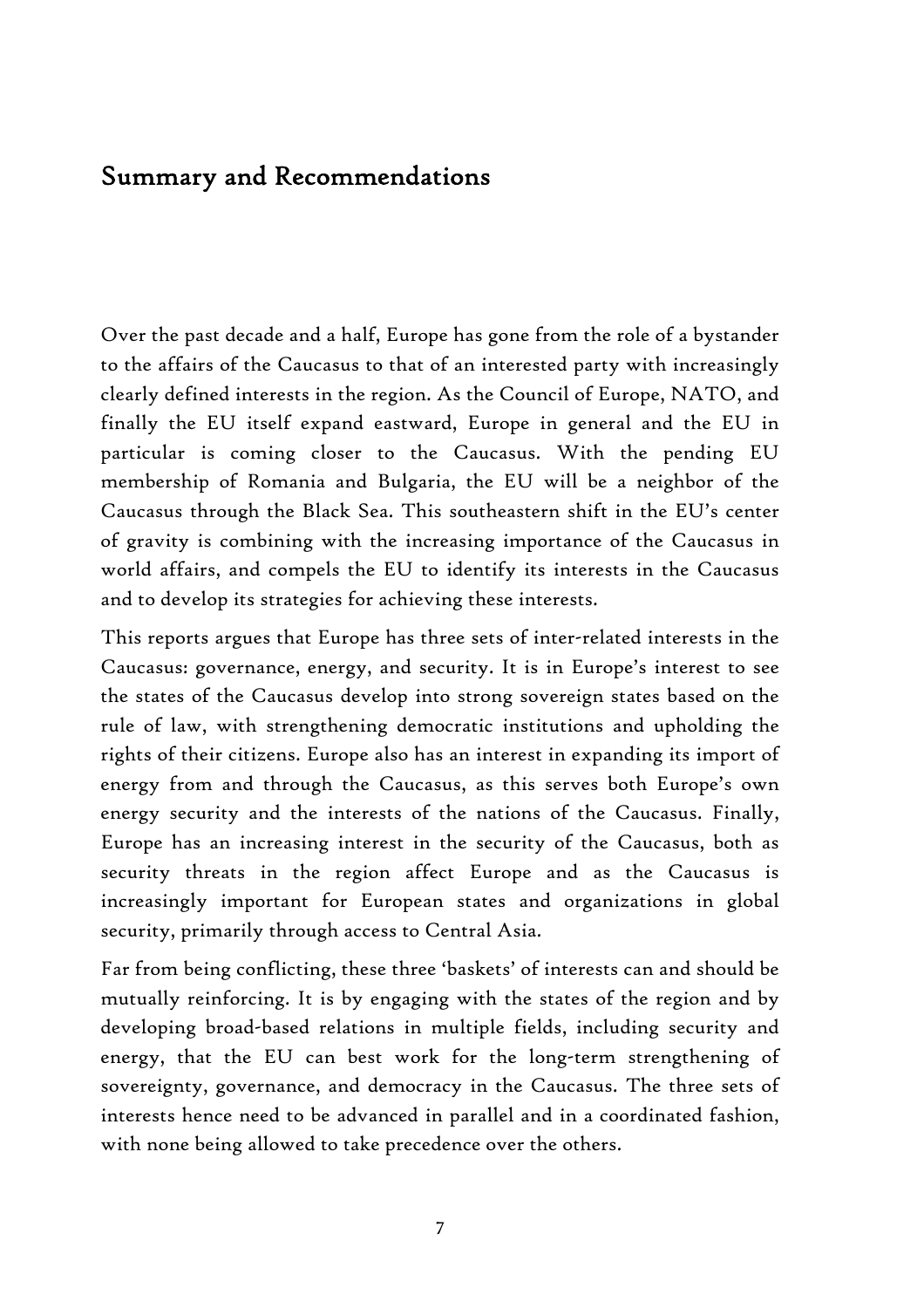As this report points out, the Caucasus is nevertheless replete with serious challenges, which form a threat both to the security of the region's populations and to the EU. The fundamental problem of the Caucasus is the unresolved armed conflicts of the region. Long neglected by the international community, the conflicts that have torn apart the Caucasus and continue to do so are a major security threat in their own right. Moreover, they are strong contributing factors to the deficit in governance, slowness of economic development, widespread poverty, and rise of transnational threats including organized crime and radicalism in the region. Without addressing the conflicts, the underlying cause of the security deficit in the Caucasus, there can be little hope for a stable, peaceful and prosperous Caucasus.

In this context, Russia has exerted and continuous to exert a paramount and primarily negative influence on the region's developments. Russian policy appears to have been guided by a long-standing perception of an inexorable link between the South and North Caucasus – dictating a policy of ensuring dominance over the South in order to stabilize the North. Since the 1990s, this has meant constant interference into the internal affairs of South Caucasian states, which nevertheless failed to ensure stability. Instead, Russia's policies proved counter-productive, exacerbating separatist violence that in turn served as an impetus for Chechen secessionism.

The increasing dominance of the security services in the formulation of Russian policy has furthermore undermined the fragile balance in Russia's North Caucasus. Moscow's policy of 'Chechenization' of the conflict in Chechnya has failed to solve that problem. Meanwhile, increasing centralization, repression and mismanagement in the other republics is triggering the destabilization of the entire North Caucasus. A deadly mix of poverty, unemployment, corruption, organized crime and Islamic radicalism is brewing there, with the Russian government seemingly unable to stop the slipping of the region into anarchy. Today, more military operations take place outside Chechnya than in the war-torn republic itself. This forms a threat to the South Caucasus and beyond: given the proximity of the North Caucasus to Europe, the slipping into anarchy of the region is all the more worrisome as Europe has almost no ability to influence the situation.

In spite of the many problems of the region, encouraging signs are also present, particularly in the South Caucasus. These include the launching of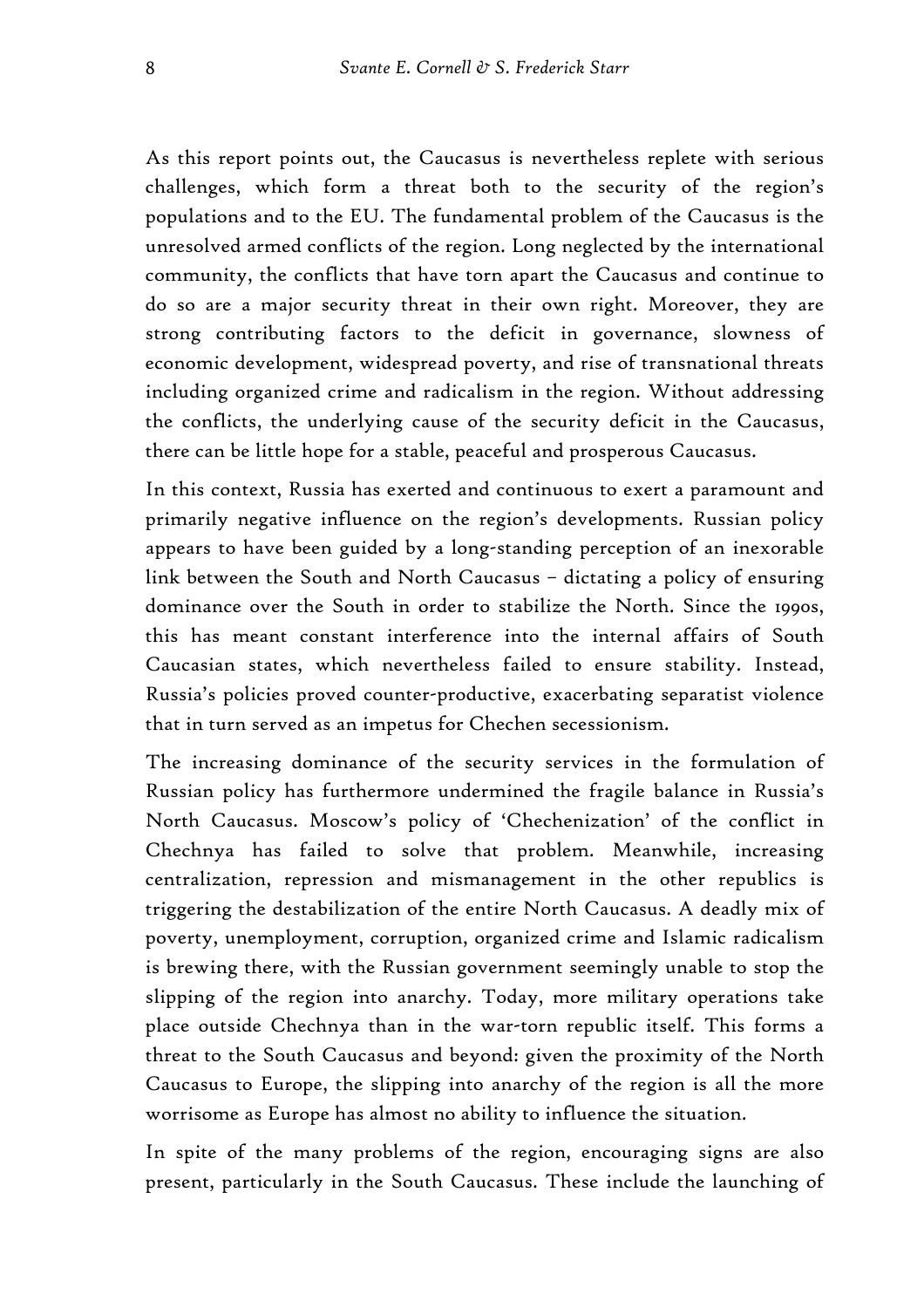the Baku-Tbilisi-Ceyhan pipeline, economic recovery and growth in all three states, and increasing headway toward political and economic reform.

Formulating an EU strategy to deal effectively with opportunities and challenges in the Caucasus will be no easy task, given the number of EU agencies and member states involved. Nevertheless, this report concludes with nine recommendations for the EU in its policies toward the region.

- 1. First, the EU should conceptualize the Caucasus in the framework of a greater Black Sea Region. Aside from making sense given the EU's southeastern expansion, it would give the Caucasus a natural place in the EU's emerging southeastern dimension, and a role more specific than that provided by the Neighborhood Policy.
- 2. Second, in its approach to governance and democracy in the region, the EU should adopt a long-term approach focusing on state-building rather than simply on elections. This should build on and learn from the EU's experience in Romania, the more recent EU Rule of Law mission to Georgia, and focus on the strengthening of functioning and accountable core state institutions which will in turn provide the framework for democracy to grow.
- 3. Third, the EU should incorporate the Caucasus in its dialogue with Russia. The EU can make use of its functioning relations to Russia to seek to influence Russian policies in the Caucasus, in a nonconfrontational yet determined manner.
- 4. Fourth, the EU should take advantage of the beginning of negotiations on Turkish membership to re-engage Turkey in the South Caucasus, making use of Turkey's activity and role in the region for a coordinated European approach.
- 5. Fifth, building on a realization of the near-identical interests that Europe and America share in the Caucasus, the EU should develop a close partnership with the United States, and both powers should coordinate their policies toward the region, taking advantage of complementary strengths and roles in the region.
- 6. Sixth, and related to the two previous points, the EU should support NATO's role in the Caucasus, which is crucial in advancing security in the region. As happened in southeastern Europe previously,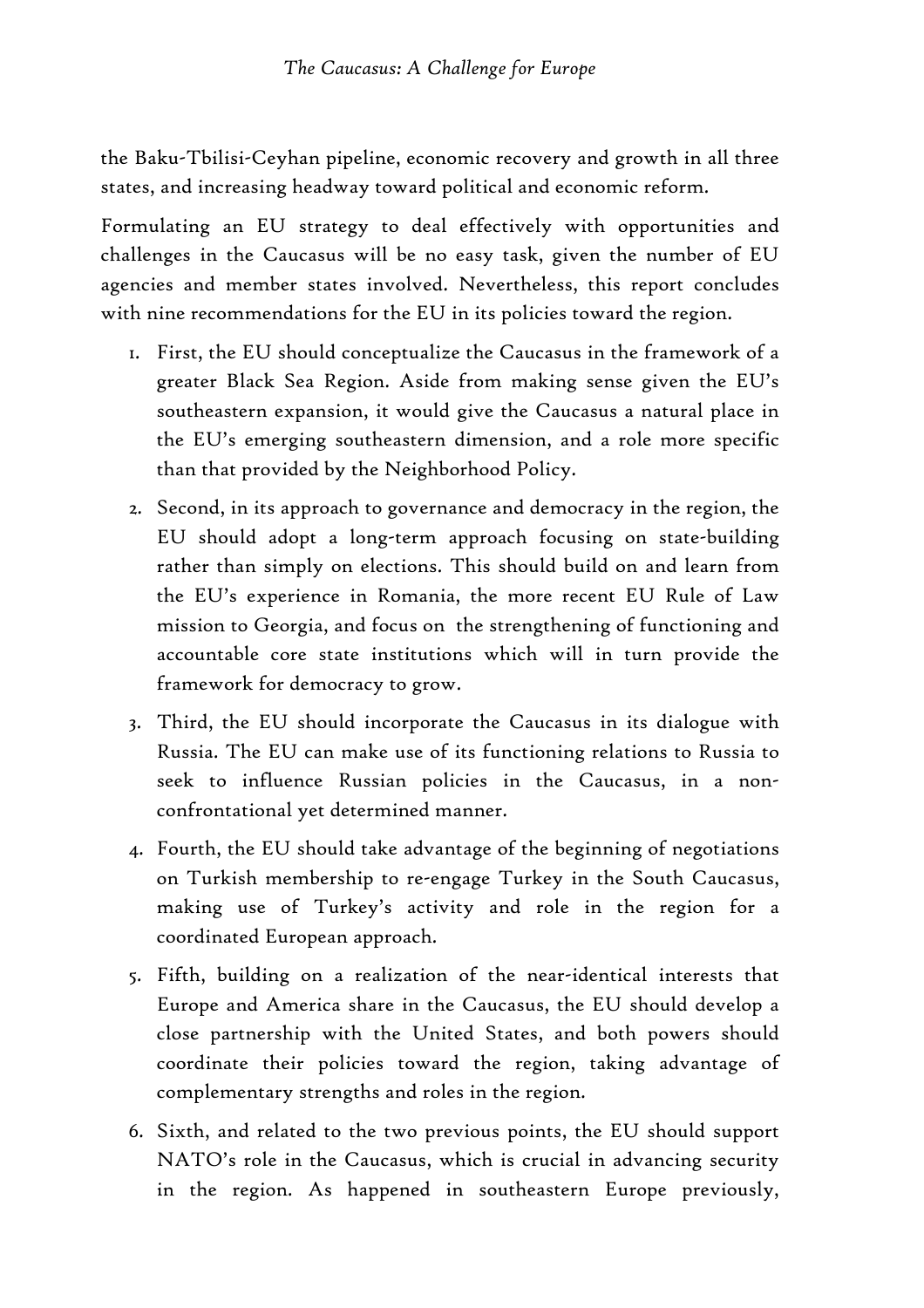coordination of NATO and EU policies in the region and toward the states of the South Caucasus would accelerate the pace of reform.

- 7. Seventh, the EU should take on a more active role in the unresolved conflicts of the South Caucasus and in peacekeeping. While recognizing that present structures remain locked in the reality of the early 1990s, the task will be to involve without replicating or duplicating the role of other international organizations. In particular, the EU should take on a role in the South Ossetia conflict, where no international negotiation format exists. The current EU involvement in Transdniestria could partially serve as an example of a format of cooperation with Russia and other interested parties over negotiations and peacekeeping. Likewise, in the Armenian-Azerbaijani conflict, the EU should push for an amendment of the Minsk Group format to pave the way for a EU co-chair position replacing France's. In parallel, this new format should also raise the political level of discussions by appointing, aside from the diplomats serving as co-chairs, a senior political figure interacting between the negotiating team and the highest levels of government, in order to ensure high-level political attention to the conflict.
- 8. Eighth, the EU should take the opportunity created by the completion of the BTC and SCP pipelines to extend the European energy transportation infrastructure across the Caspian Sea, to provide a direct channel for East Caspian producers to market their energy to Europe. Given Chinese and Indian demand, the EU will have to invest politically in order to ensure this oil and gas flows to Europe.
- 9. Finally, the EU should Revitalize the visionary TRACECA program, launched in the mid-1990s to create a transport corridor linking Europe and Asia over the Caucasus. The conditions at present are much more opportune than a decade ago, and could revolutionize continental trade, recreating the ancient Silk Road. In so doing, the EU should broaden TRACECA to include Turkey; ensure it coordinates with energy infrastructure; and include Afghanistan as to link with South Asia and not only with China.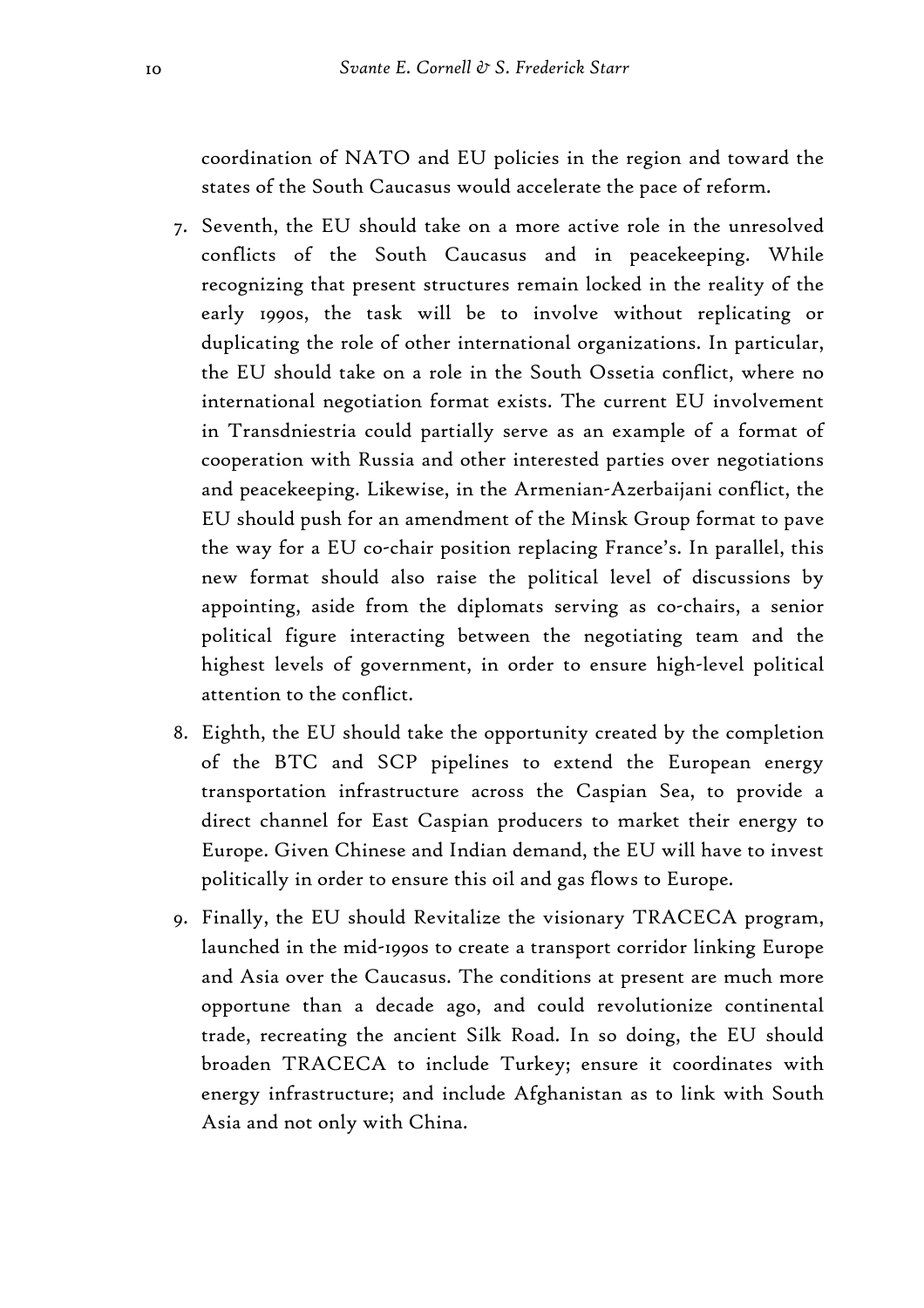### European Interests in the Caucasus

In spite of past neglect, Europe is gradually beginning to realize the existence of important interests in the Caucasus. This process is taking place in a less than coordinated way, yet the emergence of clear European policy priorities in the fields of governance, energy and trade, and security in the region are increasingly clear.

#### The Development of European Policies

For the first ten years after the collapse of the Soviet Union, the Caucasus did not take an important place in Europe's perceived interests. During the conflicts in the South Caucasus in the early 1990s, European states and the EU as a whole remained weary of involvement, the exception being the consecutive role of Italy, Sweden, and Finland in the OSCE Minsk Group on the Armenian-Azerbaijani conflict. As far as the North Caucasus was concerned, European involvement was severely limited by the Russian government's efforts to prevent any external involvement, whether humanitarian or of a political nature. European states nevertheless gradually did become important donor countries to the South Caucasus in terms of development cooperation, primarily assisting Georgia and Armenia; the EU launched its visionary project of the TRACECA (TRAnsport Corridor Europe Caucasus Asia), which nevertheless was allowed to slip into oblivion; France assumed co-chairmanship of the OSCE Minsk Group in 1997; and British corporate interests in Azerbaijan's energy sector made London aware of the region. That said, Europe's approach remained cautious and tentative.

Europe was hampered by much more urgent and nearby crises, primarily the Balkan wars, and by the absence of a common European Foreign and Security Policy. Indeed, the Balkan experience showed the difficulties for European states to act rapidly and in unison to manage serious crises in its own neighborhood. Yet at the bottom, Europe did not feel that it had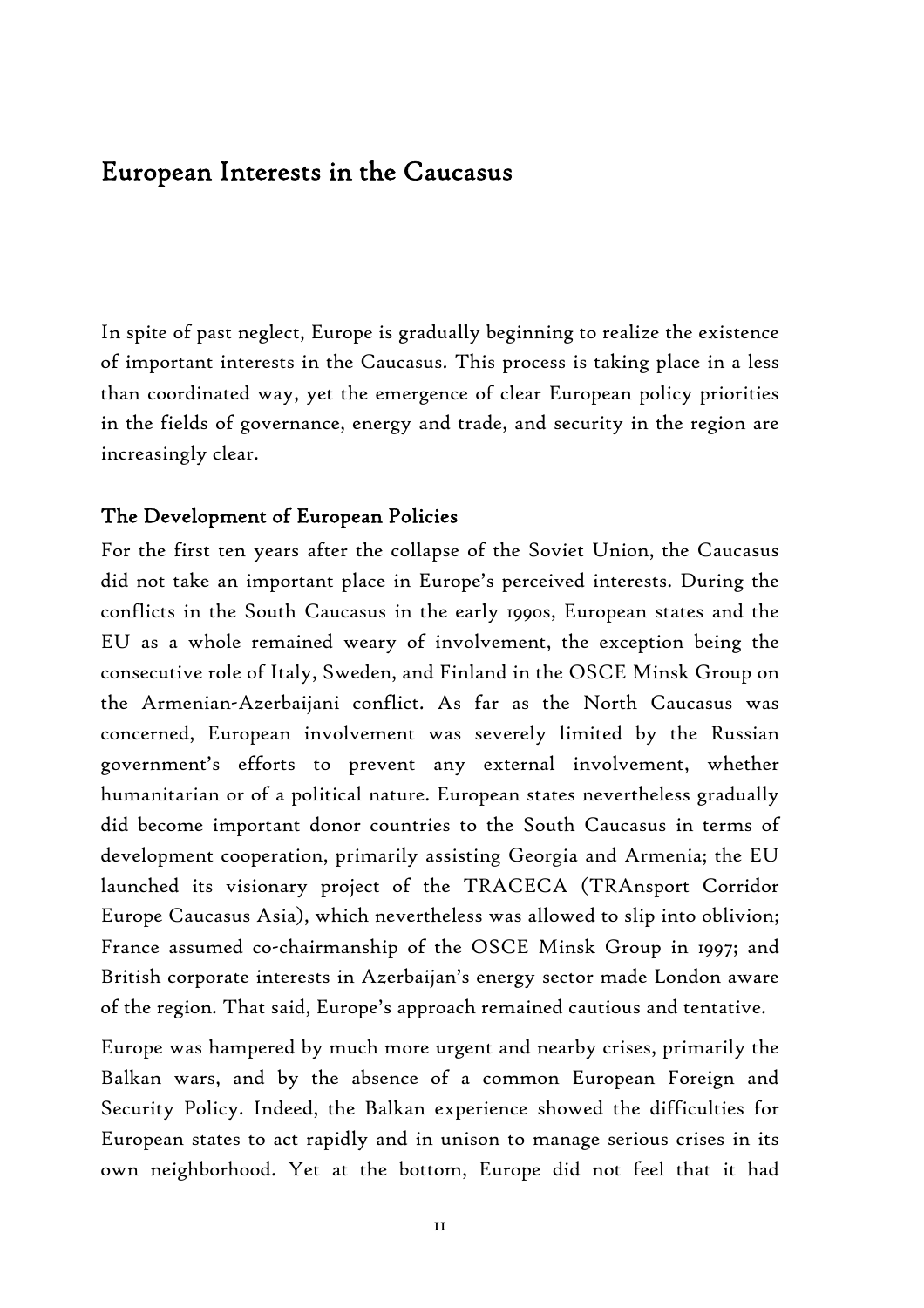important interests at stake in the Caucasus, and therefore remained largely aloof from the region. That said, some projects with regional importance developed, chief among which was the INOGATE project – Interstate Oil and Gas Transport to Europe – which was launched in the mid-1990s and worked for the integration of oil and gas pipeline routes to Europe to increase the security of supply.

By the dawn of the twenty-first century, Europe itself had changed, with an ambition to act more cohesively in the external arena. Moreover, the need for a more visible presence in the Caucasus had come to be recognized.<sup>1</sup> The Chechen war was raging, European corporate interests had interests in the Caspian energy resources, and European focus on democratization and good governance in its neighborhood was increasingly emphasized in the South Caucasus. Georgia joined the Council of Europe in 1999, and Armenia and Azerbaijan followed suit in 2001. Add to that the military operations in Afghanistan in late 2001, in which many European states participated, which increased European as well as American perceptions of the strategic value of the Caucasus corridor to Central Asia. During the 2001 Swedish Presidency of the EU, the EU troika led by Anna Lindh made its first ever visit to the three countries of the South Caucasus. From oblivion, the Caucasus was slowly becoming an 'issue' in Europe. Successive EU presidencies groped for a way to deal with the conflict-ridden and elusive region, yet never managed to accord the Caucasus a priority position in their six months of fame. It became clear that unlike other areas, the Caucasus did not have important member state 'sponsors', who could bring the region up to a prominent position on the EU agenda. Moreover, the three states of the South Caucasus had differing agendas as concerned Euro-Atlantic integration. Georgia was the most vocal and ambitious, desiring both NATO and EU membership; Azerbaijan has been more discrete but equally committed; while Armenia has been forced to deal with its dependence on Russia, yet in the past several years accelerated its interaction with NATO and the EU very substantially.

<sup>&</sup>lt;sup>1</sup> See Dov Lynch, "The EU: Toward A Strategy", in Lynch, ed., *The South Caucasus: A Challenge for the EU*, Chaillot Paper no. 65, EU Institute for Security Studies, December 2003, for the perhaps most eloquent description of the evolution of EU thinking on the Caucasus.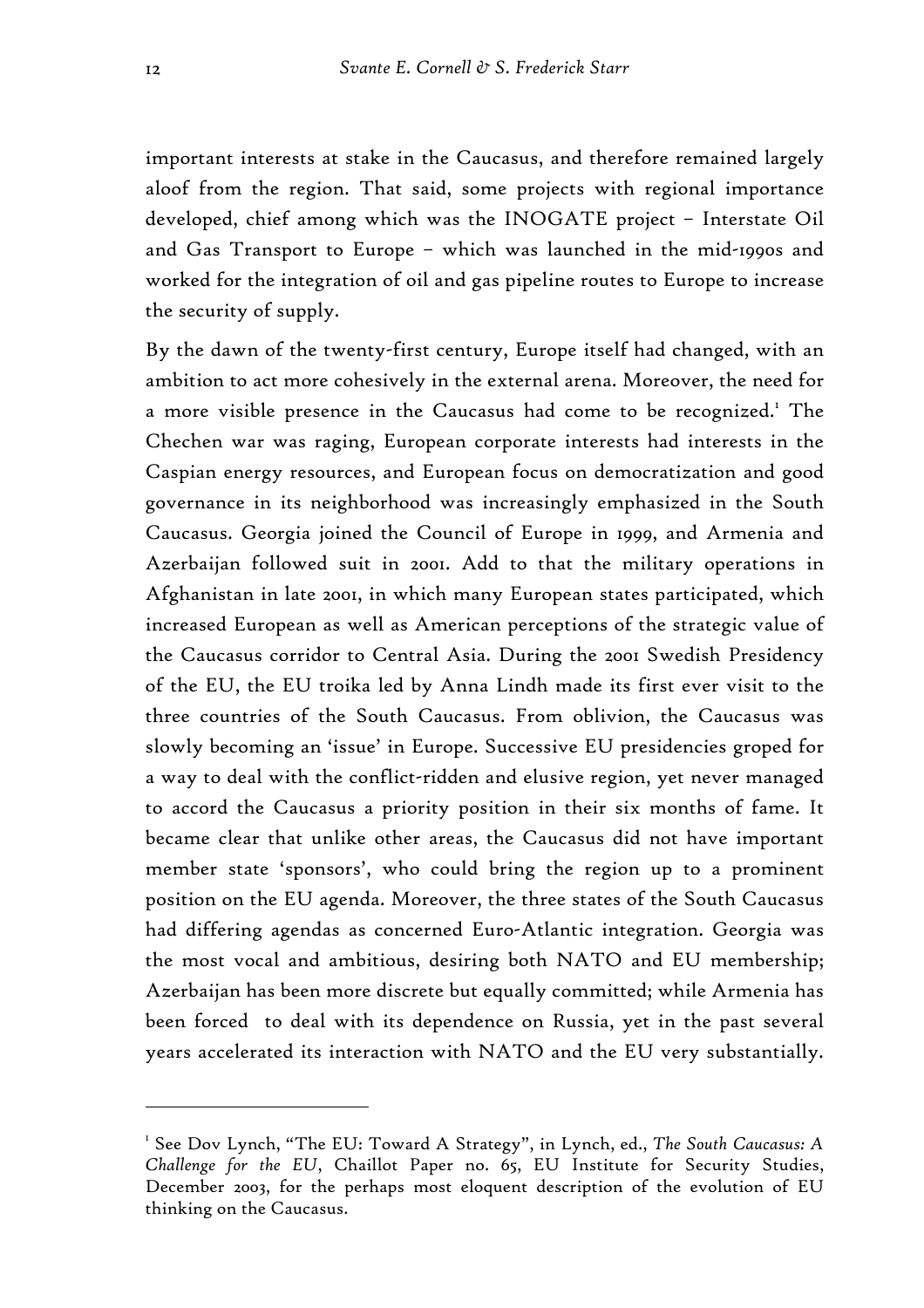The states have gradually come to adopt similar views and policies, in spite of Georgia seeking to march ahead at a faster pace, whose candidature to membership in NATO is no longer a distant dream but an actual possibility.

In Spring 2003, when the EU launched its 'Neighborhood Policy', the states of the South Caucasus were left out, reduced literally to a footnote in the document. This was the case in spite of the inclusion of countries like Libya and Syria in the ENP – who unlike the states of the South Caucasus were not members of Euro-Atlantic Institutions such as the Council of Europe or NATO's Partnership for Peace, and whose foreign policies had much less of a European vocation. This decision caused consternation in the region, and came rapidly to be understood as a mistake even in Brussels.

A series of circumstances since then contributed to make the Caucasus distinctly more present in European thinking, making the EU revise its decision and incorporate the South Caucasus into the ENP in Spring 2004. Between these dates, in July 2003, the EU appointed a EU Special Representative to the South Caucasus, Finnish Ambassador Heikki Talvitie. Talvitie was based in Helsinki and not in Brussels, financed by Finnish funds, and had a relatively circumspect mandate. This solution showed the

evolution of European intent, but betrayed the lack of institutional readiness on the part of the EU to seriously take a role in the region.

Next, the most important single event was the 'Rose Revolution' in Georgia, which increased the Caucasus' prominence in the European debate, just as the EU was getting ready to include a number of post-socialist countries in Central and Eastern Europe. This brought the states of the South Caucasus publicity but also

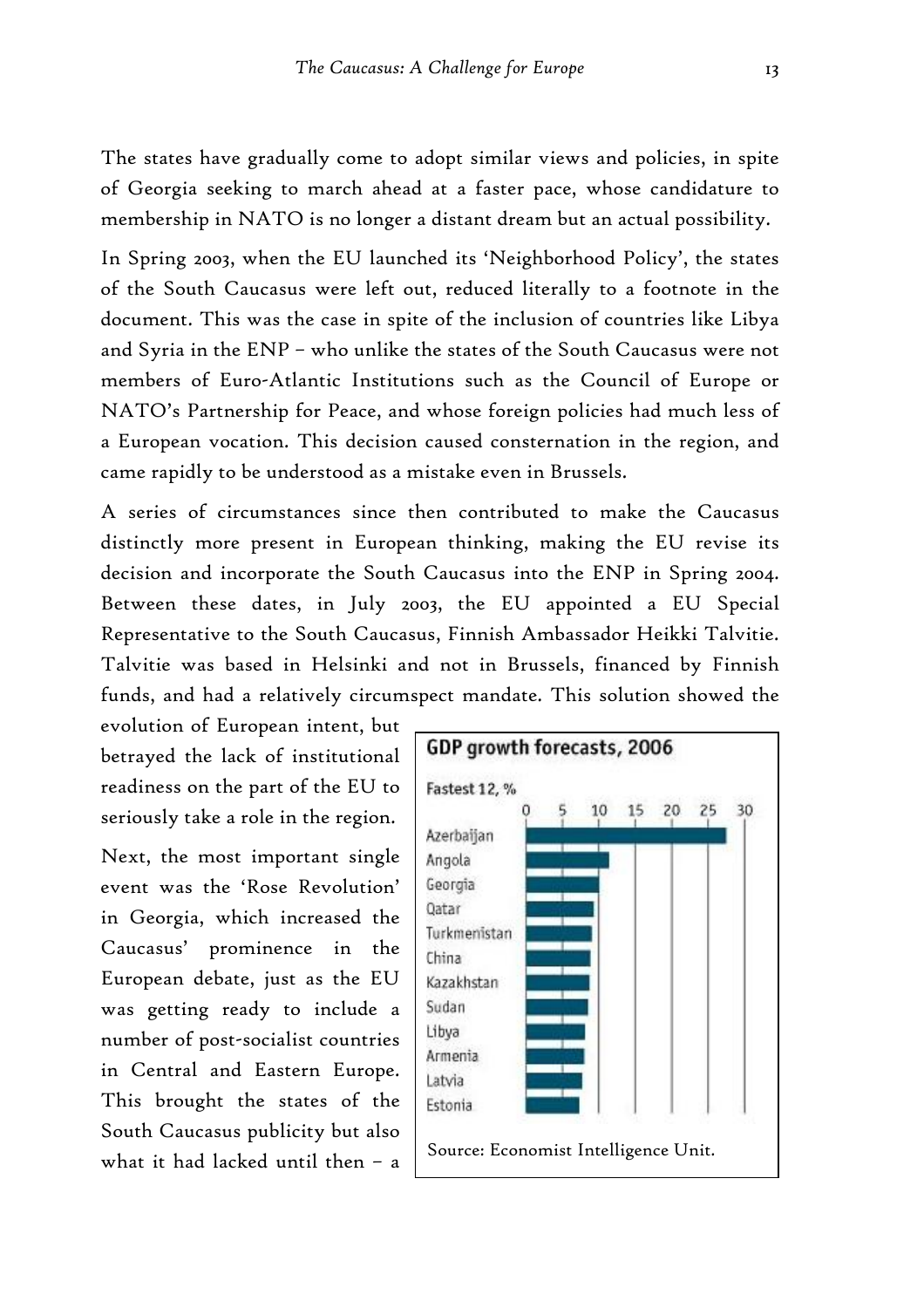constituency of EU members with an interest and under-standing for the region.

Following the revolution, Georgia indeed underwent highly significant reform. The new government embarked on a full-ranging reform of the state apparatus, coupled with an impressive anti-corruption program. Indeed, within less than two years, Georgia turned from a failing state into an increasingly functioning democracy. Whereas some authoritarian tendencies and corruption have lingered in the country, the changes in Georgia have been notable, leading rapidly to a tripling of the state budget and to a farreaching cleanup of the police and interior ministry, the restoration of state control over Ajaria, and a series of other reforms, including successes in the fight against rampant organized crime.

While Georgia became the new poster-child of political development in the region, the South Caucasus as a whole has seen impressive economic growth and reform that further increased European interest. Indeed, the three states of the South Caucasus were all part of the top ten economies in the world in terms of projected GPD growth for 2006. While this poses challenges, especially for Azerbaijan to manage the inflow of cash without overheating the economy, it is a substantial change from the free fall of the mid-1990s. The seriousness of economic reforms in both Armenia and Azerbaijan, with the creation of the state oil fund in the latter, also contributed to making the regional states credible economic and trade partners in spite of enduring problems with bureaucracy and corruption.

The Caucasus was no longer only a cause of troubles, but also a source of potential. The subsequent 2004 Orange revolution in Ukraine further emphasized the changes and challenges in the wider Black Sea region, to which the Caucasus is a part. Finally, in 2005, the launching of the Baku-Tbilisi-Ceyhan pipeline occurred at a time of increasing concern in Europe regarding Russia's reliability as an energy supplier, following the increasingly blatant Russian use of energy as a political lever against Ukraine, Moldova and Georgia.

All these factors contributed to increasing European awareness of the Caucasus region. When Swedish diplomat Peter Semneby was appointed to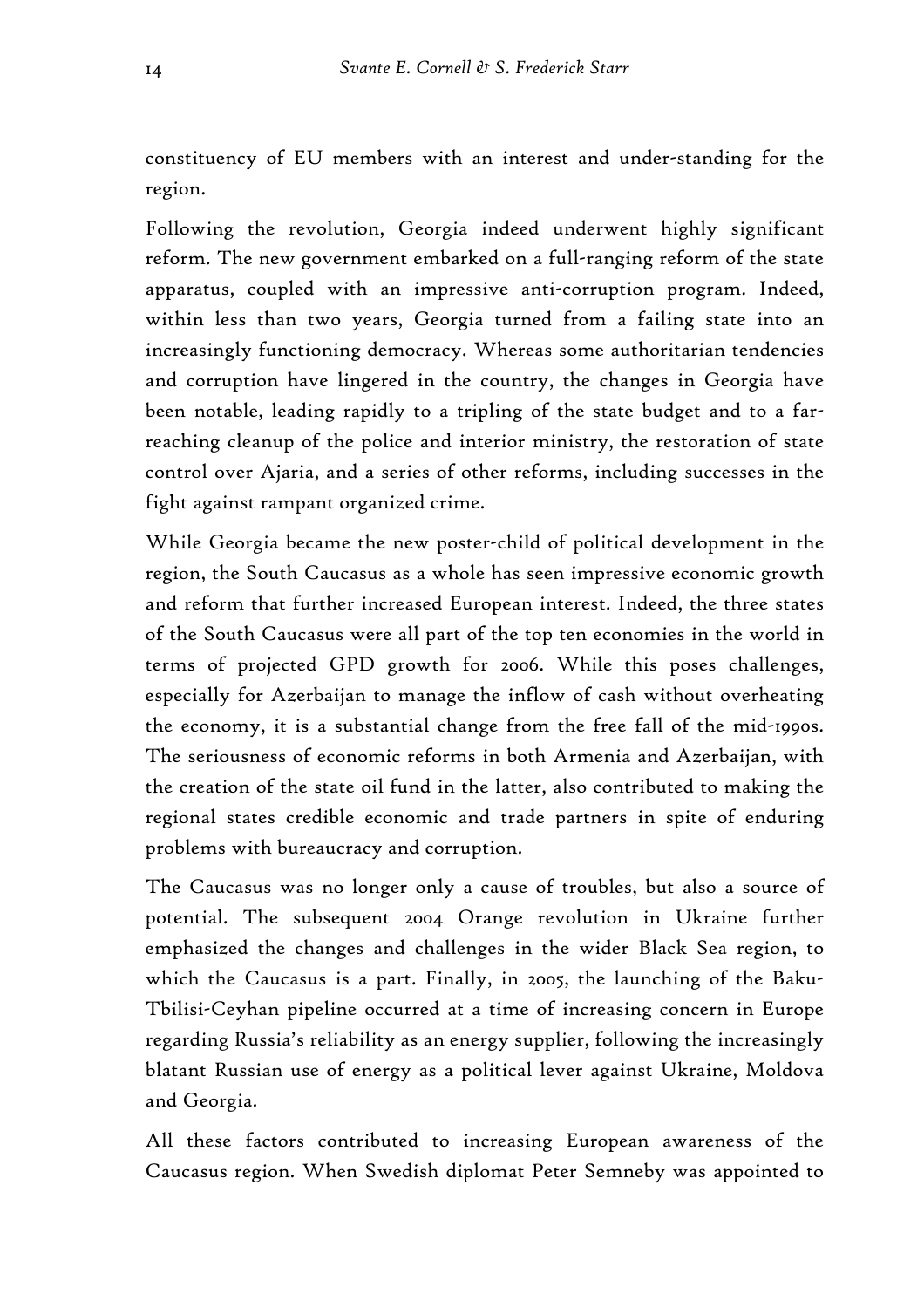succeed Heikki Talvitie in 2006, he took up an office in Brussels and his mandate was expanded to enable a more active EU role in the Caucasus.

If European interest in the Caucasus has been growing, how are then Europe's interests in the Caucasus defined? They can be divided into three inter-related sets of issues. A first is governance, democracy and human rights; a second is energy and trade; and the third is security. As will be discussed below, these three sets of interests are often seen as contradictory; yet this neither has to be or is the case.

#### Sovereignty, Governance and Democracy

 $\overline{a}$ 

An important European interest is to support the building in the South Caucasus of sovereign states based on the rule of law with strengthening democratic institutions. Likewise, as far as the North Caucasus is concerned, it is in Europe's interest that Russian rule over this region take a participatory form. Sovereignty, good governance and democratization are important to Europe both in principal terms, and as an instrument to economic development, free markets, and long-term political and social stability. The case for this argument is uncontroversial: it is accepted that authoritarian forms of government, plagued by corruption and mismanagement, yield neither long-term political stability nor economic development. Yet it is also equally obvious that expecting the states of the South Caucasus to develop into full-fledged democracies overnight would be illusory.

It is important here to recall that the scholarly literature on democratization has come to substantially revise the previously dominant 'transition paradigm', which strongly influenced western policies toward countries 'in transition' in the 1990s. The basic assumption was that "any country moving away from dictatorial rule can be considered a country in transition toward democracy".<sup>2</sup> This proved right in Central and Eastern Europe, the areas most closely linked to western Europe, where European support was strongest, and where the carrot of NATO and EU membership was

<sup>&</sup>lt;sup>2</sup> Thomas Carothers, "The End of the Transition Paradigm", Journal of Democracy, vol. 13 no. 1, 2002, p. 8.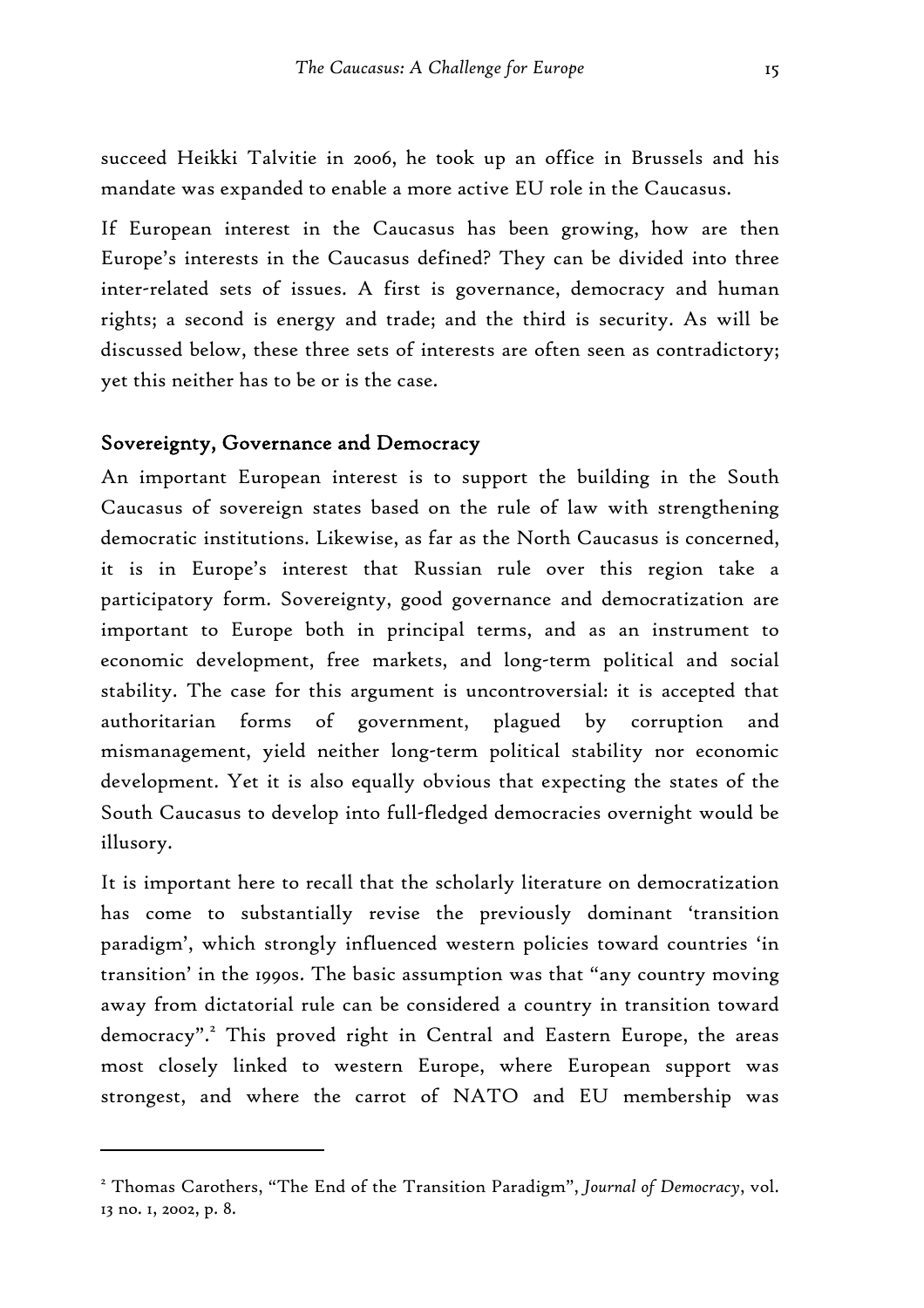consistently present. But it has not proven right elsewhere, as other form of semi-authoritarianism in many localities have come to replace the socialist state systems. Aside from its determinism, as Thomas Carothers notes, the transition paradigm also erred in over-emphasizing elections as the motor of democracy promotion, and in failing to "give significant attention to the challenge of a society trying to democratize while it is grappling with the reality of building a state from scratch or coping with an existent but largely nonfunctional state.".<sup>3</sup> Western approaches in the 1990s that neglected statebuilding and favored the building of electoral democracy and civil society have demonstrably failed to produce the desired results. As far as the Caucasus is concerned, for example, one scholar noted that "the resources allocated by the EU in the South Caucasus –over a billion euros for the period 1991-2000 – have not produced the desired results".<sup>4</sup> , leading to an increasing consensus, or a "new conventional wisdom", that the building of functioning, sovereign states – what Fukuyama calls 'stateness' – is a prerequisite for the development of representative and participatory institutions.5 This point is best presented in Fukuyama's recent book *State-Building*. 6 Fareed Zakaria takes the argument one step further, arguing that the premature imposition of electoral democracy on a country can do more harm than good, especially when it ignores the development of what he terms "constitutional liberty", implying the rule of law and basic state institutions. In such conditions, electoral democracy can lead to the

<sup>&</sup>lt;sup>3</sup> Carothers, pp. 8-9.

<sup>4</sup> Bruno Coppieters, "An EU Special Representative to A New Periphery", in Dov Lynch, ed., *The South Caucasus: A Challenge for the EU*, Chaillot Paper no. 65, EU Institute for Security Studies, December 2003.

 $^{\text{\tiny{5}}}$  "The development-policy community thus finds itself in an ironic position. The post-Cold War era began under the intellectual dominance of economists, who pushed strongly for liberalization and a minimal state. Ten years later, many economists have concluded that some of the most important variables affecting development are not economic but institutional and political in nature. There was an entire missing dimension of stateness—that of state-building—and hence of development studies that had been ignored amid all the talk about state scope. Many economists found themselves blowing the dust off half-century-old books on public administration, or else reinventing the wheel with regard to anticorruption strategies." Francis Fukuyama, "The Imperative of State-Building", *Journal of Democracy*, vol. 15 no. 2, 2004, 17-31.

 $^{\rm 6}$  Francis Fukuyama, State-Building: Governance and World Order in the Twenty-First *Century*, Ithaca: Cornell University Press, 2004.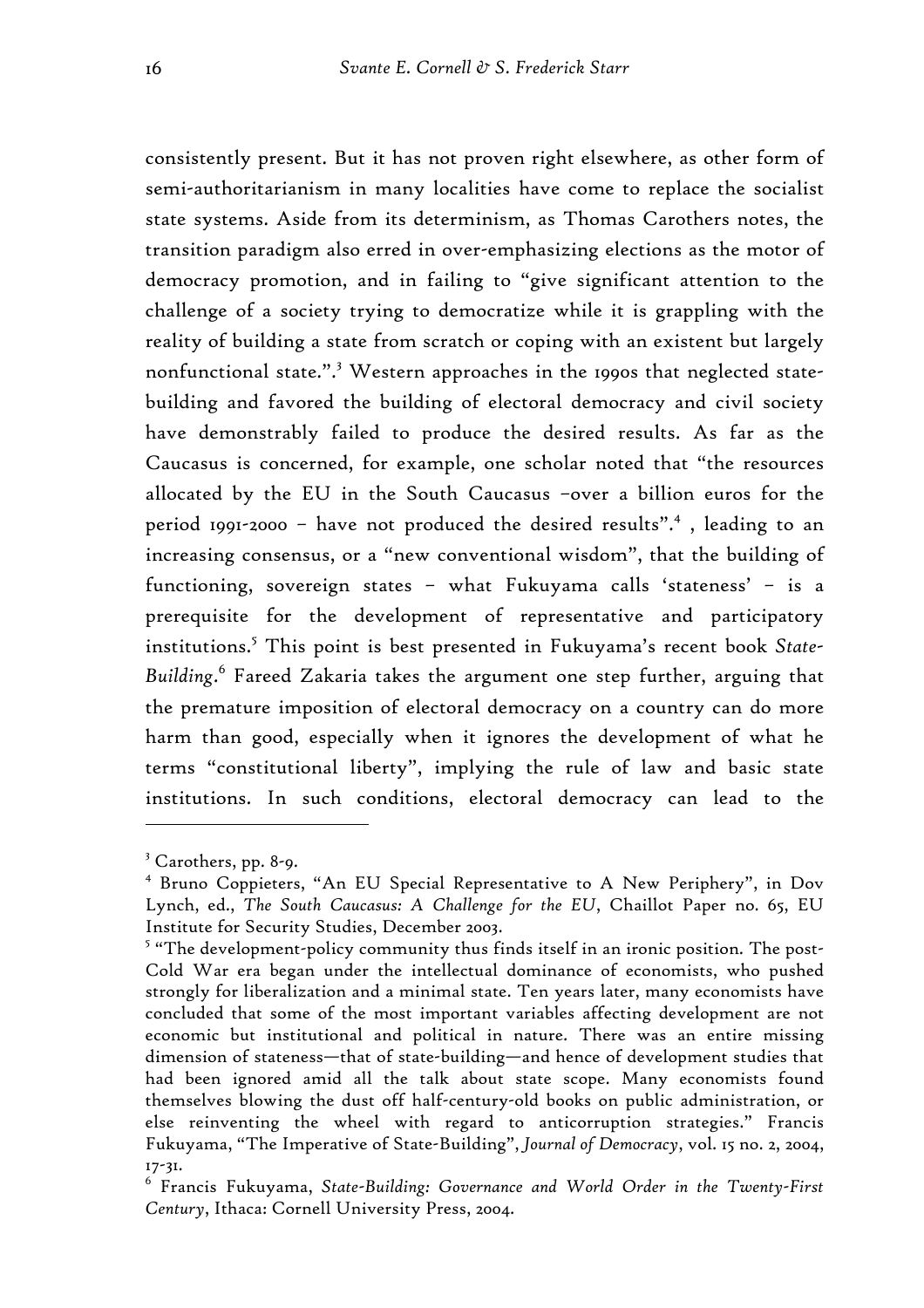development of *illiberal* rather than liberal democracy, or to popular authoritarianism or even fascism. Hence elected rulers, if not subjected to strong constitutional limitations on their power, are vulnerable to populist pressures, and often end up ignoring legal limits and even depriving their citizens of rights, ruling by decree and doing little to develop civil liberties.<sup>7</sup> Russia and Venezuela, and their development since Zakaria's book was written, are excellent examples. Zakaria instead argues that the best examples of emerging liberal democracies are those where a strong constitutional liberal infrastructure developed, sometimes under liberal authoritarian regimes.<sup>8</sup> Chile, Singapore, and South Korea are examples, and Turkey could be added as an earlier case, following Atatürk's reforms in the 1920s.

It is in this broader context that the present paper emphasizes the interrelationship between the three concepts of sovereignty, governance and democracy. This is nowhere more relevant than in the Caucasus, one of the most striking characteristics of which has been the failure to build sovereignty, starting at its very basis: state control over its territory. This is true both for the South Caucasus, with the breakaway regions of Karabakh, South Ossetia and Abkhazia; and for the Russian North Caucasus, most prominently but not exclusively Chechnya.

*Sovereignty*, the control by the state of its recognized territory and its ability to exercise authority over it, is the precondition for a functioning political system that can provide law and order as well as a regulatory framework, and enable the political participation of its citizens and guarantee their rights. *Governance* is the second element of this equation. Although western observers frequently view the states of the region as authoritarian or semiauthoritarian, they are in fact under-governed. As in Central Asia, the

<sup>7</sup> In his original article "The Rise of Illiberal Democracy", published in *Foreign Affairs,*, November 1997, Zakaria argued the case as follows: "Democratically elected regimes, often ones that have been re-elected or reaffirmed through referenda, are routinely ignoring constitutional limits on their power and depriving their citizens of basic rights and freedoms. From Peru to the Palestinian Authority, from Sierra Leone to Slovakia, from Pakistan to the Philippines, we see the rise of a disturbing phenomenon in international life -- illiberal democracy".

<sup>8</sup> Fareed Zakaria, *The Future of Freedom: Illiberal Democracy at Home and Abroad*, New York: W.W. Norton, 2003.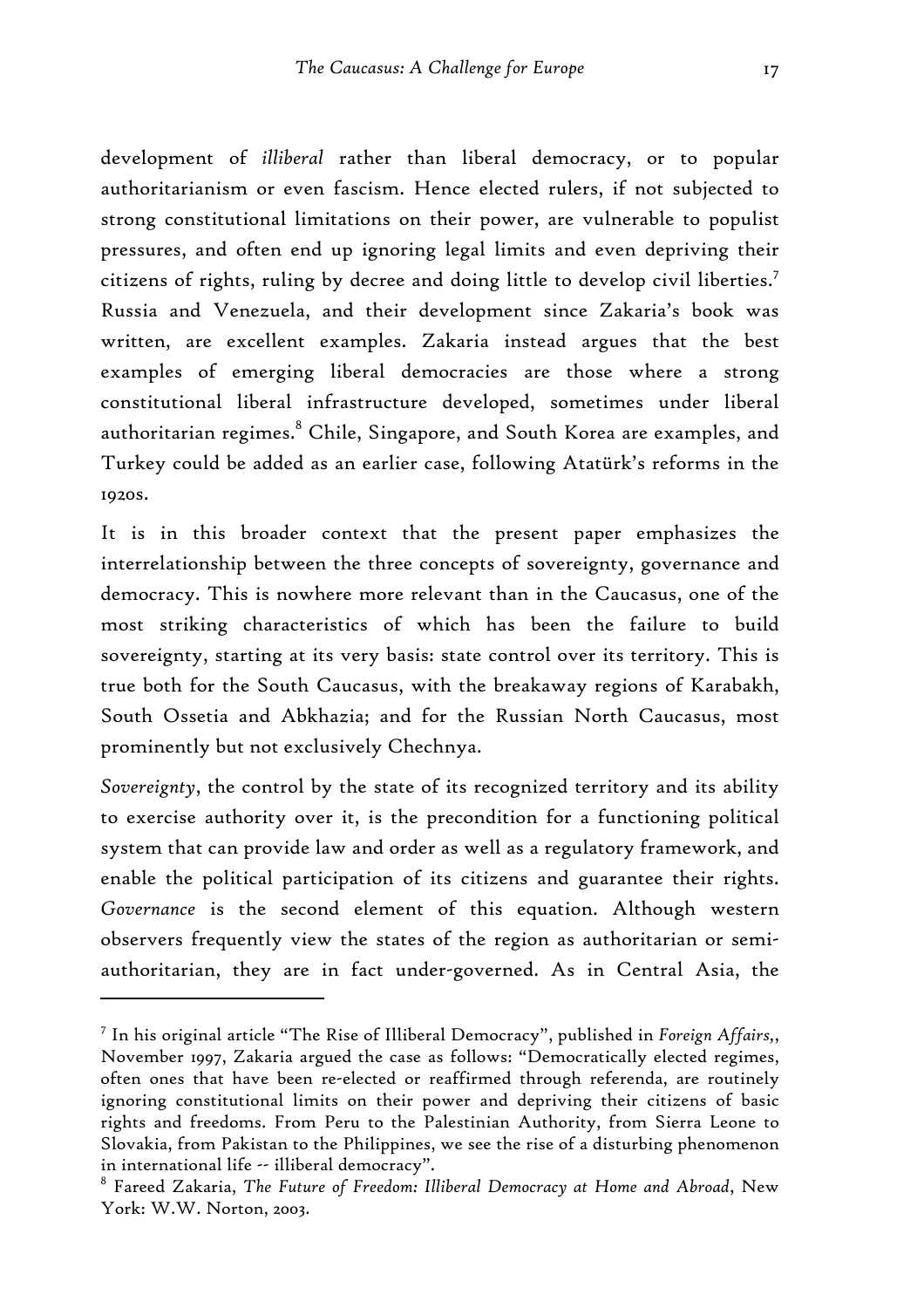powers of the presidents may be large on paper in each state, but in fact the ability of the leadership of any state to govern their country effectively is severely limited by a lack of resources and trained officials, as well as the persistence of strong regionally- and kinship-based networks that wield real power outside the capitals, thwarting central governmental authority from expanding. Bad governance or the actual lack of governance precludes the building of ties of loyalty between state and society, increase the risk of social conflict and prevent the resolution of existing conflicts, and makes true democracy impossible. Finally, the building of *democracy* – free elections, but also equally importantly the rule of law, participatory government, and the respect for human rights – is a course that Europe seeks to promote and that the local states have all committed to follow in various international agreements, most obviously through their membership in the Council of Europe. Yet the same reasons that prevent the building of sovereignty and good governance – armed conflict, and the strength of entrenched and nontransparent informal networks – also thwart the aspirations of the people of the Caucasus to live in safety, protected by law, and able to participate in political processes and select their own leaders. Even in Georgia, the democratic government coming to power following the Rose Revolution realized that it needed to strengthen and not weaken the functioning of the state in order to be able to reform the country and pull the country up from the predicament it was in. These measures attracted substantial western criticism, but need to be understood from the perspective of governments with weak resources seeking to tackle a daunting array of problems.

It is clear that the failure to build sovereignty in the Caucasus is directly related with the failure of governments to provide good governance and with the weakness of their democratic credentials. It is hence in Europe's longterm interest to work in tandem for the building of sovereignty, governance and democratic government in the Caucasus. Failing to achieve this will ensure the continuation of instability, conflict, and poverty. It will also in turn contribute to the proliferation of radical ideologies, whether based on nationalism or religion or a combination of both, as well as organized crime in the region. As the EU follows NATO in expanding eastward to the Black Sea, this would directly impact Europe, as it to some extent already does. This makes the strengthening or restoration of sovereignty; the promotion of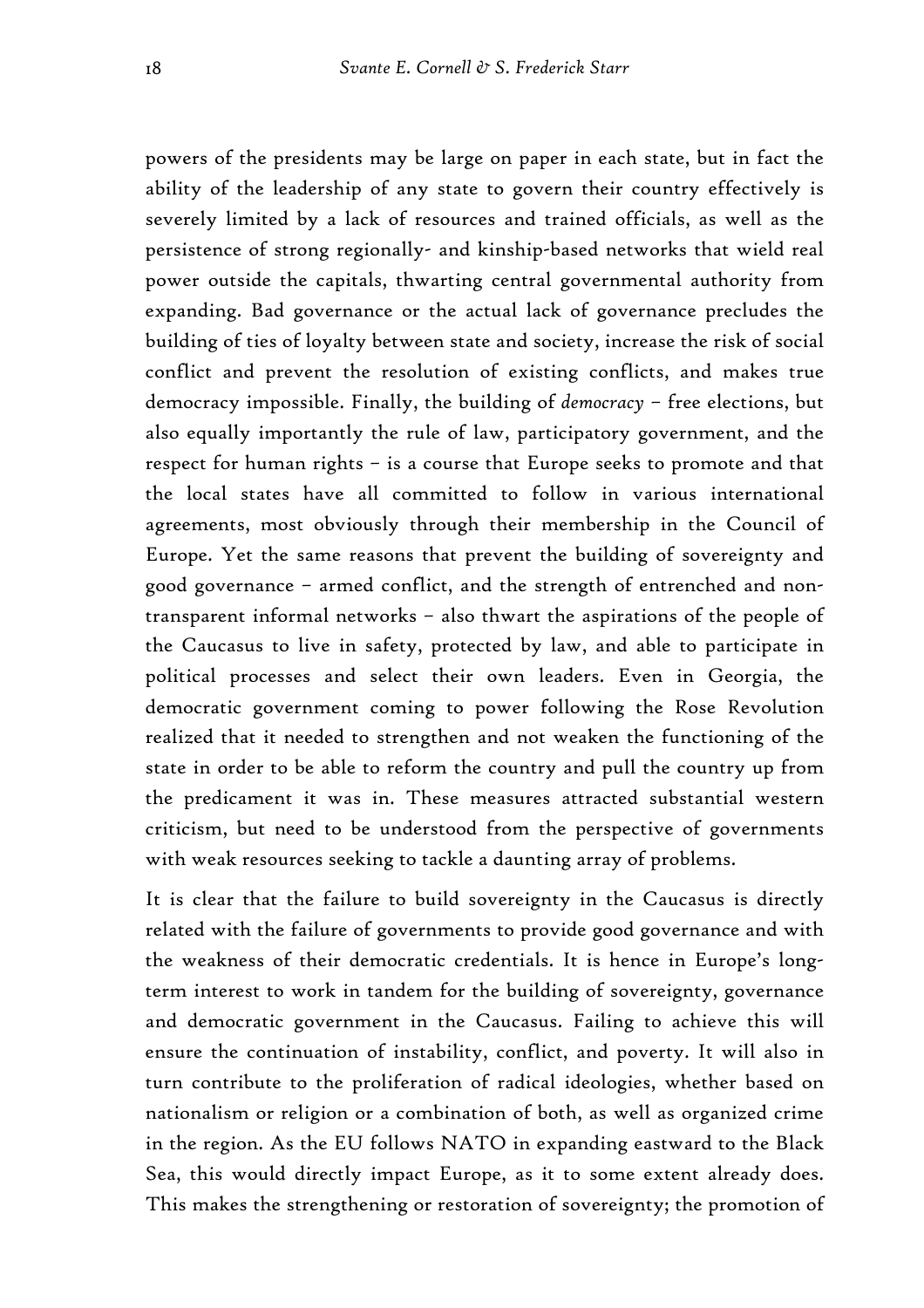a constitutional liberal infrastructure through state-building and the rule of law; and the consolidation and development of democratic institutions a central long-term European interest.

#### Energy and Trade

 $\overline{a}$ 

The Caucasus holds importance to Europe also in economic terms. This involves primary European import of energy resources, but also in terms of the wider project of building an East-West transportation corridor. This corridor is most widely associated with oil and gas pipelines, but carries much larger significance. The Caucasus has for the past decade been viewed as a major opportunity to create a transit route connecting Europe to Central Asia, China and India via the Black Sea, Georgia, Azerbaijan and the Caspian Sea. While presently limited, the potential for continental trade to develop across this route is enormous. Georgia and Azerbaijan are the key bridge countries in this regard, on which the East-West corridor depends. The building of a railroad connecting Kars in Turkey to Akhalkalaki in Georgia, and the rehabilitation of the Akhalkalaki-Tbilisi rail line, will connect Istanbul to the Caspian sea by rail. Together with the building of rail lines linking Kazakhstan to China, this creates a rail connection from Istanbul to China, making it possible to ship goods fast and relatively inexpensively across Asia.<sup>9</sup> The importance of this transportation corridor was implicitly recognized by the European Union's TRACECA program in the mid-1990s. Unfortunately, the EU did not follow up this initiative properly; yet the economic growth and relative stability of the Caucasus and Central Asia in the past several years have provided renewed hope for the development of this transport corridor.

More obvious has been the development of a Caucasian energy corridor. In the late 1990s, the pipeline politics in Eurasia made it much less than obvious that the Baku-Tbilisi-Ceyhan pipeline would be built. Nevertheless, due to the consistent commitment by American, British, Turkish, Georgian and Azerbaijani governments, the increase of oil prices, and the support of the major oil companies as well as international financial institutions, the

<sup>9</sup> Taleh Ziyadov, "The Kars-Akhalkalaki Railroad: A Missing Link Between Europe and Asia", *Central Asia-Caucasus Analyst*, 19 April 2006, 5-6.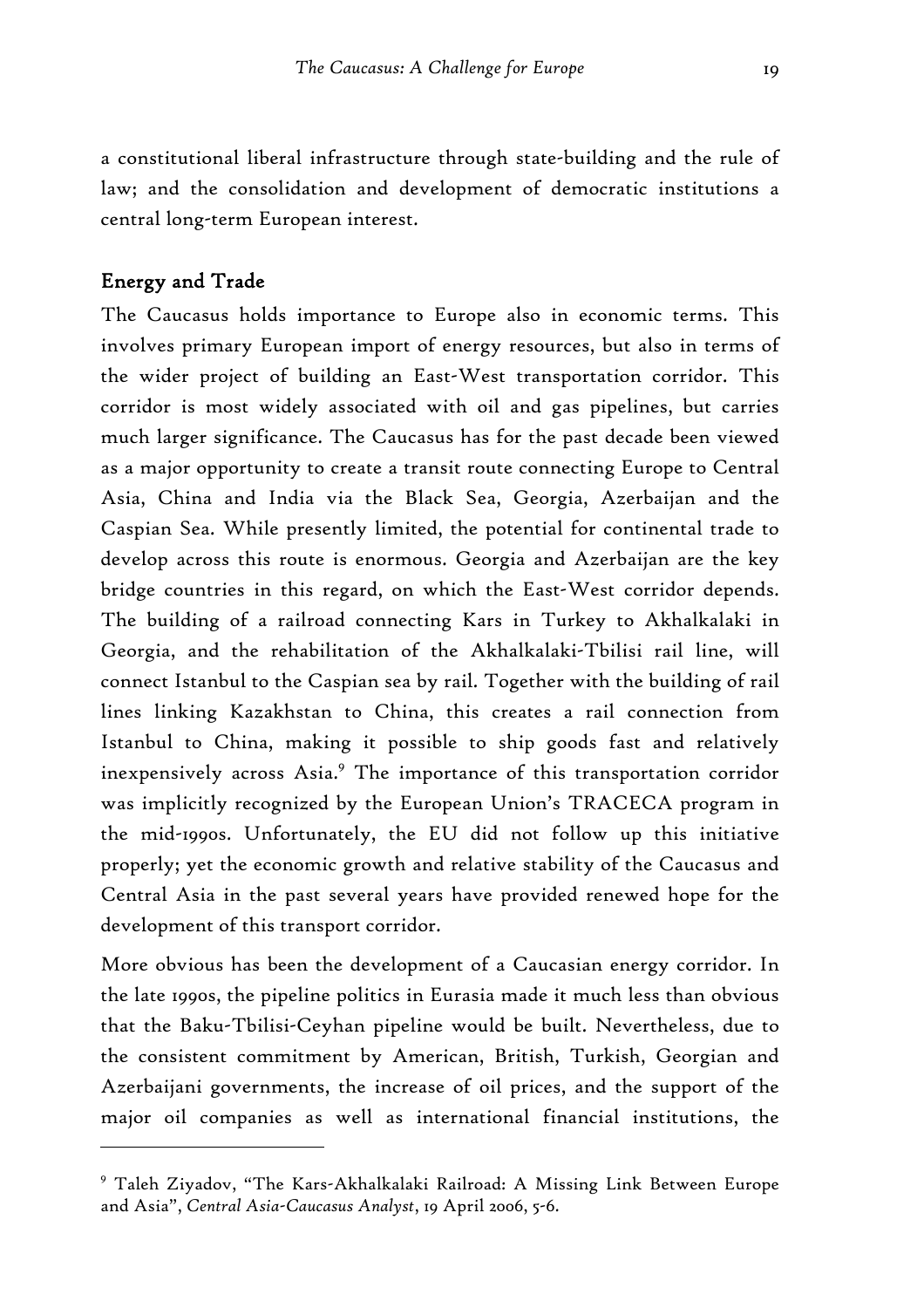pipeline was eventually approved, financed and constructed. This signified a major victory for the western-sponsored concept of Multiple Pipelines, serving to deny any one state a monopoly over Caspian energy exports. It should be noted that this policy never sought to exclude Russia: quite to the contrary, one of the three pipeline projects sponsored by the West was the Caspian Pipeline Consortium, which linked the Kazakhstani city of Tengiz with Russia's Black Sea Port of Novorossiysk. The third, the only one that has yet to be realized, was the Trans-Caspian gas pipeline linking Turkmenistan to Europe over the Caucasus. The construction of the BTC pipeline was a milestone in the region's development and specifically in connecting it, both factually and psychologically, with Europe's economy and security.<sup>10</sup> In an environment of increasing demand for energy with decreasing growth in oil production, the BTC pipeline brings much-needed energy resources to Europe at a critical time. Just as Europe is waking up to the risks involved in its energy dependence on Russia, this makes the Caucasus increasingly important to global economic and energy security, and specifically crucial for Europe.

BTC has been followed by the construction of the South Caucasus Gas Pipeline (SCP) linking the Shah-Deniz gas fields in the Caspian with the Turkish energy system. This pipeline increases the importance of the South Caucasus, and thereby Georgia, in regional energy security by making it a conduit not only of oil but also of gas toward European markets.

Finally, the completion of the BTC pipeline and the finalization of the SCP pipeline changes the realities of the transportation systems of the region. If a few years ago, connecting Central Asian energy resources with Europe seemed utopian, the completion of BTC and SCP makes this prospect utterly realistic. Energy transportation networks that link to Europe are now available on the West coast of the Caspian, implying that they become a real option for East Caspian producers, including Kazakhstan's oil and Turkmenistan's natural gas. Indeed, Kazakhstan has already committed to exporting oil through an expanded BTC pipeline; while Turkmenistan has

<sup>&</sup>lt;sup>10</sup> S. Frederick Starr and Svante E. Cornell, eds., *The Baku-Tbilisi-Ceyhan Pipeline: Oil Window to the West*, Washington and Uppsala: CACI&SRSP Joint Center, 2005.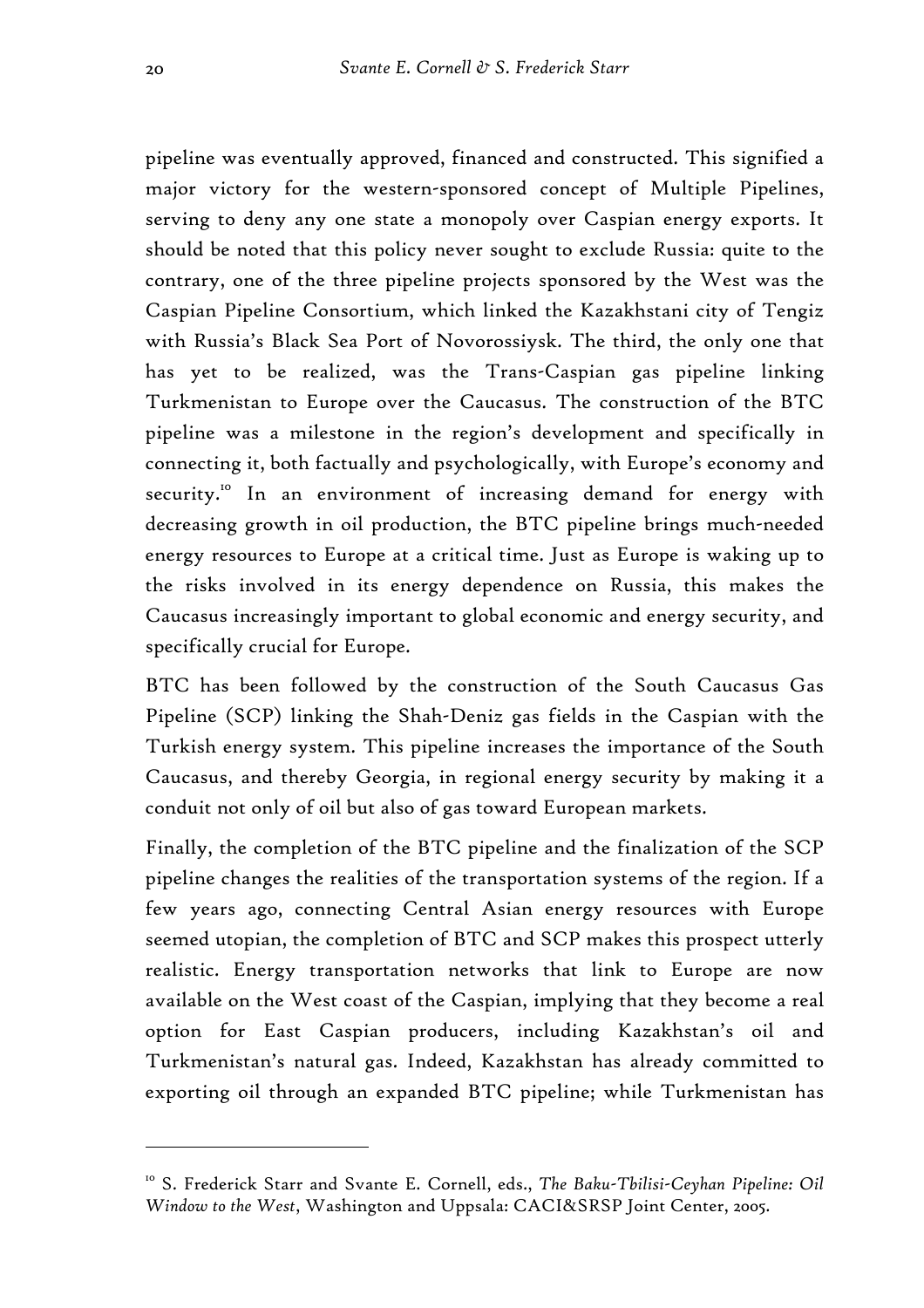shown a renewed interest in gas export opportunities that are not controlled by Russia. While the shipment of Turkmen gas would only be possible through a Trans-Caspian pipeline, the shipment of Kazakh oil can and is taking place more incrementally, initially through barges across the Caspian, to be supplanted by a pipeline if quantities become large enough.

Since the inauguration of the BTC pipeline, the discussion on Trans-Caspian pipelines has been reinvigorated. The emerging European debate on energy security and a possible energy strategy are occurring as Kazakhstan faces the decision over the export of its giant Kashagan field. As already recognized in some quarters, Europe's long-term energy security would be well-served by the building of Trans-Caspian pipelines providing Central Asian resources to Europe through the South Caucasus. This, in turn, further increases the importance of the South Caucasus in energy security matters: the region becomes not only a producer region but potentially also a transit region for westward-bound energy.

#### Security

 $\overline{a}$ 

Soon after the smoke cleared over the Pentagon and World Trade Centre, it became clear that the United States and its primarily European allies in NATO – most of which are also EU members – would pursue military action in Afghanistan. That action substantially altered the importance of the southern regions of the former Soviet Union. The South Caucasus and Central Asia appeared indispensable for military operations and the provision of peacekeeping in the heart of Asia. The former Central Asian republics, in particular Uzbekistan, became crucial for the basing of troops, for intelligence and for humanitarian cooperation, as illustrated by military bases being set up in Uzbekistan and Kyrgyzstan. The South Caucasus states were equally vital for logistical reasons. Transporting troops and heavy materiel from Europe to Central Asia posed additional challenges, as coalition forces faced a virtual 'Caspian bottleneck.' Given the impossibility of transiting Iranian airspace and complications in using Russian airspace, $^{\mathrm{II}}$ 

 $11$ <sup>II</sup> Russia opened its airspace for humanitarian and logistical flights, but refusing to grant the use of Russian airspace to U.S. and coalition combat aircraft. Adam Albion,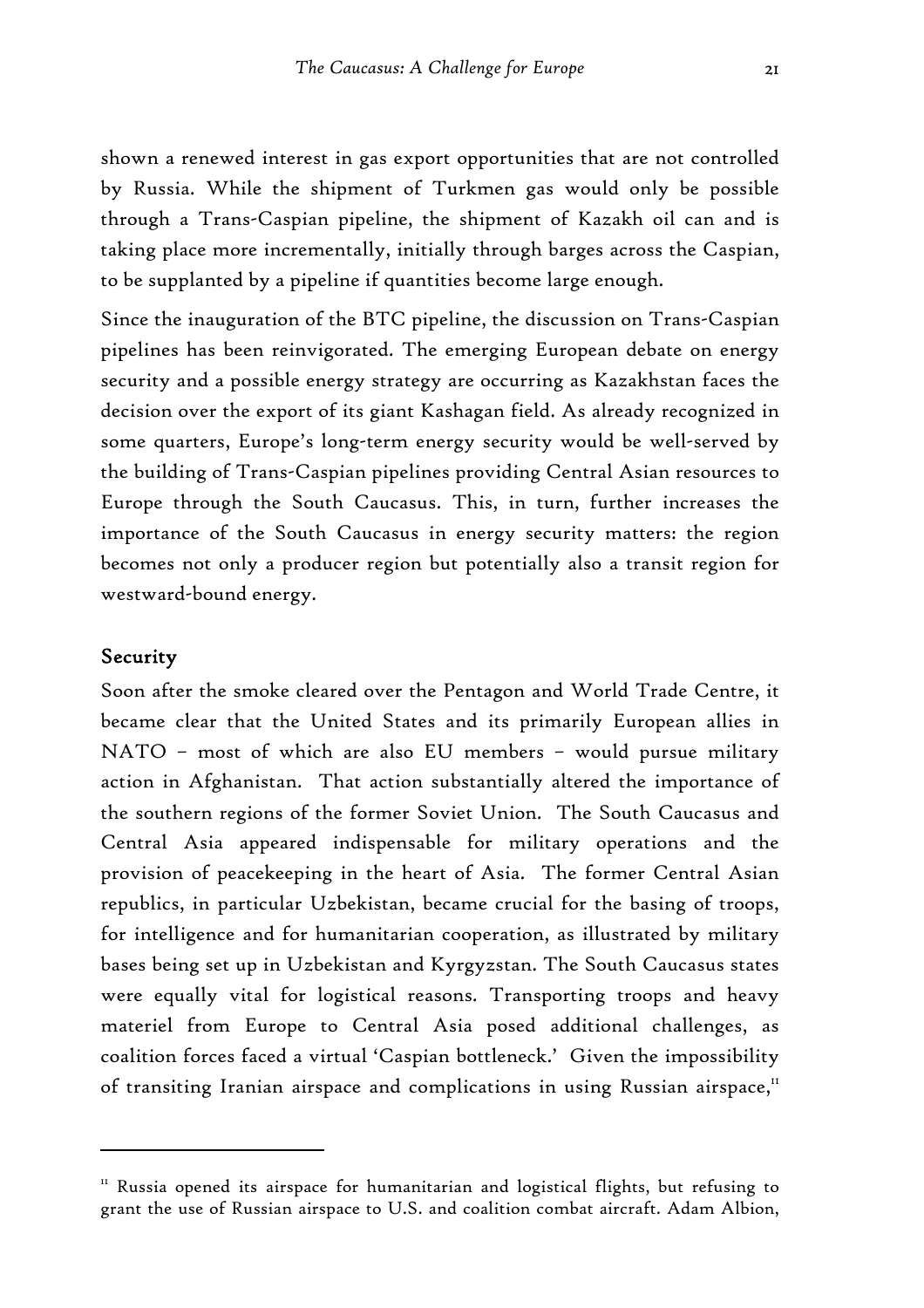the South Caucasian states – most notably Georgia and Azerbaijan – were the only realistic route to Central Asian bases and Afghanistan.

This development has only been reinforced by the subsequent developments, including the 2003 war in Iraq and the brewing confrontation between the West and Iran. If the South Caucasus was a transit route with regard to Afghanistan, the pre-eminence of issues relating to Iraq and Iran in international politics puts the Caucasus center-stage in the most critical security issues of the day. It is also important to note that the states of the South Caucasus are not merely weak recipients of security. By their role in the global anti-terror coalition, their readiness to provide access to Central Asia to NATO, and their participation in peacekeeping missions, these countries are positive contributors to regional security. Azerbaijan and Georgia have been particularly avid contributors to peacekeeping, sending soldiers to the Balkans, Afghanistan, and Iraq, where Georgia has 850 troops. In spite of a slower start, Armenia is also an increasing contributor to peacekeeping missions

In this sense, Europe and America share similar interests in the security of the Caucasus. But Europe is especially concerned of the region's stability given the increasing proximity of the EU to the Caucasus. With the inclusion of Romania and Bulgaria into the EU, the EU will become a Black Sea power, hence sharing a sea border with both the North and South Caucasus. Turkish EU membership would make the EU a direct neighbor of the region. Security in the South Caucasus is hence an increasingly important element to European security more broadly. Indeed, the EU has a positive interest in a stable Caucasus as part of the European neighborhood that provides access to the Caspian sea and beyond, including its energy resources; but also an interest in managing and helping to resolve the many security issues in the Caucasus, because of the adverse effects that crises in the Caucasus could have for Europe itself. Immediate adverse effects would include the humanitarian crises and migration flows that would result from re-emerging warfare in the South Caucasus; more long-term concerns include

<sup>&</sup>quot;U.S. Men and Materiel Reportedly Land in Uzbekistan", *RFE/RL Central Asia Report*, vol. 1 no. 10, 28 September 2001.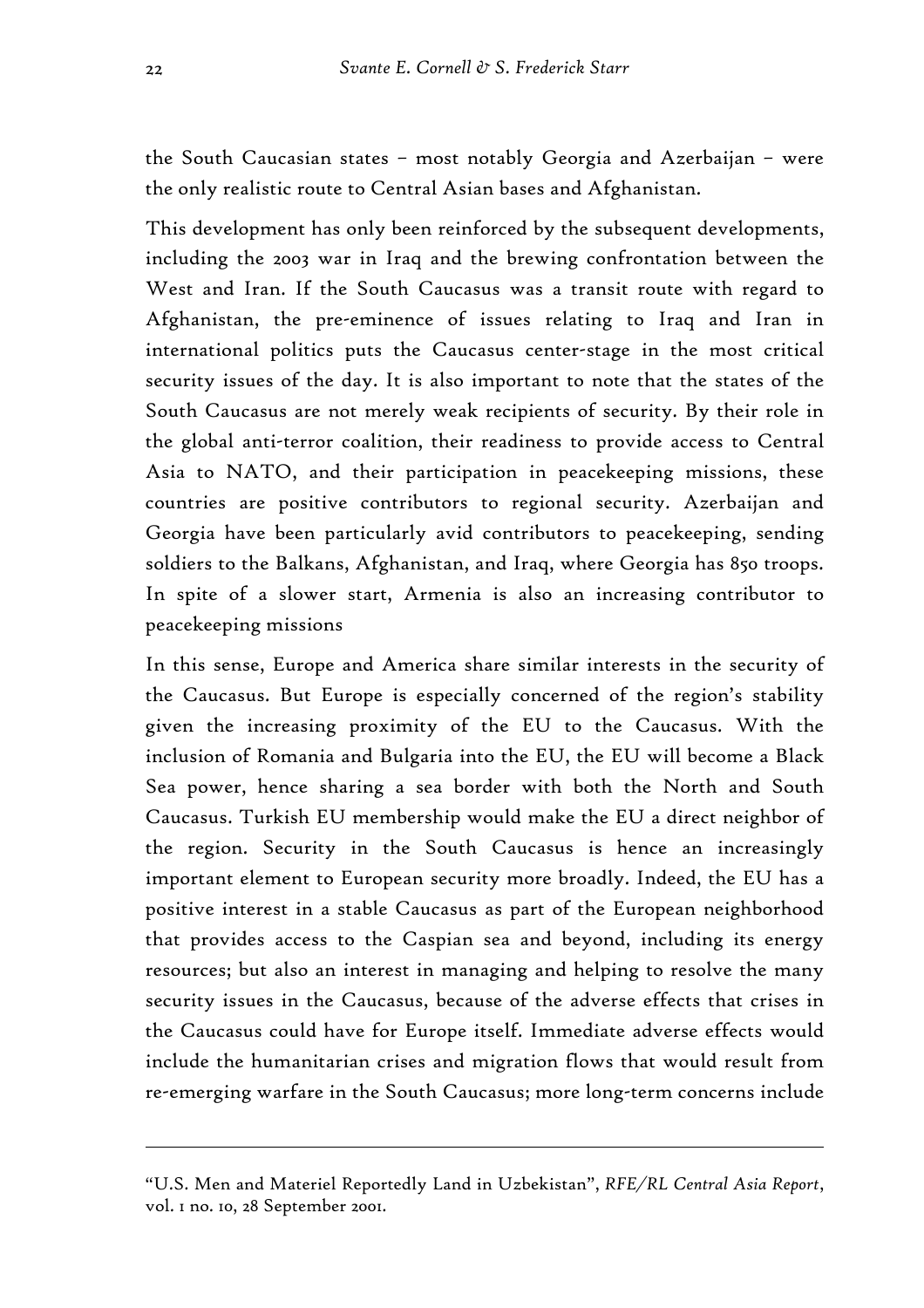the growth of Islamic radicalism and organized crime in the entire Caucasus should the situation fail to stabilize.

#### Balancing the Three Sets of Interests

In sum, Europe has three inter-linked sets of interests in the Caucasus region. These are often understood as mutually conflicting or contradictory. Western interest in the region for the sake of energy or security is routinely portrayed as conflicting with the ambition to build democracy in these states. Yet this neither needs to be, nor is it the case. The argument that interests in security and energy harm democratization stems fundamentally from a view of the governments of the region as monolithic and authoritarian. It is the same view that has made European and American policies focus on bringing about change through support for NGOs outside the government, rather than with government offices themselves. Working with governments and assisting governments is understood as strengthening authoritarian rule; by the same token, western interest in energy or security cooperation would provide the said governments with instruments to withstand reform and sustain authoritarian rule. Yet in practice, understanding governments in the Caucasus or Central Asia as monolithic is a flawed perspective. In all governments of the region, forces favoring reform coexist with forces favoring authoritarian rule, and often deeply involved in corruption. Aware of the western emphasis on democracy promotion, the latter forces are typically opponents of a western orientation and of Euro-Atlantic integration. They instead favor a closer relationship with Russia, which pays little or no attention to the domestic characteristic of a government. On the other hand, advocates of reform are typically pro-western, seeing in western institutions the tools, assistance, and guidance for meaningful reform. In this situation, ignoring or shunning away from state institutions undermines the very progressive forces that are the best hope for democratic reform, and strengthens the hand of the autocratic forces that western policies are designed to counter. Isolation, exclusion and finger-pointing, which some forces in Europe advocate as policy toward countries perceived not to hold elections complying fully with international standards, are the safest ways to ensure the victory of the authoritarian-minded forces in all regional countries. Moreover, the moral integrity of such argument is severely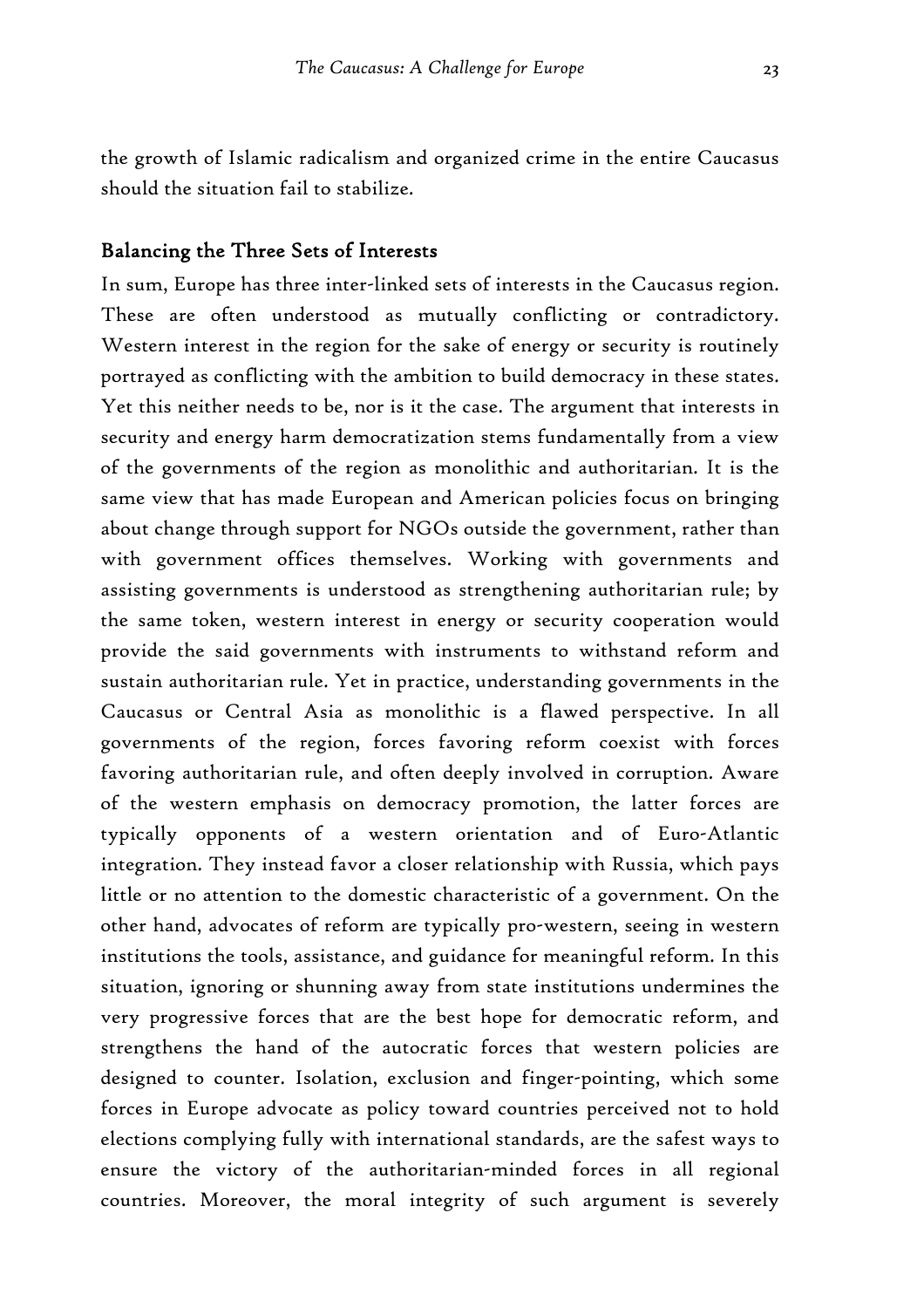challenged by the fact that they mostly target smaller countries, ignoring much worse practices in more powerful countries.<sup>12</sup>

It is instead engagement and the development of broad-based relations in multiple fields that provide the best course of action for the long-term strengthening of sovereignty, governance, and democracy. The development of relations in the energy and security sectors can hence have an important and positive effect on internal reform in the states of the Caucasus. In particular, the role of NATO in the democratic reform of armed forces is an example of the positive role of security cooperation. Clearly, interests in security or energy should not be allowed to stifle the agenda of democratic and institutional reform in the region;. But neither should excessive demands for these countries to overnight achieve a level of democracy comparable to leading EU members be allowed to suppress legitimate security and energy interests, or for that matter the development of trade relations. Therefore, it is in the EU's interest to advance these three sets, or 'baskets', of issues in parallel, not allowing one to take precedence over the other. Only by the parallel promotion of its interests in the governance, energy and security sectors can the EU succeed in striking a balance among them and contribute to its own security and development, as well as to that of the countries of the Caucasus.

 $12$  Hence arguments that the Council of Europe should suspend Azerbaijan from its Parliamentary Assembly due to less than perfect parliamentary elections rings, or otherwise scale back cooperation, were voiced in 2005-2006 among other by the International Crisis Group. Against the background of the absence of similar demands targeting Russia, in spite of the massive human rights violations in Chechnya, the logic behind these arguments is difficult to comprehend.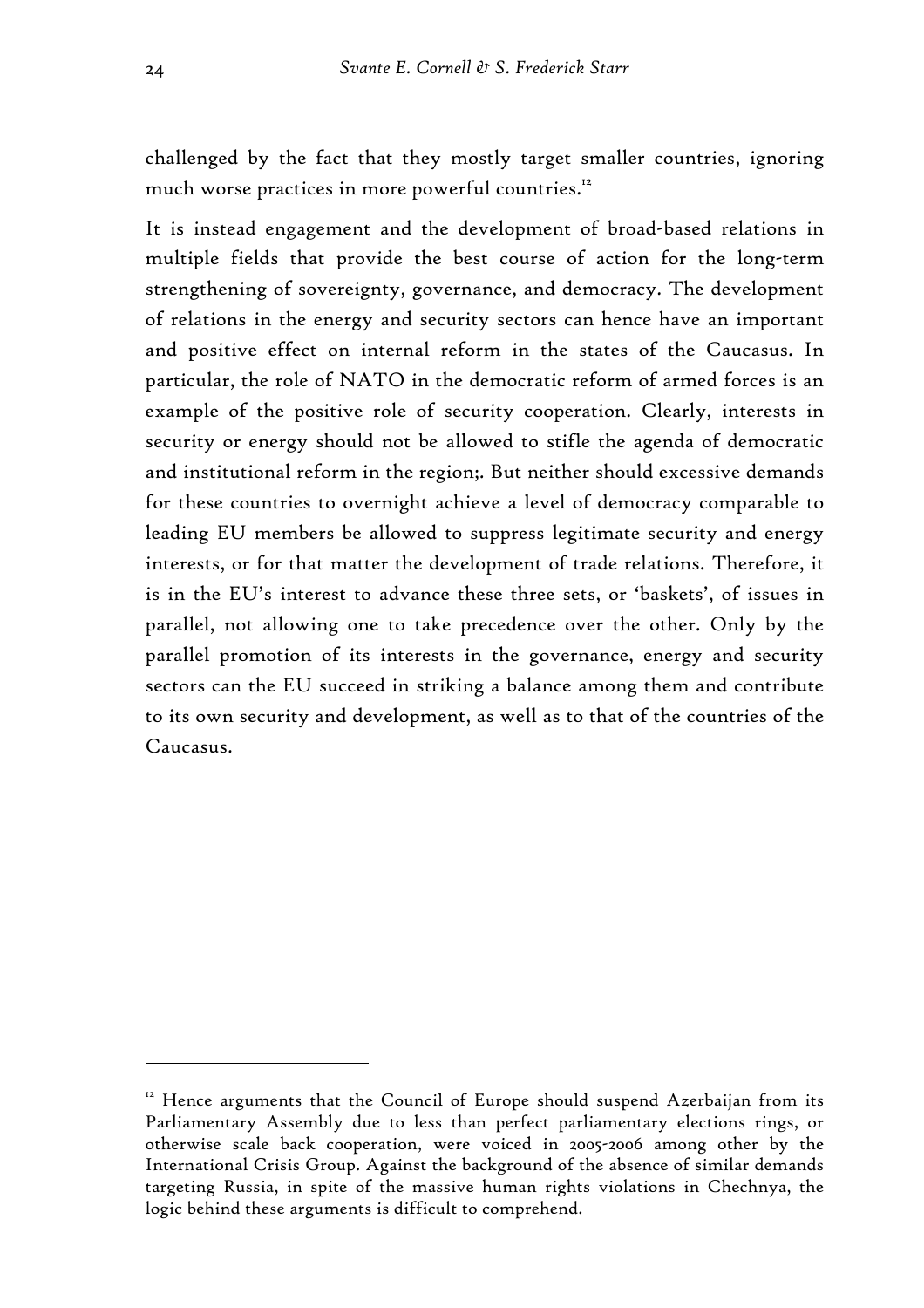## Challenges to a Peaceful and Prosperous Caucasus

For the past two decades, the primary characteristic of the Caucasus region has been the succession of armed conflicts that plagued the region since the transition from Communism. Unlike the Balkans, none of the conflicts in the Caucasus have found a solution, and hence the state of conflict has come to be a major determinant of the political and economic realities of the region. The strikingly similar conflicts have impeded the development of stable, prosperous societies in both the North and South Caucasus, and have ensured the persistence of an acute security deficit in the entire region. This security deficit has stifled the task of constructing viable and strong sovereignty in the region, and been at the core of most of the region's problems. This includes widespread economic dislocations and poverty, corruption, and the resilience of authoritarian structures, networks, and ideologies in both state and society. The strength of ethnic nationalism, the surge in radical Islam, the influence of opaque regional and kinship-based networks, the slow pace of democratization, and the salience of organized crime can all be subsumed under this heading. In addition, the conflicts have contributed to making the region internally weak and divided, and hence increased its vulnerability to external actors, including regional powers as well as non-state actors.

#### Armed Conflicts in the Caucasus

The Caucasus has for the past decade and a half been plagued by the persistence of three unresolved ethno-territorial conflicts in the South Caucasus and of one spreading major war turned into a spreading lowintensity conflict in the North Caucasus. The main conflict in the South Caucasus has been the Armenian-Azerbaijani conflict over Mountainous Karabakh, which erupted in 1988 and was suspended by a cease-fire in 1994, which led to the Armenian occupation of close to 17 percent of Azerbaijani territory, including Mountainous Karabakh itself as well as seven adjoining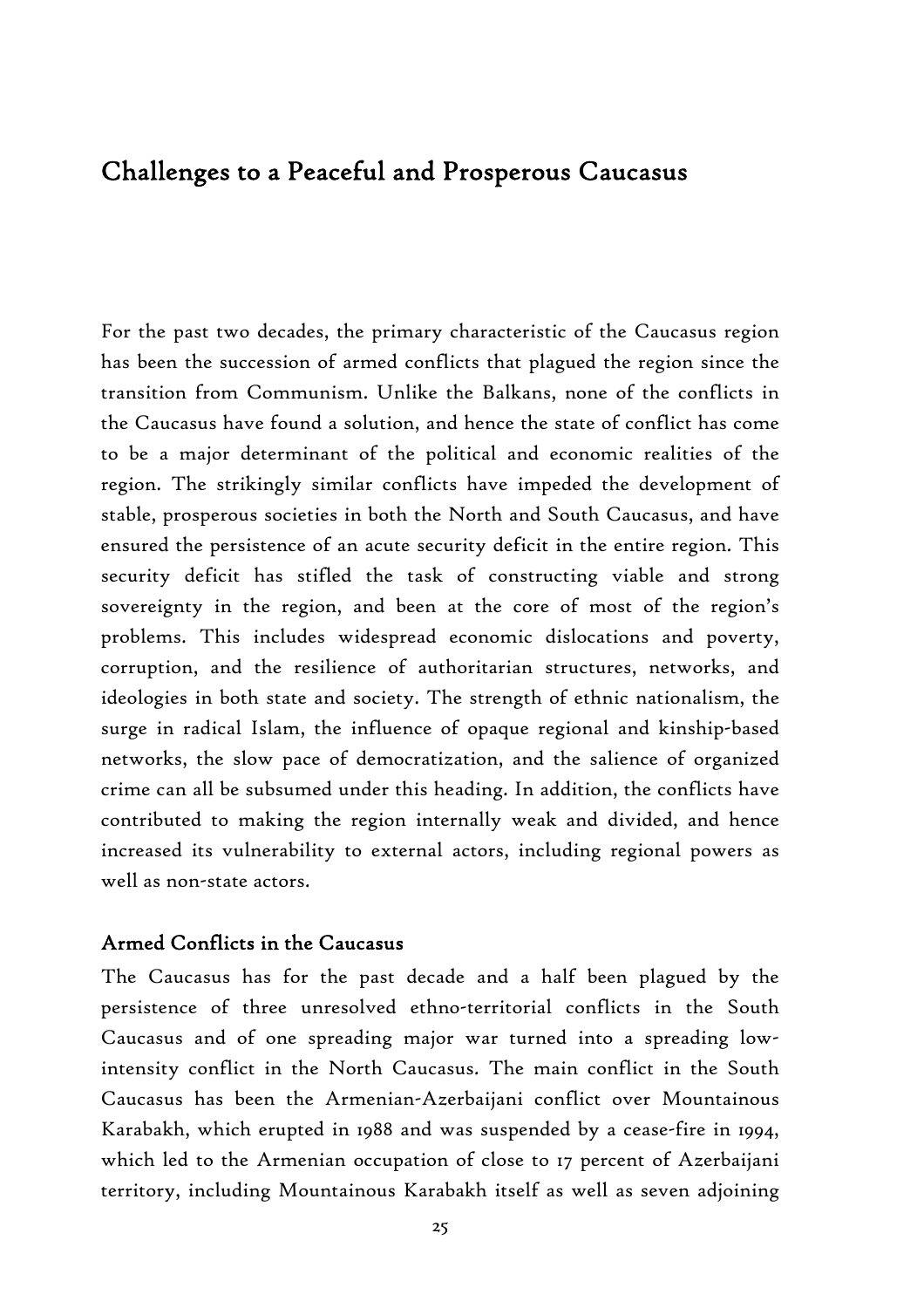formerly Azeri-populated provinces. Georgia experienced two armed conflicts, with the secessionist provinces of South Ossetia and Abkhazia. The South Ossetian conflict emerged in 1989, but erupted into war in 1991-92, leading to a cease-fire in July 1992 that left slightly over half of the territory of South Ossetia controlled by Russian-supported separatist forces and the remainder under Georgian control. The war in Abkhazia broke out immediately after the conclusion of the cease-fire in South Ossetia, with the Russian-supported Abkhaz separatist forces eventually gaining control over the near-entirety of Abkhazia's territory in Fall 1993. The defeat in the latter conflict led to a near state collapse in Georgia, with a civil war between rivaling Georgian military groupings. In the North Caucasus, a short war between North Ossetia and Ingushetia erupted in mid-1992, partly as a result of an exodus of Ossetians from Georgia to an already troubled ethnic situation in parts of North Ossetia. Yet the major conflict in the North Caucasus has been the one in Chechnya, resulting from the Chechen declaration of independence in late 1991. Chechnya went through two periods of "no war, no peace", between 1991 and late 1994, and again between August 1996 and September 1999; as well as two wars. The first war, raging between late 1994 and August 1996, was mainly waged on national grounds, and led to the withdrawal of Russian forces from Chechnya. Nevertheless, Russian *revanchism* and Chechnya's inability to build a functioning polity led to the second Chechen war, from September 1999 until the present. This war has had a much more prominent religious character. While major military operations have been concluded and urban parts of Chechnya somewhat normalized, the war is far from over; instead, it has morphed into a lowintensity conflict spreading across the entire North Caucasus involving substantial terrorist elements.<sup>13</sup>

<sup>13</sup> The conflicts in the Caucasus are covered in Svante E. Cornell, *Small Nations and Great Powers: A Study of Ethnopolitical Conflict in the Caucasus*, Richmond: Curzon Press, 2001. On Karabakh, see Thomas de Waal, *Black Garden: Armenia and Azerbaijan through Peace and War*, New York: New York University Press, 2003; and Michael P. Croissant, *The Armenian-Azerbaijani Conflict: Causes and Implications,* New York: Praeger, 1998. On Chechnya, consult specifically Carlotta Gall and Thomas de Waal, *Chechnya: A Small Victorious War*, Basingstoke, 1998; Svante E. Cornell, "The War against Terrorism and the Conflict in Chechnya: A Case for Distinction" , in *Fletcher Forum of World Affairs* , vol. 27 no. 2, Fall 2003.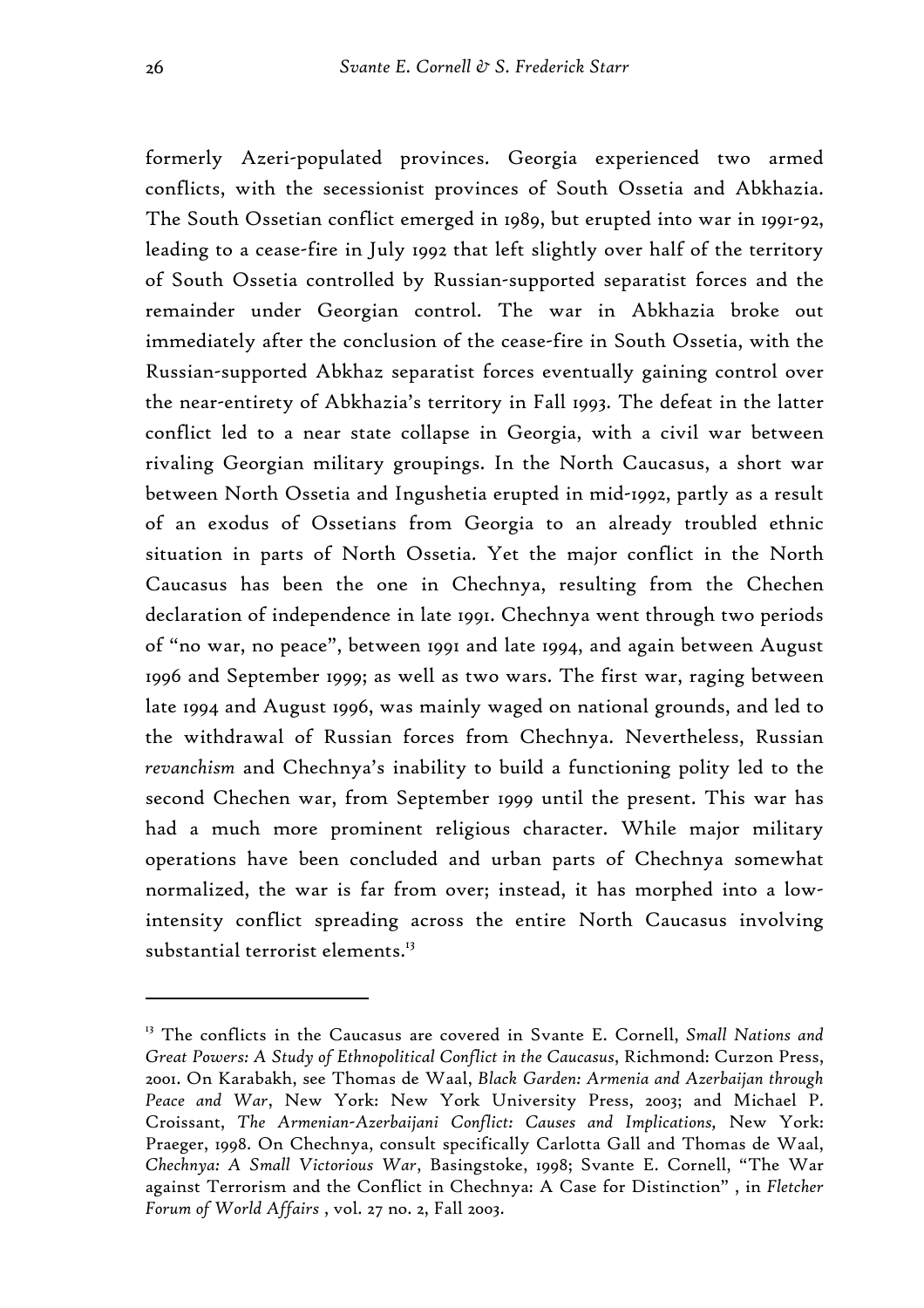#### *Similarities and Dissimilarities*

 $\overline{a}$ 

While the conflicts in Karabakh, Chechnya, South Ossetia and Abkhazia are unique and different, they share many similarities. First, they were all territorial conflicts resulting from the rebellion of a titular nation of an autonomous region in the Soviet ethno-federal structure, seeking to alter or enhance its status within that structure on the basis of ethnic nationalism. Only the Chechen war has to some extent changed character, adopting a more transnational, religious character. Second, the size differential between the minority population and the state was huge in all four cases: it was small minorities consisting of less than two percent of the population that revolted.14 Third, the three conflicts of the South Caucasus are remarkable for the crucial role of external political and military support for the rebellious movements – Armenian support for Karabakh and Russian support for Abkhaz and Ossetian separatists. In Chechnya, on the other hand, little support manifested in the first war, while international non-state Islamic actors played a substantial role in the second. Fourth, the conflicts shared a similar outcome: the victory of small, externally supported minority groups and their achievement of a de facto independence with strong ties to external patrons that facilitated the victory in the first place. Again, Chechnya differed – it gained victory in 1996 but had no external sponsor, and succumbed to renewed warfare as Russia invaded again in 1999. The outcome of war resulted in massive humanitarian crises, involving up to 2,5 million displaced people – 10 percent of the population of the Caucasus. Fifth, peaceful negotiations have failed to resolve even a single conflict. The South Caucasus conflicts remain frozen along cease-fire lines, while a low-intensity conflict with increasingly strong Islamic elements is pervasive in the North. Seventh, the conflicts all saw systematic gender violence. Particularly in the Armenian-Azerbaijani and Abkhazian conflict, rape was used as a tool of war in ethnic cleansing; and ethnic hostility affected women to a greater extent than men. Finally, the conflicts have had a devastating effect on the economic and political development of the states involved. In all three states,

<sup>&</sup>lt;sup>14</sup> The titular population of the minority regions in question ranged from  $0.6\%$  of the state's population (Chechnya) to 1,4% (South Ossetia), 1.8% (Mountainous Karabakh) and 2% (Abkhazia).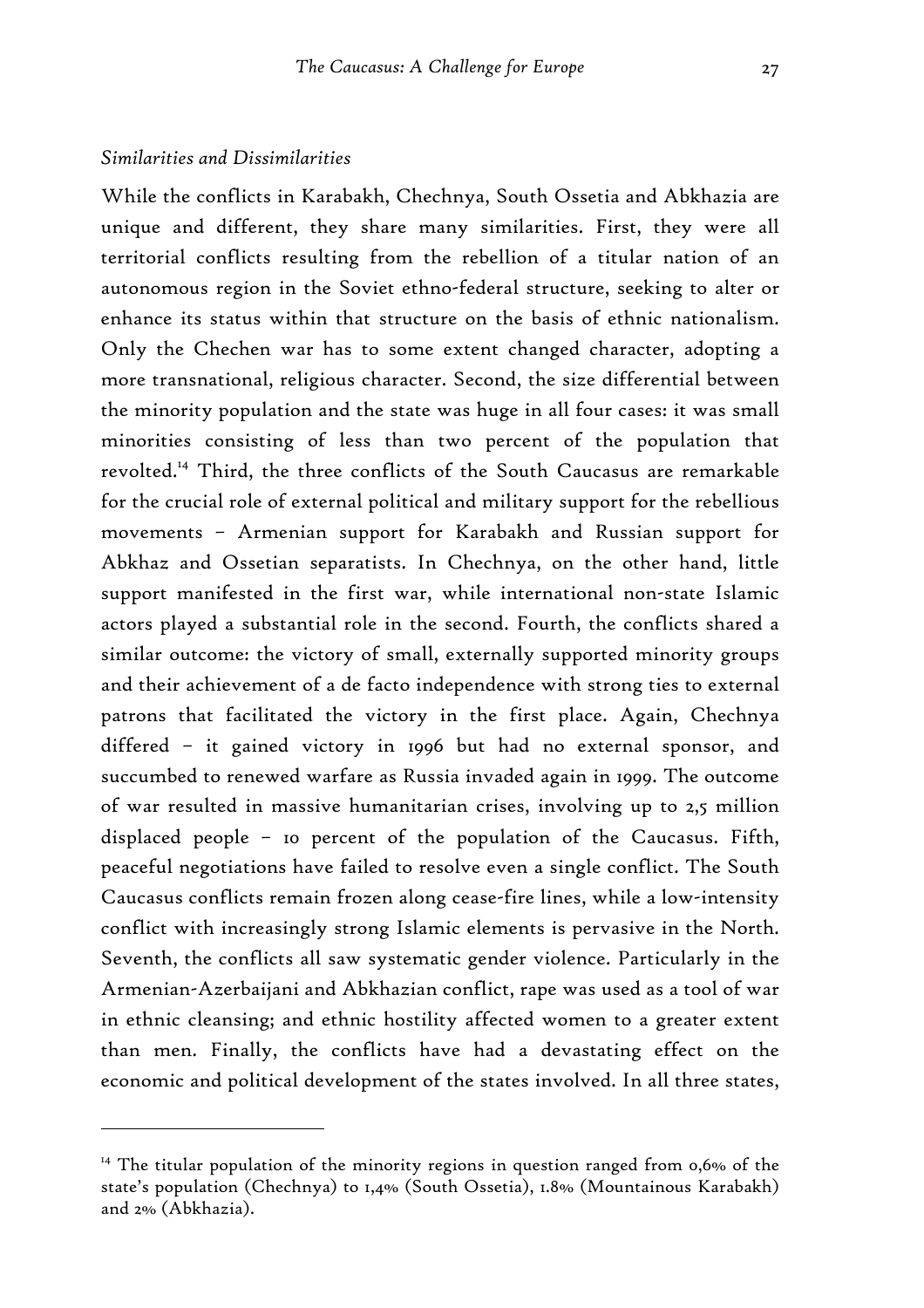the conflicts contributed to weakening or reversing democratic movements and reform, instead increasing the authoritarian character of government in the name of stability. Likewise, by cutting important trade links, the conflicts led to the worsening of the economic disruption that the collapse of the Soviet Union had implied. Indeed, by the mid-1990s, the three Caucasian states had seen an economic collapse compared to their 1990 levels that was only paralleled by equally war-plagued Tajikistan among former Soviet republics.

#### *Prospects and International Efforts*

Efforts to resolve the conflicts in the South Caucasus have been half-hearted at best. All three conflict resolution processes in the South Caucasus remain deeply flawed, providing a disproportionate role for Russia, in spite of its active role as a party in several of the conflicts. International efforts at conflict resolution, sponsored mainly by the OSCE and the UN, have so far brought little result.<sup>15</sup> These mechanisms all suffer from a common defect: created in the early 1990s, they continue to reflect the geopolitical realities of the time, although the situation in the region has undergone significant change. Hence Russia still dominates peacekeeping and negotiations in the South Ossetian and Abkhazian conflicts, and has a leading role as permanent co-chair in the OSCE Minsk Group tasked to resolve the Nagorno-Karabakh conflict. This in spite of the gradual integration of the three countries with Euro-Atlantic institutions and, in the case of the Abkhazian and South Ossetian conflicts, the explicit objection of the Georgian government to Russian dominance of these processes and Georgia's attempts to internationalize both peace processes and peacekeeping.

Karabakh. The international role is most prominent in the Armenian-Azerbaijani conflict, where the OSCE's Minsk Group is tasked with conflict resolution. Since 1994, Russia has a position of permanent co-chair of the Minsk Group, with other OSCE countries rotating in the other co-chairman position; since 1997, the U.S. took on a position as a third and permanent co-

<sup>&</sup>lt;sup>15</sup> Istvan Szönyi, "The False Promise of an Institution: Can Cooperation between OSCE and NATO be a Cure?", *Center for International Security and Arms Control*, January 1997.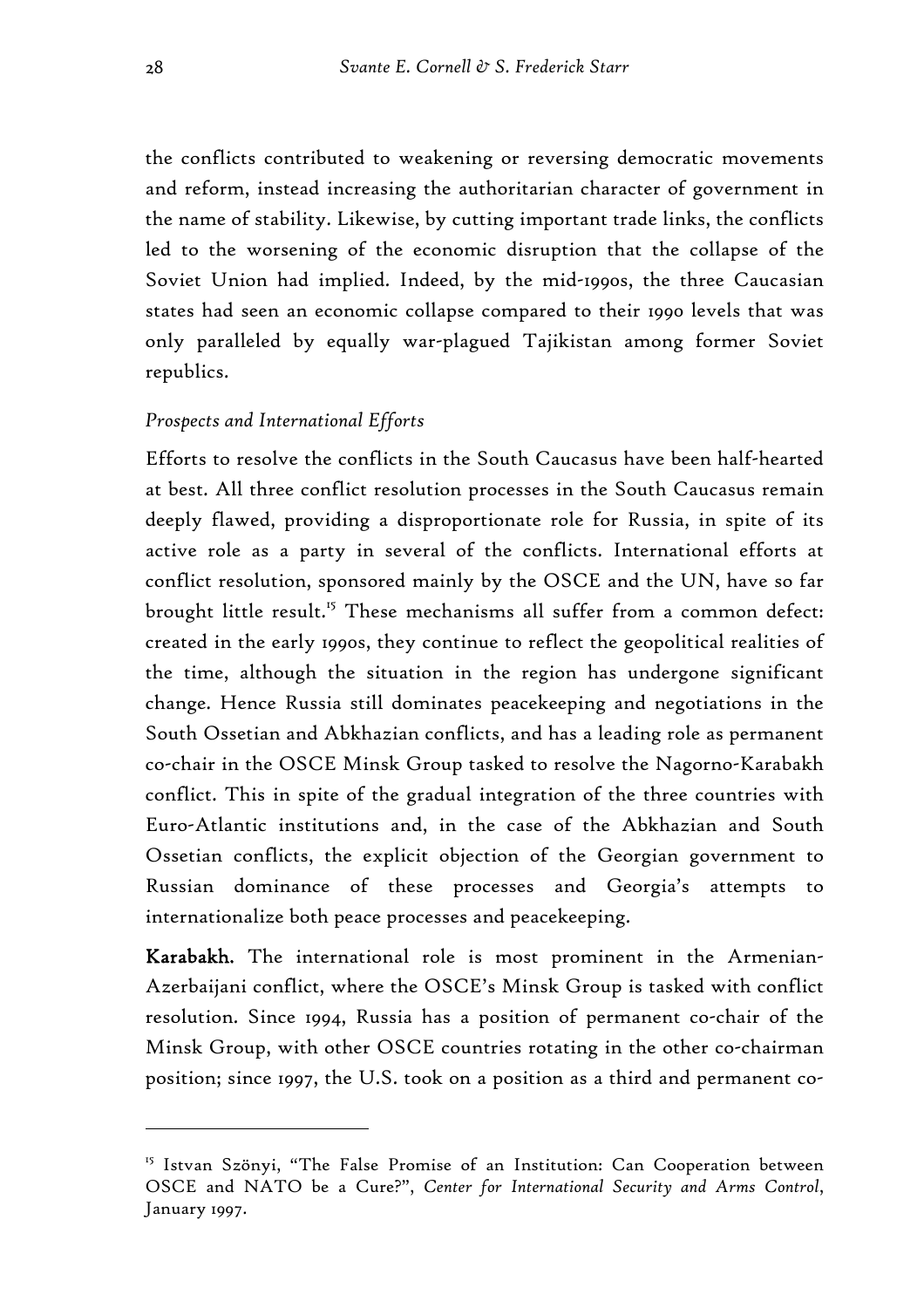chair, whereas France, appointed to the rotating co-chair position in the same year, has stayed in the position, creating a situation with three effective permanent co-chair positions. France has opposed suggestions that its cochairmanship be turned into an EU co-chairmanship. Cooperation among the co-chairs has often been severely complicated, and the trust of the conflict parties to the process is bleak. The Minsk Group advanced proposals in 1997 and 1998 that were rejected by one of the parties, and facilitated high-level negotiations in 2001 and 2006 over the conflict in Key West, Florida, and Rambouillet, France, respectively. Yet these negotiations failed to produce any result in spite of strong optimism on the part of Minsk Group representatives at the time. Prospects of a solution have hinged on a deal over the status of Karabakh, yet parties have failed to come to an agreement on the eventual status of Karabakh and how it is to be determined. The 2006 talks discussed a referendum to be held, perhaps 10-15 years into the future, to determine Karabakh's status. The negotiation process has been plagued by the intransigence of the parties, the influence of external powers, and the inadequacies of the Minsk Group format have exacerbated the situation. Minsk Group proposals in 1997 and 1998 reflected a poor analysis of the logic of the conflict and thinking in the two governments; while excessive publicly stated optimism in 2001 and 2006 seemed to have little relation to the mood in Baku and Yerevan at the time.

Efforts in 2006 to arrive at a solution have brought greater hopes than previous attempts, and indeed both parties seemed closer to an agreement than previously. However, both seemingly doubt the urgency in reaching a negotiated solution. Armenian leaders believe that the prolonged status quo will lead to acceptance of Karabakh's status as separate from Azerbaijan; while Azerbaijani leaders are convinced that the substantial and rapidly growing economic imbalance between the countries will improve their negotiating position. Both may be right, and hence both may be wrong. However, Azerbaijan's oil-driven economic growth will enable it in 2007 to increase its military budget to \$1 billion, the size of Armenia's national budget. With yearly GDP growth of over 25 percent in 2005 and 2006, Azerbaijan's position is indeed visibly improved. This takes place at a time when Azerbaijani officials perceive themselves in a 'Camp David syndrome', seeing themselves as offering Armenia compromises that would be extremely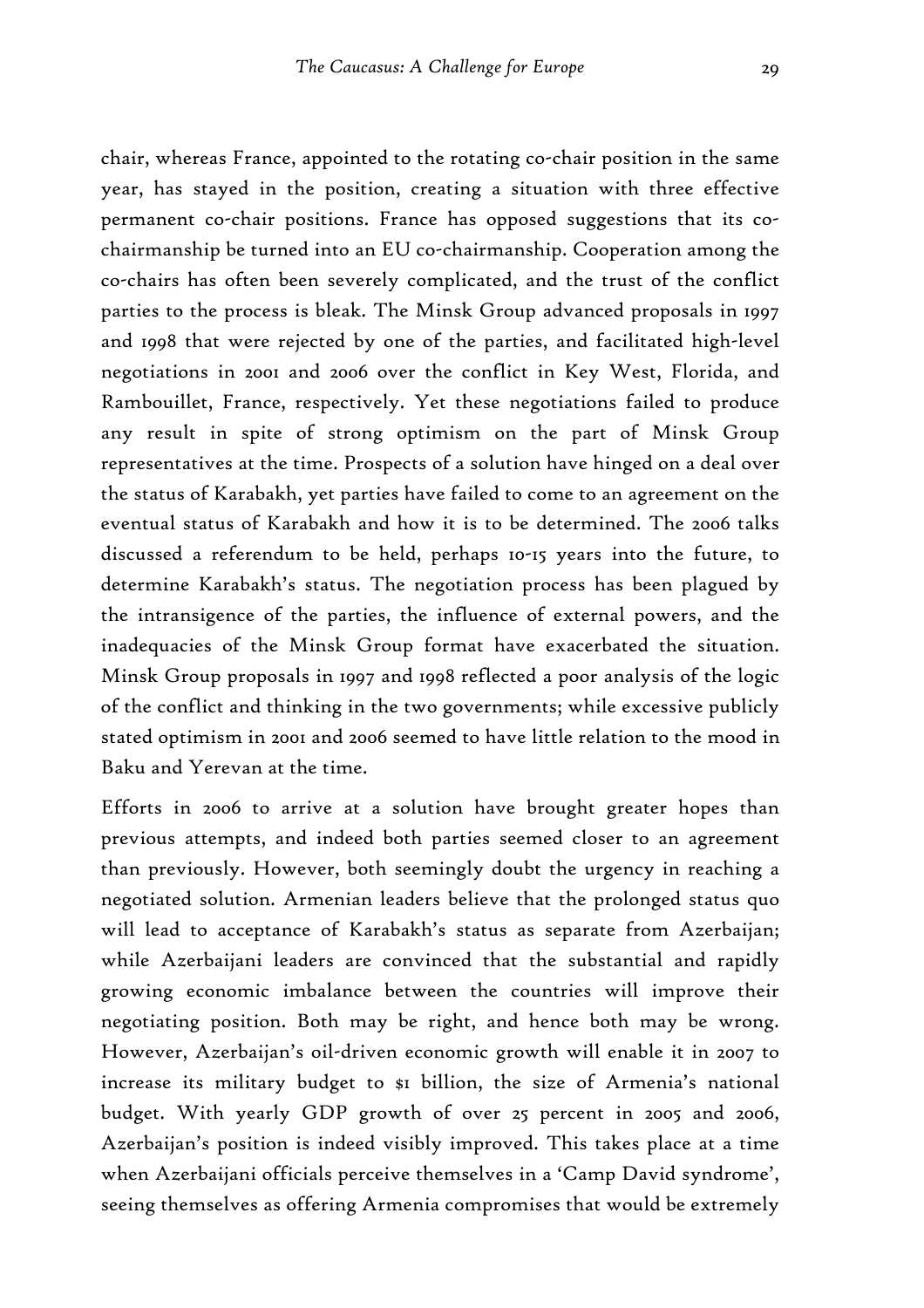hard to sell domestically, but meeting little will to compromise from Yerevan. The Rambouillet talks in particular generated doubt in Baku, and other capitals, regarding Armenia's commitment to a negotiated solution through compromise. Yet Azerbaijan's increasing self-confidence also has risked leading to over-confidence, provoking changes in its negotiating position that hamper the chances of success. It is clear that the public and elite mood in Azerbaijan is increasingly strongly tilting in favor of a military solution, while the Armenian leadership seems less than alarmed about such a prospect.

The Armenian-Azerbaijani conflict, in sum, is in the condition of an unsustainable status quo. With every year passing without a solution, the risk of a renewed armed conflict is increasing. The international community and its efforts to resolve the conflict seem unwilling or unable to adapt to this reality. If the 2006 talks do not lead to visible progress, it will be time to discuss the very format of the Minsk Group and seek to alter the demonstrably unsuccessful mediation efforts. In this context, the main difference that could be made is through a EU presence in a new negotiation format. The possible agreement on the main principles of a solution, while a breakthrough in itself, would only heighten the need for an international and European role in the arduous process toward long-term peace.

South Ossetia and Abkhazia. The problems in the structure of international mediation in the conflict over Karabakh pale in comparison to the situation in Georgia. The UN has a mandate in the Abkhazia conflict and the OSCE a circumscribed mandate in South Ossetia; implying that different organizations with different organizational cultures are involved in the two conflicts, thereby complicating the possibility of coordination, in spite of the obvious linkages between the two conflicts.

The South Ossetia cease-fire is monitored by a Joint Control Commission, which has five parties: Georgia, South Ossetia, Russia, the Russian Republic of North Ossetia, and the OSCE Mission. Meanwhile, the Peacekeeping force in the conflict zone has been a joint Russian-Georgia-Ossetian one and the lead in the negotiations has been Russian, with the OSCE lacking a role. The JCC format itself is clearly deeply flawed. Russia is a strong supporter of the South Ossetian side, and the position of North Ossetia, a Russian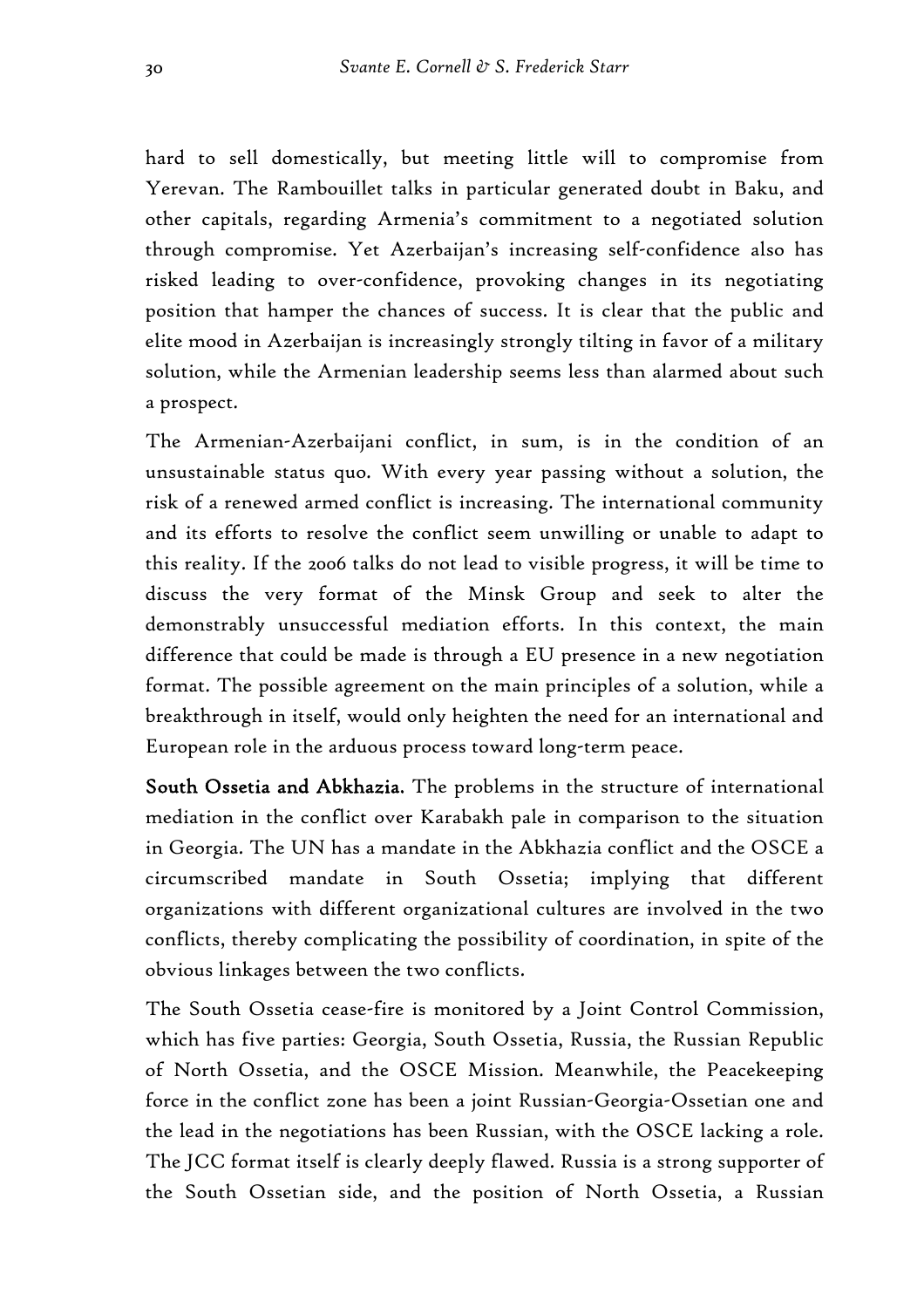republic ethnically linked to South Ossetia, in the JCC implies that three votes are already present in support of South Ossetia. To that, Russia holds a veto in the OSCE, thereby implying that it can hinder the OSCE Mission from playing a meaningful role. Georgia is hence left against one neutralized and three hostile actors in the JCC. As for negotiations, there is no role foreseen for the OSCE or any other international body in the conflict. By default, negotiations have been hosted by Russia, which is increasingly clearly identifiable as a party in the conflict.

In Abkhazia, the United Nations has played a cautious role. While the Georgian government requested a UN peacekeeping force in Abkhazia, the UN sent only an observer mission (UNOMIG) with ca. 100 observers, in great part since Russia, a permanent member of the UN Security Council, was opposed to UN peacekeeping on the territory of the former Soviet Union. Instead, a CIS peacekeeping force was deployed, which nevertheless was staffed exclusively with Russian forces. As concerns conflict resolution, the UN designated a special envoy for the conflict. The first representative, Eduard Brunner, displayed little interest or activity, whereas post-1997, the appointment of a more active envoy, Liviu Bota, led to some progress. This included the initiation of a Geneva process of discussions and the formation of a Group of Friends of the UN Secretary General on Abkhazia, comprising leading western nations and hence reducing the total dominance of Russia in the process. Nevertheless, the low level of international interest in the conflict has made Abkhazia an unresolved conflict and an uncontrolled territory on the Black Sea coast, soon a direct neighbor of the EU through the Black Sea.16

Both conflicts, unlike Karabakh, have seen relapses of violence. In 1998 and 2002, renewed violence erupted in Abkhazia as a result of Georgian irregular forces, affecting especially the ethnic Georgian returnees to Abkhazia's Gali region, overwhelmingly Georgian-populated before the conflict. In South Ossetia, conflict was renewed in 2004 following the Rose Revolution as a result of Georgian attempts to stem contraband smuggling across South Ossetia and to restore control over its territory. This was met by direct

<sup>16</sup> S. Neil MacFarlane, "The Role of the UN", in *Accord 7: The Georgia-Abkhazia Peace Process*, ed. Jonathan Cohen, September 1999.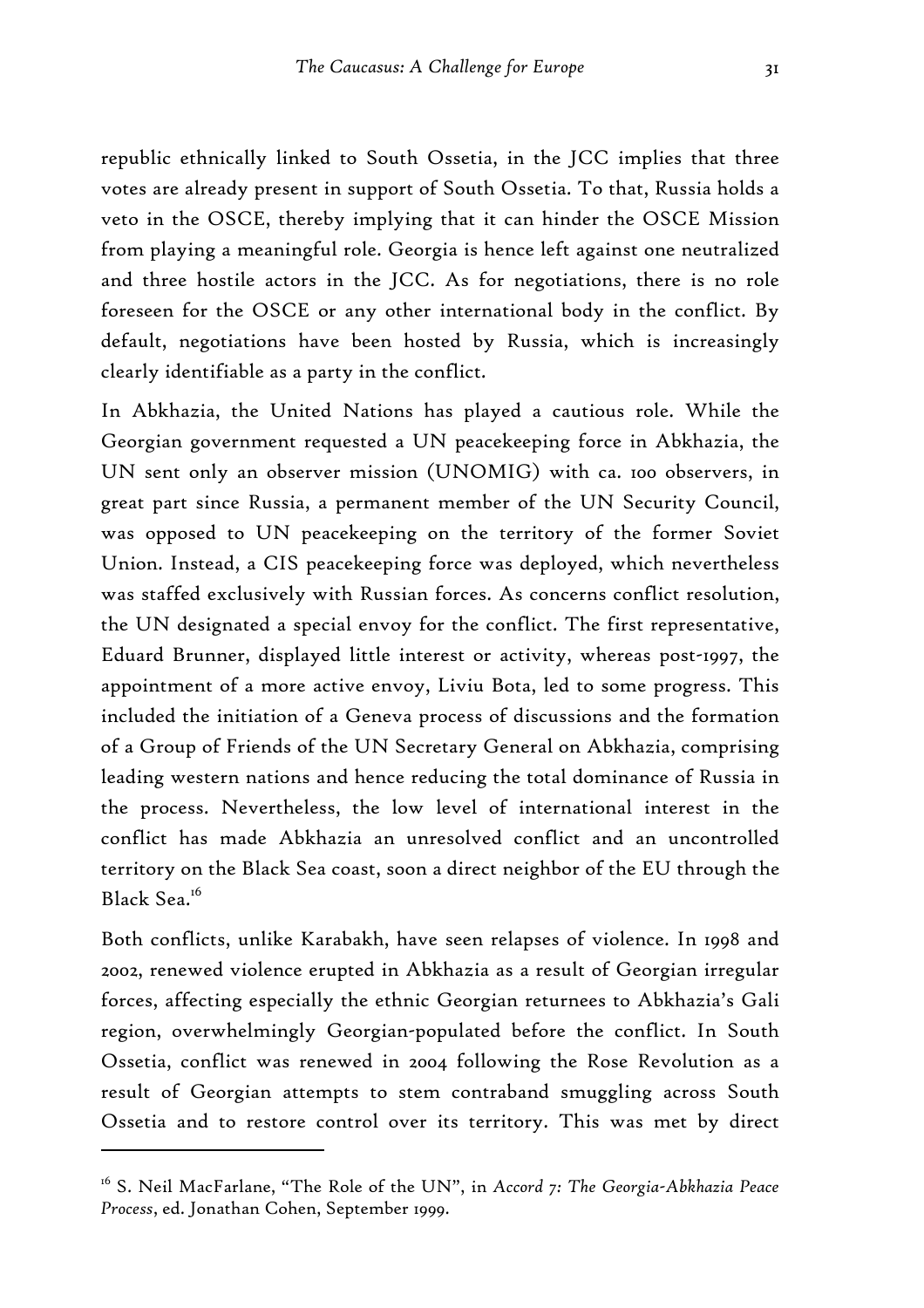Russian military support for South Ossetia. Since this time, as viewed below, the Russian influence in Abkhazia and South Ossetia grew further, with the direct seconding of high-level Russian security services personnel to the security structures of these two de facto governments.

Nevertheless, Georgian efforts to internationalize peacekeeping and negotiation formats have persisted. In 2005, the Georgian parliament passed legislation forcing the government to report in Spring and Summer 2006 on the performance of Russian peacekeeping structures in South Ossetia and Abkhazia, with a view of demanding their withdrawal in case a continued bias in their operations was observed. Georgia seeks the imposition of a neutral peacekeeping force composed of countries that lack a direct role in the conflict, and these measures were taken in the hope of securing western support for this policy. Such support has nevertheless not materialized. As relations between Georgia and Russia worsen, as viewed in the next chapter, the two territories are effectively being annexed by Russia and the international community is failing to respond to the blatant violations of international law taking place there or to constructively engage the parties to the conflict in a dialogue. As in Karabakh, the present situation is unsustainable.

Chechnya and the North Caucasus. The conflict in Chechnya never experienced a strong level of international involvement. Like Abkhazia and South Ossetia, these conflicts constitute intra-state conflicts pitting an ethnic minority against a central government, yet the adamant Russian refusal of any international role in finding a solution to this conflict has precluded the international community from involvement in a conflict on Russia's territory. An OSCE mission in Chechnya tasked with observing the respect for fundamental rights and freedoms had existed since 1995, but the mission was closed at the end of 2002 as a result of a failure of the OSCE and Russia to reach an agreement on its continued mandate. The Russian Foreign Ministry noted that "the OSCE had failed to assess the new reality in the breakaway republic", claiming the situation was normalizing.<sup>17</sup>

<sup>&</sup>lt;sup>17</sup> Valentinas Mite, "Caucasus: OSCE Closes Chechnya Mission with Little Protest", *RFE/RL*, 2 January 2003.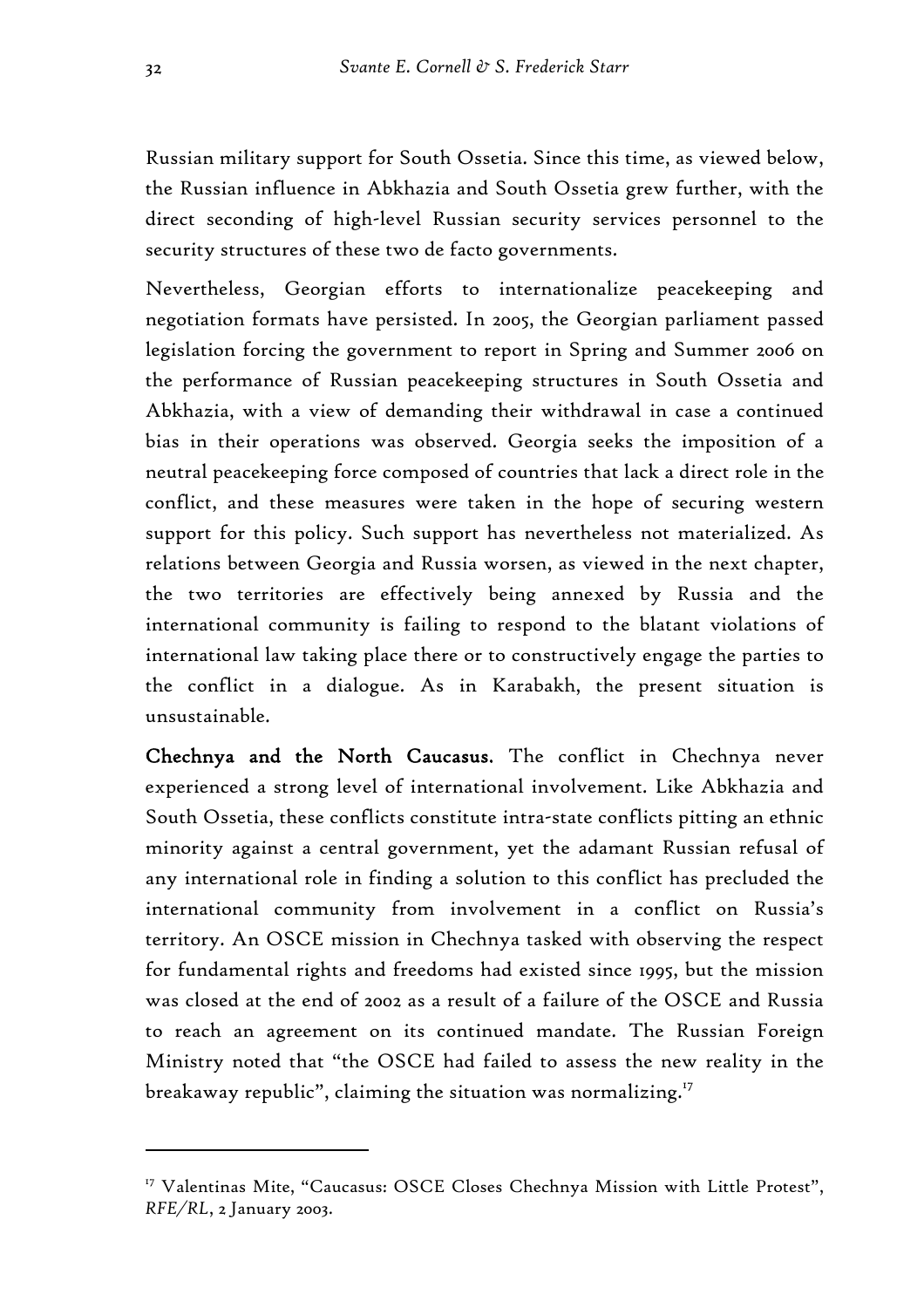Yet the situation in the North Caucasus is far from normalizing. It is true that the Chechen resistance fragmented as a result of the assassination of its major leaders, including elected President Aslan Maskhadov, and that major military operations are not conducted any longer. Instead, Moscow capitalized on a policy of 'Chechenization' of the conflict, seeking to turn its role over to ethnic Chechen militias under its control. Hence the former Mufti of Chechnya, Ahmad Kadyrov, was appointed as a loyal leader in the republic. After Kadyrov's murder in May 2004, real power in Chechnya transited to his son, Ramzan, although the presidency was given to the Interior Ministry head in Chechnya, Alu Alkhanov. Under Russian protection, Kadyrov has brutally entrenched his power in the republic and at present seems unthreatened. Yet the broader societal trends in Chechnya and the North Caucasus, as a result of the war, are leading to a spread in violence to the neighboring republics. $18$ 

Indeed, a resurgence of violence with an increasingly visible terrorist element has taken place in the North Caucasus, centered around Chechnya but combining local grievances with the struggle by Chechnya-based Islamist leaders such as Shamil Basayev. This development is most directly to be traced to the change in character of the Chechen war. Having been mainly based on ethnic nationalism in the 1990-96 period, the Chechen struggle for independence had little resonance among other Muslim groups in the North Caucasus. But the shift to a more Islamic rhetoric that took place in the interwar period changed that. The second war took up a religious character at a time when an Islamic revival was spreading across the region, led by imported *Salafi* forces linked to the Middle East that had established a presence in Chechnya and Dagestan. Though only a small minority of the population of the North Caucasian republics were attracted to these radical ideologies, it was enough to ensure a trickle of fighters to Chechnya. These then returned to their home republics and began to spread the message in what turned out to be very fertile ground, given the rampant unemployment,

<sup>&</sup>lt;sup>18</sup> Emil Souleimanov, "Russian Chechnya Policy: 'Chechenization' Turning Into 'Kadyrovization'?", *Central Asia-Caucasus Analyst*, 31 May 2006; Kevin Daniel Leahy, "Kadyrov's Bluff': Why Chechnya's Strongman Continues To Test His Political Boundaries", *Central Asia-Caucasus Analyst*, 17 May 2006.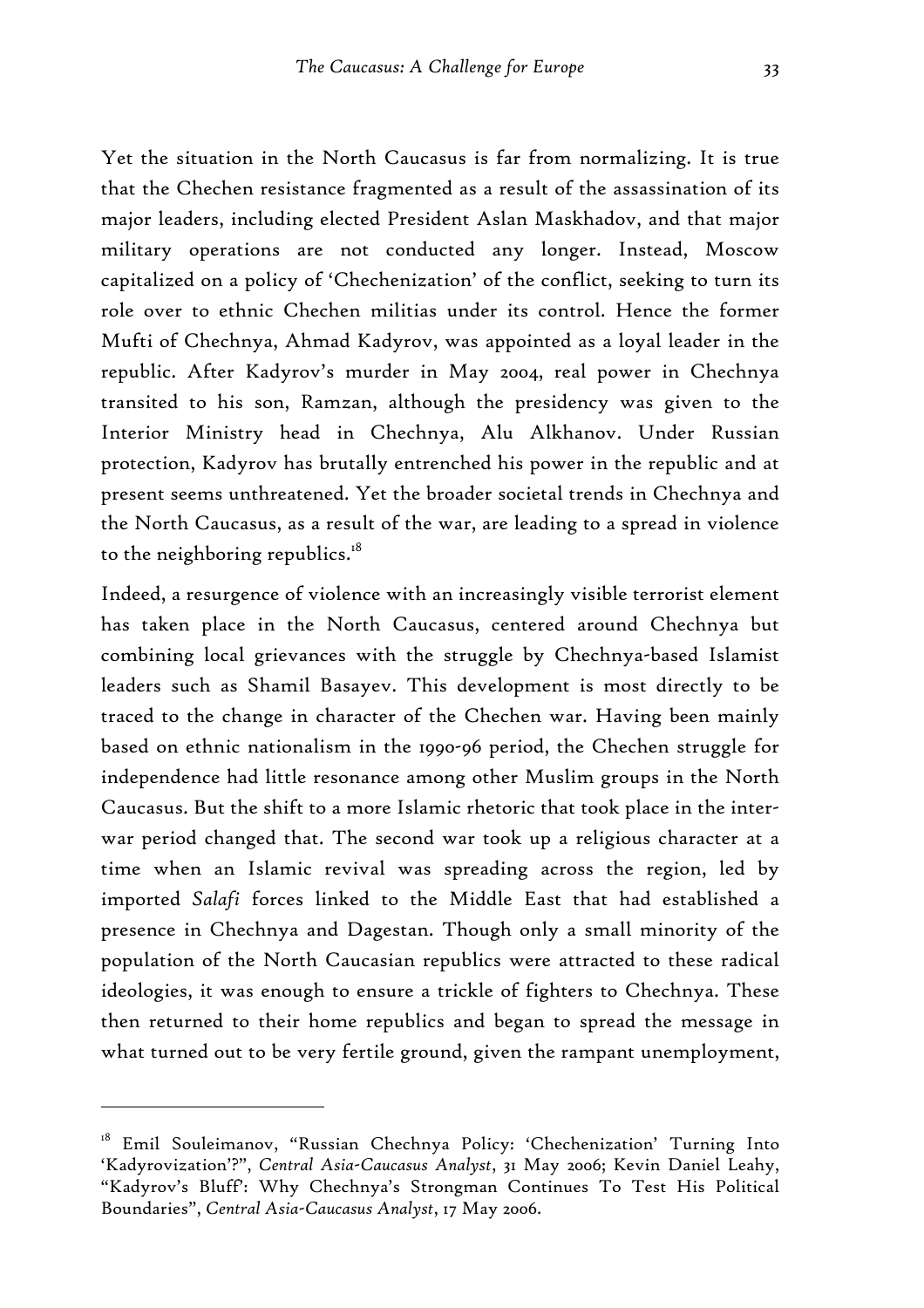corruption, and misrule in the region that Moscow has proven unable to reverse.

Following the murder of Ahmad Kadyrov in May 2004, a mixed group of Chechen and Ingush raided the capital of Ingushetia in June, attacking the headquarters of the Interior Ministry in Ingushetia and several other government buildings and official structures in several towns. This was the first large-scale rebel infantry attack in several years, and the first on a territory outside Chechnya since 1999. 62 policemen and officials were killed, with numerous civilians. Moreover, by being a direct assault rather than a hit-and-run action of a bombing, the attack proved that the rebel forces possess planning and coordination capabilities that many observers thought they were now incapable of. Then, following the Kremlin's effort to rig presidential elections in Chechnya on August 29, three terrorist attacks rocked Russia: the downing of two commercial airliners by female suicide bombers, and the horrific seizure of a school by terrorists of predominantly Chechen and Ingush ethnicity in Beslan, North Ossetia, on September 1. Subsequently, in October 2005, a similar mixture of local and Chechen radicals carried out a raid on Nalchik, capital of Kabardino-Balkaria. But these high-profile acts were only the tip of the iceberg. Across the North Caucasus, from Karachai-Cherkessia to Dagestan, previously calm areas are now regularly reporting clashes between local militants and security forces; and assassination attempts against public figures, primarily in Dagestan. Between March and October 2005, 42 percent of recorded military operations in the North Caucasus took place in Dagestan, almost as many as in Chechnya, 51 percent. Hence by late 2005 only half of the military operations in the region were in Chechnya, indicating the rapid rise of instability and conflict in the North Caucasus. In the formerly placid republics of Karachai-Cherkessia and Kabardino-Balkaria, 35 and 25 percent of respondents to an opinion poll stated they were ready to or considering 'confronting the government'.19 As viewed below, the Kremlin has proven unable to confront the deteriorating security situation in the region, and opted for ever stronger

<sup>&</sup>lt;sup>19</sup> Murad Batal Al-Shishani, "From Grozny to Nalchik: Is the North Caucasus Heading Back to the Nineteenth Century?", *Central Asia-Caucasus Analyst*, 19 October 2005.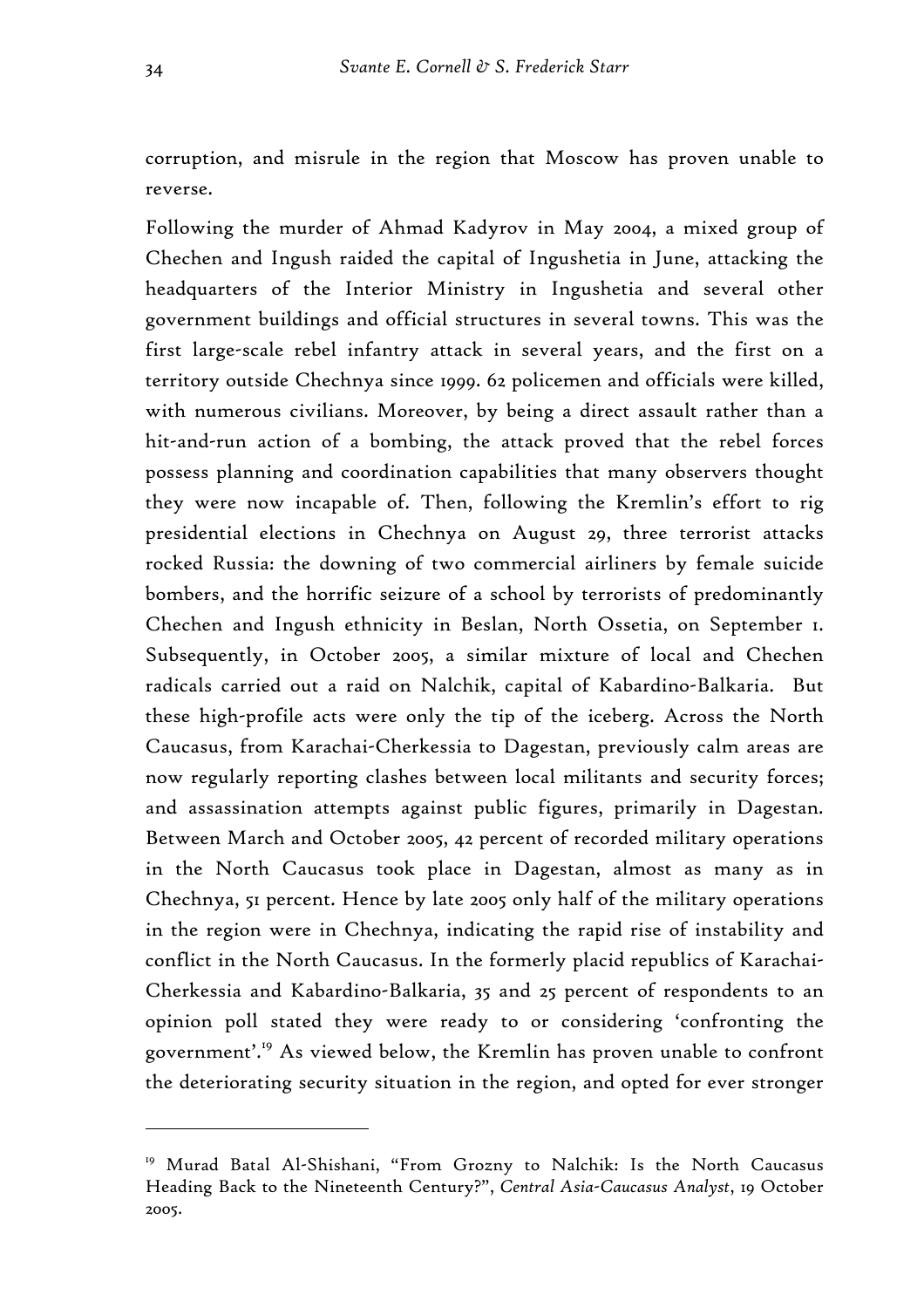centralization policies. Yet there is little question that the Russian leadership is aware of the situation in the region: in July 2005, a memo written by President Putin's special representative to the North Caucasus, Dmitry Kozak, indicated a high level of awareness of the acute crisis in the region. Among other, the report noted that "Further ignoring the problems and attempts to drive them deep down by force could lead to an uncontrolled chain of events whose logical result will be open social, interethnic, and religious conflicts in Dagestan".20 The report was surprising partly because it was leaked, but also due to the blunt and alarmist language in which it described the situation in the region.

### Economic Development

A second and related characteristic of the Caucasus region is the economic collapse that has plagued the region, and which in turn is very much related with the conflicts of the region.

#### *Economic Collapse*

 $\overline{a}$ 

The early 1990s were a period of rapid economic collapse in the Caucasus. The economies of Armenia, Azerbaijan and Georgia were aside from Tajikistan and Moldova the ones in the former Soviet Union to experience the worst decline in production. Already affected by the disruptions of the Soviet command economy which led to economic declines particularly everywhere, the wars in the Caucasus further contributed to worsening the economic collapse.

In Georgia, economic production in 1995 was at 30 percent of its 1989 levels, with a slump of 30% only in 1993; while Armenia registered the steepest single-year decline in 1992 with the Karabakh war and the closure of the Azerbaijani and Turkish borders. As figure I illustrates, by 2000, only Azerbaijan had been able to arrive at 50 percent of its production level in 1989.<sup>21</sup> The situation was similar in the North Caucasus, where the collapse of

<sup>20</sup> As published in *Moskovsky Komsomolets*, 8 July 2005. See Andrei Smirnov, "Leaked Memo Shows Kremlin Fears Collapse of Dagestan", *Eurasia Daily Monitor*, 14 July 2005.<br><sup>21</sup> Source: World Institute for Development Economics Research, Press Release, Ten Years of Transition, 1 November 2001.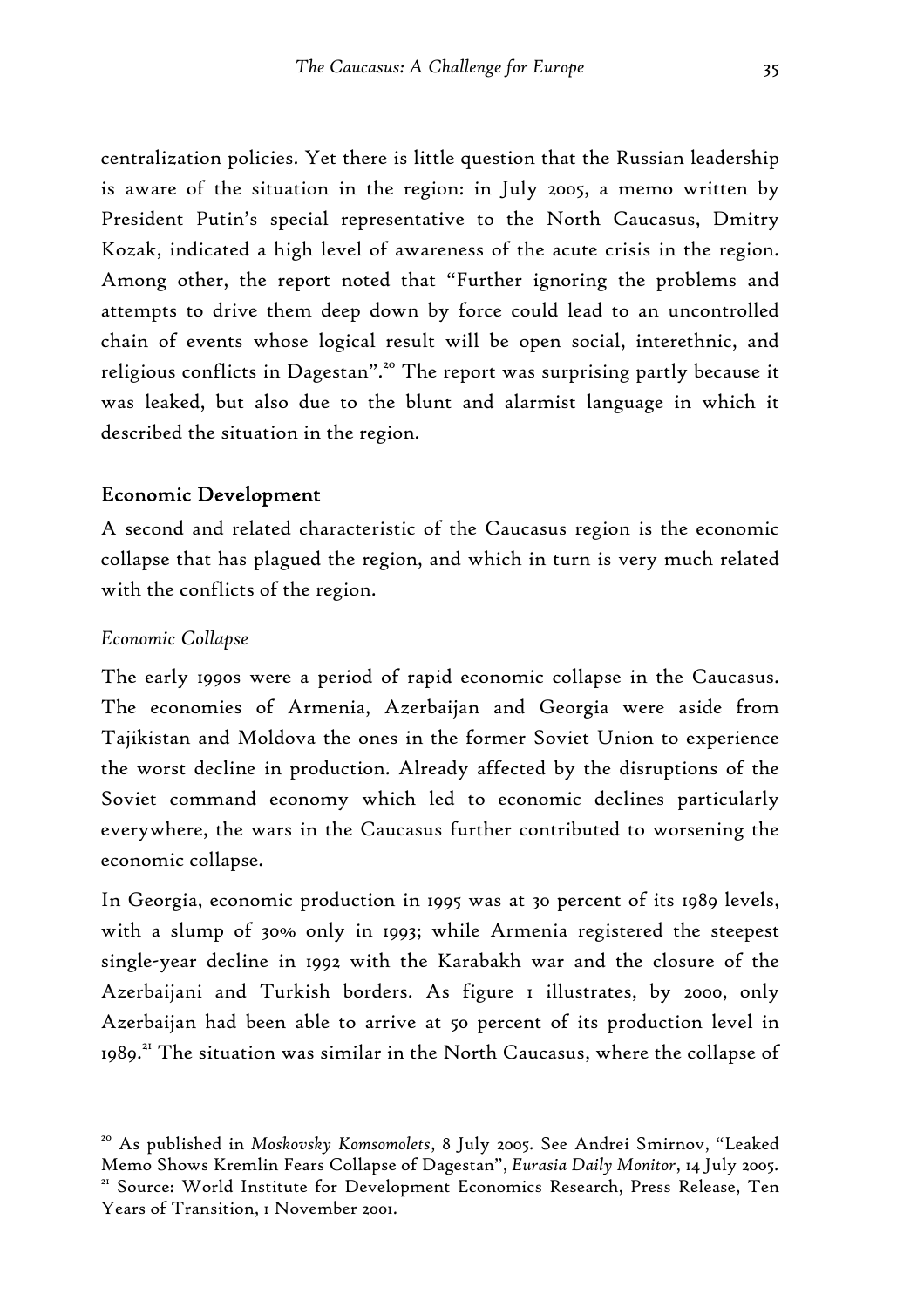the USSR took away much of the ability of the central government to subsidize the republican government – something to which they were dependent for up to 80 percent of their budgets, as in the case of Dagestan. The extent of this economic collapse is difficult to grasp, as it had few precedents in recent history. Societies where a certain living standard, education and healthcare had been achieved were suddenly propelled backwards to an extent that reduced some of these countries to the levels of some of the poorest countries in the world.



#### *Poverty and Unemployment*

Poverty and unemployment have hence become intrinsic features of the post-Soviet Caucasus. By the mid-1990s, up to half of the population of the South Caucasus lived below the poverty line, and though less reliable, figures in the North Caucasus were even worse. These figures also do not always record the plight of the refugee and internally displaced populations, the largest groups of which are the Azerbaijani, Chechen and Georgian exiles from the conflicts of the early 1990s who were reduced to living in extreme poverty in refugee camps for years. A concomitant problem has been the depopulation of the Caucasus. Given these extreme economic hardships, several million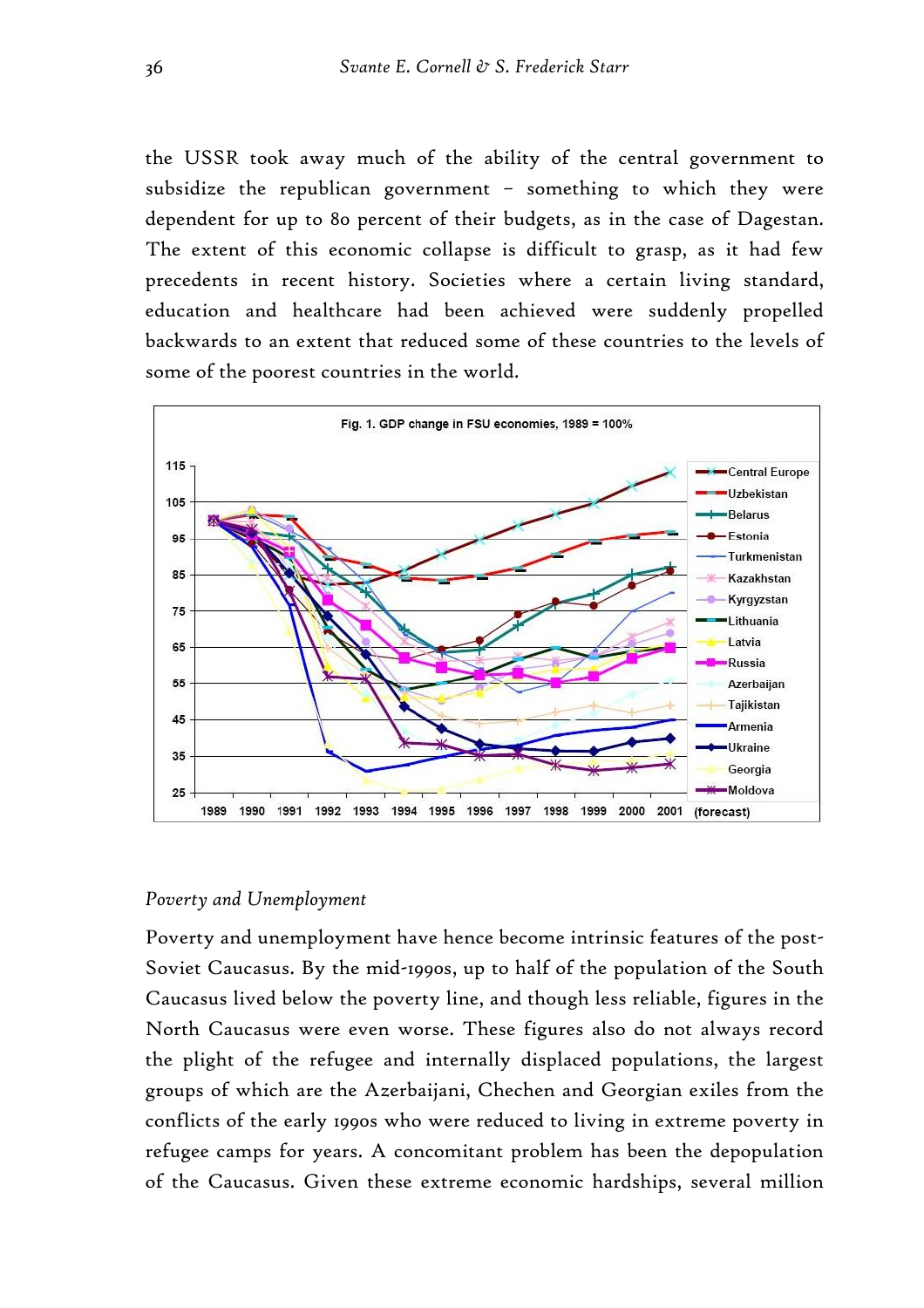people likely migrated to Russia and elsewhere as economic migrants, sending back remittances to their families that constitute an important safety net especially for the rural regions of the Caucasus.

That said, the situation since the mid-1990s has changed, creating a growing gulf between the North and South Caucasus. Following macroeconomic stabilization programs in the South Caucasian states in the mid-1990s, their

| Share of budget        |
|------------------------|
| from federal<br>center |
| 58,1%                  |
| 79,4%                  |
| 81,3%                  |
| 88,3%                  |
| 59,2%                  |
| 62,5%                  |
| 73,4%                  |
|                        |

 $\overline{a}$ 

| Figure 2: Subsidy Share of Budget, |  |
|------------------------------------|--|
| <b>North Caucasus Republics</b>    |  |

economies began growing at a relatively steep rate. In both Georgia and Azerbaijan, the coming to power of younger and more reform-minded leaders in 2003 boosted the economic development of the countries. In Georgia, President Saakashvili's far-reaching political reforms were crucial in making Georgia's state function, collecting taxes, imposing a new tax code, and reforming the economy. In

Azerbaijan, reforms were off to a slower start, but have picked up great speed, especially in the economic sector, as President Ilham Aliyev's position consolidated. Armenia had already embarked on a series of economic reforms a few years earlier, making it a leader in this field.

By 2006, the three states all ranked among the top ten countries in the world in terms of economic growth, with Azerbaijan leading the world growth figures at 26 percent. Yet Armenia and Georgia have equally produced sustained and significant growth, including double digit growth in Armenia for several years. This growth, even in Azerbaijan, is not only growth in the oil sector: while the oil sector is leading the country's economic boom, the non-oil sector actually grew faster than the oil sector in 2000-20005.<sup>22</sup> Concerns remain on the distribution of the increased wealth in the countries.

<sup>&</sup>lt;sup>22</sup> Presentation by Heydar Babayev, Minister of Economic Development, at the sixth U.S.-Azerbaijan Chamber of Commerce Business and Investment Conference, 27 April 2006.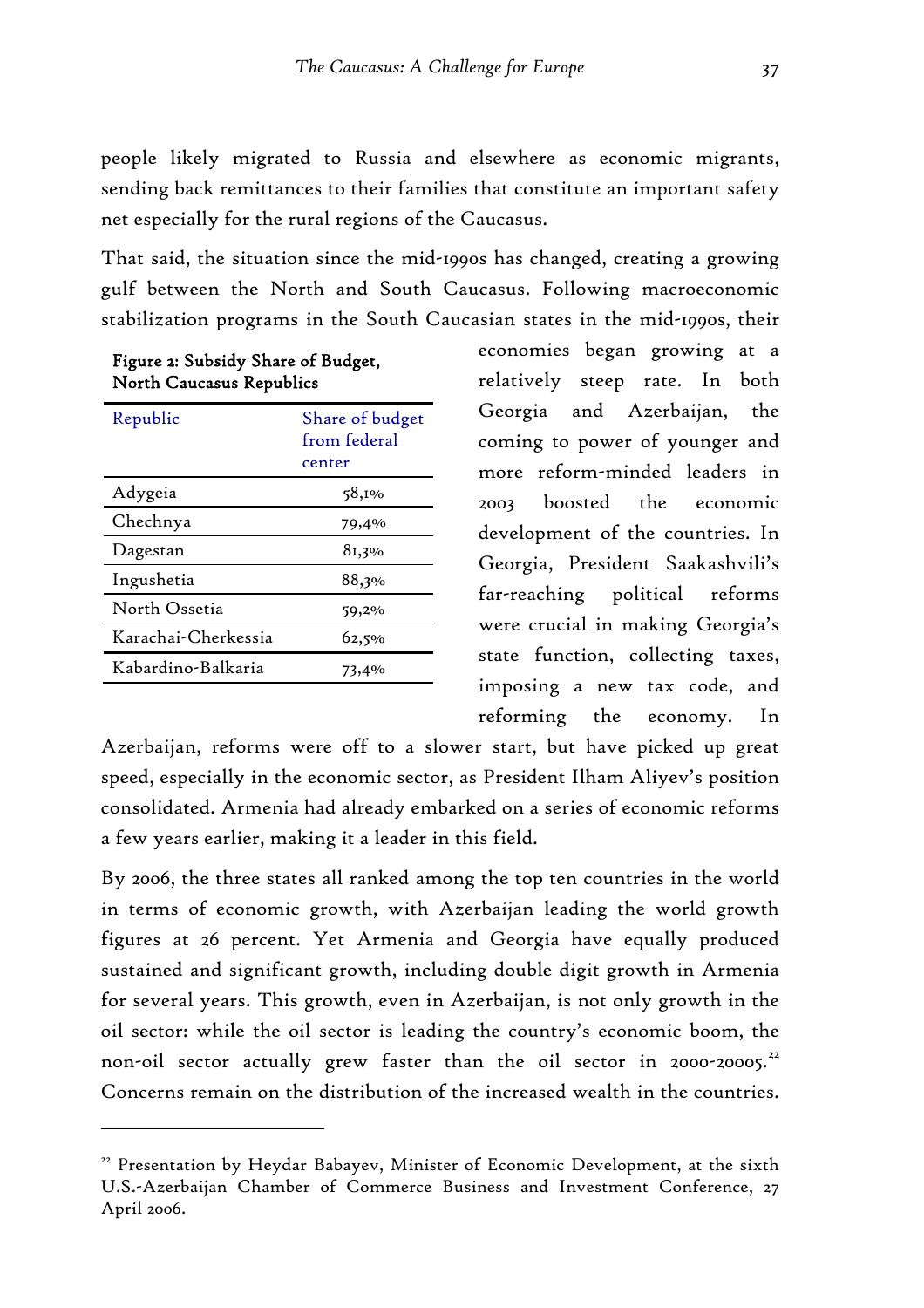Nevertheless, the poverty reduction strategies that all countries have produced and their cooperation with international agencies in this regard inspire hope that the economic growth will continue on a solid basis and that it will result in substantial poverty alleviation over the next several years.

By contrast, the situation in the North Caucasus has grown increasingly dim. The Kozak report cited that the shadow economy constituted an estimated 44 percent of Dagestan's economy, as opposed to 17 percent in Russia as a whole; 50 to 70 percent of Dagestanis with some form of employment are thought to work in the shadow economy.<sup>23</sup> Unlike in the South Caucasus, the economic collapse of the region and its ensuing social malaise is far from being reversed: the republics of the North Caucasus are ever more dependent on subsidies of the Central Government, with figures ranging from 59 to 88 percent.<sup>24</sup> Yet the opaque character of governance in the region, and the appointment of politicians according to loyalty rather than efficiency indicate that in spite of Moscow increasing spending in the region, this is having little effect. The clan structures of the region are not well understood by Moscow, conditions for investments are dismal, and the region is experiencing a rapid population increase while the educational system is collapsing. This indicates that the problems of the region are only beginning. Indeed, the North Caucasus appears to be a rapidly pauperizing region in the wider Black Sea region, where the international community has little access or ability to affect developments – but without a guarantee that developments there will refrain from affecting Europe.

# Governance and State-Building

 $\overline{a}$ 

The conflict of the Caucasus also contributed directly to the reversal of the processes of political liberalization that had been occurring in the region since the period of Perestroika. Indeed, in the late 1980s, the Caucasus was one of the primary areas of political mobilization in the former Soviet Union, rivaled only by the Baltic republics. By late 1990, both Armenia and Georgia

<sup>23</sup> Charles Blandy, *North Caucasus: On the Brink of Far-Reaching Destabilisation*, United Kingdom Defence Academy, Conflict Studies Research Center, Caucasus Series, 05/36, August 2005, p. 6.

<sup>&</sup>lt;sup>24</sup> Liz Fuller, "North Caucasus: No Clear Strategy in Region", *RFE/RL*, 2 October 2005.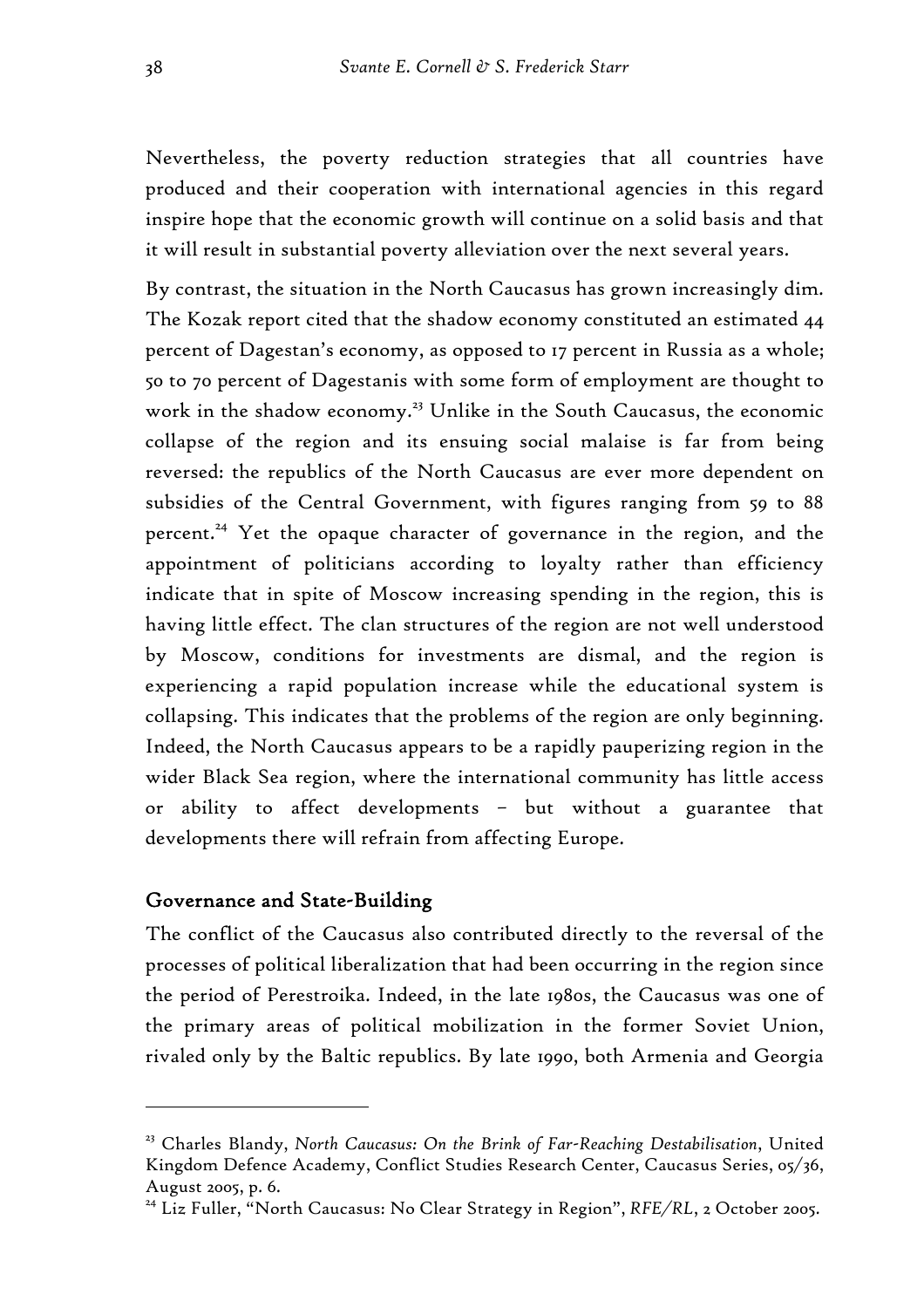had elected non-communist governments to power within the framework of Soviet elections; Azerbaijan's popular front was by far the most democratic and active movement in any Muslim republic of the USSR; and even in Chechnya, popular mobilization led to the formation of a Chechen national congress that wrested power from the Communist leadership in late 1991 – the only autonomous republic in Russia where this happened. By mid-1992, all four entities had seen national movements coming to power through popular support. Yet these movements may have emerged out of a liberalized political system, but this did not guarantee their adherence to liberal democratic values nor did it imply they were equipped to handle the transition from command to market economics. In most cases, they were neither. Instead, it was nationalism that motivated these movements. Without functioning democratic institutions let alone a democratic political culture, the coming to power of nationalist forces directly contributed to the eruption or exacerbation of ethnic conflict in the South as well as North Caucasus. This in turn prevented any of the national leaderships from focusing on economic transformation, which hence was unattended to until the mid-1990s. But conflict and mismanagement brought down the nationalist governments in Azerbaijan and Georgia, and allowed for the restoration of semi-authoritarian rule under the well-tested former Soviet leader Heydar Aliyev and Eduard Shevardnadze. These leaders came to power on an agenda of restoring order, at the cost of civil liberties if necessary. Given the chaos of transition, the population was happy to oblige: it had come to equate democracy with war, chaos and poverty. In Armenia, as in Dudayev's Chechnya, it was the national movement itself that transitioned into a more authoritarian style of government – something that had occurred in Gamsakhurdia's Georgia and Elçibey's Azerbaijan as well, but to a lesser degree since those governments did not stay in power long enough to adopt a strongly authoritarian character though signs did exist that this was happening.

This explains for the resilience of authoritarian structures in these societies, and also the continued public acceptance among the population for semiauthoritarian structures, as long as they deliver order and basic services to the population. Yet at a deeper level, the economic and political chaos of the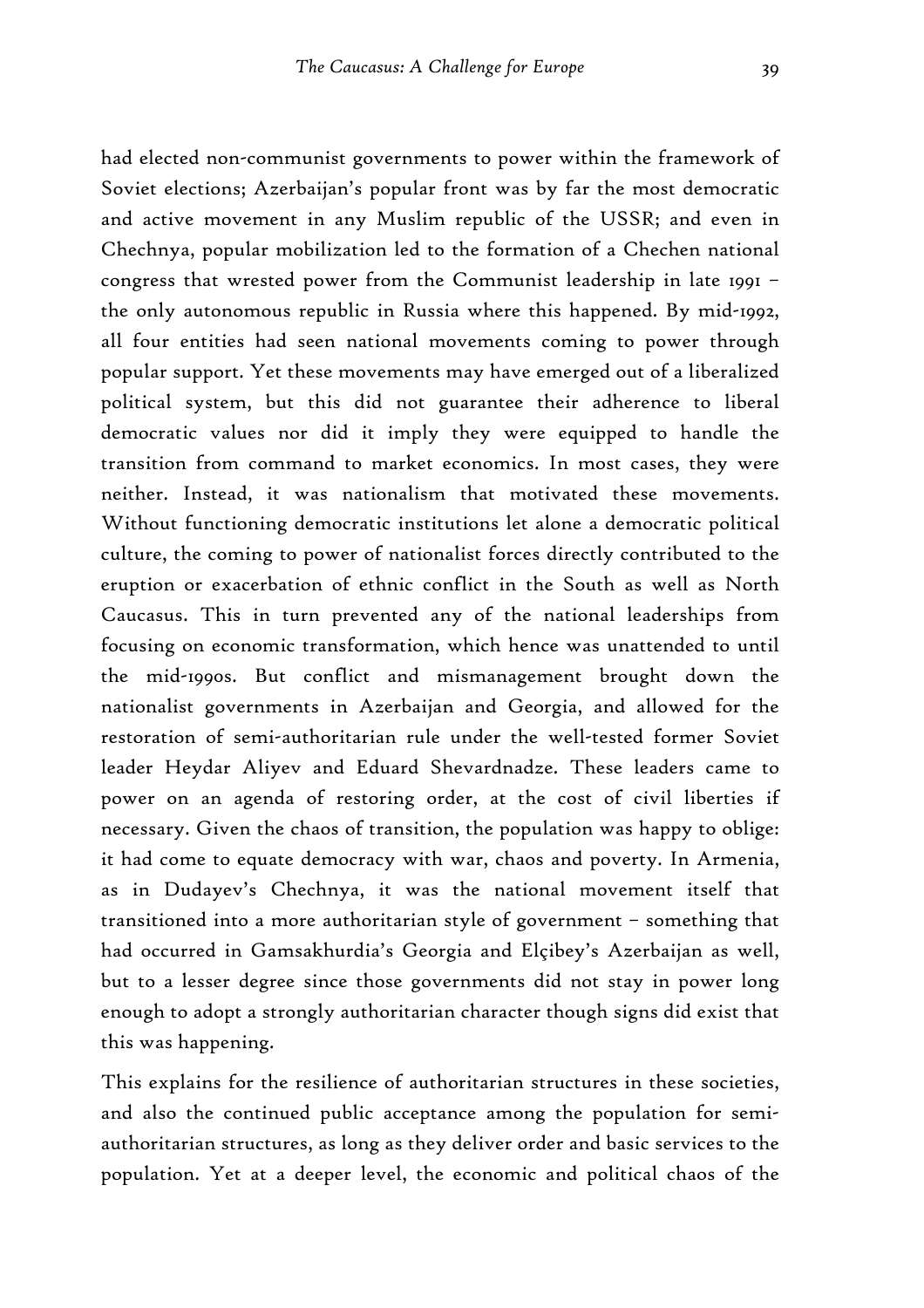transition period also laid the ground for the extremely weak statehood that has been characteristic of the Caucasus.

For the past decade and more, one of the most striking characteristics of the Caucasus has been the weakness of sovereignty. Instead of four governments controlling defined territories (Yerevan, Baku, Tbilisi, and Moscow in the North Caucasus), de facto these capitals did not exercise control over these territories. Instead, the de facto situation in the South Caucasus was one of multiple entities with differing level of state control. Hence the region had outright secessionist territories (Chechnya, Karabakh, Abkhazia and South Ossetia) as well as autonomous republics that often behaved independently and in contravention of governments (Ajaria in Georgia until 2004 and Russia's North Caucasus republics in the 1990s).

In spite of this context, Armenia and Azerbaijan succeeded in gradually building relatively strong state authority over their territories, aside from Karabakh and the Armenian-occupied lands in the case of Azerbaijan. Yet both Georgia and Russia, more multi-ethnic in their composition, have been strongly challenged in their efforts to build sovereignty over their territory. In Georgia's case, the central government failed to exert control over most of its territory until 2003, as not only Ajaria but the regions of Javakheti, Svaneti and other areas were virtually outside government control. While this made Georgia in some ways a failed state during the Shevardnadze era, the present government after the Rose Revolution began to strengthen sovereignty over its territory with some success. In Russia's North Caucasus, the opposite is true: in the 1990s, aside from Chechnya, Moscow managed to maintain overall control in the North Caucasus republics through a form of federalism that while flawed, did provide for local governments that were in touch with their population and navigated local societal structures. Yet the increasing centralization of 2000-2006 had counter-productive effects, alienating local populations and exacerbating an already precarious situation. Moscow now seems to be losing control over several republics in the North Caucasus, leading to question whether a part of Russia – the North Caucasus – is becoming a failed state.

Under the conditions of weak statehood that were pervasive in the 1990s, alternative sources of power emerged. These included paramilitary structures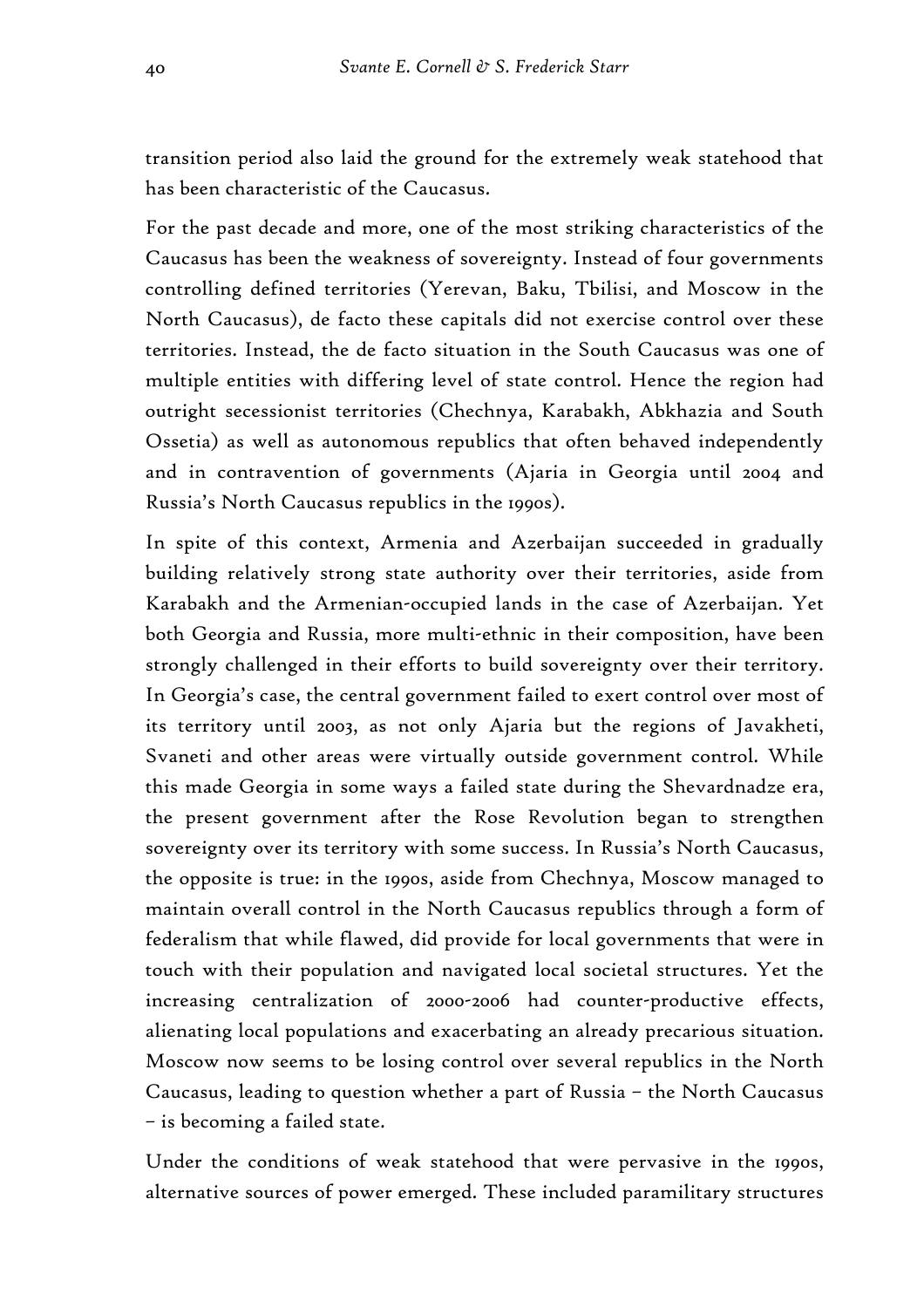across the region, institutionalized in the national army in the case of Armenia, whose political power grew. It also included entrenched kinship- or regionally based networks, whose strength dated form the Brezhnev era, which imposed their influence on the state structures across the Caucasus and in many cases became power-brokers that the Presidents could not ignore. These forces were leading in appropriating the assets liberated through privatization; sought to achieve controlling stakes in the largest industries in the region; and supervise and informally 'tax' trade and investments. As the 1990s progressed, these forces hence developed into virtual shadow economic conglomerates.

Within state structures deprived of resources and function, power hence fell into the hands of these informal, wealthy and patrimonial networks that exercised power in the narrow group interest – what in the West has been called 'clans'. These forces maintained their power, being co-opted by the Presidents of the states as the only option for governing. Only in Armenia did the national movement itself co-opt the 'clan' structures and introduce the military as the perhaps strongest example. In Azerbaijan and Georgia, the nationalist movements were ousted to a great extent through the actions of the 'clans', which later imposed their position on the returning presidents Aliyev and Shevardnadze. In the North Caucasus, continuity was assured as the Soviet-era Nomenklatura, itself based on such informal structures, remained in power. In secessionist areas, the local kingpins themselves became the heads of similar networks.

Any reform-minded politician in the Caucasus faces the reality of these resilient, entrenched structures that serve narrow group interests instead of the common good and are adamant upholders of the status quo. Attempting to deal with this problem, political leaders have sought different options: In Russia, President Putin took to appointing security service personnel in their place in the North Caucasian republics. In Georgia, President Shevardnadze became entrapped and incapacitated by them, while his successor, Mikheil Saakashvili, had seen the system from inside and confronted these structures head-on. He appointed in their place young, western educated officials who, while generally honest, have faced great difficulties grappling with the remaining tentacles of these structures. In Azerbaijan, Heydar Aliyev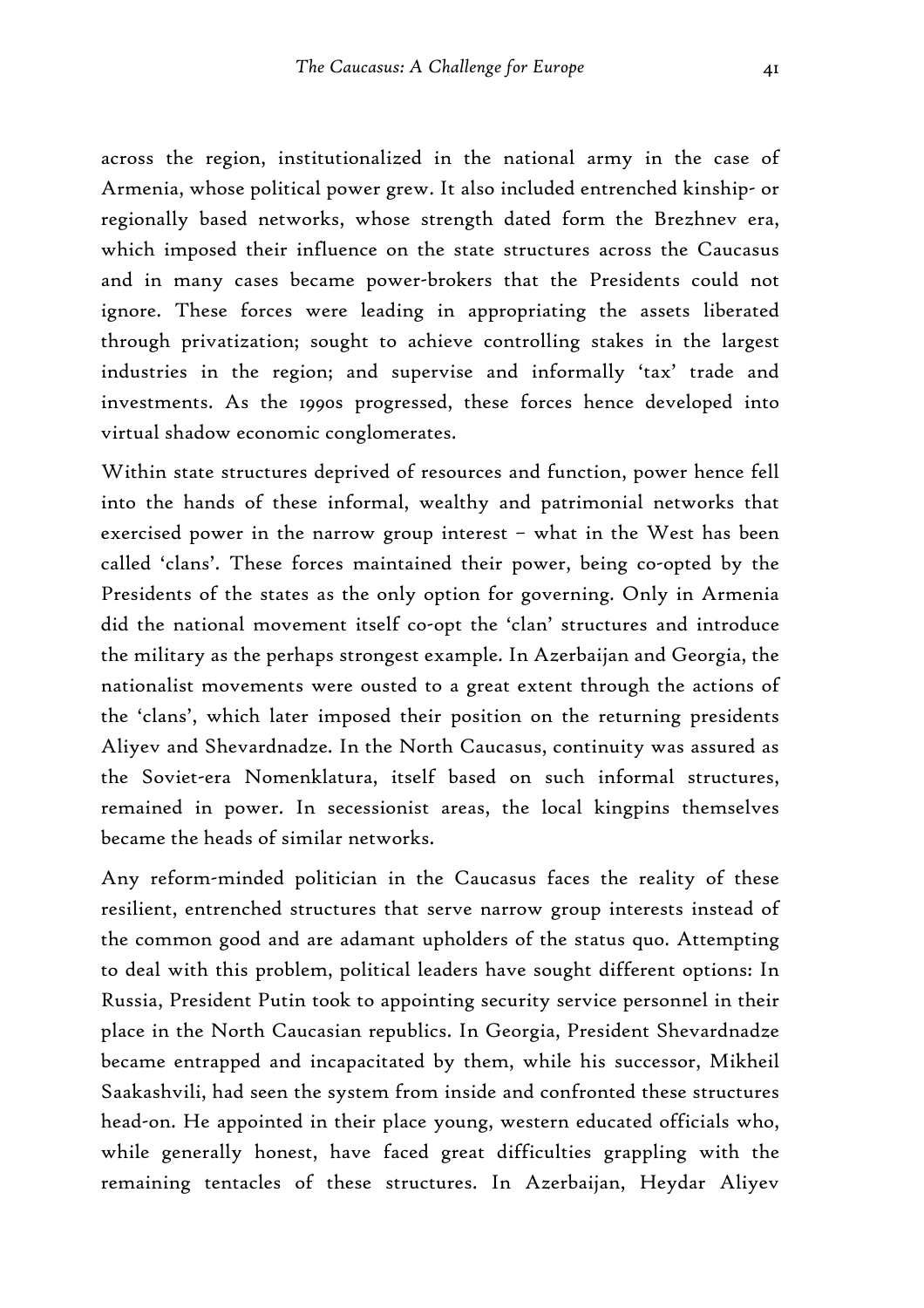through the authority of his personality managed to balance these forces against each other; while his son and successor, Ilham, has adopted the cautious policy of modernizing and reforming the state from within in a gradual but determined manner, replacing old guard officials with younger, more efficient forces.

In sum, through the resilience of informal power structures, the Caucasus has been plagued by a dichotomy between formal and informal, official and unofficial politics. The West deals with the formal, official structures, but is often unaware of the real, that is the unofficial, power-brokers. This poses a tremendous developmental problem for the entire region, one which is slowly receding but remains a formidable contender for forces seeking greater transparency, rule of law, and participatory government. Aside from this, the resilience of authoritarian ideologies in society has had a detrimental effect on prospects of national integration and regional cooperation. Ethnic conceptions of the nation have been engrained in the psychology of the region, preventing citizenship-based conceptions of belonging to the nation from evolving. Likewise, the focus on nationalism and internal grievances, and the outright conflict between two of the region's states, have made any type of regional cooperation a non-starter.

# Transnational Threats

The emergence and exacerbation of armed conflict created de facto war economies in which paramilitary forces became well-versed at securing materials and weaponry through illicit channels in order to support their cause. Furthermore, the instability of conflict created natural black economies that often acted as the only outlet through which certain products could be accessed. Combined with expanding black markets trading in arms and narcotics, these groups often embodied what is fast becoming a main new security threat of the twenty-first century: the conflation between criminality – initially as one of the only available sources of financing, and ultimately as an end in itself – and politically motivated violence, whether in the guise of secessionist territories, loyalist paramilitaries, or Islamic radicals groups. As a result, the Caucasus has been plagued by considerable organized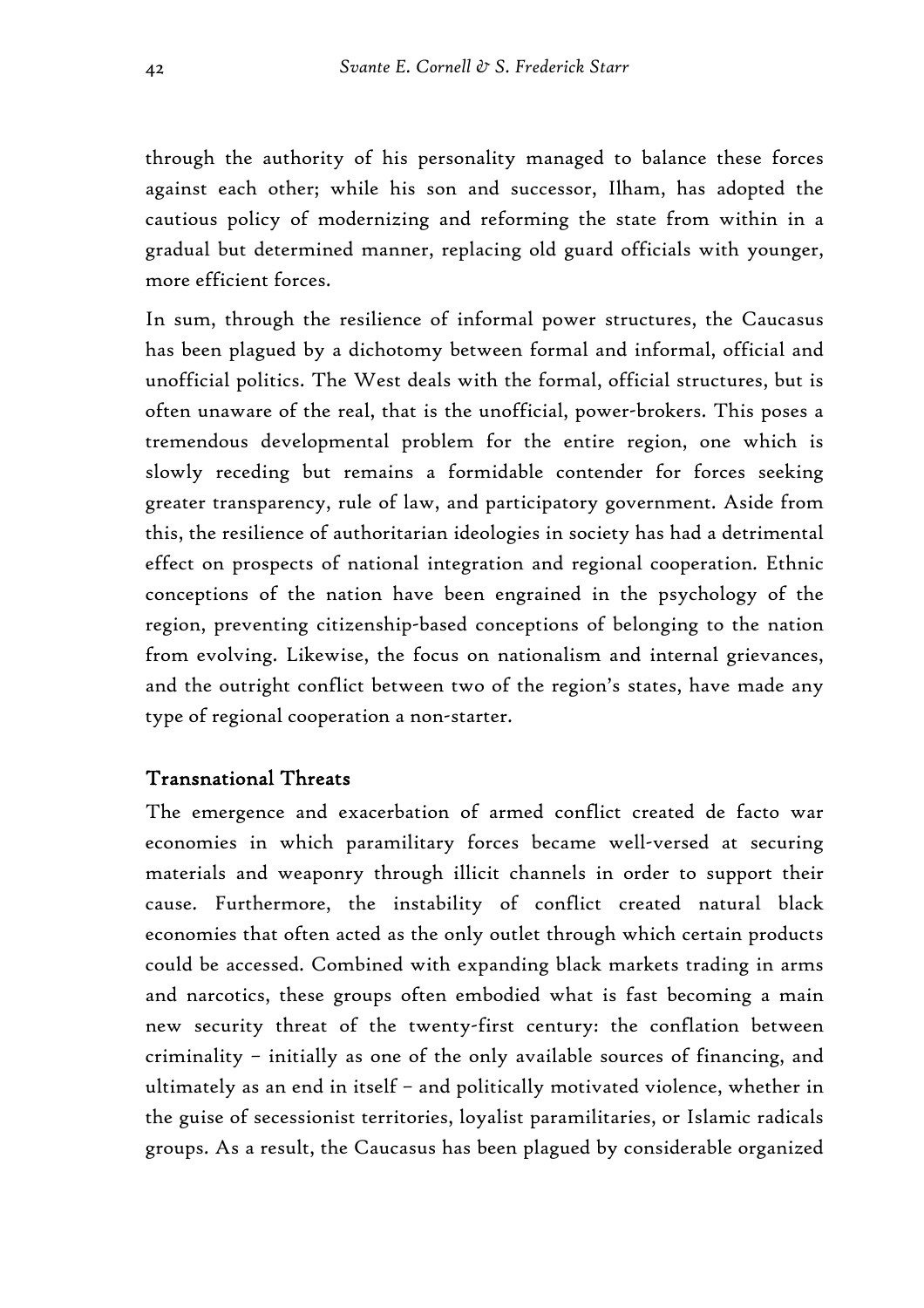crime as well as radicalism. These problems have been worst in the North Caucasus and in Georgia, where state controls have been the weakest.

### *The Rise of Organized Crime*

Due to its location on major smuggling routes, the weakness of its state institutions, its economic collapse, and the ungoverned or uncontrolled territories of the region, the Caucasus has been a major smuggling conduit. The Caucasus is situated along both the 'Balkan' and 'Northern' smuggling routes and is an important international centre for narcotics, human, and arms trafficking. Given its proximity to Russia, Turkey and the Arab world, the South Caucasus acts as a natural channel for arms smuggling. Separatist and civil conflicts also led to a flood of weapons pouring into the region since 1989 from Russia, Turkey, Iran, Greece and Western states. Given the unresolved nature of these conflicts, there is both a great demand for arms in the region and a steady supply. The majority of illicit trafficking operations in the South Caucasus are conducted by criminal groups, as opposed to terrorists or individuals. Criminal organizations involved in the large scale trafficking of arms and drugs tend to be highly organized entities with influential leaders and connections to key state institutions, in some cases directly connected to the upper echelons of government. This has in some cases led to an alarming criminalization of state structures – occurring when the informal networks mentioned above engage systematically in organized criminal activity while exercising decisive influence over government institutions. Georgia before the government reshuffle in 2001, and most republics of the North Caucasus, especially Dagestan, are examples of this. Thanks to its regional isolation, Armenia has been slightly less affected by organized crime, though it is far from absent in the country. Azerbaijan has become a major smuggling route, not least for drugs from Central Asia, but the relative strength of the Azerbaijani economy, the role of the oil industry, and strength of state have prevented organized crime from achieving a controlling degree of influence on the state. Nevertheless, it is of great concern to the region as well as to Europe that the Caucasus is affected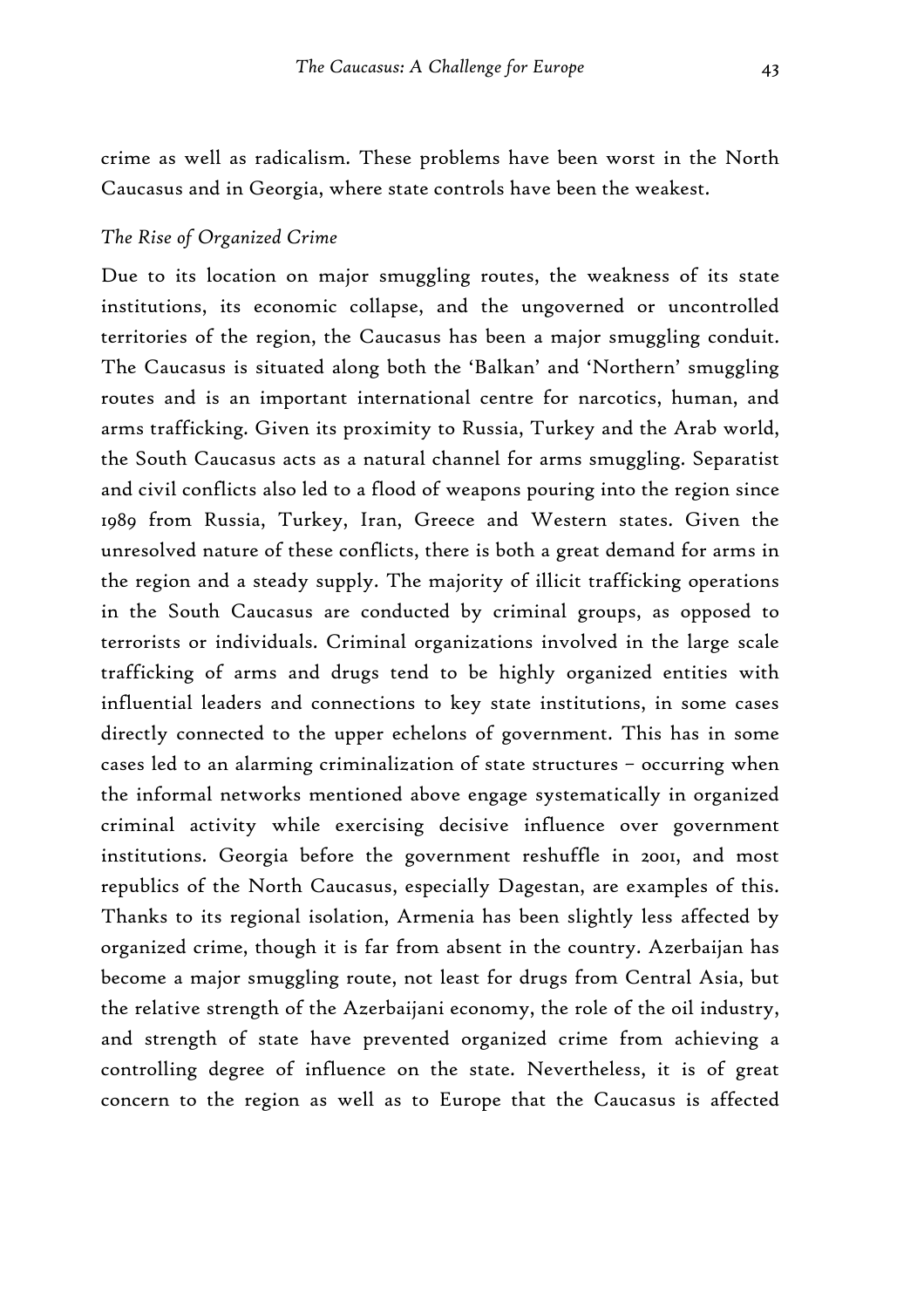strongly by organized crime, affecting the political, economic and societal security of the region.<sup>25</sup>

Most damaging in this context has been the interaction of crime and conflict. It is well known that organized crime is attracted to conflict zones, and the Caucasus is no exception. The problem is particularly rife in secessionist territories, which remain under the control of self-appointed separatist authorities, with little to no accountability and remain virtually isolated islands where international treaties do not apply and official international presence is absent.

South Ossetia forms perhaps the most obvious illustration of this point.<sup>26</sup> In the late 1990s, it developed into the leading channel of contraband goods from Russia into Georgia. In particular, the Ergneti market in territories controlled by the South Ossetian *de facto* government developed into a giant illicit free trade zone where all kind of legal as well as illegal merchandise was readily available.<sup>27</sup> This provided a crucial income to the separatist government; but would not have been possible without the participation of Georgian law enforcement structures. Indeed, with the consolidation of power of Mikheil Saakashvili's government, the Ergneti market was blockaded and disbanded in Georgia's 2004 confrontation with South Ossetia.<sup>28</sup> It is clear that criminal enterprise has become, together with Russian support, a major factor sustaining the separatist republics on Georgia's territory. As for Abkhazia, both the secessionist government and Georgian paramilitary groups

<sup>&</sup>lt;sup>25</sup> For a more detailed analysis, see Alexandre Kukhianidze, Aleko Kupatadze, Roman Gotsiridze, *Smuggling through Abkhazia and Tskhinvali Region/South Ossetia*, Tbilisi: American University Transnational Crime and Corruption Center, 2003; Svante Cornell, "The Growing Role of Transnational Crime in the South Caucasus", The South Caucasus: A Challenge for the EU, ed. Dov Lynch, Paris: EU Institute of Security Studies, Chaillot Papers, 2003; Tamara Makarenko, "Smuggling Operations Degrade Security in the Caucasus", Jane's Intelligence Review, November 2003.

<sup>&</sup>lt;sup>26</sup> Theresa Freese, "Georgia's War against Contraband and Its Struggle for Territorial Integrity", *SAIS Review*, vol. 25 no. 1, pp. 107-121.

<sup>27</sup> Alexandre Kukhianidze, Alexandre Kupatadze, Roman Gotsiridze, *Smuggling through Abkhazia and Tskhinvali Region of Georgia*, Tbilisi: American University Transnational Crime and Corruption Center Georgia Office, 2004.

<sup>28</sup> See reporting by Theresa Freese in the *Central Asia-Caucasus Analyst*, Summer 2004, and Theresa Freese, "Georgia's War against Contraband and Its Struggle for Territorial Integrity", *SAIS Review*, vol. 25 no. 1, pp. 107-121.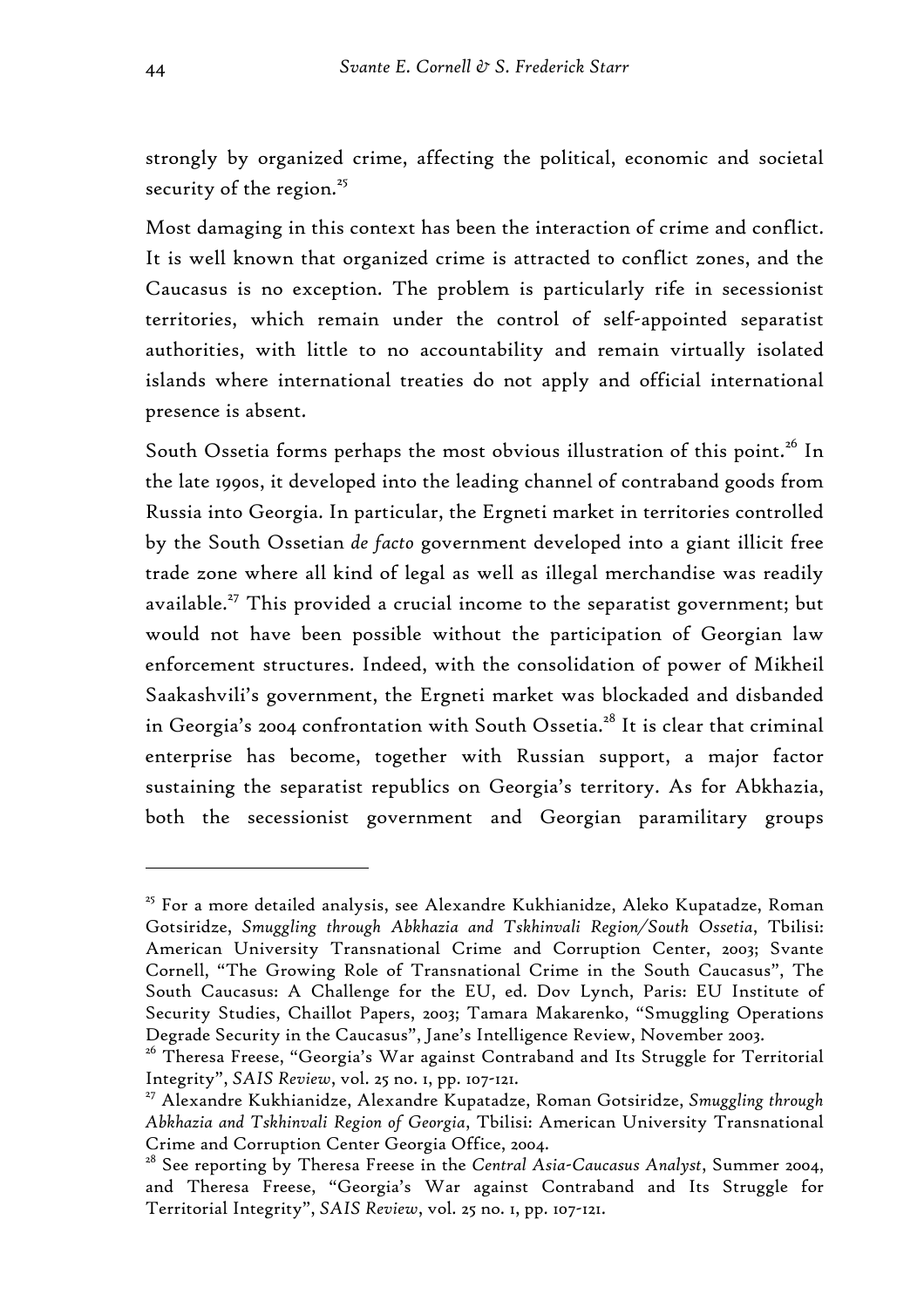operating in the territory have strong links to various forms of organized crime. In Ajaria, the demise of regional strongman Aslan Abashidze in 2004 led to the unraveling of the system of direct supervision over various forms of illicit trafficking that was directly supervised by the family of Abashidze and leading circles in his government.

Likewise, in the North Caucasus the undefined status of Chechnya's territory in 1991-94, before the Russian invasion, made the region a free-trade zone for all type of contraband including drugs and weapons. This signified the inability or unwillingness of General Jokhar Dudayev's government to provide order in Chechnya; but it was also an illustration of the use that Russian elites had for an ungoverned territory through which they could conduct illicit activities. The criminalization of the Chechen resistance occurred in part as a result of the difficulties the rebels have had to seek funding for their struggle. Indeed, in the mide-1990s, a large portion of the Chechen resistance's funding came from semi-legal or illegal Chechen business in Russia, including the notorious Chechen organized crime groups. However, in Chechnya, the criminal connections between the various elements of the resistance and Russian military or law enforcement units are numerous. Moreover, a trend could be seen where Chechen separatists had for long relied on links to Chechen organized crime and not moved to selfinvolvement in criminal activities; but by the turn of the millennium, a higher degree of self-involvement has been observable.

# *Islamic Radicalism*

The lack of good governance and economic prospects, the traumas created by conflict, and the growth of instability and crime all contribute to the rise of radical ideologies. Hence across the Caucasus, religious extremism is on the rise, a factor particularly harmful in the Muslim areas of the Caucasus given the existence of a strong, well-financed, and determined global Islamic radical movement with an apparently compelling ideology. Indeed, the rise of religious radicalism in the North Caucasus has already been alluded to; the activity of Islamic radical groups has also been observed with increasing frequency in Azerbaijan.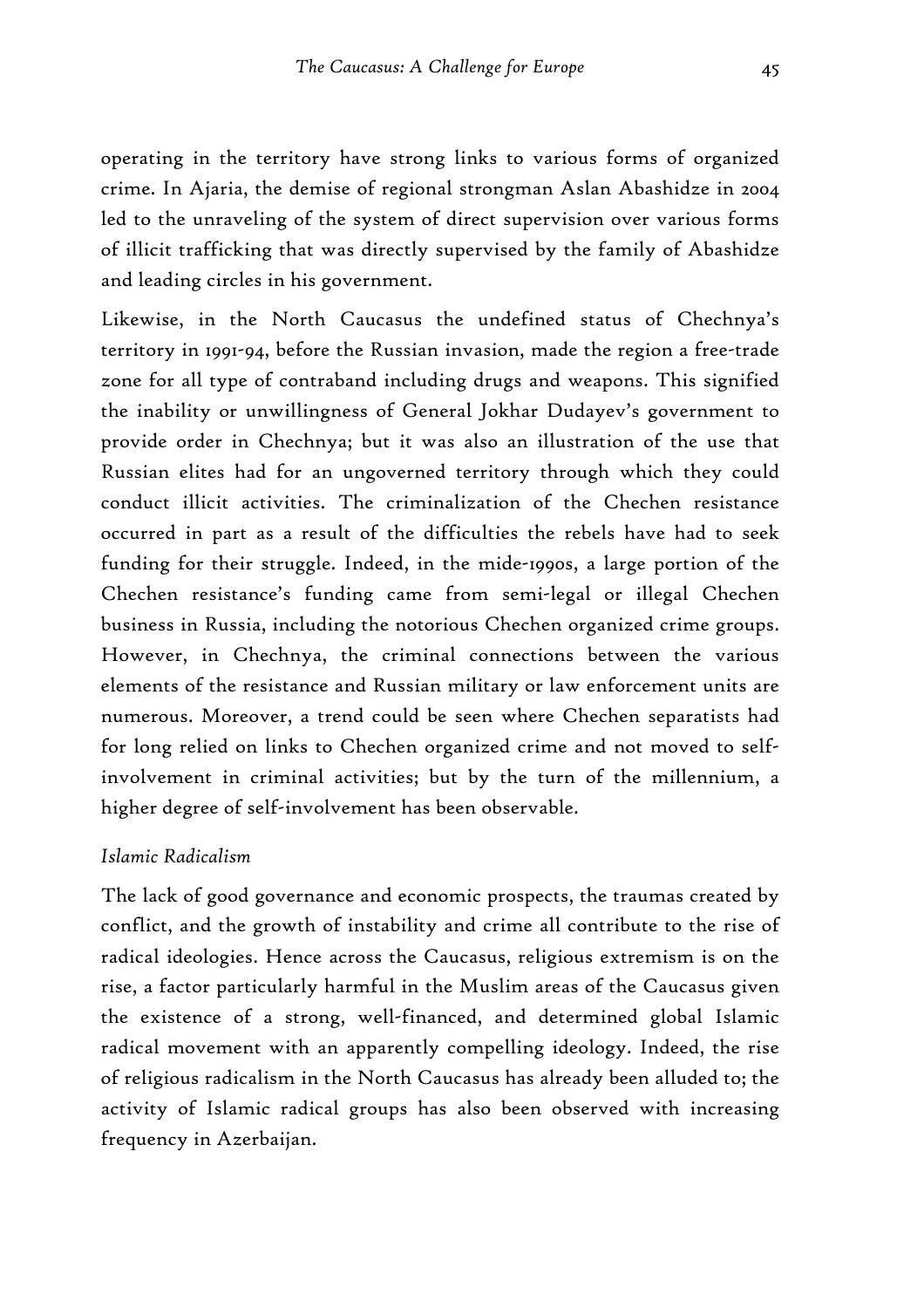Most obvious has been the radicalization of the Chechen resistance, and the spread of the *Jihadi* ideology to other parts of the North Caucasus. This has taken place with the help of radical Islamic movements from the Middle East, but their spread has been made possible by the socio-political frustration in the region and the widespread anger directed at Moscow's policies in the North Caucasus. The cycle of violence in the Chechen war has now been spread to other republics, where the security services are using exactly the same methods – repression, disappearances, torture – that led to the radicalization of the Chechen resistance. It should also be noted that the *Salafi* ideology has a much stronger base in Dagestani society than it does in Chechnya. Indeed, it is from Dagestan that many of the most radical religious groups in the North Caucasus are based and operating.

In the final analysis, the North Caucasus is sinking into a vicious cycle of violence, Islamic radicalism, corruption and mismanagement, and organized crime. As will be analyzed in the next section, Russian policies have far from improving the situation actually been the major cause of their exacerbation.

# A Divided Region

An additional particular result of the armed conflicts has been the diverging threat perceptions and foreign policy priorities of the three states. In ideological terms, the Caucasus is divided into two states that strongly support the principle of territorial integrity, Georgia and Azerbaijan, whereas Armenia equally strongly advances the principle of self-determination. This in turn has implied that the main dividing line in the region, that between Armenia and Azerbaijan, has been compounded by increasing mutual suspicion in the relations between Armenia and Georgia, as the countries' interests on this issue differ diametrically.

In parallel, this fundamental dividing line has also been the basis for the diverging foreign policies of the South Caucasian states. Given its conflict with Azerbaijan and its hostile relationship with Turkey, Armenia early on allied with Russia, seeing Moscow as its only possible security provider. Azerbaijan and Georgia, conversely, saw Russia as a leading threat to their security and independence, and hence sought security through relations with the West and Turkey. As a result, the states of the South Caucasus do not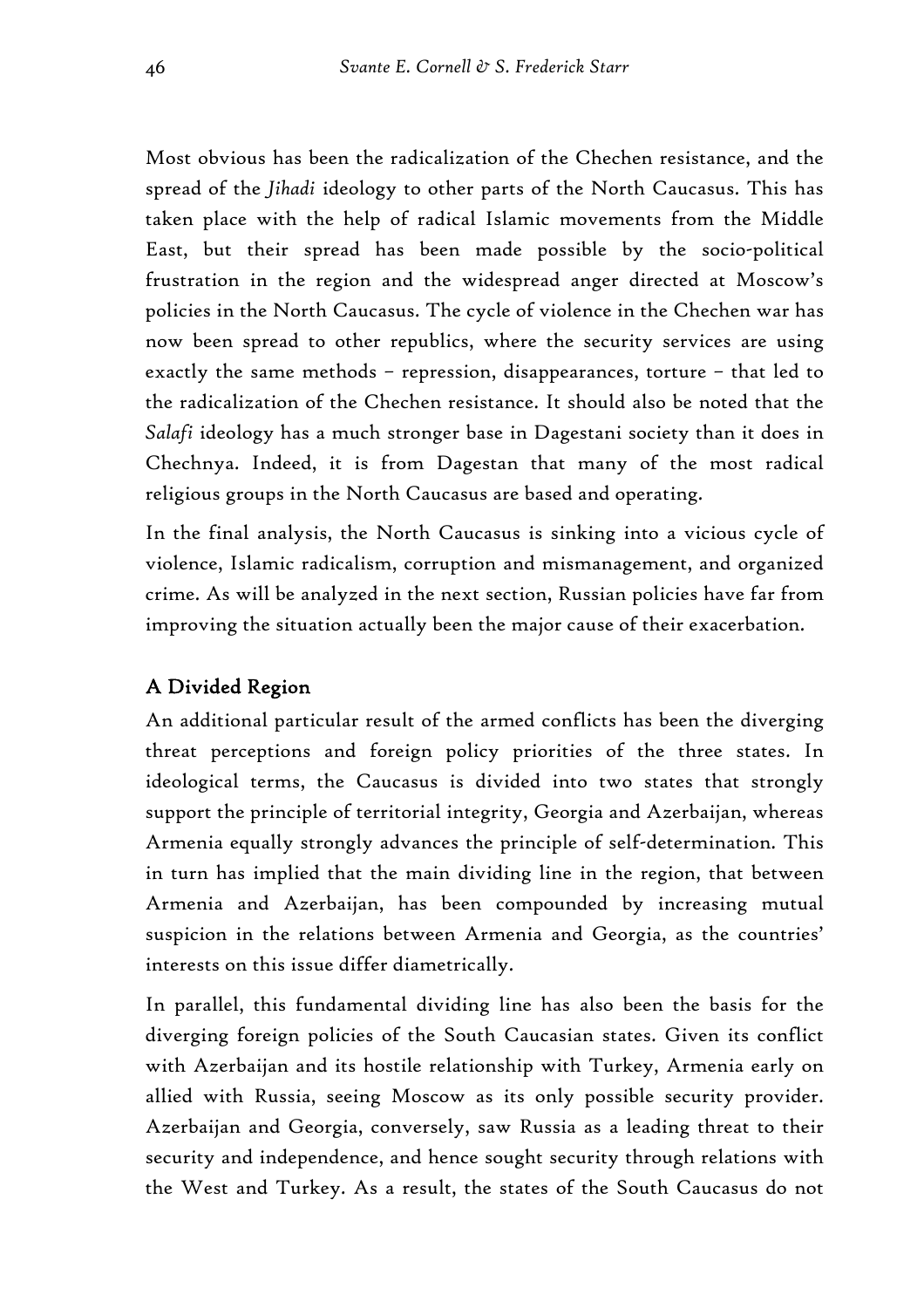speak with one voice in regional and international affairs, instead often being on different sides of the divide. This in turn poses difficulties for external powers viewing the South Caucasus as one region, as the priorities of the three regional states fundamentally differ. As such, no mechanisms let alone organizations for regional cooperation in the South Caucasus exist.

This situation has changed somewhat in recent years, as both Armenia and Azerbaijan have developed more balanced foreign policies. Armenia has with increasing vigor sought to develop its relationship with the west, paying great attention to cooperation with NATO and being perhaps the leading country in the region in terms of reforms especially in the economic sphere that harmonize with the EU. Meanwhile, Azerbaijan since 2000 developed increasingly positive relations with Russia as well as a rapprochement with Iran. This implies that the geopolitical divisions accompanying the Armenian-Azerbaijani conflict have somewhat diminished, increasing chances for its resolution. On the other hand, Georgia's worsening relations with Russia have added a further complication in regional politics.

# Conclusions

Substantial impediments exist for the vision of a peaceful and prosperous Caucasus to be realized. As noted above, the threats to the region's future are many, deep, and structural. The key problem to the Caucasus is the unresolved armed conflicts, which have formed a cancer that has tightened its grip on most aspects of the region's life: the politics, economy, society and even psychology of the Caucasus are deeply affected by fifteen years of conflict and war.

Yet in spite of this, the guiding principle of western development cooperation in the South Caucasus since the mid-1990s has been to avoid the region's main problem: the regional ethnopolitical conflicts. Although these clearly pose the main threat to the development and stability of the South Caucasus, development cooperation has operated under the assumption that the conflicts cannot be solved with the resources at hand. This assumption led to a two-pronged approach: firstly, to institute "processes" that have come to serve mainly as an excuse for inaction on the part of the international community. Indeed, the OSCE Minsk Group and the Group of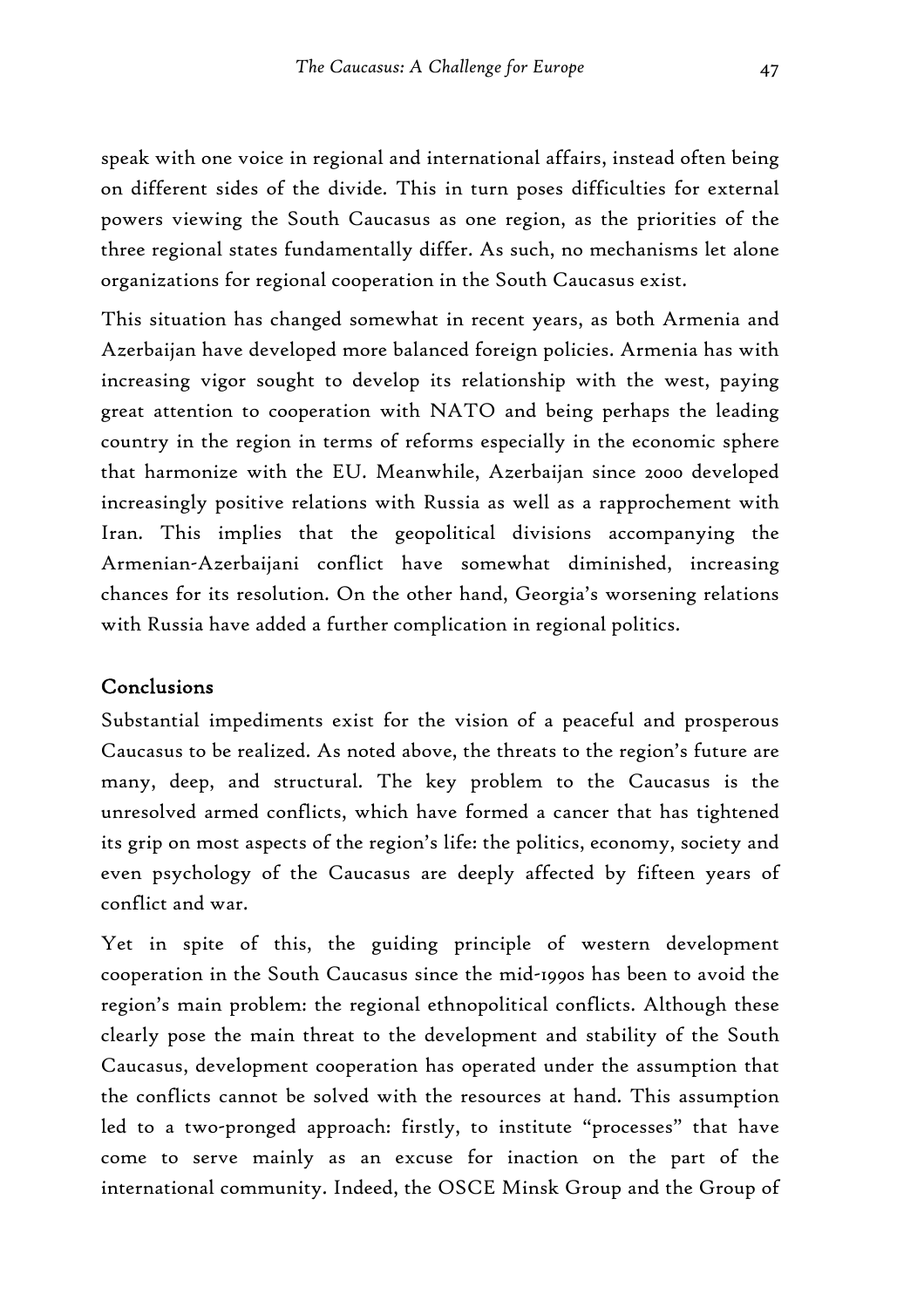Friends of the Secretary-General on Abkhazia have developed few initiatives over their decade operations, with a partial exception for the Minsk Group in 2006. The second leg of the implicit strategy has been to circumvent the conflicts. Development cooperation has worked on everything but the conflicts, seeking to build civil society, governance, transparency, agriculture, gender equality, education, etc. The problem is that these efforts have failed to change the fact that the unresolved conflicts remain at the heart of the failure of reform and visible progress in all of these sectors. Ten years of experience has shown that the failure to work on the conflicts has been a recipe for the failure to build strong, let alone democratic societies in the South Caucasus. It is therefore time for western aid to the South Caucasus to be invested in efforts to work, at different levels, toward the management and resolution of the overt conflicts and prevention of the latent or potential ones. Especially small countries with few if any own agendas in the region can function as ideal parties in this regard.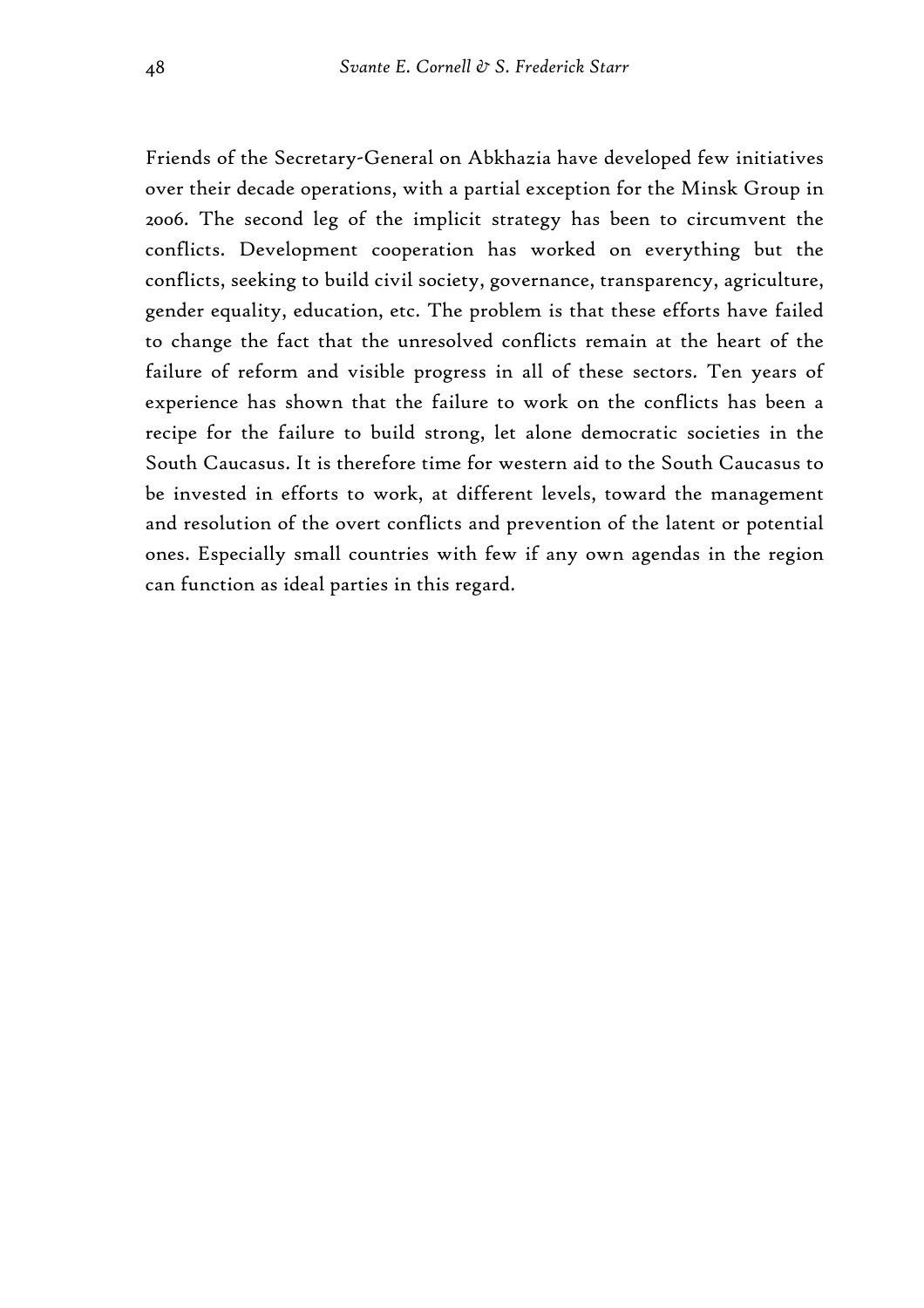# Russia's Role and Policies in the Caucasus

Russian policies in the Caucasus have been eerily similar to historical precedents of Russian policies in the nineteenth century and during the first world war. Two hundred years ago, Russia established its hegemony over the South Caucasus by annexing Georgia in 1801, and establishing control over present-day Armenia and Azerbaijan after wars with Persia, cemented by an 1828 treaty. Yet the North Caucasus remained out of Russian effective control, with fighting there raging until 1859 in Chechnya and Dagestan and 1864 in the northwestern Caucasus. Hence Russia securely controlled Georgia over half a century before it established control over the North Caucasus. Subsequently, following the first world war, a weakened Russia allowed the South Caucasus to declare independence, but almost immediately made use of the differences and conflicts among the three countries to reassert its control, which it did by 1921.

In the post-Soviet era, Russian policies have been guided by similar concerns. To begin with, as in 1918, a weakened Moscow allowed the formal independence of the South Caucasus in 1991, only to rapidly seek to restore its control in the region, faster and more decisively than in any other part of the former Soviet Union. This policy was guided by the perception of an inexorable link between the North and South Caucasus. In Russian thinking, Russian dominance over the South Caucasus was seen as necessary for maintaining Russian control over the North Caucasus, which in turn was perceived as central to Russian statehood and Russia's position as a great power. Moreover, control over the South Caucasus was seen as important also in keeping a buffer zone between Russian territory and the Islamic world to the South.

The problem is that Russia's aspirations for control over the South Caucasus have been utterly destabilizing for the region and counter-productive for Russia. Russian policies helped consolidate the fragmentation of the states of the South Caucasus, in turn destabilizing Moscow's efforts at pacifying the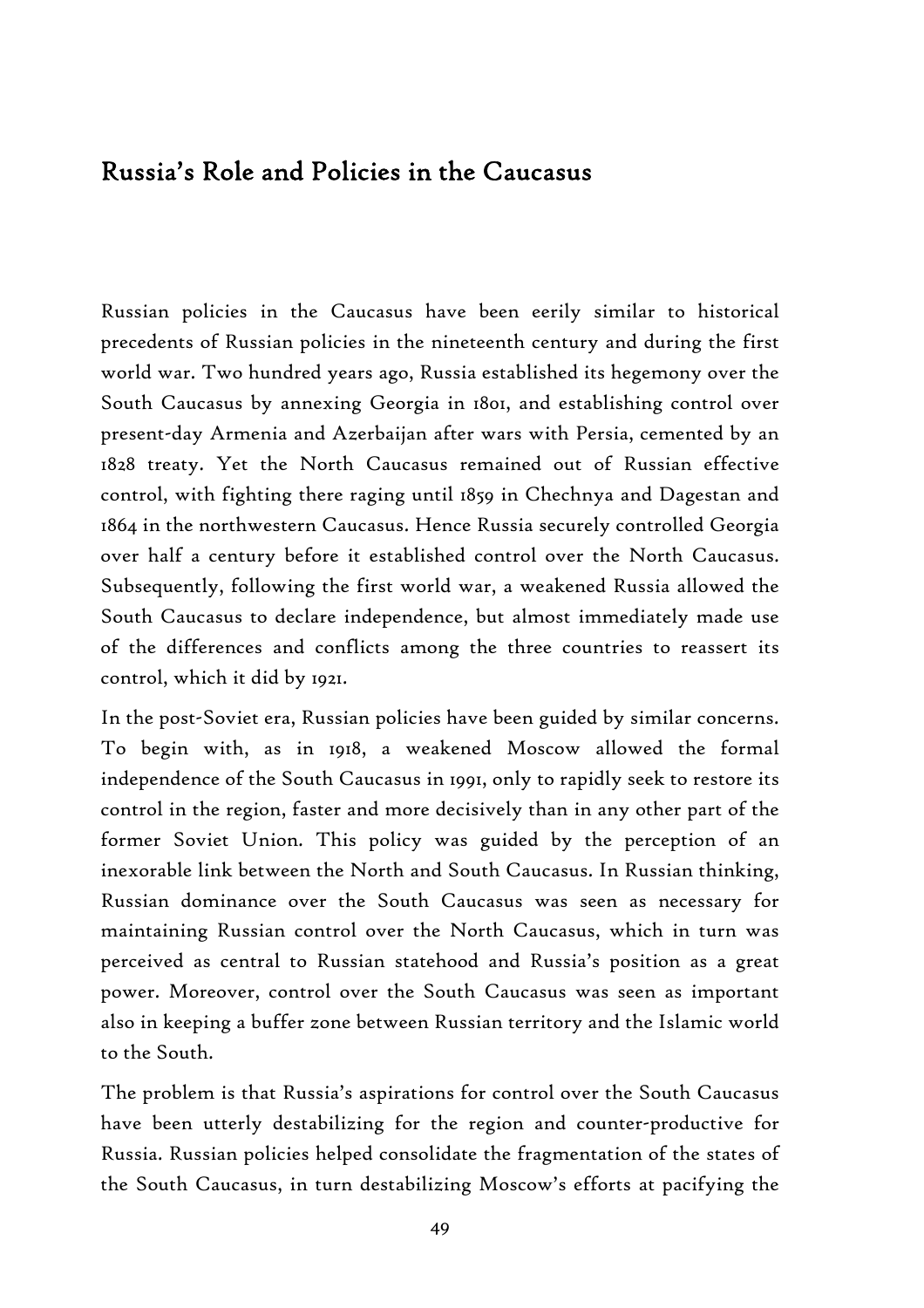North Caucasus. Instead of three strong states with control of their territory that could function as partners, Moscow has helped fragment the region into weak states and unrecognized statelets that are both unable and occasionally unwilling to function as a partner in building security. Moreover, Russia's policies in both parts of the Caucasus have been heavily determined by coercive diplomacy and the use of force. This has had a counter-productive effect in both areas, increasing the determination of the South Caucasian states to seek a future apart from Russia, while also alienating the populations of the North Caucasus. Concomitantly, Moscow's attitude to foreign presence in the Caucasus has been jealous, viewing the actions of western actors (Europe, America, and Turkey) in zero-sum terms in spite of efforts by western powers to emphasize the mutual interests in the security and prosperity of the Caucasus. Instead of cooperating with western partners to stabilize the Caucasus, Moscow has seen their presence as a threat, and sought to prevent western influence at the cost of endemic instability in the region.

It is in this sense that Moscow's policies are a fundamental part of the problem of the current situation in the Caucasus, while a peaceful and prosperous Caucasus would require Moscow to become part of the solution. This in turn poses a particular enigma for the West, including Europe. As western interests in the region and its stability grow, they clash with the simultaneous objective of developing a solid and friendly relationship with Russia.

# Russian Policy in the South Caucasus

The independence of the three South Caucasian states in 1991 was accompanied by Chechnya's aspiration to join the community of independent nations. This implied secession not only from the Soviet Union but also from the Russian Federation. In spite of this direct challenge to Russian statehood, Moscow initially focused its energy on reasserting control over the South Caucasus, while ignoring Chechnya's de-facto independence for almost three years.

Russia's modern-day *reconquista* began almost immediately after the dissolution of the union, and much like in the nineteenth century, Russia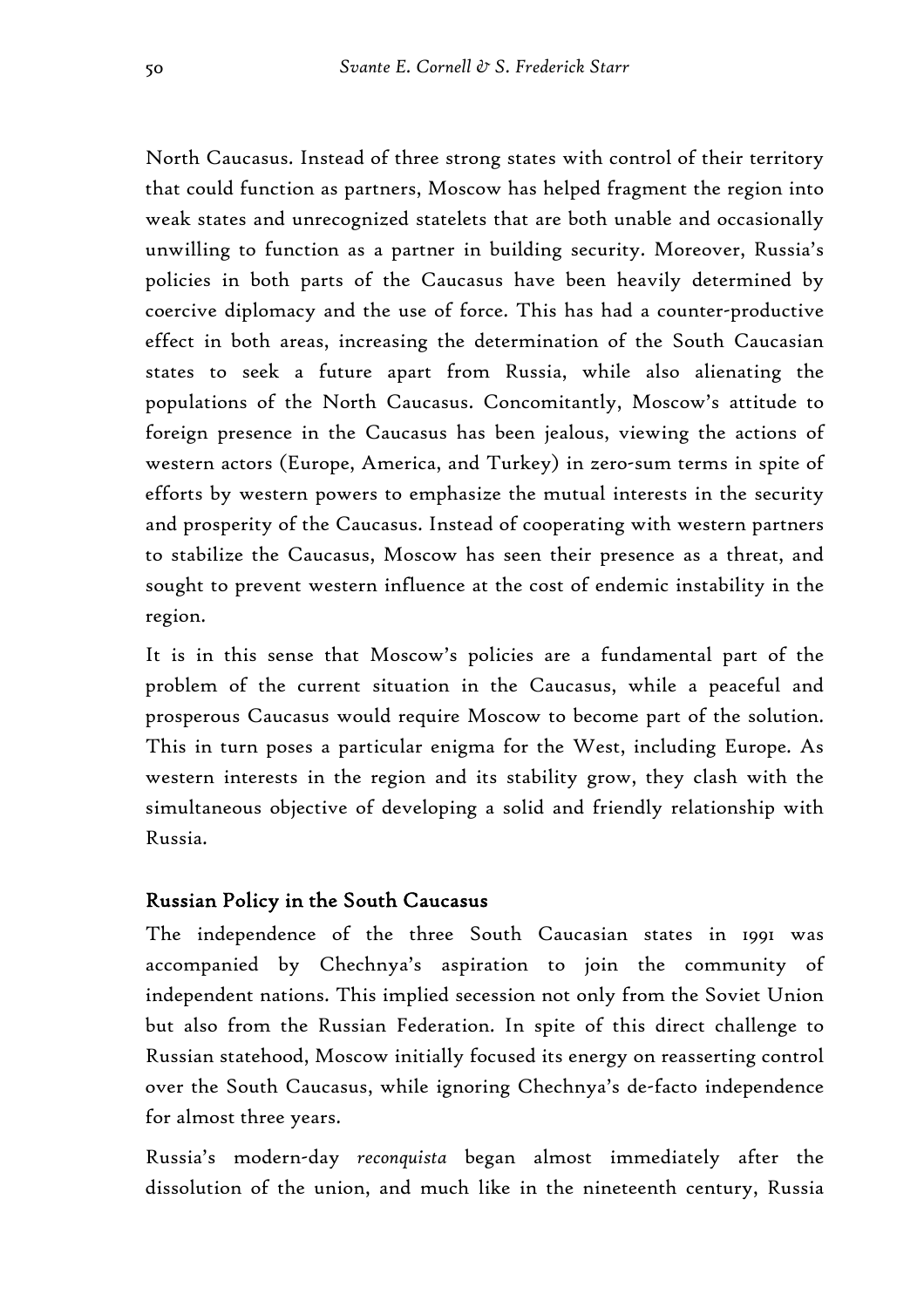focused on securing control over the South Caucasus *before* it attempted to reassert control of Chechnya. Moscow was heavily involved in the conflict over South Ossetia, threatening military action against Georgia on more than one occasion, and played an important role in all conflicts of the region given its ability to provide arms for various fighting factions – often simultaneously to both warring parties. Overtly, Russian policy was based on three major principles. First, the Caucasian states should be members of the Commonwealth of Independent States, which Georgia had never joined and Azerbaijan had not ratified. Second, the 'external' borders – meaning Soviet external borders with Iran and Turkey – of these states were to be guarded by Russian border troops. Third, Russian military bases should be present on the territory of the three states.<sup>29</sup>

In practice, Moscow first succeeded in asserting a dominant influence over Armenia. This was facilitated by Yerevan's growing involvement in warfare on the territory of Azerbaijan, and its needs for external support. A military agreement was signed in May 1992, whereby Armenia complied to Russia's three demands. After Armenia, Russian policy focused on Georgia. In July 1992, Moscow enforced a cease-fire agreement between Georgia and South Ossetia which led to South Ossetia's *de facto* independence, and the interposition of Russian troops on the administrative border separating the region from the rest of Georgia. Russia had repeatedly offered Georgia military assistance conditional on its acquiescence to Russia's three demands.<sup>30</sup> Shevardnadze nevertheless refused. As soon as the guns went silent in South Ossetia, turmoil began in the northwestern Autonomous republic of Abkhazia. Abkhaz leaders displayed a self-confident attitude and claimed that Abkhazia was 'strong enough to fight Georgia' in spite of their

<sup>29</sup> Fiona Hill and Pamela Jewett, *"Back in the USSR": Russia's Intervention in theInternal Affairs of the Former Soviet Republics and the Implications for United States Policy Toward Russia*, Cambridge, Mass: Harvard University JKF School of Government, Strengthening Democratic Institutions Project, January 1994; Richard F. Staar, "Moscow's Plans to Restore its Power", in *Orbis*, vol. 40 no. 3, Summer 1996.

<sup>&</sup>lt;sup>30</sup> Interviews with high-level Georgian government officials, Tbilisi, 1998.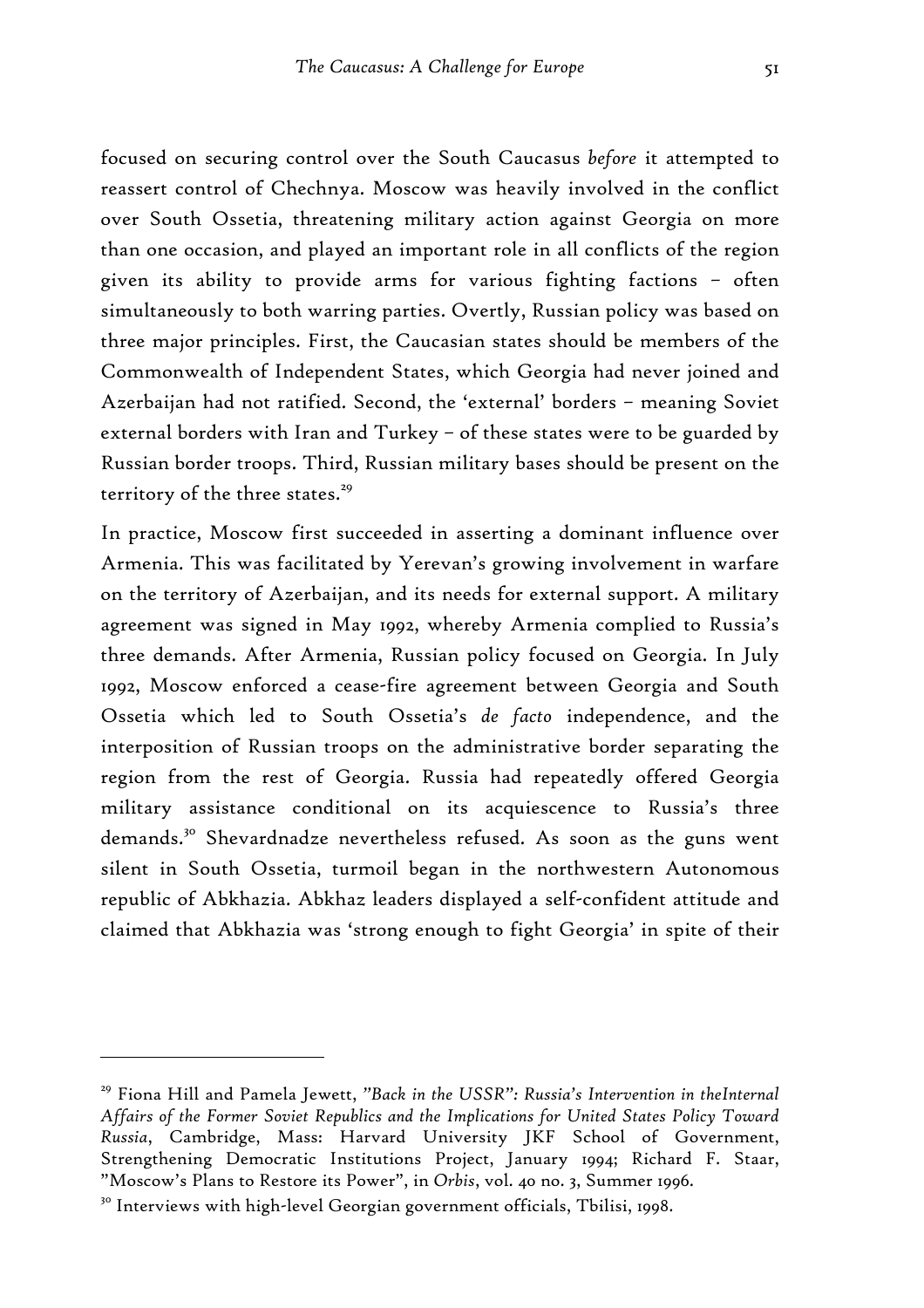debilitating numerical inferiority.<sup>31</sup> As Abkhazia declared independence, undisciplined Georgian paramilitary forces invaded Abkhazia, committing grave violations on their way. By October, Georgian forces faced a wellarmed Abkhaz counter-offensive, supported by heavy artillery, North Caucasian volunteers, and naval and air support. The origins of these weapons was obviously Russian. Later in the war, Russia's direct involvement was blatantly exposed as an unmarked fighter aircraft was shot down, whose pilot turned out to be a Russian air force officer in full uniform.<sup>32</sup> By October 1993, Abkhazia had militarily gained the upper hand, evicted Georgian forces as well as over 200,000 ethnic Georgian civilians from Abkhazia after Abkhaz heavy weaponry stored by Russian forces in a cease-fire found their way back into Abkhaz hands.<sup>33</sup> After the loss of Abkhazia, a large-scale mutiny took place in the Georgian military, threatening to lead to the total disintegration of the Georgian state. Georgian President Shevardnadze was forced to accept Russia's demands, and Russian forces moved in to help Shevardnadze crush the mutiny as quickly as it had emerged. Russia took control over Georgia's Turkish border, and established four military bases in strategic locations around Georgia: at Vaziani just outside the capital; in Gudauta in Abkhazia; in Batumi in Ajaria, an autonomous republic independently ruled by a local chieftain; and in Akhalkalaki, center of the restive Armenian minority. Georgia's parliament never ratified these agreements, making the legal status of the Russian military presence highly questionable. Furthermore, in the 1999 Istanbul summit of the OSCE, Russia took on an international contractual obligation to vacate these bases, depriving them altogether of legal standing. Yet only in 2006 was Georgia able to reach an agreement with Russia on the withdrawal of Russian bases and troops from Georgian territory.

<sup>31 &</sup>quot;Georgia: Abkhazia 'Strong enough to Fight Georgia", *BBC Monitoring Service* 30 July 1992. The Abkhaz number only 100,000, whereas Georgians were over four million, with more than 200,000 Georgian in Abkhazia at the time.

<sup>&</sup>lt;sup>32</sup> Irakli Kakabadze, "Russian Troops in Abkhazia: Peaekeeping or Keeping Both Pieces", *Perspectives on Central Asia*, vol. 2 no. 6, September 1997. (www.eisenhowerinstitute.org); Thomas Goltz, "Letter from Eurasia: The Hidden Russian Hand", *Foreign Policy*, Fall 1993, 108.

<sup>33</sup> *Times of London,* 30 September 1993; *Economist*, 2 October 1993.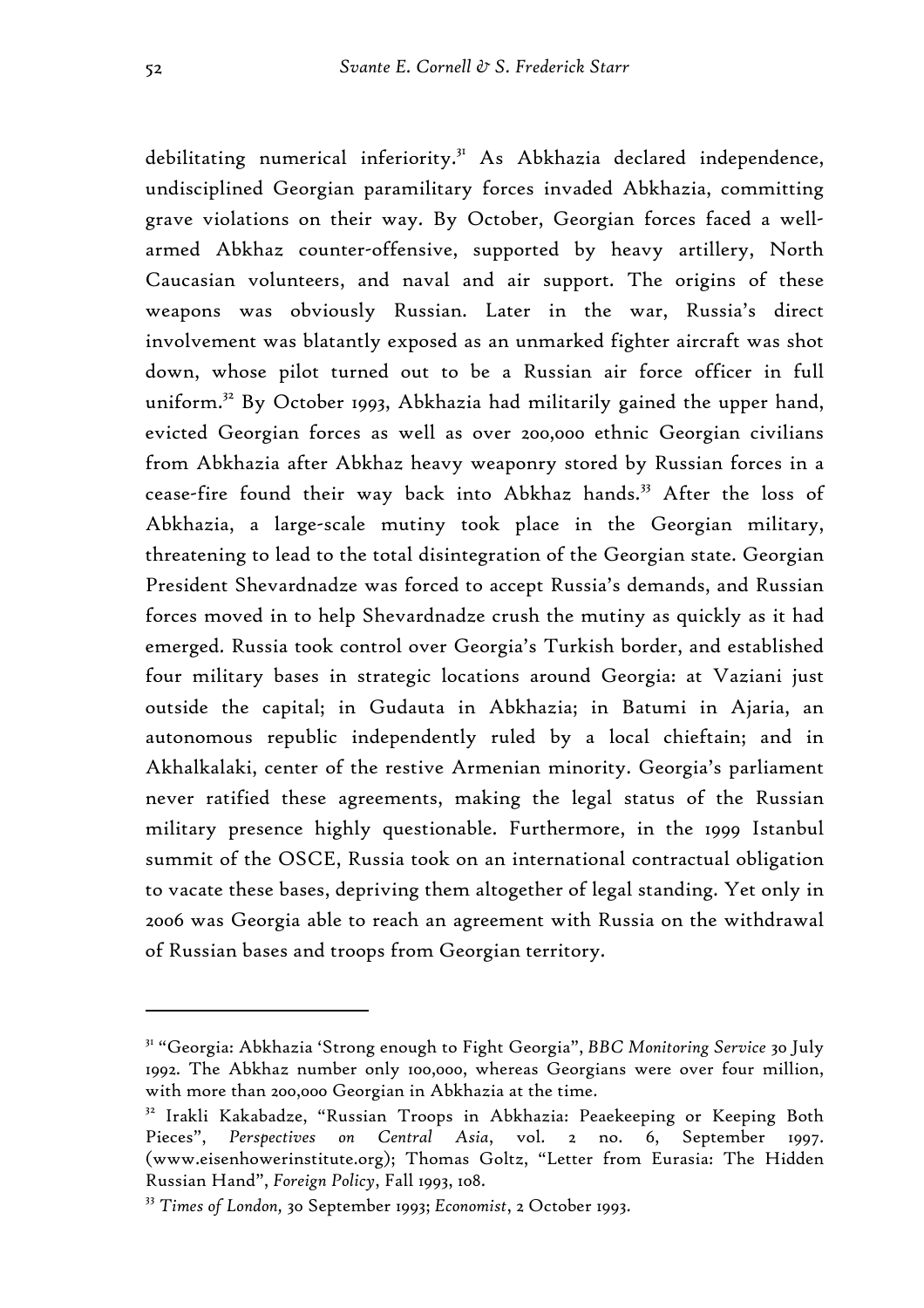In Azerbaijan, a renegade military commander, Surat Huseynov, had withdrawn his troops from the Karabakh front in Spring 1993, leading to the Azerbaijani loss of Kelbajar to the west of Karabakh, and retreated to his native Ganja, barracking near the Russian 104<sup>th</sup> airborne regiment's base. The Azerbaijani government had that year managed to secure Russian agreement to leave the country. In May, the  $104<sup>th</sup>$  regiment left Azerbaijan six months ahead of schedule, an unprecedented event for Russian military forces abroad. The forces left the better part of its armaments to Huseynov, who subsequently revolted. This led to the collapse of the Popular Front government and to general defeat in Karabakh. Heydar Aliyev managed to take power before Huseynov could, though he was forced to appoint the warlord prime minister. Azerbaijan joined the CIS, and promised substantial discussions on basing rights and border troops, but insisted that it wait until the war in Karabakh ended. By early 1994, the conflict had come to an equally hurting stalemate for both sides, and a cease-fire was signed, which has held ever since.

Aliyev nevertheless continued to refuse Russian border troops or military bases, focusing instead on developing the oil resources of the Caspian sea through negotiations with western oil companies. This would bring Azerbaijan economic resources and increase the country's importance in western capitals. Russia remained adamantly opposed to unilateral exploitation of oil resources by littoral states of the Caspian. Hence only days after the signing of a US\$7 billion Production Sharing Agreement, Huseynov staged a coup to unseat Aliyev, which failed. Huseynov fled the country through a Russian radar station in northern Azerbaijan.

Enter the North Caucasus dimension. Azerbaijan's path to true independence was its oil resources, and the only operational pipeline to carry its oil to world markets was the Baku-Novorossiysk pipeline. Oil companies faced a major challenge in identifying the best route for a major export pipeline. Compared to the prohibitive cost of options through Turkey or Iran, the existing Russian route from Baku to Novorossiysk could be upgraded for a reasonable cost to carry the envisaged amounts of oil. Only, the pipeline route passed through Chechnya, where General Dudayev was presiding over a self-proclaimed unruly independent state. Whereas Moscow would have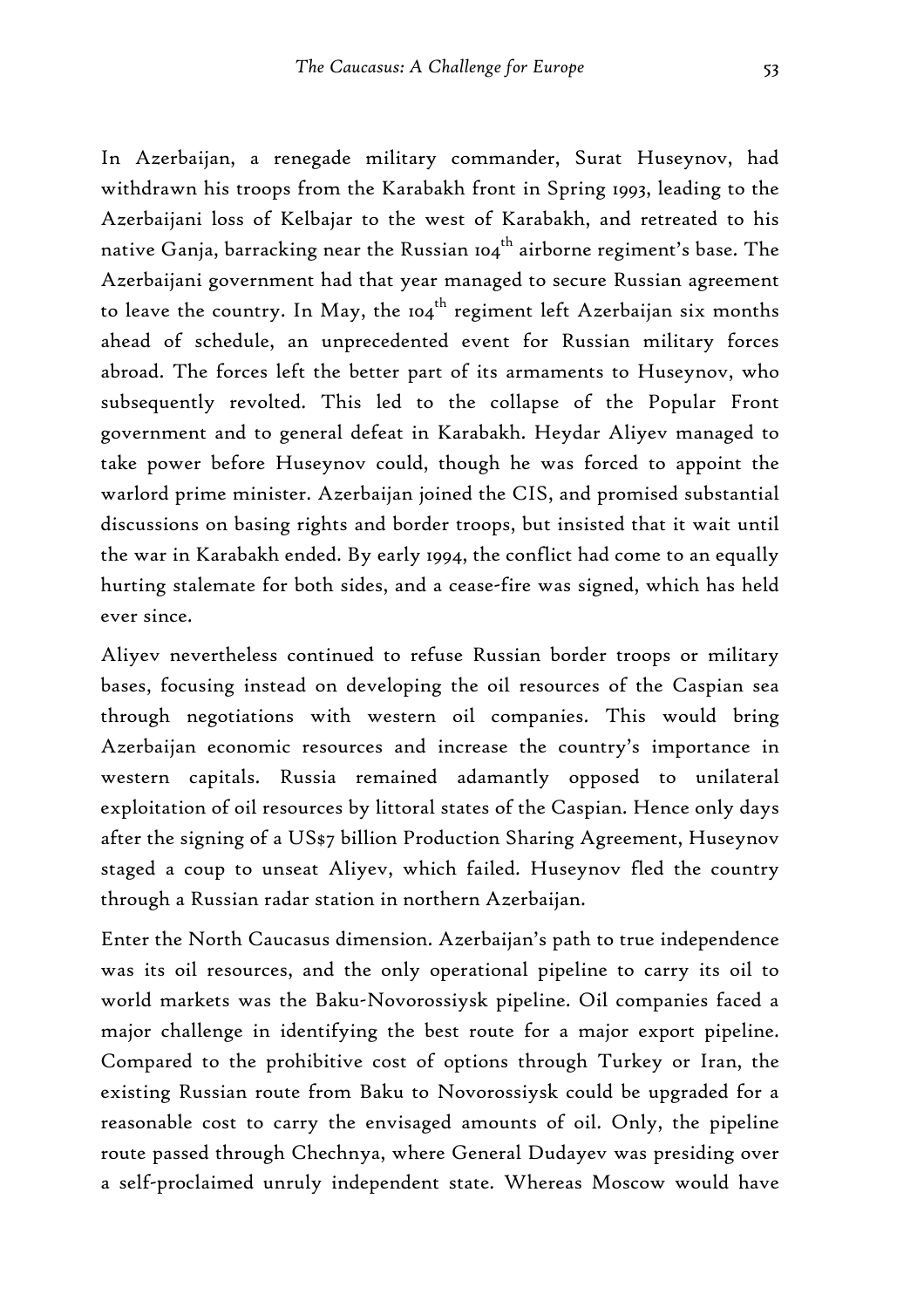preferred to establish control over the South Caucasus before dealing with the problems in the North as it had in the previous century, Russian control over Azerbaijan and hence the South Caucasus had now become directly related to control of Chechnya. Numerous other factors undoubtedly intervened, but a major reason for the timing of the invasion of Chechnya in late 1994 was related to Azerbaijani oil.

#### *The Slipping of the Caucasus, 1996-99*

If Russia had succeeded in subduing Chechnya, it would probably also have succeeded in remaining the dominant power in the South Caucasus. Yet instead, the Chechen victory of August 1996 dramatically changed the situation in the Caucasus. Azerbaijan increased its pro-western orientation, and investments in its oil industry grew at a massive speed. It was joined by Georgia, which despite Russian troops and border guards developed an equally pro-western attitude adamantly opposed to what it termed Russian imperialism. Western attention grew accordingly, with the U.S. in particular declaring a growing interest in the region. Turkey now re-engaged the Caucasus, supporting the reform of the Azerbaijani military and rapidly developing its ties to Georgia to the level of a strategic partnership. By 1998, Georgia and Azerbaijan openly spoke of their aim of NATO membership, Azerbaijan even going so far as to float the idea of NATO military bases on its territory.34 Meanwhile, Russia desperately hung on to its regional anchor Armenia, delivering among other complimentary arms shipments worth over US\$ I billion.<sup>35</sup> By 1999, even Armenia had begun to question its excessive dependence on Russia, and Armenian leaders began to develop their western linkages. Imminent headway in negotiations over Mountainous Karabakh threatened to deprive Moscow of its Caucasian anchor, as peace with Azerbaijan would also in all likelihood lead to the partial normalization of Turkish-Armenian relations, and thereby dramatically reduce Armenia's dependence on Moscow.

<sup>34</sup> As stated by Presidential advisor Vafa Guluzade to *Nezavisimaya Gazeta*, 27 February 1999.

<sup>&</sup>lt;sup>35</sup> As revealed by a federal investigation conducted by General Lev Rokhlin, then Chairman of the Russian Duma's Defense Committee in April 1997. See "Rokhlin Details Arms Supplied to Armenia", *Sovetskaya Rossiya*, 3 April 1997.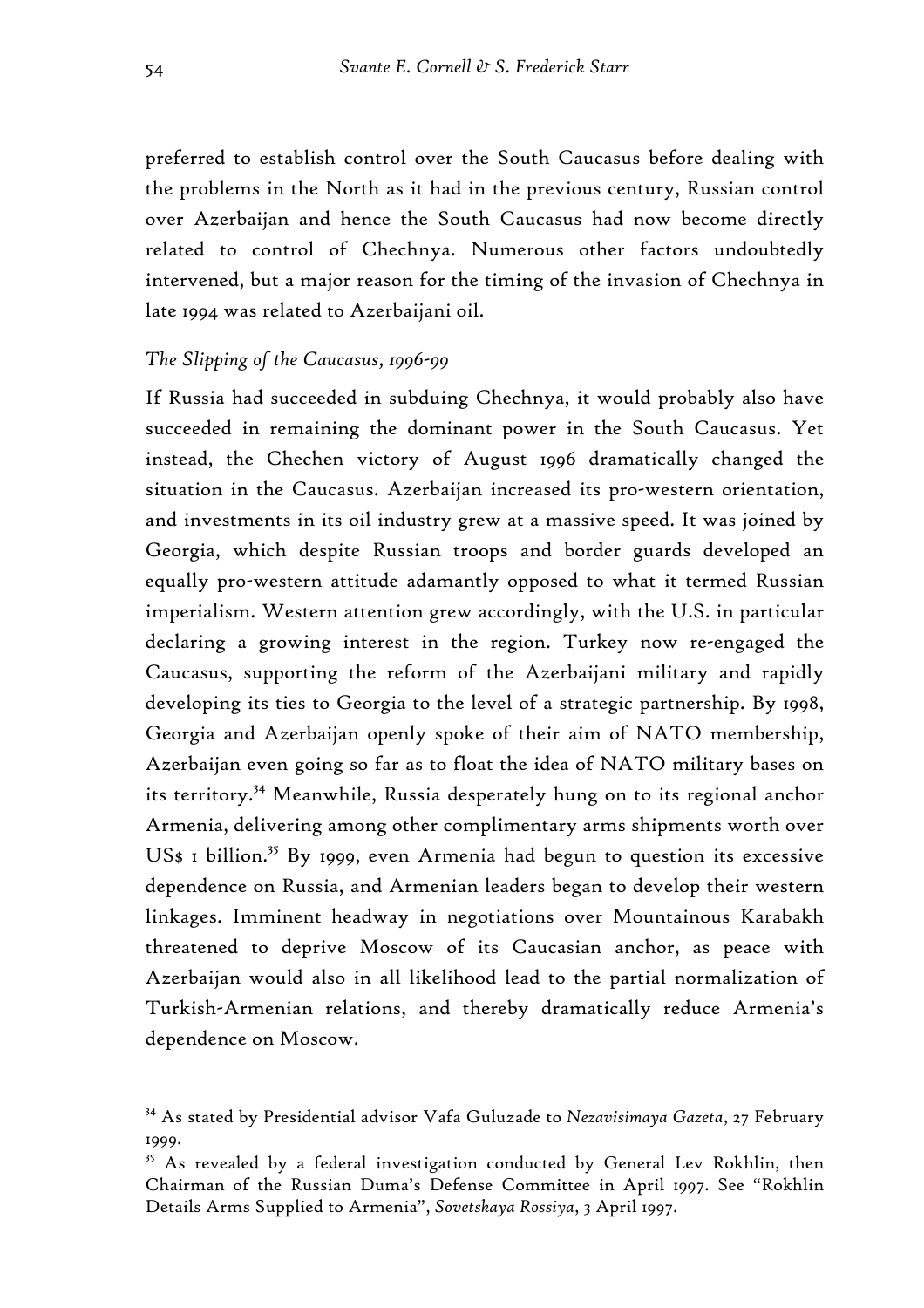#### *1999: Vladimir Putin and the Turning of the Tide*

Coming to power in 1999, Vladimir Putin identified Chechnya as the cause of Russia's weakness, and the emboldening of pro-western forces in the South Caucasus. The Russian defeat in 1996 had extinguished the prospects of the Baku-Novorossiysk pipeline and by default made the BTC pipeline increasingly feasible, in spite of its exorbitant price tag. It was the defeat in Chechnya that prevented Moscow from projecting its influence in the South Caucasus while other powers increasingly did so. Only by addressing the problem at its roots, obliterating the source of instability and restoring firm control over the North Caucasus, could Russia reclaim its lost ground in the South. The logic of the nineteenth century was now stood on its head: control over Chechnya was needed to restore control over the South Caucasus.

While restarting the war in Chechnya, President Putin also focused on restoring the vertical of power by reasserting control over state bodies, effectively abolishing Russian Federalism, and staffing state institutions with security service personnel. Foreign policy was re-focused on the 'Near Abroad'. One of the most important elements of the policy was to embark on a new offensive in the South Caucasus, focusing especially on Georgia, though initially, Azerbaijan was equally a target. Moscow blamed the two for hosting Taliban fighters heading for Chechnya, without any evidence being presented. Moscow then followed up by gradually increasing its pressures on Georgia, with a mixture of economic and subversive levers, while normalizing relations with Azerbaijan, in great part to thanks to the personal relationship between Putin and Aliyev.

Russia continued using, and refining, time-tested strategies of utilizing ethnic tensions and unresolved civil wars that it had itself helped instigate, in order to weaken Georgia. After having imposed a discriminatory visa regime that slammed visas on Georgians but exempted residents of Abkhazia and South Ossetia from this requirement, Moscow began to extend Russian citizenship *en masse* to the populations of these two regions. This was followed by a claim to defend the interests of Russian citizens abroad; the staffing of government officers in Abkhazia and South Ossetia with activeduty Russian security service personnel; and discussions of Russian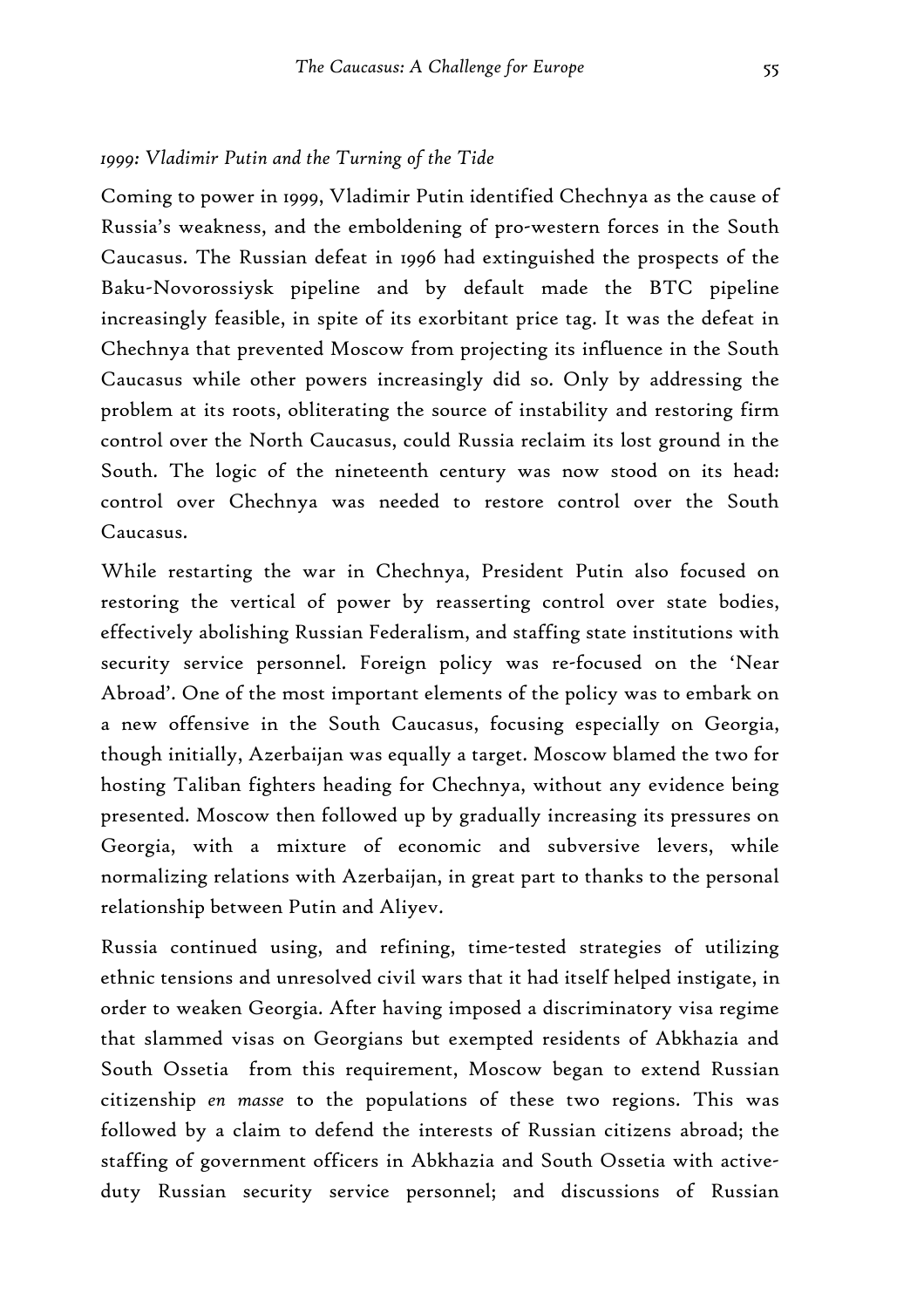annexation of these regions. Meanwhile, Russia resisted all efforts to internationalize mediation, negotiation, and peacekeeping in the conflict zones; and by 2005 overtly calls for a 'Kosovo' model to be applied to these territories, whereby a referendum of independence would be held, leading to the separation of the territories from Georgia. All these measures indicate a continuation of the use of the territorial conflicts to undermine Georgia's stability and its thwarting it prospects of regaining its territorial integrity – and oblivion of the precedent this would set for the North Caucasus. Indeed, Russia in the early 1990s supported the de facto establishment of separatist mini-states in Georgia and Azerbaijan, which in turn strengthened the Chechen leadership's conviction a few hundred kilometers away that separation was possible and achievable. Likewise, Moscow's overt call for a Kosovo model to be applied to Abkhazia and South Ossetia would be equally if not more applicable to Chechnya.<sup>36</sup>

To that, Russia added new instruments of policy, exploiting the economic dependence of Georgia and other post-Soviet states like Ukraine and Moldova on Russia. Georgia's energy dependence on Russia was repeatedly used to cut gas supplies, often at times of tense political negotiations over Russian bases, and even at times when gas supplies had been prepaid, as was the case in 2001. In 2006, coinciding with the Russian-Ukrainian energy crisis, supplies to Georgia were cut after mysterious explosions on Russian territory had destroyed the pipelines and power lines carrying gas and electricity to Georgia – just as the price of gas had been doubled. Only months later, Russia imposed a total ban on imports of Georgian and Moldovan wine (almost 80 percent of the market for both producers) citing health concerns – an obviously political and discriminatory decision lacking factual basis, taken

<sup>&</sup>lt;sup>36</sup> Chechnya resembles Kosovo more than Abkhazia does, given the demographic situation in the region and the human rights violations conducted by the central government – these were present in Georgia's case as well, but were much more onesided in the case of Chechnya. Russia's argument was that Chechnya was not outside Russian control any longer and that it was in any case a terrorist, not separatist conflict. The short-sightedness of this policy is remarkable, given that the situation in the North Caucasus could further destabilize, in which case Russia would have itself set a precedent that could be used by separatists in its own territory – in Chechnya or elsewhere.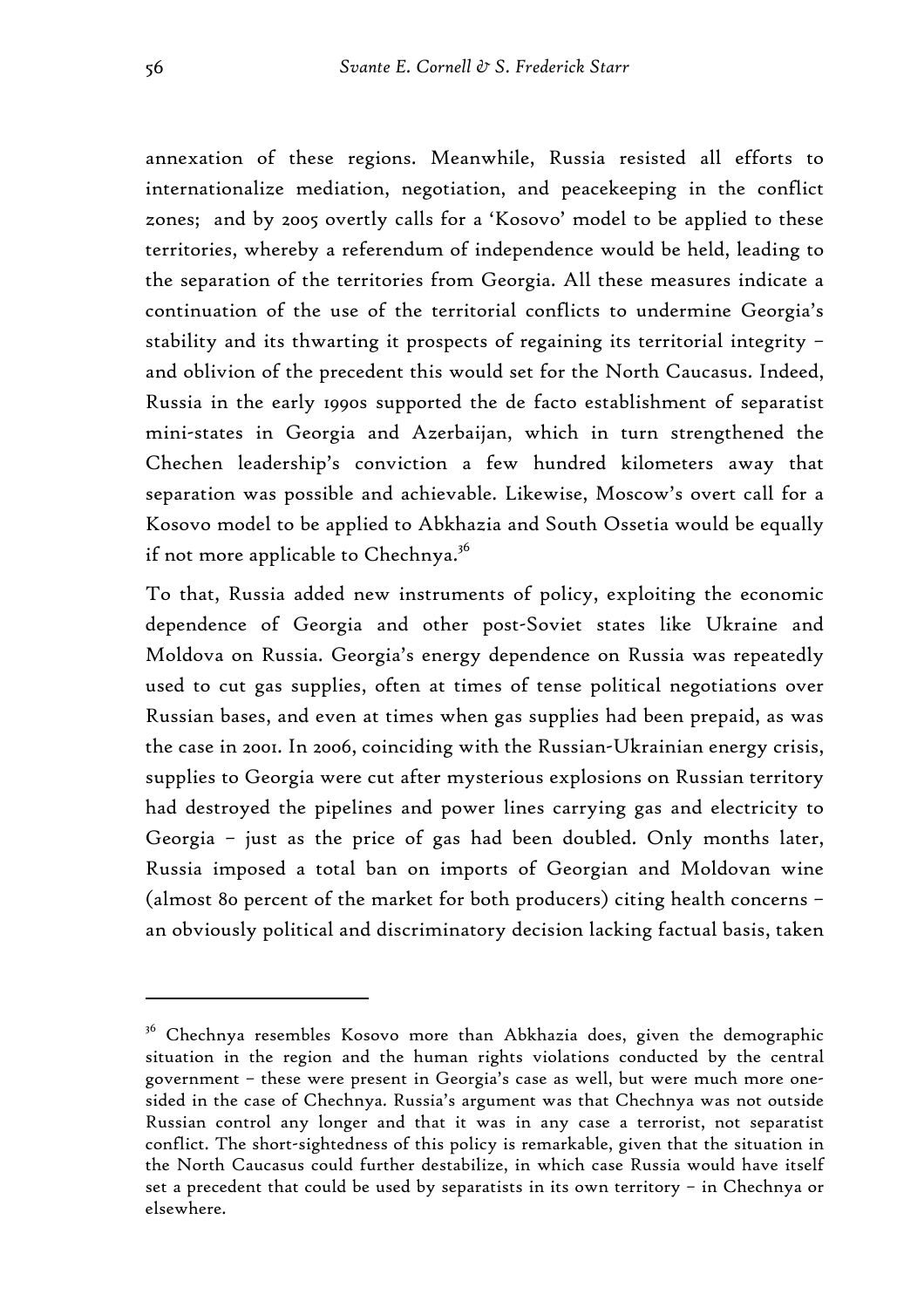the same week as a final agreement on the withdrawal of Russian bases in Georgia had been signed.

Russian use of economic levers, especially energy, as a tool of Russian policy has continuously grown. In tandem with Gazprom for natural gas and UES for electricity, Moscow has successfully acquired a near-monopoly over the transport and export of natural gas in the former Soviet Union. This has entailed using political levers to acquire long-term deals to buy Central Asian producers' gas at low prices, to the tune of \$50 per thousand cubic meters; gas that Russian then swaps for export capacity resold to European countries for ca. \$250 per thousand cubic meters – a profit margin of a factor of five, possible only because Russia prevents Central Asian producers from marketing their gas independently. As for electricity, UES has managed to acquire control over production as well as distribution of electricity in most CIS countries, including in Central Asia as well as Armenia and Georgia. A favorite technique has been the use of debt-for-asset swaps, in which state debts to Russia are written off in exchange for controlling stakes in strategic enterprises, such as electricity distribution lines, Armenia's nuclear power plant, etc – giving Russia a long-term economic influence over these countries that no political upheavals or even future membership in NATO or the EU could reverse.<sup>37</sup>

This process of reassertion of Russian might was exacerbated by the revolutions in Georgia and Ukraine, which brought pro-western forces to power, and alarmed the Russian leadership that it was rapidly losing influence. The revolutions also introduced an ideological element into the geopolitics of Eurasia, one that Moscow sought to manipulate by offering to protect the regime security of concerned authoritarian leaders faced with ever stronger western calls for democracy. Hence by 2005, Russia helped convince Uzbekistan's leadership to close down the American base at Kharshi-Khanabad, and began to work for the complete removal of America's military presence in Central Asia.38 In Moldova, Russia continued to support the

<sup>37</sup> Tajikistan had a \$250 million debt-for-asset swap in 2004; Armenia had an almost equally large one in 2002-2003.

<sup>&</sup>lt;sup>38</sup> See Vladimir Socor, "The Unfolding of the U.S.-Uzbekistan Crisis", in John C.K. Daly, Kurt H. Mepper, Vladimir Socor and S. Frederick Starr, *Anatomy of a Crisis:*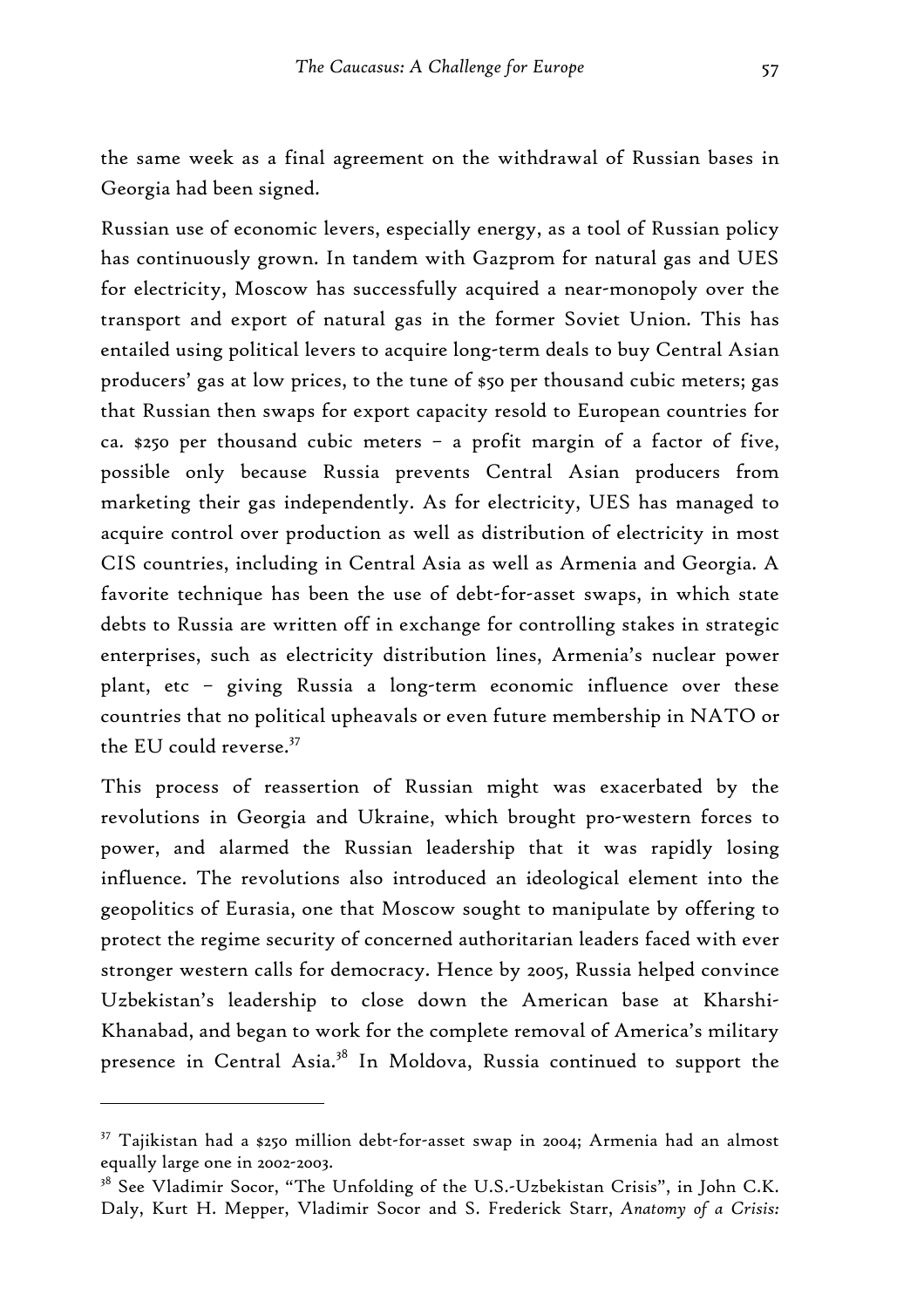Transdniestria separatist region that remained outside Moldovan control, while exerting pressure on Ukraine to refuse EU pressures to impose customs controls on its borders with Transdniestria.39

The evolution of Russian policy in the former Soviet space is clear. From 1999 onwards, Putin's Russia has increasingly moved in a nationalistic direction, and sought to prevent western encroachment in what it views as its backyard. In the Baltic states and Ukraine, not to mention Georgia and Moldova, Russia has used both traditional diplomatic methods as well as subversion and coercion to safeguard its interests and prevent the slippage of these countries into what Moscow views as a 'western sphere of influence'. In other words, Moscow has blatantly interfered in the internal affairs of these countries, utilizing their economic dependence on Russia and manipulated territorial conflicts to undermine the stability, independent policy formulation, and development of these countries. The purpose of the policy seems obvious: to maintain the dependence of the South Caucasus countries on Russia, making Russia the primary and ideally sole arbiter in the international politics of the Caucasus and generally speaking the former Soviet space.

That said, Russia's role should not discount or obscure the existence of real divisions and conflicts in the South Caucasus. Indeed, Russia's role is often exaggerated in the region, and Moscow blamed for all possible ills affecting a country. This is particularly true in Georgia. There is hence a tendency for politicians to blame Russia in order to avoid taking responsibility for their own internal shortcomings or mistakes.

# Russian administration in the North Caucasus

Meanwhile, Russia's policies in the North Caucasus have failed to stabilize Chechnya, instead leading to the destabilization of the entire region. This has been caused by the failure of the policy of 'Chechenization', and Moscow's failure to stabilize the North Caucasus. In turn this failure has been caused by the spread of Islamic radicalism in the North Caucasus; Moscow's

*U.S.-Uzbekistan Relations, 2001-2005*, Washington and Uppsala: CACI & SRSP Silk Road Paper, February 2006, 44-65.

<sup>39 &</sup>quot;Ukraine Blockades Export from Transdniestria", *Kommersant*, 6 March 2006.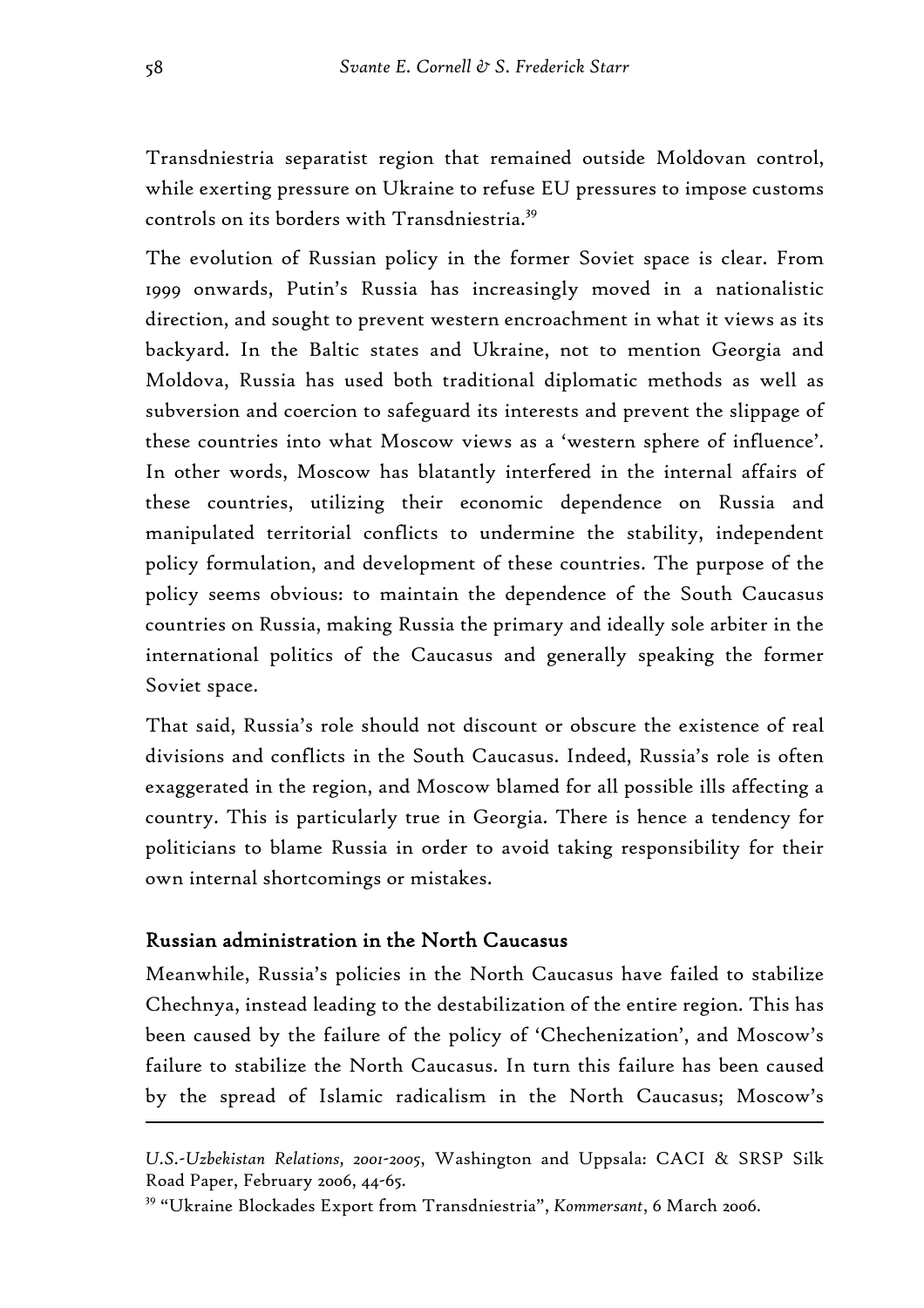inability to improve socio-economic conditions in the region; and the disastrous policies of centralization that unraveled the political balance in the North Caucasus and accelerated the deterioration of the region – what could be termed the 'Afghanization' of the North Caucasus.

### *The Second Chechen War and the Failure of 'Chechenization'*

The second Chechen war, launched in Fall 1999, was supposed to be a rapid affair, yet as was the case in the first war, Russia proved unable to conclude military operations and secure its objectives. After September 11, 2001, Moscow skillfully painted the Chechen campaign into the mold of the global war on terrorism, in order to shore up legitimacy, if not support, for the Russian army's violent crackdown in Chechnya.<sup>40</sup> This campaign was part and parcel of a five-step strategy to reduce the negative fallout of the war in  $Chechnya.<sup>41</sup>$ 

The first component of the strategy was to isolate the conflict zone and prevent both Russian and international media from reporting on the conflict independently. The kidnapping of Andriy Babitsky, a reporter for Radio Liberty, early on served as a warning for journalists of the consequences of ignoring Moscow's rules on reporting the conflict. Since then, only a few journalists have actually been able to provide independent reporting from Chechnya. The second prong in the strategy was to rename the conflict: instead of a 'war', it was an 'anti-terrorist operation'. Third, and stemming directly from this, Russia sought to discredit the Chechen struggle and undermine or eliminate its leadership by accusing the Chechen opposition individually and collectively of involvement with terrorism. Russia's campaign against Chechen President Aslan Maskhadov's chief negotiator, Akhmed Zakayev, is one example of this. This nevertheless backfired as first Denmark and then Great Britain refused to extradite Zakayev to Russia, Great Britain instead providing him with political asylum. Likewise, Moscow tried to have Maskhadov's Foreign Minister, Ilyas Akhmadov extradited from the United States on the basis of terrorism. Akhmadov, like

<sup>40</sup> See Janusz Bugajski, 'Beware of Putin Bearing Gifts', *The Washington Times*, 10 October 2001.

<sup>&</sup>lt;sup>41</sup> This is discussed in further detail in Svante E. Cornell, "The War in Chechnya: A Regional Time Bomb", *Global Dialogue*, vol. 7 no. 3/4, 2005.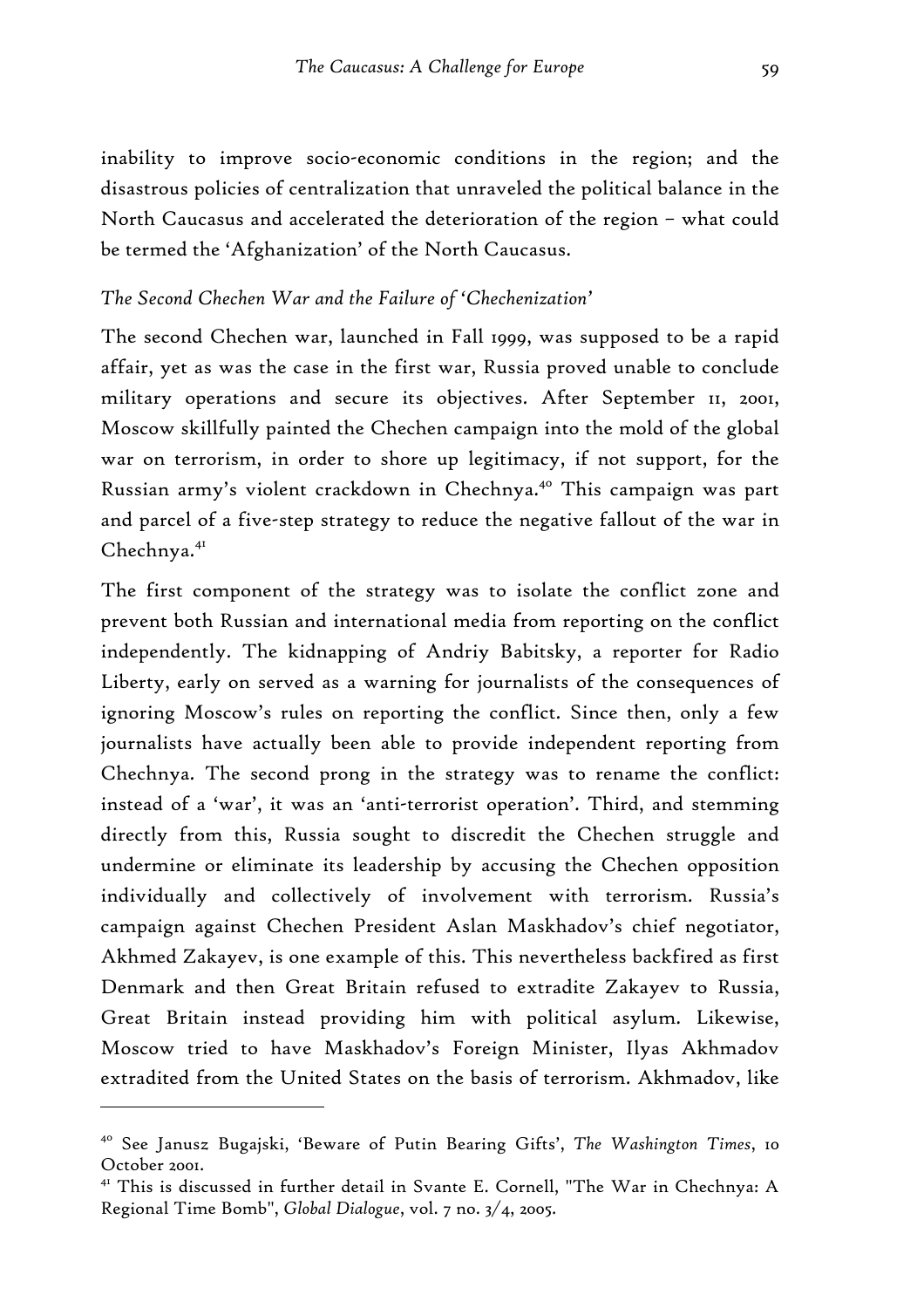Zakayev, was instead granted political asylum. Moscow then moved to assassinate moderate field commanders such as Ruslan Gelayev, and then Aslan Maskhadov himself, effectively leaving itself with no counterpart to negotiate with, even should it so desire. Fourth, Russia sought to 'Chechenize' the conflict and turn it into an intra-Chechen confrontation by setting up a and arming a brutal and corrupt but ethnically Chechen puppet regime in Grozny, under the leadership of the former Mufti of the republic, Akhmad Kadyrov and subsequently his successor and son Ramzan. This would reduce Russian casualties and enable hostilities to be depicted as a war between Chechen factions that Russia was helping to stabilize. Fifth and finally, having branded the war as an anti-terrorist campaign, sought to discredit the rebel leadership, and tried to turn the war into a civil war among Chechens, Russia declared that the war was over.

The policy has nevertheless failed, for several reasons. First, the policy of Chechenization instead led to an excessive reliance on one local powerbroker, the Kadyrov family and its forces, known as the *Kadyrovtsi*. Though Moscow at first sought to retain balancing forces against the Kadyrov clan in order to reign it if necessary, the expansion of the *Kadyrovtsi's* power has been such that no faction in Chechnya, whether loyal to Moscow, separatist or radical Islamist, could challenge it. Meanwhile, Kadyrov's power is based mainly on fear, both among the fighters that join the *Kadyrovtsi* and are loyal to his person, and among the general population. Kadyrov himself has clearly grown into being an independent force, with strong tension between him and the Russian military.<sup>42</sup> The loyalty that he has is a personal loyalty to President Putin himself, and it remains unclear whether this loyalty is transferable on either end. First, the succession to Putin in 2008 may produce a new mode of government at the center that gradually rethinks its North Caucasus policy, implying new rules of the game to which Ramzan Kadyrov may not accede. Second, it is unclear what the demise of Kadyrov, for example if assassinated as his father was, would imply. Whether a successor would emerge and whether this successor would be able to keep the *Kadyrovtsi's* together as a coherent unit loyal to the Kremlin is very much an open question. Moscow's Chechnya policy is hence in the long term hardly

<sup>42</sup> Leahy, "Kadyrov's Bluff'…".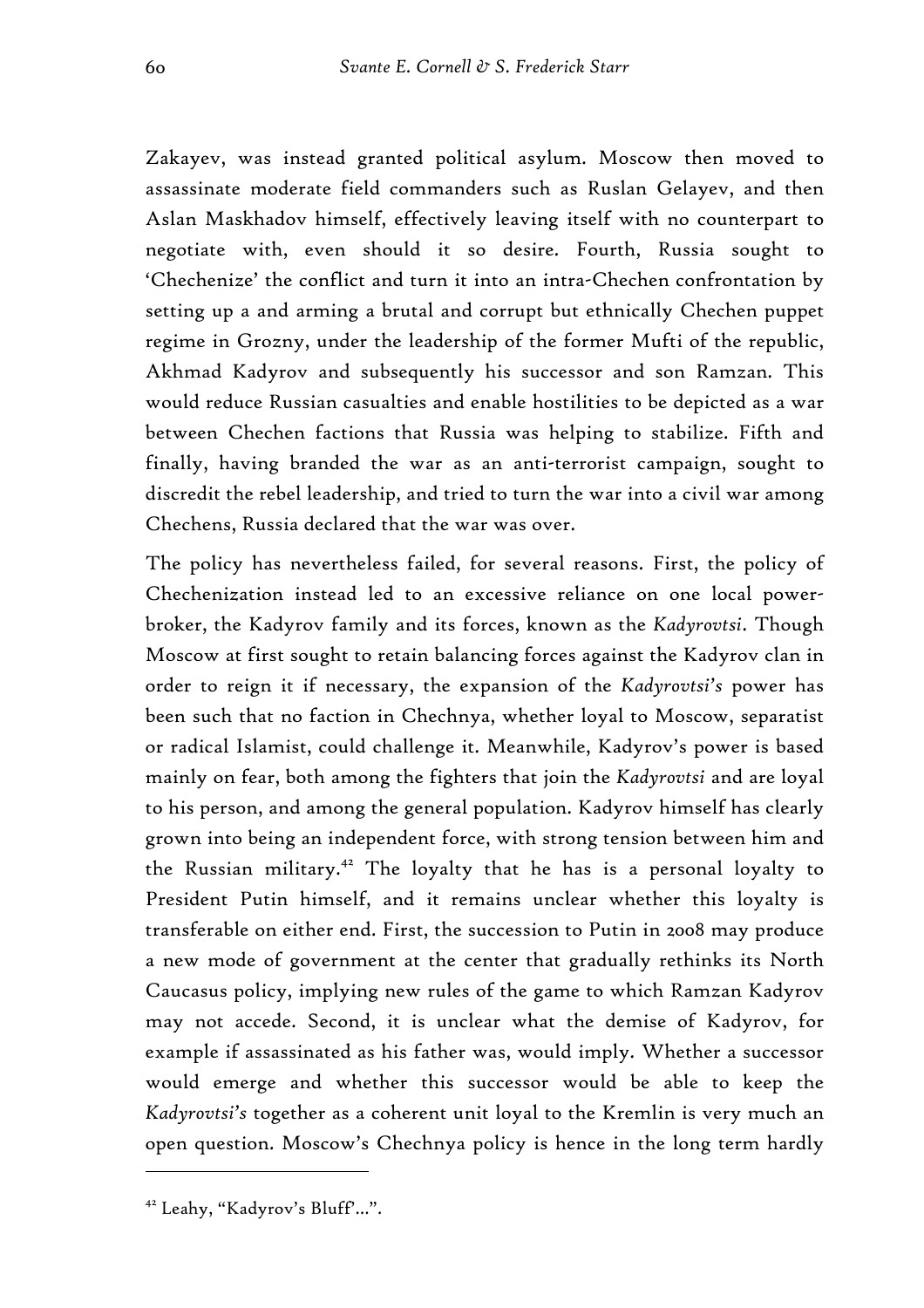sustainable. This entirely aside from the fact that Moscow needs Kadyrov almost as much as Kadyrov needs Moscow's support; and that the possibility exists that Kadyrov could turn against Moscow at some point.

In the meantime, the *Kadyrovtsi* rule Chechnya with an iron hand, with crimes against the civilian population routinely committed. The disappearance of persons, for example, remains a significant problem generating widespread fear in Chechnya, and providing a continued basis of recruitment for the resistance.

### *Centralization Policies and the Unraveling of the Political Balance*

In the rest of the North Caucasus, as discussed previously, Moscow has been cognizant of the deteriorating situation. In the 1990s, a *modus vivendi* existed whereby the leadership of the North Caucasian republics – typically representatives of the most powerful clan or alliance of clans in the respective republic – retained a significant real autonomy from the central government. This was a two-edged sword: on the one hand, the local rulers were based in the opaque clan politics of the region, and their loyalty to Moscow was not absolute. Corruption was rife, and central government abilities to implement central policies in the region were therefore thwarted by the entrenched power structures in the North Caucasus. But at the same time, these forces kept a status quo in the region that was a prerequisite for Moscow's policies in Chechnya as well as in the South Caucasus. Moreover, the power structures had understanding and respect for local sensitivities and could with some credibility portray themselves as defenders of local interests against the center, hence boosting their popular legitimacy. On the whole, this arrangement served Moscow well. No ethnic conflicts emerged in the North Caucasus during the 1990s, aside from the brief Ingush-Ossetia war. On the contrary, emerging unrest in Dagestan, Karachai-Cherkessia and Kabardino-Balkaria failed to explode into armed conflict in spite of fears to that effect; and no credible, separatist, anti-Russian movement emerged in any republic. Most of all, the leaders of the North Caucasus republics kept their territories and populations neutral in the Chechen war. Ruslan Aushev was perhaps the master of this tightrope: in spite of the Ingush' close ethnic connection to the Chechens and the lack of a demarcated boundary with the Chechen republic, he used his autonomy and leeway from Moscow to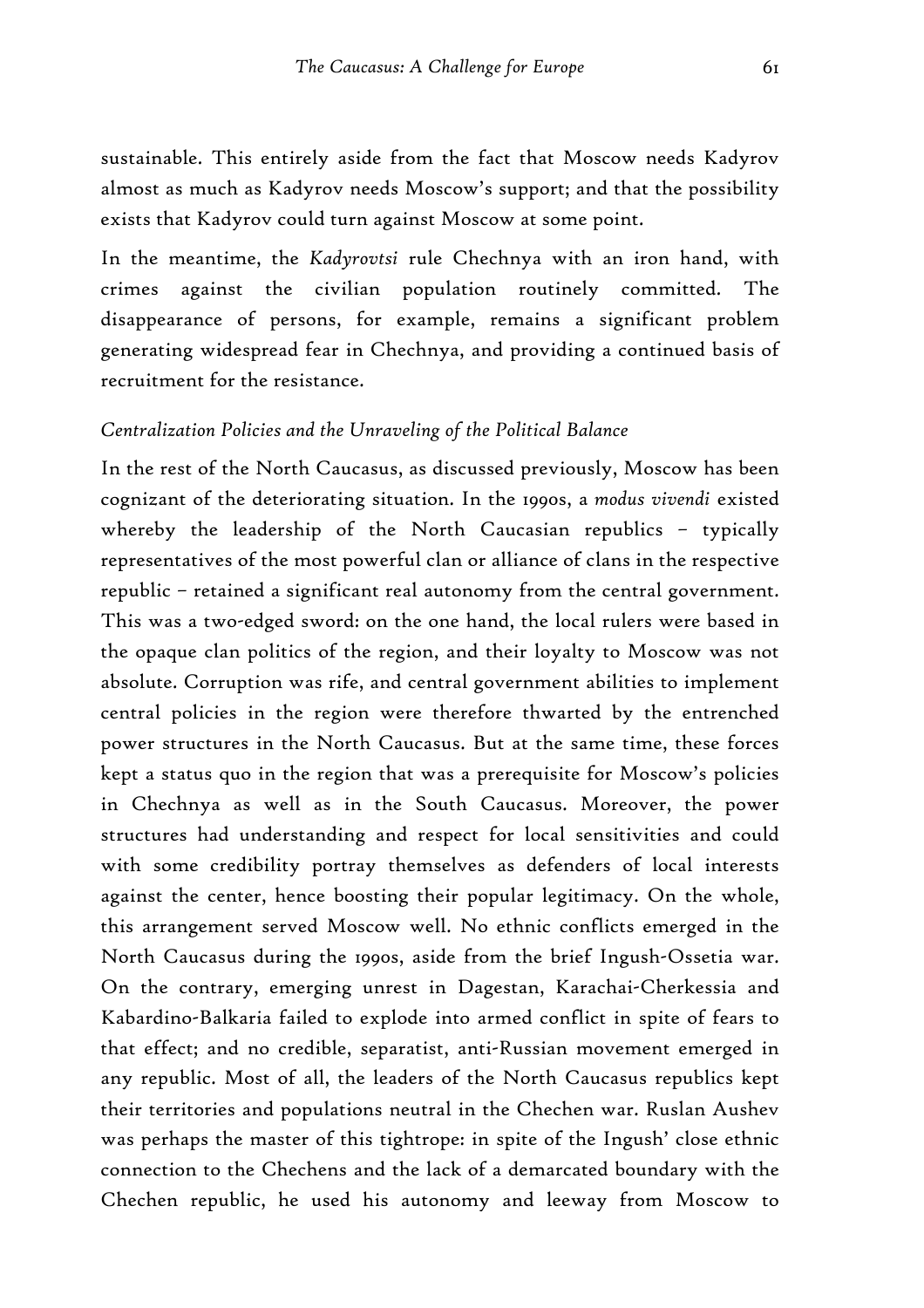navigate an intricate neutrality between Moscow and Grozny during the entire 1990s, something that would likely have been impossible if Ingushetia had been controlled from the center.

In this context, Putin after coming to power began to implement his centralizing reforms. Their logic was understandable, as Yeltsin's Federalism had led to Russia's regions running astray and undermining the state and its ability to function either economically or politically. But in the North Caucasus, the Kremlin after the initial phases of the second Chechen war began to implement a policy of forcible centralization that backfired. Hence Moscow abandoned the policy of basing its presence on an alliance with local forces entrusted to exercise most facets of power, and instead moved to appoint its own representative as the leading power-broker, with or without the support of the local networks of power. This policy seems to flow directly from the 'Kadyrovization' of Chechnya.<sup>43</sup>

Hence in 2002, Putin had decided to remove the charismatic but autonomous Aushev in Ingushetia. Aushev was forced to resign, and in his place, a Federal Security Service (FSB) officer of Ingush descent, Murad Zyazikov, was muscled through a farcical election. Zyazikov had little popularity in the republic, and lost the first round of elections, polling only 19 percent. Federal forces then broke into the offices of his main contender, and exerted other types of pressure to ensure Zyazikov's victory – which was achieved in the second round through widespread fraud that led *Izvestiya's* headline to proclaim "Ingushetia's President elected by Russia's President".44 This proved a harbinger of things to come in two ways: first, by the practice of appointing security service personnel to lead the North Caucasus republics, and second, as it effectively annulled elections to the presidencies of the autonomous republics, a move that would be formalized in 2004, with renewed reforms that made the governors of Russia's regions, including presidents of republics, appointed instead of elected. The results of this policy – intended to assert increasing control on wayward republics and

<sup>43</sup> See Charles Blandy, *North Caucasus: On the Brink of Far-Reaching Destabilisation*, p. 3. 44 See Matthew Evangelista, "Ingushetia as a Microcosm of Putin's Reforms", PONARS Policy Memo, no. 346, 2005, also reprinted in *Global Dialogue*, vol. 7 no. 3/4, 2005.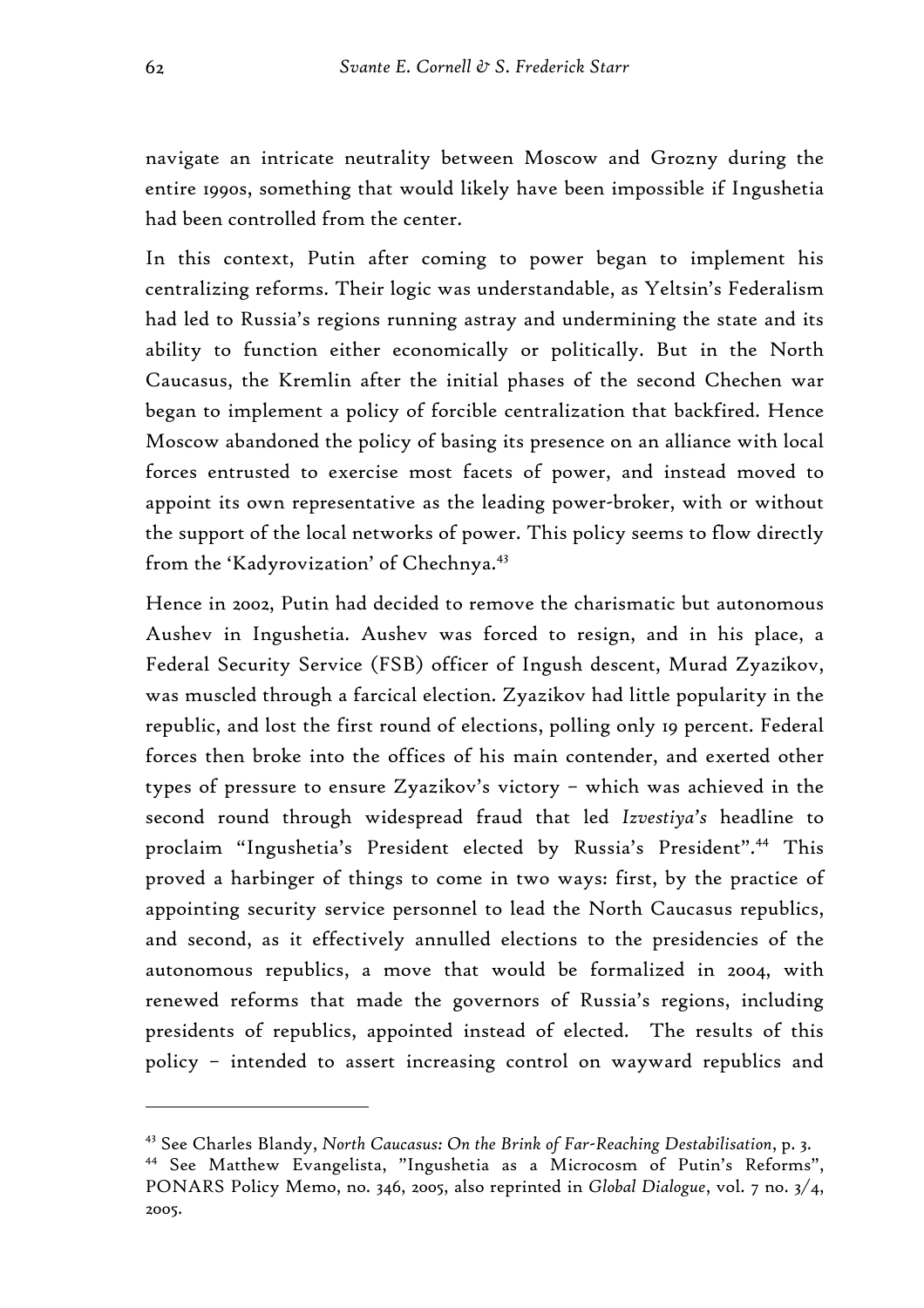stabilize them – is instructive. Zyazikov's advent to power broke the tacit balance of power and understanding among local power-brokers and clans which had generated stability during Aushev's tenure. As a central appointee, Zyazikov followed Moscow's orders rather than balancing those policies with local concerns. The result was increased repression of independent religious activity, and the importation of policies that had contributed to the quagmire in Chechnya, such as the arrest and disappearance of increasing numbers of individuals, particularly young men. Zyazikov's mismanagement, insensitivity to local power-brokers and repression alienated considerable parts of the population and led some young Ingush not only to sympathize with Chechen separatists but to join forces with them. Hence the abovementioned June 2004 raid by Chechen and Ingush militants on the capital of Ingushetia were directly related to Moscow's steamroller politics – accentuated by massive repression after an April assassination attempt against Zyazikov.

The situation in Kabardino-Balkaria developed along similar lines. Here, however, Moscow did not have to replace the republican head, as President Valery Kokov – a vestige of the Soviet-era nomenklatura in power for twenty years – rapidly realized the direction of events and turned himself into an avid supporter and implementer of Putin and his centralization policies. Yet the consequences were the same: mounting repression against religious individuals not affiliated with the corrupt and illegitimate statecontrolled religious authorities (known by the Soviet-era term 'official Islam') were subjected to ever greater repression. Following the September 2004 Beslan terrorist act, the republican leadership decided that only one Mosque would be allowed in the republic, inciting increasing numbers of people to join the radical Islamist cells formed by veterans of the Chechen war, in this case a cell known as "Yarmukh".45

Similarly in Dagestan, the role of the FSB in running the republic have increased, while the inter-ethnic struggle in Dagestan has shown signs of growing. In 2006, the long-serving head of the republic, ethnic Dargin Magomedali Magomedov, resigned, officially for health reasons, paving the

<sup>45</sup> See Gordon M. Hahn, "The Rise of Islamist Extremism in Kabardino-Balkariya", *Demokratizatsiya*, vol. 13 no. 4, 2005, p. 574.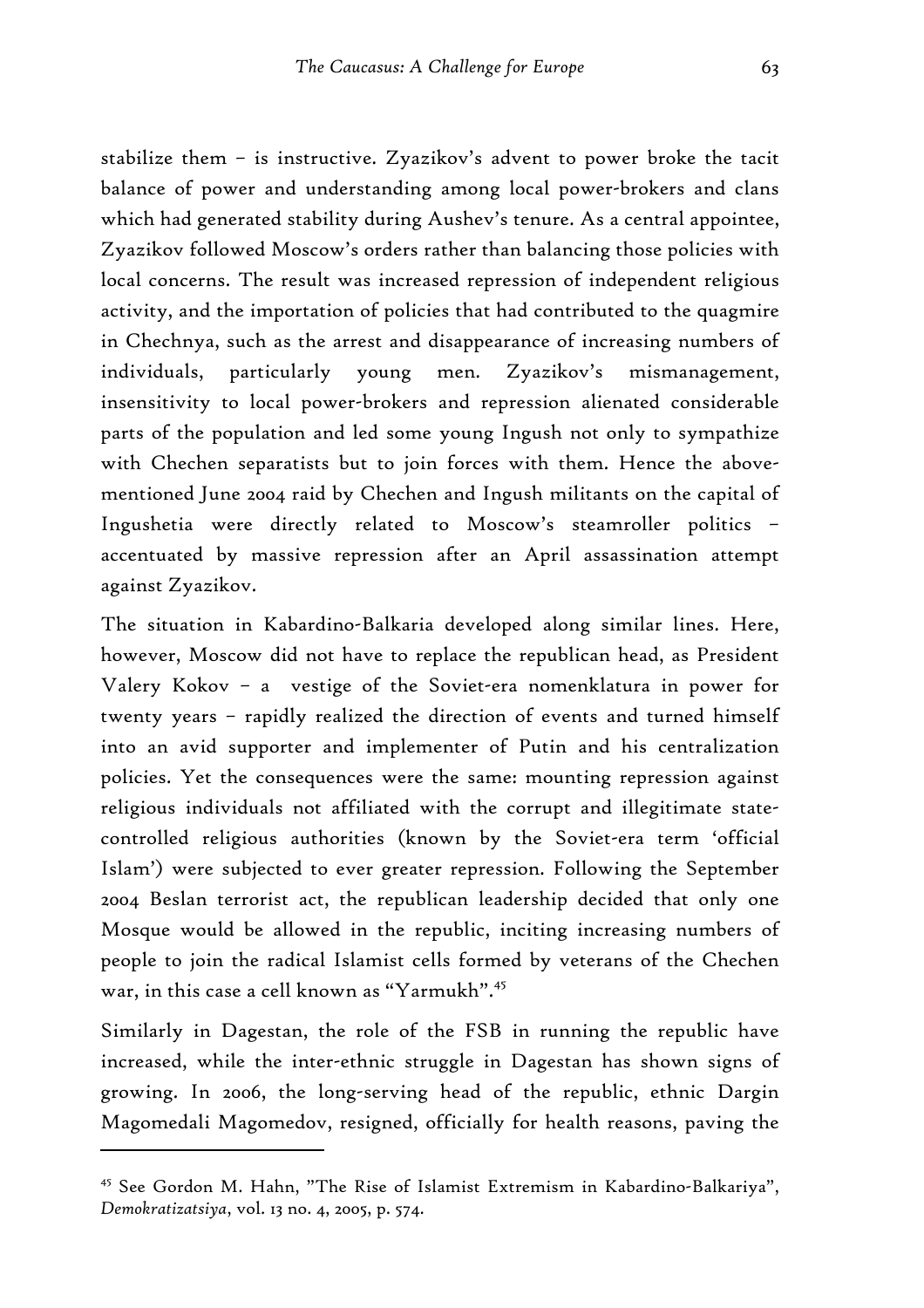way for a repetition of the centralization policies in that republic. Former Communist Part leader Mukhu Aliyev, an ethnic Avar, was appointed President of Dagestan – a position that had purposefully not been created in the republic, in order to avoid centralization of power among one clan. This decision in turn breaks the equilibrium existing among the ruling ethnic groups and clans in the republic. Strongly multi-ethnic, Dagestan has traditionally been ruled by a state council where fourteen ethnic groups are represented. A consensus mechanism has, in spite of mutual acrimony, corruption and tensions, worked to prevent the collapse of the republic. With a centrally appointed leader answerable to the President of the Federation but not to the council, the system that provided a balance among local forces has been broken. In turn, Aliyev is known as a politician without strong clan connections, increasing his dependence on Moscow. A similar policy was used in Kabardino-Balkaria in September 2005, when the ailing President Kokov retired after 20 years at the helm of the republic. In his place, an ethnic Kabardin Moscow businessman without strong ties in the republic, Arsen Kanokov, was appointed.

Across the North Caucasus, these centralization policies have brought repression that alienated the local population and empowered the already existent radical Islamic cells that have strong links to Chechnya. But the policies have also undermined the inter-ethnic stability in the region, by undoing the fragile inter-ethnic coalitions ruling the mainly multi-ethnic republics of the region such as Dagestan, Kabardino-Balkaria and Karachai-Cherkessia. This has upset long-standing balances and rekindled competition for power, which easily takes on an ethnic aspect given the strength of nationalism in the region. Hence instead of making the North Caucasus republics easier for Moscow to manage from the center, as was intended, the reforms risk making these republics truly ungovernable as the republican leaderships increasingly lose control over the independent-minded forces in the region, be they variously ethnic, clan, or economic-based entities. This further leaves room for the radical Islamic resistance to grow, as discussed below.

To add fuel to the fire, Moscow has began to tamper with the very internal borders of the Federation in the region, proposing the abolition of the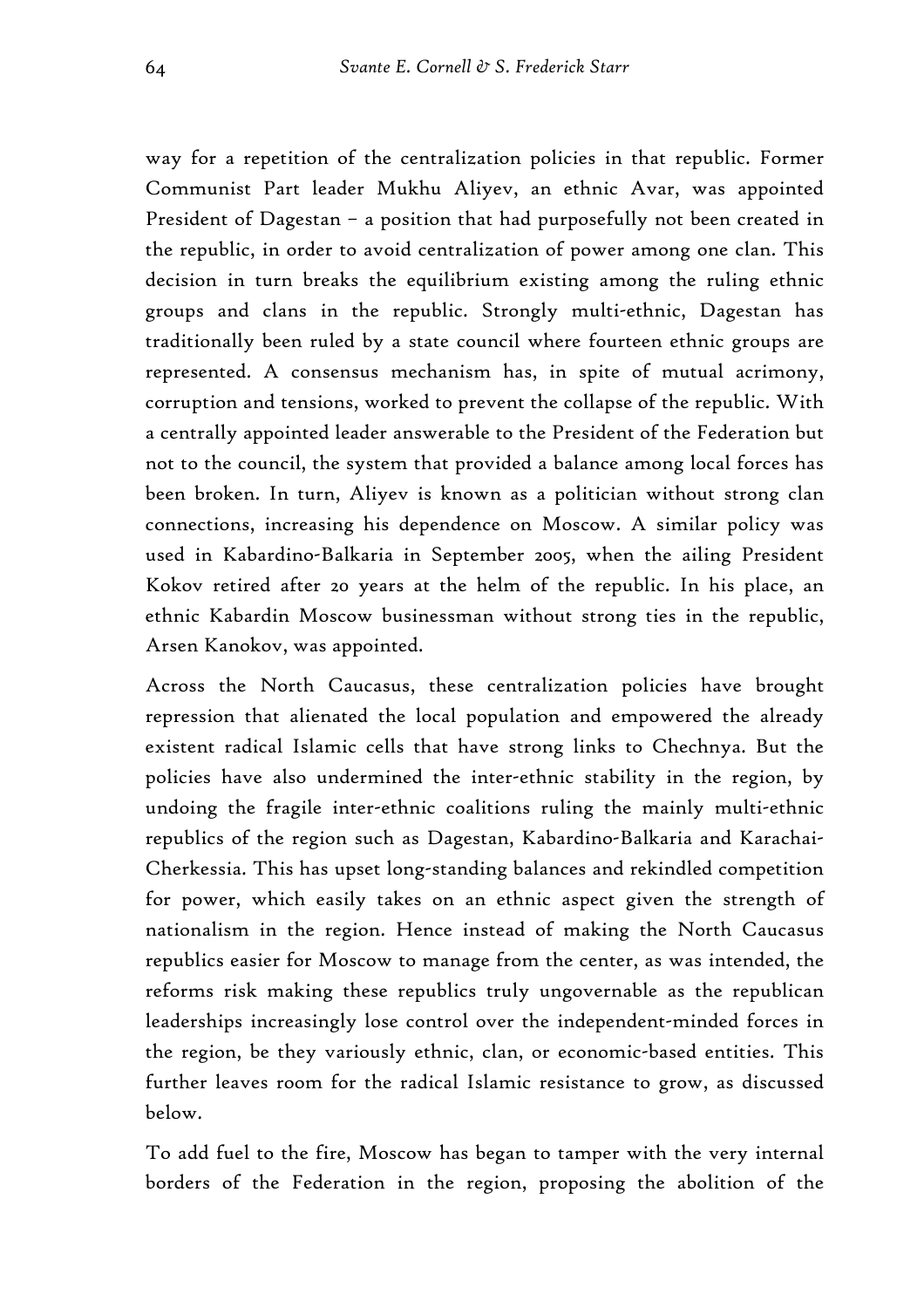Adygeia republic and its incorporation into the Krasnodar province.<sup>46</sup> This has in turn spurred nationalist feelings among the Circassian peoples (Adygs, Kabardins and Cherkess) and re-kindled demands for the recognition of what nationalist groups view as the Genocide of the Circassians in 1864, when the majority of the Circassian peoples were forcibly exiled to the Ottoman Empire. Calls for the repatriation of the descendants of the exiles have increased, as have embryonic demands for a greater Circassian republic.

Faced with these internal and largely home-grown problems, President Putin in a lightning visit to Dagestan in July 2005 instead seemed to emphasize the purported external sources of the problems of the region, ignoring evidence that much of the violence is home-grown and a result partly of Putin's own policies. Hence he defined the strengthening of Russia's southern border as the main task at hand, while also ordering the eradication of organized crime and the formation of specialized mountain brigades to fight terrorism in the region.47

#### *The Spread of Islamic Radicalism*

 $\overline{a}$ 

Clearly, all problems in the North Caucasus are not the direct result of Kremlin policies. Indeed, the spread of radical Islam across the North Caucasus is a key factor that has exacerbated the situation. Even in the face of the blatant overreaction by authorities, this threat is real and has external linkages. Yet this radicalization of Islamist groups in the North Caucasus is mainly a result of the lingering ulcer in the region, the conflict in Chechnya. The emergence of the militant cells in the other republics of the region follows a general pattern: they are typically formed by a small number of individuals that have fought in Chechnya and received training by militants linked to Chechen radicalized formations, led by Shamil Basayev and in the past also by the Arab leaders in the Chechen *Jihad*, Al-Khattab and Abu Al-Walid. They are then sent back to their home republics, where they silently developed a greater following by recruiting young and disaffected members. At this point, the tightening of repression in the region had an adverse effect.

<sup>46</sup> Pavel K. Baev, "Russian Quasi-Federalism and Georgia's Non-Existent Territorial Integrity", *Central Asia-Caucasus Analyst*, 3 May 2006.

<sup>47</sup> Blandy, *North Caucasus: On the Brink of Far-Reaching Destabilisation*, p. 9.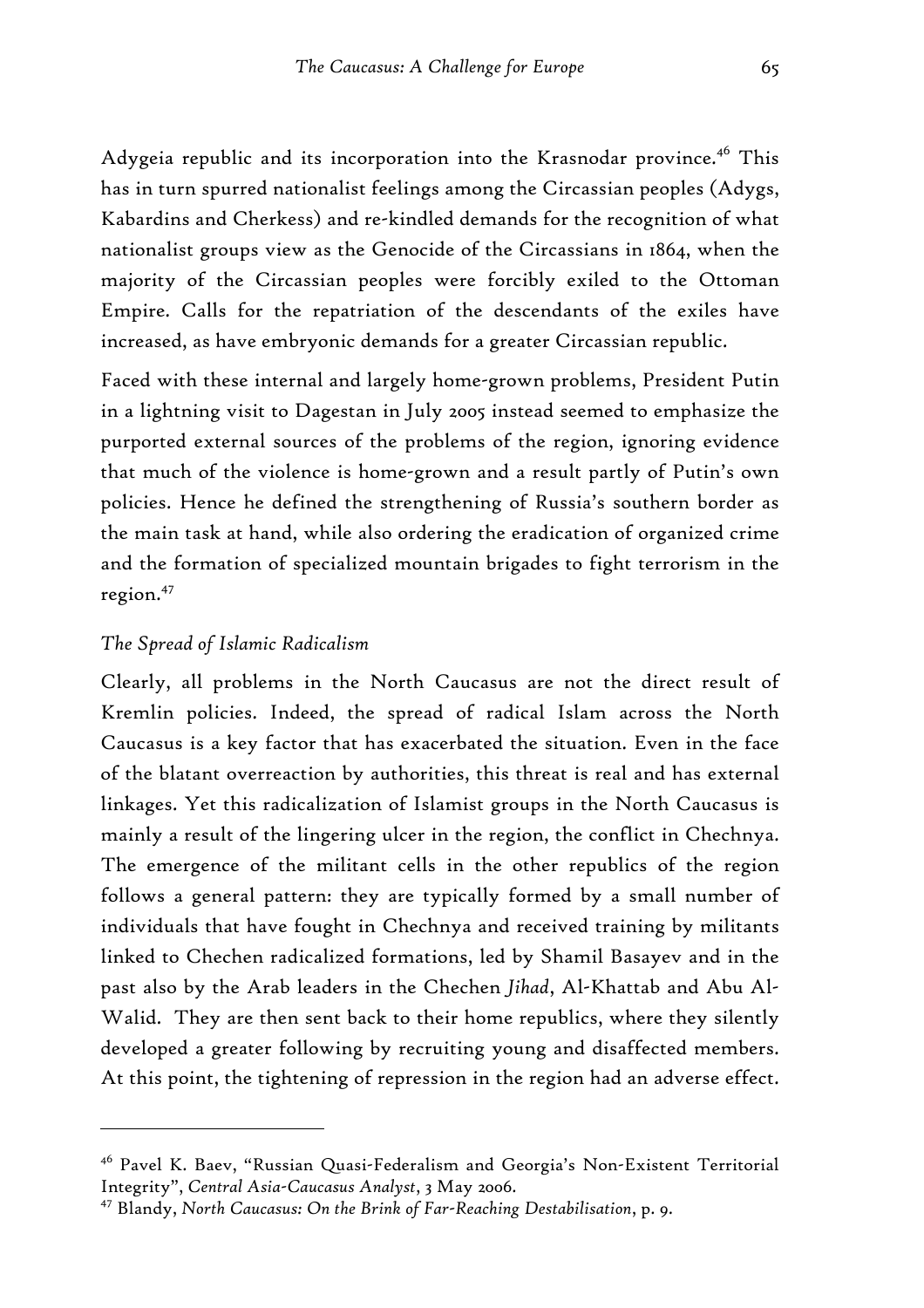Young and frustrated men without jobs or prospects for either creating a family or self-realization are then further alienated from the political leadership of their republic, and attracted to the radical message of the Islamic *jamaats*. 48 In this way, the local militant groups have been able to grow and multiply. Clearly, they still form a small minority of the population, yet the mismanagement by the region of the federal and republican authorities demonstrably increases the number of people either willing to or considering taking up arms against the government.

# *The 'Afghanization' of the North Caucasus*

This process could be termed a process of 'Afghanization', which first affected Chechnya but is now spreading to the entire North Caucasus. The term is chosen to evoke the development of Afghanistan in the mid-1990s, as a combination of war, human suffering, poverty, organized crime and externally sponsored Islamic radicalism combined to generate an explosive situation, which the authorities are increasingly unable to respond to – and which, failing to understand the web of problems correctly, end up exacerbating.

Afghanistan in the early 1990s is illustrative as it is an example of how warfare leads to the destruction of the fabric of a society. Most civil wars shake society and endanger the lives of citizens during the wartime, but civil war does not automatically destroy the possibility of restoring peaceful conditions of life after hostilities cease. The economic and psychological effects of the war may be tremendous, but a basic economy, basic education, health care, social norms of behavior, etc. do remain in many post-conflict situations; and the social capital of the society remains in place. However, due to its brutality and the length of war, the conflict in Afghanistan sparked by the Soviet invasion destroyed the very foundations of society. In principle, the entire population of Afghanistan was directly affected by two decades of war. One out of ten Afghans is thought to have been killed; a similar number wounded or maimed; 6 million or slightly below a third of the population made refugees in other countries, and several million forced

<sup>48</sup> Hahn,"The Rise of Islamist Extremism in Kabardino-Balkariya", provides as excellent account of this phenomenon.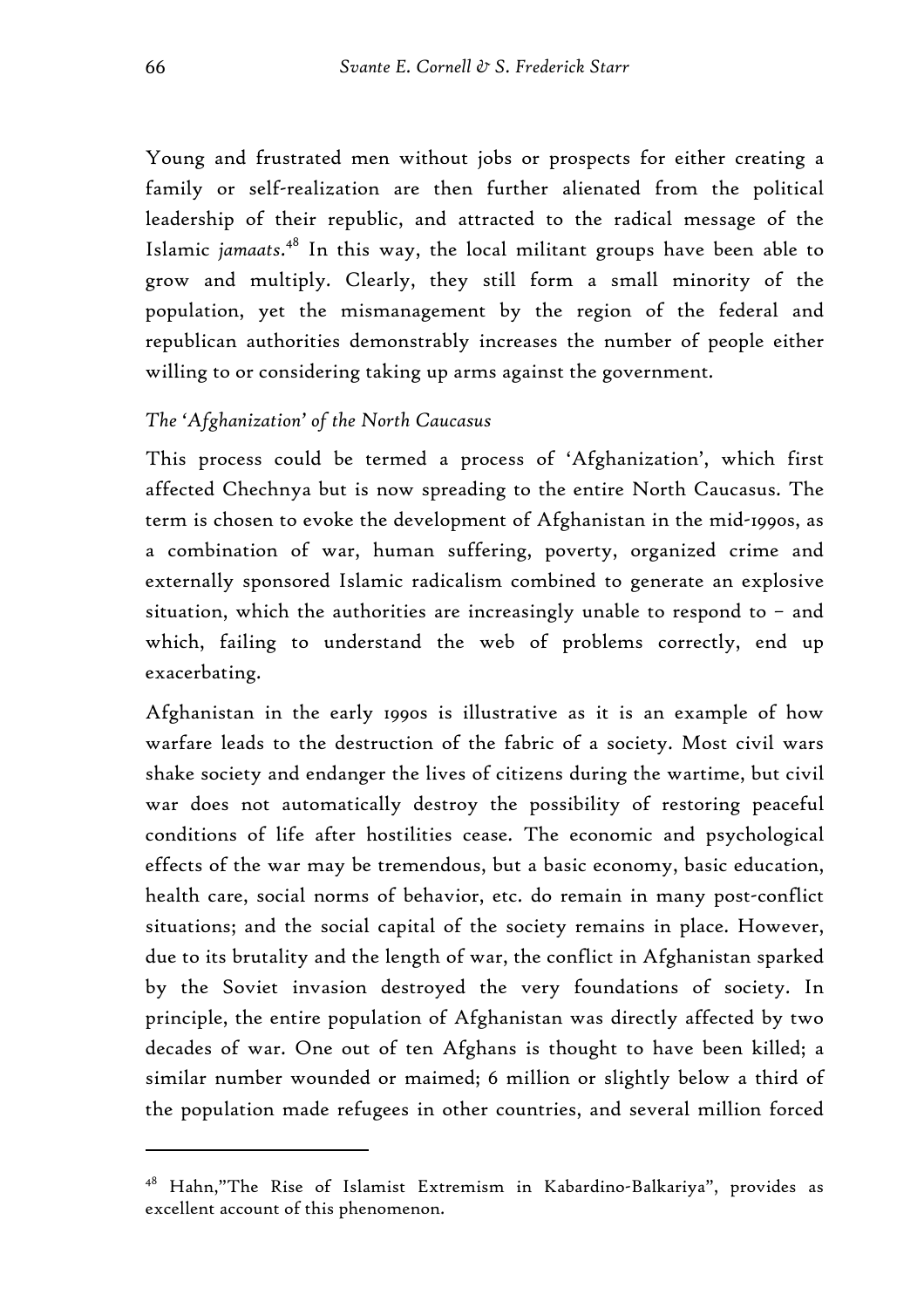into internal displacement. Over half the population was directly affected by death, injury, or displacement. Beyond this staggering human toll, the very infrastructure of society was destroyed. Materially, the communication systems, from roads to telecommunications, were destroyed; the health care and educational systems were wiped out. Economic livelihood was made dangerous because of the 10 million landmines that were distributed; the law and order system broke down, to be replaced by anarchy and lawlessness with the "Kalashnikov culture" spreading in the country. Organized crime grew ever stronger as a result of the collapse of the economy. Pillage, killings, and rape were no longer exceptional events. This situation formed the breeding ground for the emergence of the Taliban movement, which exemplified the destruction of both traditional and modern social norms. The tribal structures of authority were undermined through the war; the traditionally tolerant Afghan society was invaded by alien, extremist ideas that gained dominance, a process that only culminated with the Taliban – a group originating in the refugee communities in Pakistan, young men that never knew peace, that grew up in war and knew nothing but war, a movement whose way of thinking was a direct product of the war that had devastated the families and lives of the members and forced them in exile where extremist militias inculcated them with their austere and violentprone beliefs.

The dire picture of Afghanistan unfortunately applies to Chechnya in far too many ways, and increasingly to the entire North Caucasus. A similar share of Chechnya's population has been killed, over 100,000 people which implies one in ten Chechens. As in Afghanistan, over half of the Chechen population has been affected by death, injury, or displacement. Likewise, the extreme brutality of the Russian military's campaign in Chechnya has destroyed the foundation of society in Chechnya. People are being killed, maimed, abducted, tortured and raped at will by the authorities that are supposed to uphold law and order; no one is safe at any time in Chechnya, and the culture of fear is spreading across the region. The foundations for an economy have also been destroyed by conflict and a failed economic transition, which has only emboldened organized crime. Externally sponsored radical Islamic movements are finding a fertile ground, and the same mix of poverty, organized crime, radicalism and terrorism is emerging. Afghanistan was a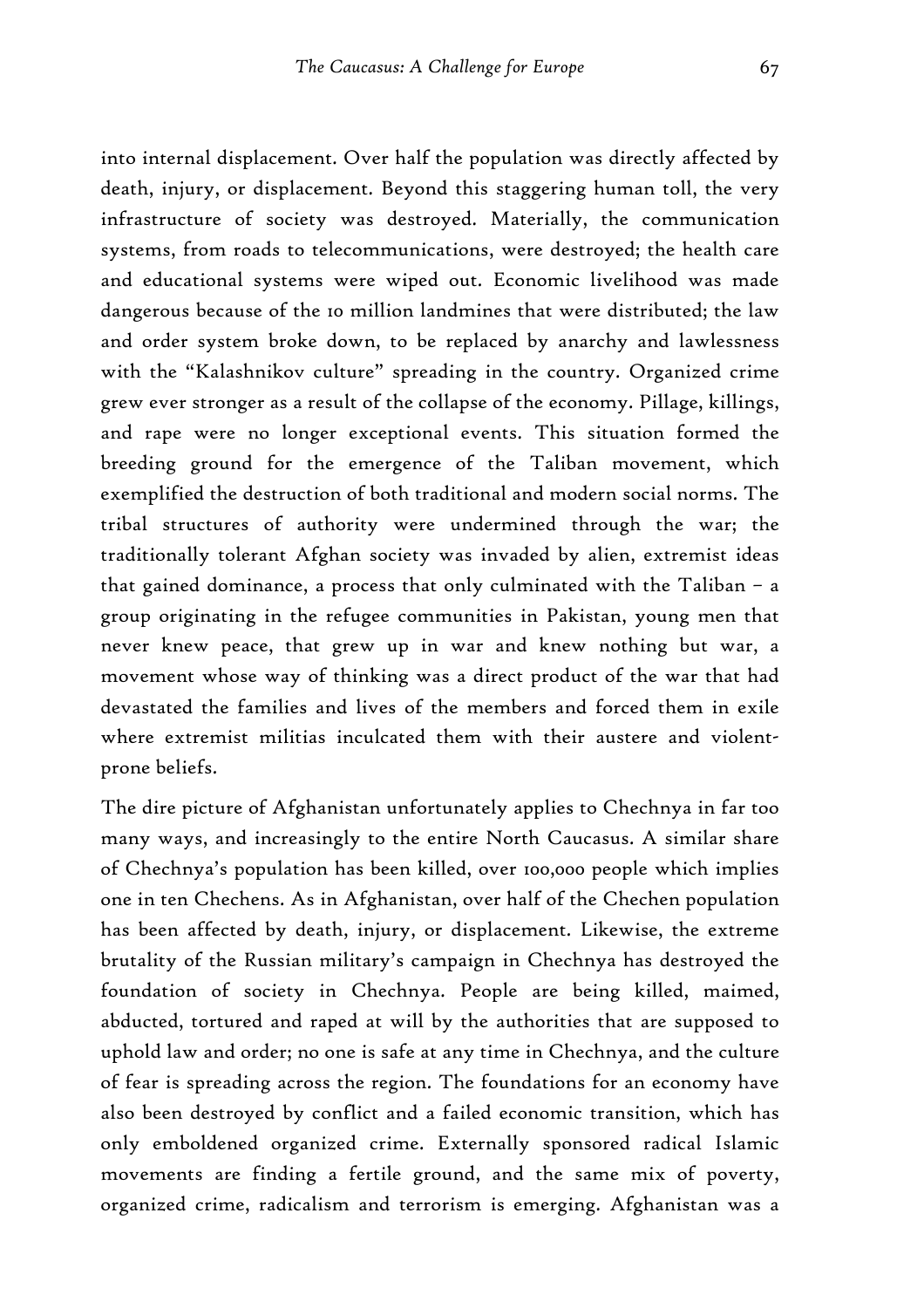failed state as a result of the Soviet invasion, and in spite of the Russian government's increasing strength, it is unable to prevent slipping of the North Caucasus over what long-time Caucasus analyst Charles Blandy calls "the brink of far-reaching destabilization".

# Chief Forces Driving Russian Policy

The Constitution of the Russian Federation assigns foreign policy to the President with the concurrence of the parliament (*Duma*). In practice, Russian policy towards the South Caucasus is driven by a peculiar amalgam of entrenched forces exercising extensive powers that lie outside of the Constitution.

Of these, the most important is the Foreign Security Service (FSB). Successor to the KGB and Putin's own career base, the FSB was initially assigned the task of destabilizing Georgia during the period of Eduard Shevardnadze's presidency. Shevardnadze, himself a former Soviet official, had committed the ultimate sin of apostasy. The FSB's task was to bring him down, which it pursued through two unsuccessful attempts on his life and by promoting the separation of Abkhazia from Georgia. In this latter activity, the FSB employed the Chechen troops led by Shamil Basayev against Georgian forces in Abkhazia. Little did it matter to the KGB that this same Basayev would shortly afterwards turn against Russia in his activities within Chechnya itself. Thus were the fates of the North and South Caucasus closely entwined with one another.

Closely linked with the FSB but institutionally separate is the Russian Army. Since the 1820s, the Russian Army has seen the Caucasus as a whole as the field where Russia's power would be affirmed and her valor attested. Having been humiliated in Afghanistan, Moscow's post-Soviet Army's high command looked to the Caucasus as an ideal place at which to reassert its dignity as the main bulwark of the Russian state. Such thinking was inevitable given the near-total continuity between the late Soviet and early post-Soviet general Staffs. This assignment was all the easier since the Army maintained two bases in Georgia even after the establishment of Georgian independence in 1991-2.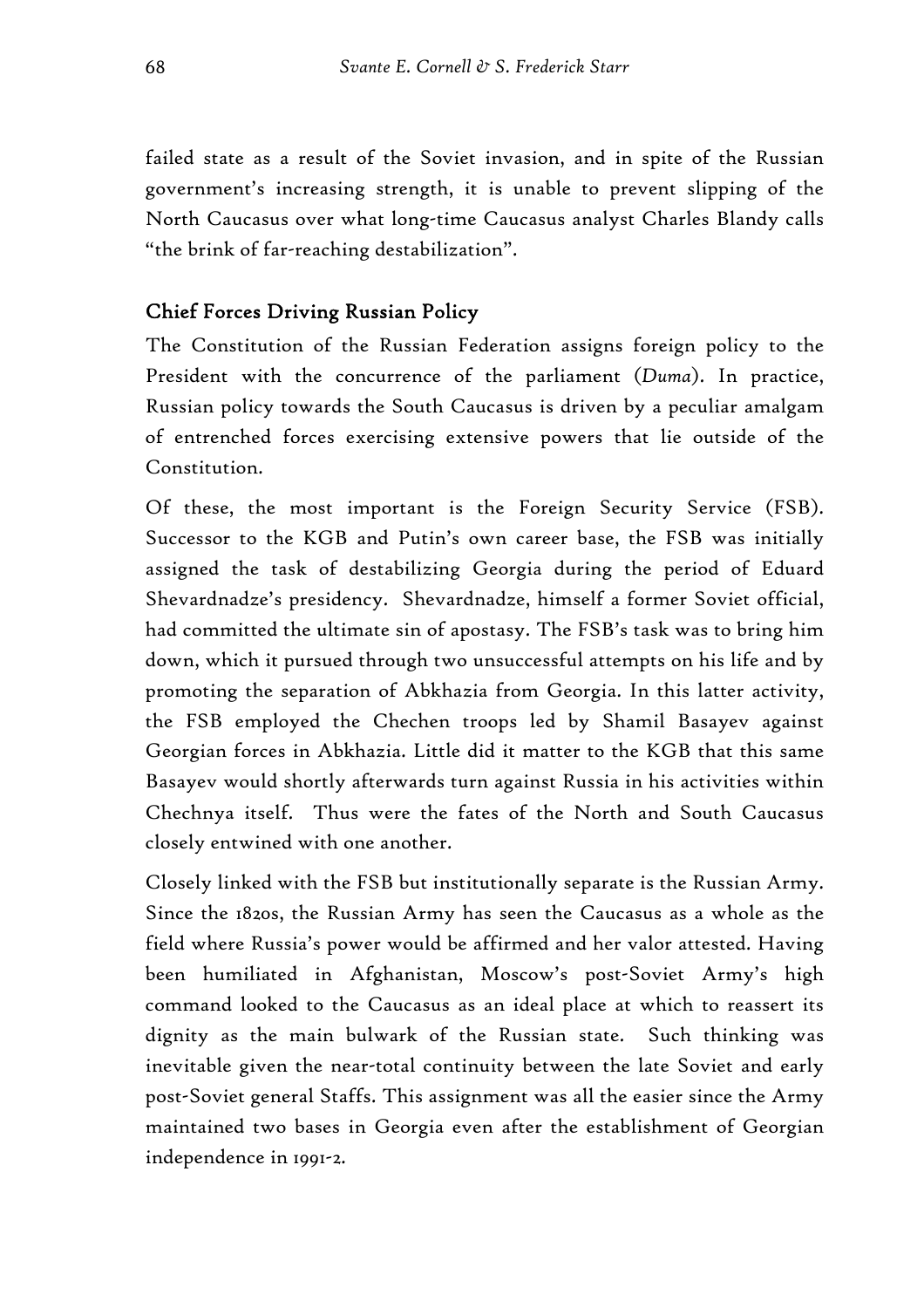The third arm of Russian policy in the South Caucasus is comprised of the many large Russian firms in which the Russian state has maintained or reestablished a dominant interest. Especially active among them are the main producers of electric energy (RAO-UES) and natural gas (Gazprom). Both are nominally privatized but both are controlled by Kremlin appointees on their boards and by Kremlin-appointed CEOs. Down to 2005, the Army was Russia's lead force in the Caucasus. In the period since autumn, 2005, this role shifted to the state-controlled monopolies. Both the Army and monopolies are guided in their endeavors in the region by the FSB.

In all these activities, the Ministry of Foreign Affairs plays only a minor supporting role. Typical of this situation is the fact that the Ministry's representative to the OSCE Minsk Group negotiations on Karabakh accepted a negotiated settlement involving Azerbaijan, yet was met with a much less enthusiastic approach at the last minute by those in the Kremlin who control Caucasus policy.49 Thus, when the EU seeks to address South Caucasus issues with Russia's Ministry of Foreign Affairs it is not dealing with those who actually control Russia's policy there. Encouragement of the EU by the Foreign Ministry is as much a tactic for overcoming its own policy irrelevance within the Putin government as it is a means of driving negotiation towards a mutually satisfactory outcome.

# The Interrelationship between the North and South Caucasus

Our conceptual division of North and South Caucasus is a result of the fact that post-Soviet Russia retained control of the North but not of the South. Otherwise, the concept has little meaning in history, ethnography, or geography. Inevitably, the two artificial zones of a single region influence one another in diverse and significant ways.

The South Caucasus influences the North because the three main peoples there attained sovereignty and independence after 1991. This has exerted an inevitable attraction for those in the North Caucasus seeking greater selfrule. The situation is thus comparable to the appeal that Finland held for Estonians, Latvians, and Lithuanians between 1939 and 1991.

<sup>49</sup> Personal communication to authors from diplomat, 2006.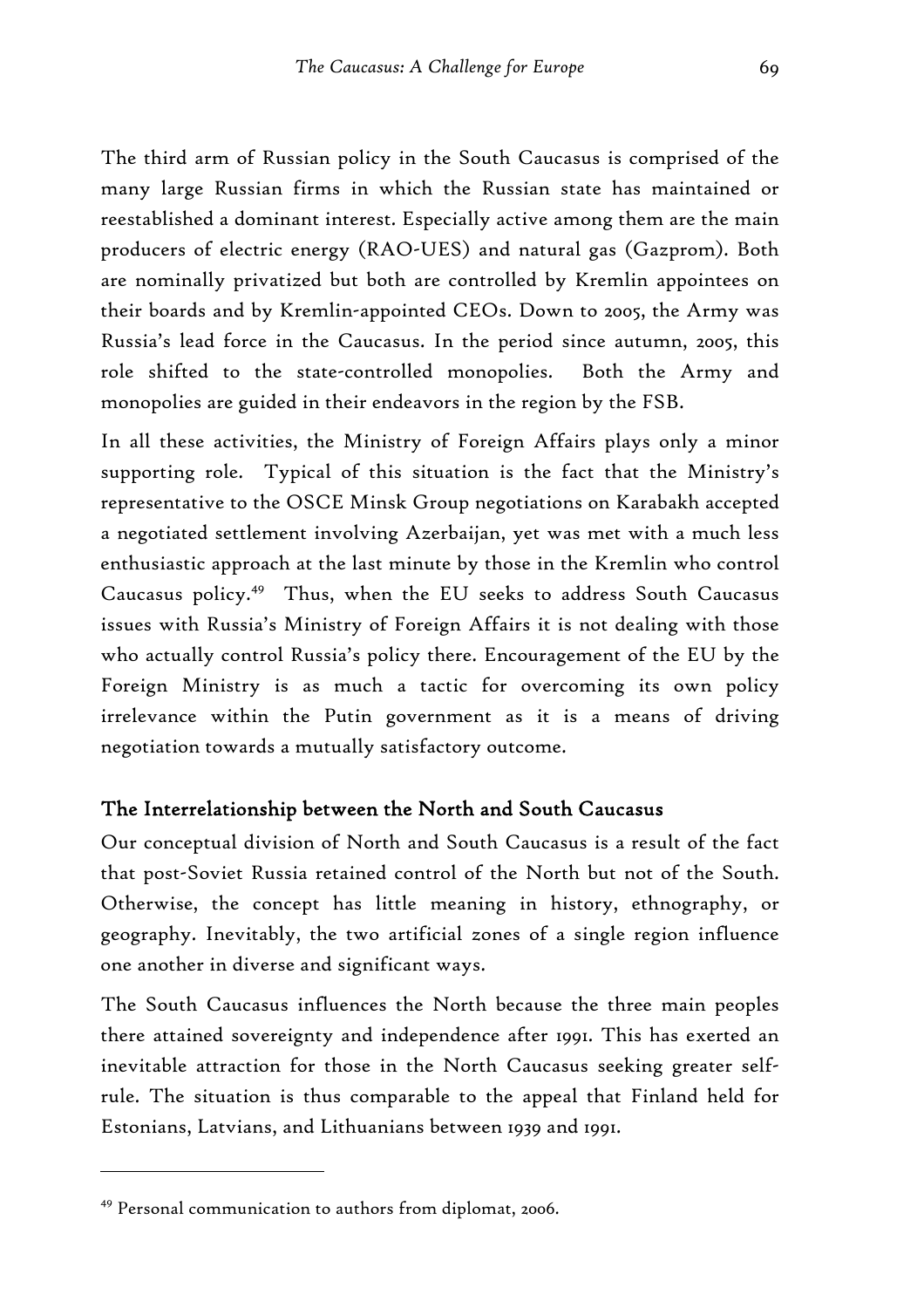Growing prosperity in Azerbaijan will soon add an important element to this trans-border attraction in the Caucasus. One can expect migration from impoverished areas of the North Caucasus to Baku, resulting in closer interactions overall.

In the meanwhile, the most significant interaction of North and South Caucasus is the danger to independent Georgia and Azerbaijan posed by instability and poverty in the North. Even if Moscow shares its new oil/gas wealth with its southernmost citizens, the gap between the North Caucasus and Russia's home regions is bound to remain. This will feed continued instability in the North Caucasus, even as poverty diminishes. This in turn will assure a continuing large-scale Russian Army presence there, along with the corruption this engenders. And Russian officers will continue to find it convenient to blame the continuing chaos in the North on their southern neighbors, and to consider aggressive actions against them.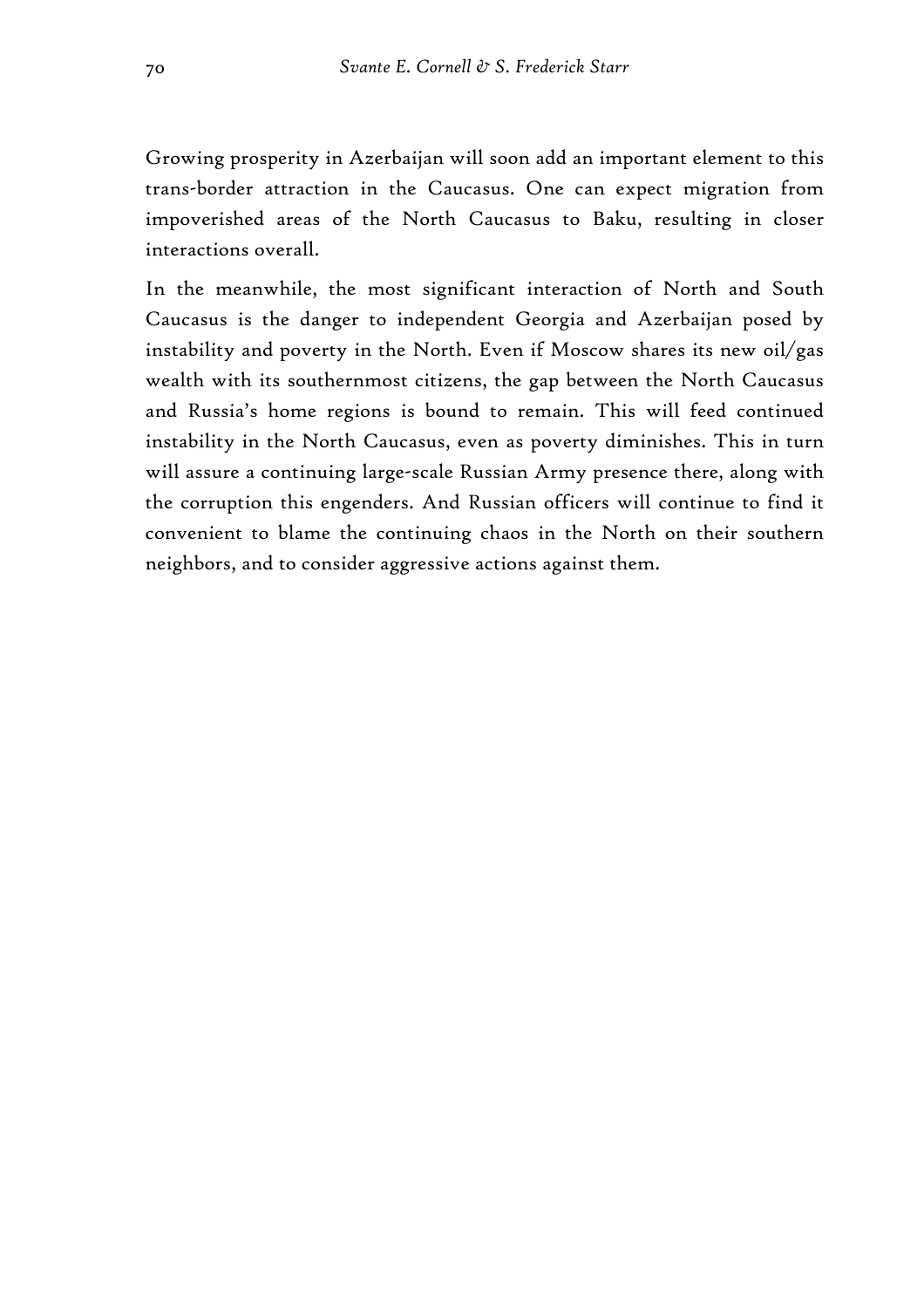# The Way Ahead: A European Agenda for the Caucasus

As the European Union faces the challenge of engaging the Caucasus region, it is clear that serious impediments exist of the realization of what would be a best-case scenario from a European perspective: a stable, peaceful Caucasus where both North and South develop ever stronger democratic institutions, experience economic growth that is divided equitably among the population. Such a scenario would entail a Caucasus that becomes a contributor to European security through energy supplies, trade corridors, and a bulwark against extremism and crime.

Some developments in the region indeed provide hope that this scenario can, at least in part, be realized. Yet this has almost exclusively been the case for the South Caucasus. The economic growth in the three states of the South Caucasus indicates that long-term economic stabilization and poverty reduction is realistic. In parallel, the striking progress in Georgia's political system has shown that old patterns can indeed be broken and that the building of functioning state institutions and the promotion of a democratic future is feasible. Georgia's successes have also increased expectations on the two other states of the region, undoubtedly a strong indirect influence on the accelerating pace of gradual reform in Azerbaijan following Ilham Aliyev's consolidation of power. All three countries are presently progressing substantially toward the consolidation of statehood and the building of modern economies and political systems on a western model.

Meanwhile, other European institutions such as the Council of Europe and NATO have engaged the three countries to a degree that western influence on their political systems can not be neglected; these strongly support the reform constituencies that have grown stronger, immensely so in Georgia following Rose Revolution, and more incrementally and gradually in Azerbaijan and Armenia. The completion of the BTC pipeline and progress on the parallel gas pipeline is making the region a supplier of energy to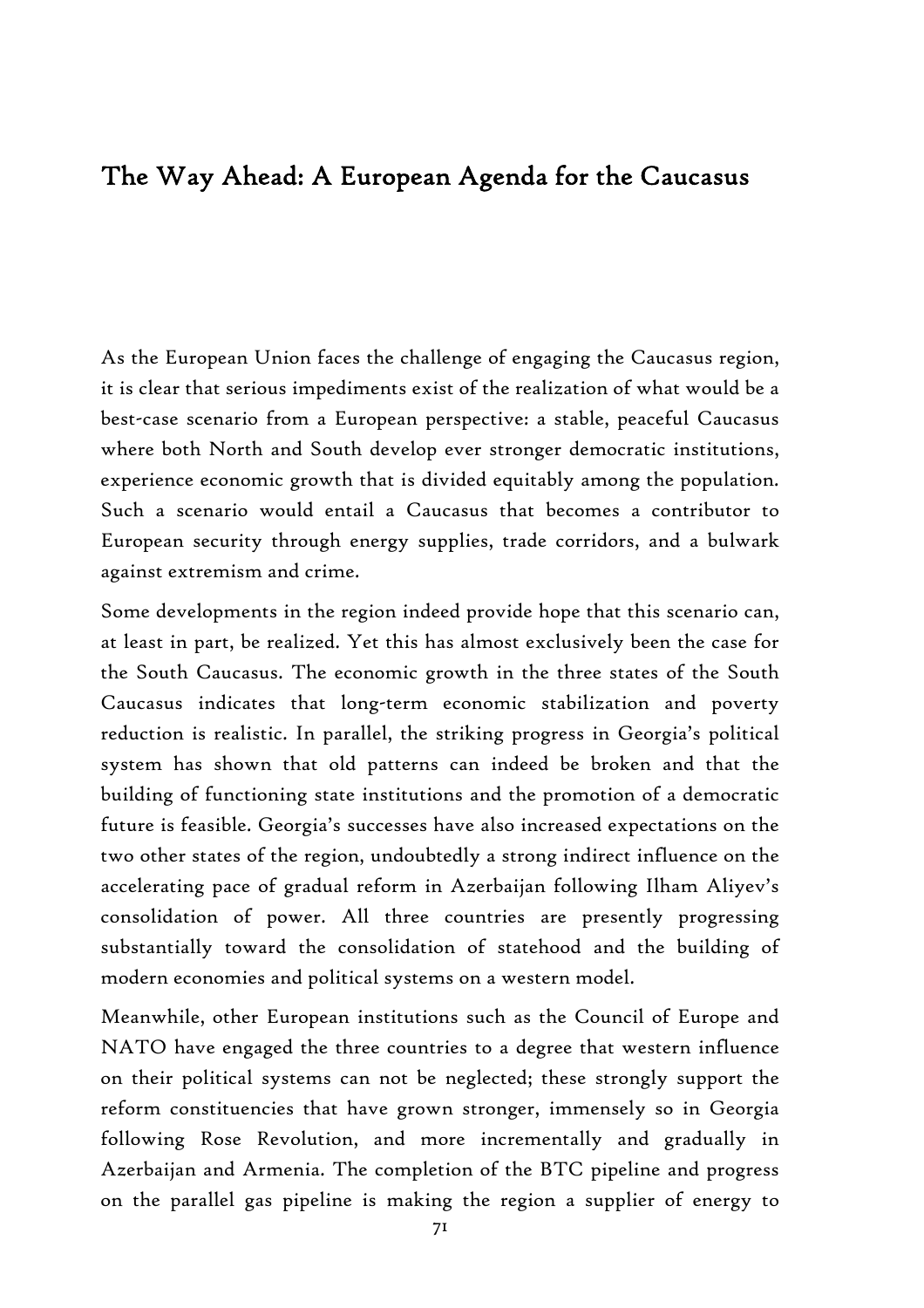Europe, while the states of the Caucasus provide western access to lands beyond the Caspian, and their contributions to peacekeeping operations indicate both their willingness and ability to contribute to European security. Negotiations on the region's main conflict, the Armenian-Azerbaijani conflict, have been more upbeat than ever, inspiring hope that a path toward a resolution could still be found. Unfortunately, the situation in the North Caucasus does not inspire comparable hope, posing a particular problem for outside actors as their ability to influence the situation in that region is highly limited even as Russia fails to stabilize the region.

Yet as surveyed in the above sections, the challenges remain plentiful even in the South Caucasus, generating fear that the modest progress being made in the past few years could be undone. The chief danger remains the unresolved conflicts of the region, which, as discussed above, are more and not less dangerous as time passes by. Closely related is the problematic role played by Russia in the region, not least in stalling a resolution to the conflicts of the South Caucasus; and in endangering regional security by failing to provide security in the North Caucasus.

Faced with the mix of European interests and challenges in the Caucasus, a European strategy of dealing with the region is called for, keeping in mind the discussion above regarding the three sets of inter-related European interests in the security, energy, and governance sectors. Formulating such a strategy will undoubtedly be a complex task, given the number of EU agencies and member states involved. In the following paragraphs, nine suggestions are presented concerning crucial long-term steps that would serve Europe in this context. In addition to these, the report also endorses the more specific and concrete recommendations provided in 2003 by Dov Lynch, some of which are reiterated below.<sup>50</sup>

<sup>&</sup>lt;sup>50</sup> Lynch, "The EU: Toward A Strategy", pp. 187-190. Providing students from the Caucasus with scholarships to the EU, supporting development projects in minority regions, and conducting informational campaigns to ensure the EU's functioning is better understood are specific items in Lynch's study that deserve mention.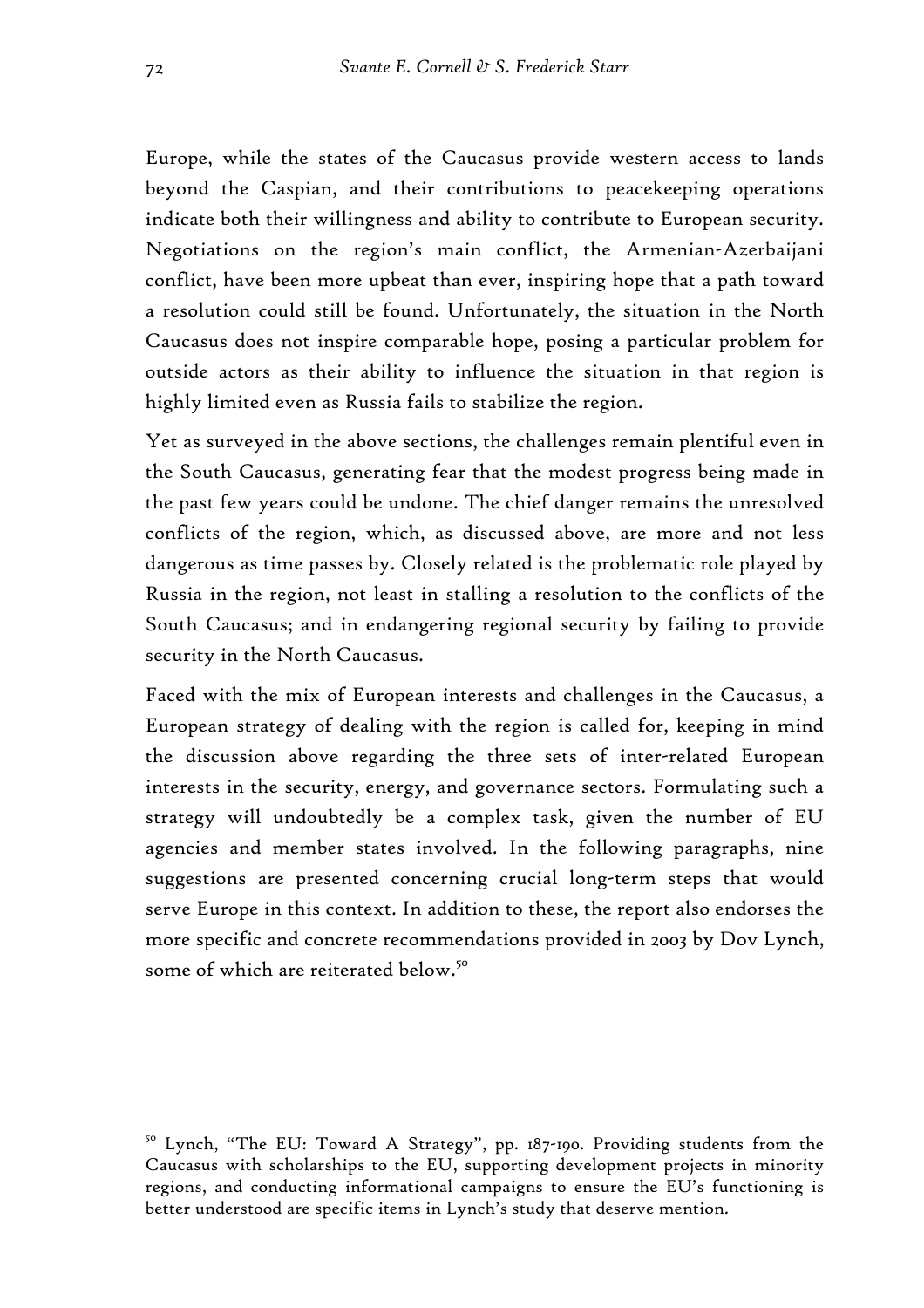### Conceptualize the Caucasus in the framework of a greater Black Sea Region.

The pending membership of Bulgaria and Romania and the more distant prospect of Turkish membership is bringing the EU to the shores of the Black Sea. This makes the Caucasus a direct neighbor of the EU, but it also provides a logical framework for the EU to conceptualize its relationship with the Caucasus in a more specific manner than the Neighborhood Policy. Viewing the entire Caucasus within the prism of a greater Black Sea region makes sense politically as well as economically. Security challenges in the wider Black Sea region will have a growing potential to affect the EU as a whole; while transportation and communication networks for trade and energy across the region will develop the EU's economic interdependence with the region. In this context, the Caucasus is a discernible geographical entity forming an important eastern pillar in the Black Sea region, and hence a gateway to both Central Asia and Iran for the EU.

Viewing the Caucasus as part of the greater Black Sea region is not a novel approach. Quite to the contrary, the South Caucasus was part of the Black Sea Economic Cooperation project launched in the early 1990s by Turkey's initiative, and subsequent efforts to promote the Black Sea region have included the three states. The North Caucasus has more seldom been included in a Black Sea context, aside from being part of Russia's territory. In paying more attention to the Black Sea as an emerging hub of European security, the EU can further strengthen the legitimacy of its concerns and interests for both the South and North Caucasus as part of its Neighborhood.

In this context, Romania's efforts in the past several years in taking a lead as a convener of Black Sea politics deserve praise, and are together with Turkey's long-standing role in promoting Black Sea cooperation an important pillar to build on. The concept of a 'Black Sea dimension' in European security affairs, comparable to the 'Northern Dimension' idea, could be further developed and institutionalized, a process in which the prospective EU members that are Black Sea riparians, and the EU Special Representative for the South Caucasus could play a key role. Clearly, an added benefit of this is that aside from the Caucasus, this would constitute a way for the EU to bring Ukraine into the framework.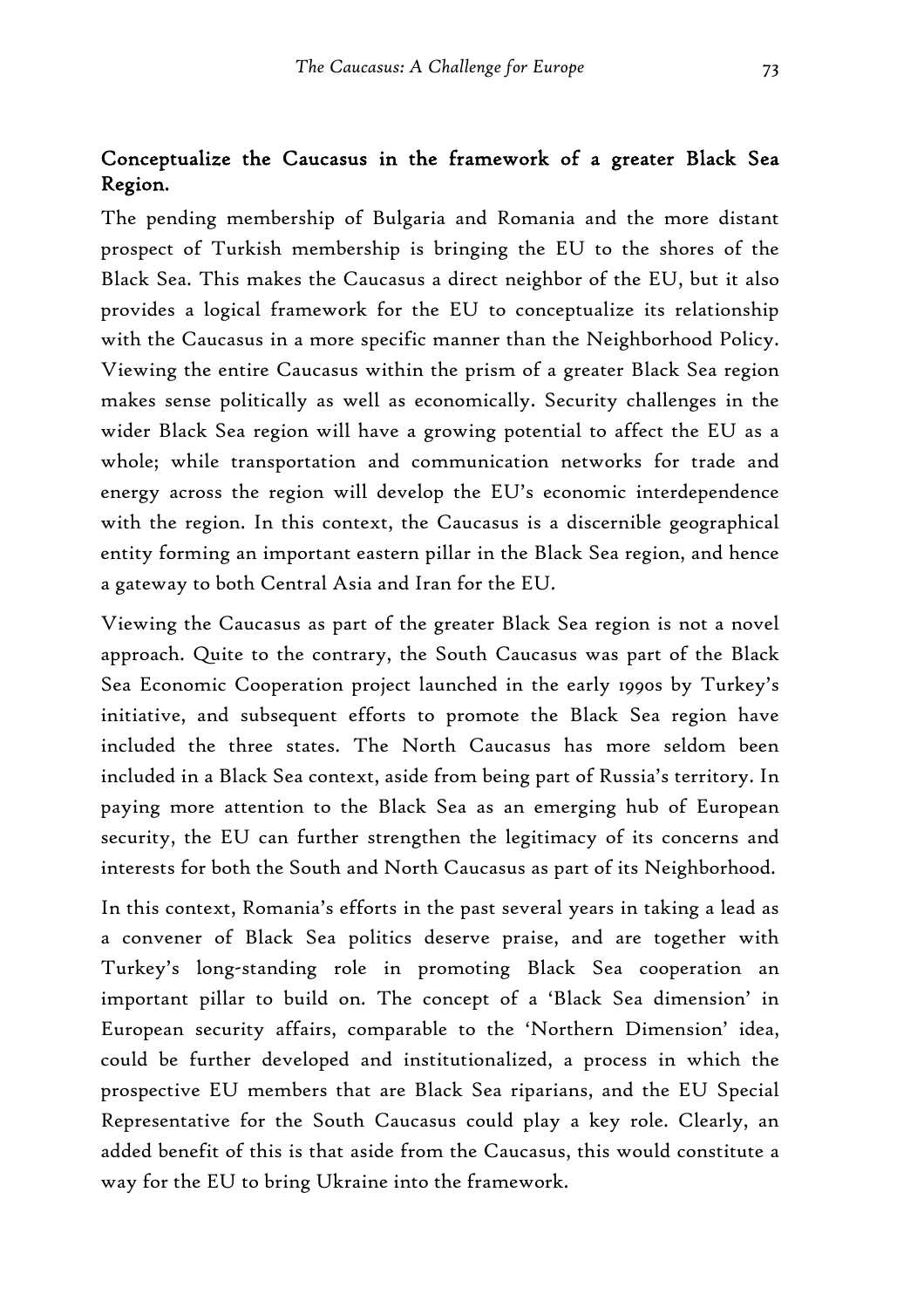The benefit from such an approach would be complementing the existing Neighborhood Policy, which is primarily a set of bilateral relationships between the EU and the individual states. Through the individual action plans, ENP can prove to be an effective tool to enhance institutional development in the respective countries, but the ENP structure fails to provide a context to these individual bilateral links, or a greater regional framework. A Black Sea dimension, in which the Caucasus would be firmly anchored, would constitute a measure to change the mental map of the region, and a way of addressing the many regional issues that cannot be resolved solely through bilateral ties.

#### Adopt a long term approach to governance focusing on state-building

In seeking to strengthen governance and develop democratic institutions, the EU is well advised to take a long-term and incremental approach to these issues. This entails the strengthening of sovereignty, supporting statebuilding, and supporting institutional reform. In the first place, the EU must be more unequivocal in basing its relations with the region on partnership with the three recognized governments of the South Caucasus. This implies affirming that these relations are based on international law, implying the sovereignty and territorial integrity of the three states of the region. That said, the EU should support conflict resolution efforts and support any solution that the parties to the conflicts will agree on, as discussed below. In this context, the presence of carrots in the form of economic assistance or security guarantees will be important. Secondly, there is a need to reduce the excessive international focus on elections, and instead shift the focus of European attention on building a basis for good governance and democracy, that is functioning and accountable state institutions. Most important in this regard is emphasizing the rule of law and hence focusing efforts on reform of the security sector and judiciary bodies. A significant precedent in this context is the EU's policies in Southeastern Europe in the early 1990s, which through broad engagement helped turn Romania from a country widely perceived as a problem to a functioning democracy that, in spite of problems,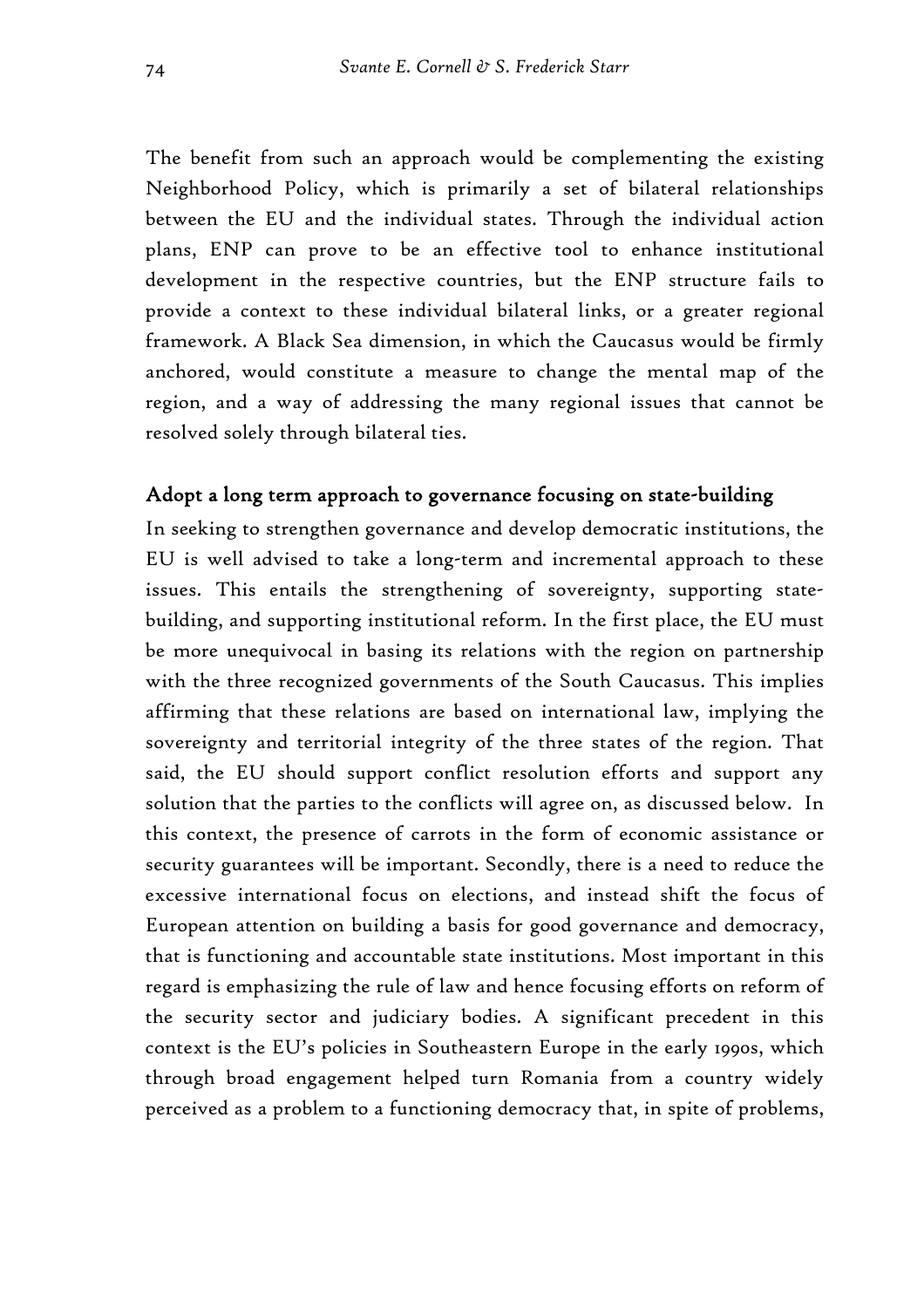came on track to EU membership.<sup>51</sup> Another was the EU Rule of Law Mission to Georgia in the aftermath of the Rose Revolution, which was a step in this direction.<sup>52</sup> It should be noted that the EU's proposed Action Plans for the regional states, particularly Georgia, do have the Rule of Law as a chief priority, which is encouraging.

A continued and further enhanced emphasis on promoting the rule of law and state-building more generally across the region, contributing to the development and empowerment of core state institutions, will lead the EU to be able to more harmoniously apply pressure for reform in these countries. Meanwhile, a key strategy should be identifying and supporting constituencies for change within state institutions, which are often dependent on western support for pushing their reform agenda forward in the face of resistance by predominantly older, entrenched, and often corrupt elites. Seeking to influence the aid programs of member states in this direction would be a positive step.

While the EU is not in a position to offer membership perspective to the states of the South Caucasus, this is not excluded in the very long term in the region. This deprives the EU of its perhaps most powerful agent of change – the carrot of membership. Yet in the meantime, it is possible and desirable for the EU to promote harmonization policies to EU standards in the local countries. This is not an issue of imposing the entire *Acquis Communautaire*, but perhaps to work for the imposition of specific parts of the *Acquis* into the governance structures of the region, for example in terms of the judiciary or education sectors.

Part of this strategy should also include the struggle against organized crime. The recommendations made by Lynch in 2003 to further develop the South Caucasus Anti-Drug (SCAD) program should be reiterated, given the rising problem of drug trafficking and drug addiction in the region. To this should

<sup>51</sup> See eg. Marian Chiriac, "Deadocked Romania", *Current History*, March 2001, pp. 124- 128; Aneta Borislavova Spendzharova, "Bringing Europe In? The Impact of EU Conditionality on Bulgarian and Romanian Politics", *Southeast European Politics*, vol. 4 no. 2-3. pp. 141-156.

<sup>52</sup> Ahto Lobjakas, "EU Set to End Successful 'Rule of Law' Mission", *RFE/RL*, 19 April 2005.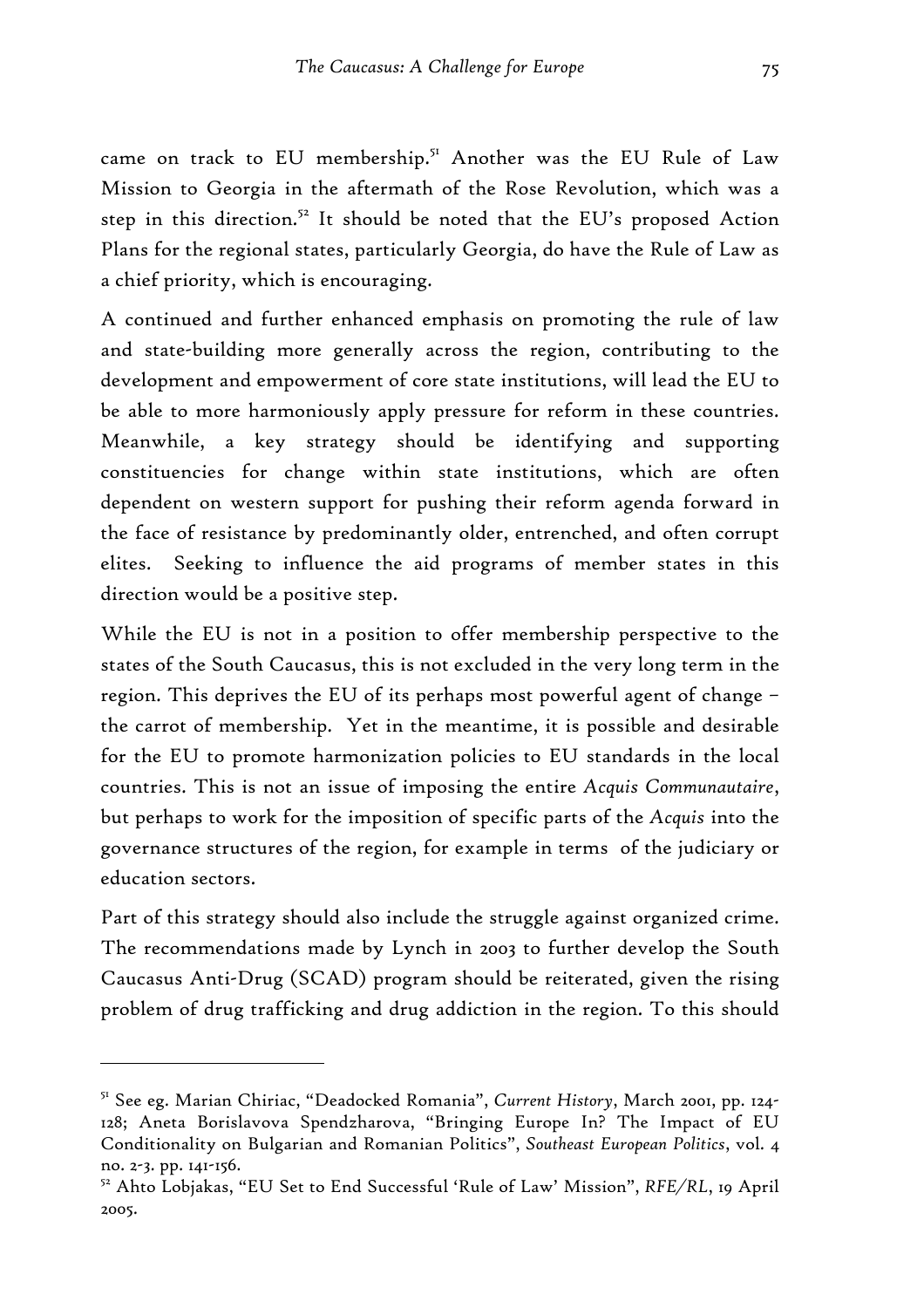also be added a parallel and integrated initiative against Human trafficking and smuggling, which is a growing problem in the region – and an issue in which Turkey has lately made significant progress that could help the states of the Caucasus.

## Make the Caucasus a key part of the EU-Russia dialogue

Whereas Russian policies are part of the problem in the Caucasus, a peaceful and prosperous Caucasus will be difficult if not impossible to accomplish if Russia is alienated and pursues counter-productive policies both on its own territory in the North Caucasus or toward the independent states of the South Caucasus. Among international players, the EU is in an advantageous position to discuss the Caucasus with Russia, not being seen by Moscow as a hostile force. As the EU becomes a riparian to the Black Sea and develops a focus on the greater Black Sea area, it will also be in a position to legitimately lift the Caucasus on the agenda of EU-Russian discussions. These should naturally focus on the South Caucasus, but may gradually come to involve discussions on the North Caucasus and ways for the EU to advise and assist Russia on stabilizing this region. In such a dialogue, it will be crucial for the EU to emphasize in a non-confrontational manner its own interests in the Caucasus and its intention to pursue them, while keeping the door open to doing so in cooperation with Russia. It should be clear that this will not mean giving Russia a veto on European activities and policies in the South Caucasus. Instead, discussions should be geared toward issues of mutual interest, such as countering organized crime and establishing the rule of law.

#### Re-Engage Turkey in the South Caucasus

With the beginning of negotiations for Turkey's membership in the EU in 2004, a breakthrough was accomplished in a number of ways. Aside from being a logical step in Turkey's half-century long European vocation, most attention has been paid to the role of Turkey as a large and democratic Muslim country. But Turkey is also a neighbor to the Caucasus, with developed relations with the region, strong interests there, and a record of a driving force in Black Sea cooperation. Turkey's increasingly cordial relations with Russia are an important asset in this context as well. Yet very much because of the Turkish government's focus on the EU process and the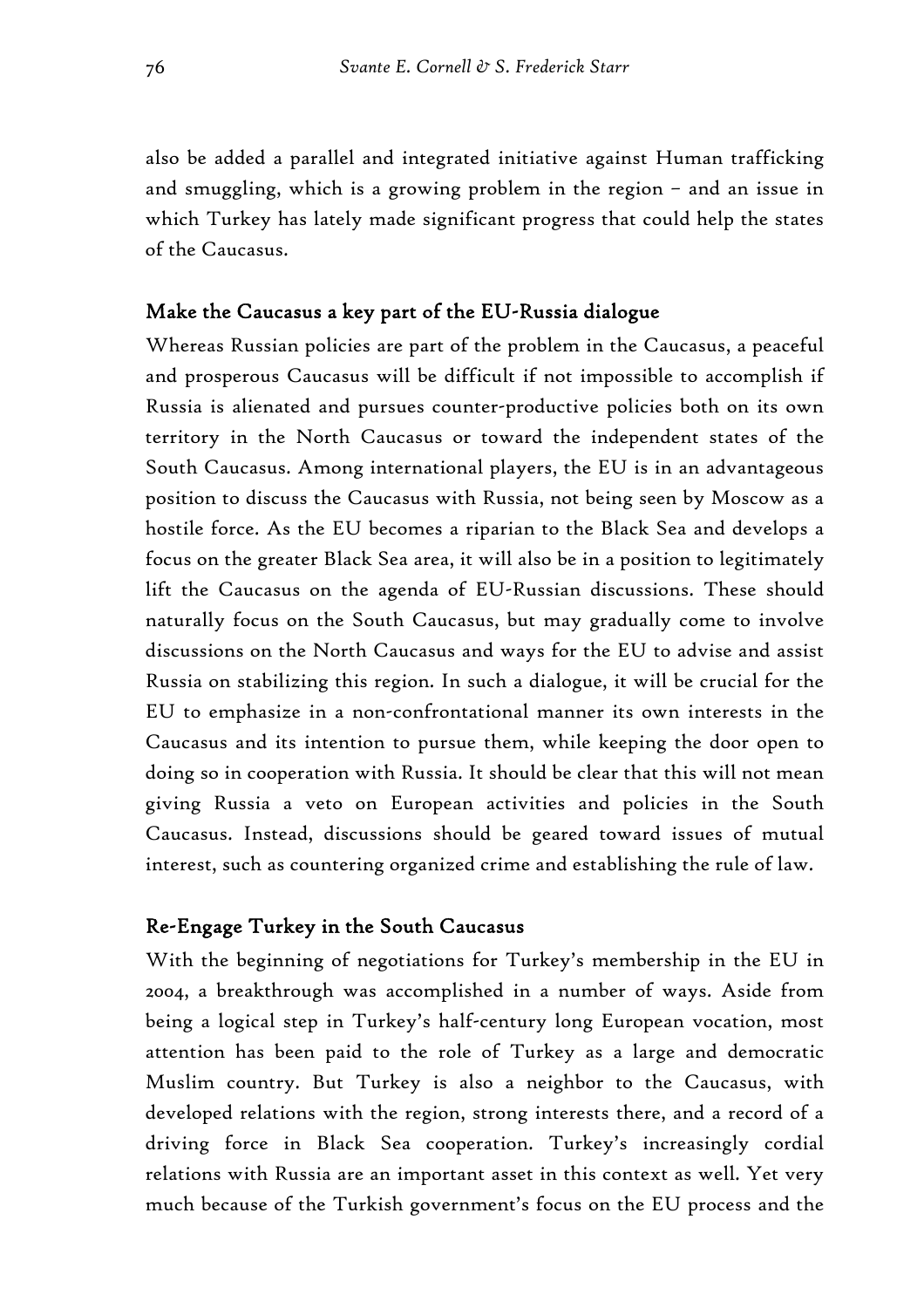unrest in Iraq, Turkey has lost some of its momentum in the Caucasus in the past few years. Indeed, Turkey is losing some of its role as a leading force in the Black Sea region.

It would only be logical for the EU, as part of its deepened and broadened dialogue with Turkey, to engage Ankara in re-invigorating the Black Sea and Caucasus dimension of its foreign policy, and to do so in coordination with the EU. EU and Turkish interests in the region strongly overlap. Developing an institutionalized dialogue with Turkey on the South Caucasus within a larger Black Sea dimension would hence be an important step for the EU to take, one in which the EU could support a leading role for Turkey in the region. This would provide the EU with the possibility of taking advantage of Turkey's instruments of influence in the Caucasus, and its experience and expertise in security matters in the region. In addition, in membership negotiations that will likely involve substantial amounts of tension, a dialogue on the South Caucasus would provide a significant boost to a sense of joint interests between Brussels and Ankara.

Turkey's relationship with Armenia is a problematic issue in this context, yet it is essential for such a dialogue to be constructed in a way that does not permit the Armenian border issue of holding the dialogue hostage or dominating its agenda.

### Develop a Close Partnership with the United States

While opening a dialogue with Russia and coordinating with Turkey, the EU would also find it natural to develop a partnership with the United States on Caucasian affairs. Indeed, the interests of the EU and the U.S. in the Caucasus are for all practical purposes identical, and the above-mentioned three sets of European interests in the region are equally applicable to the U.S. As Transatlantic relations are recovering from the test of the Iraq crisis, the Caucasus is an area where a solid partnership based on mutual interests could be built, which would further build trust and confidence and constitute an example of useful cooperation between the EU and the United States. In addition, the two parties have complementary elements of influence. The U.S. will continue to be the main provider of military assistance and focal point of hard security issues in the region; whereas the EU's emphasis will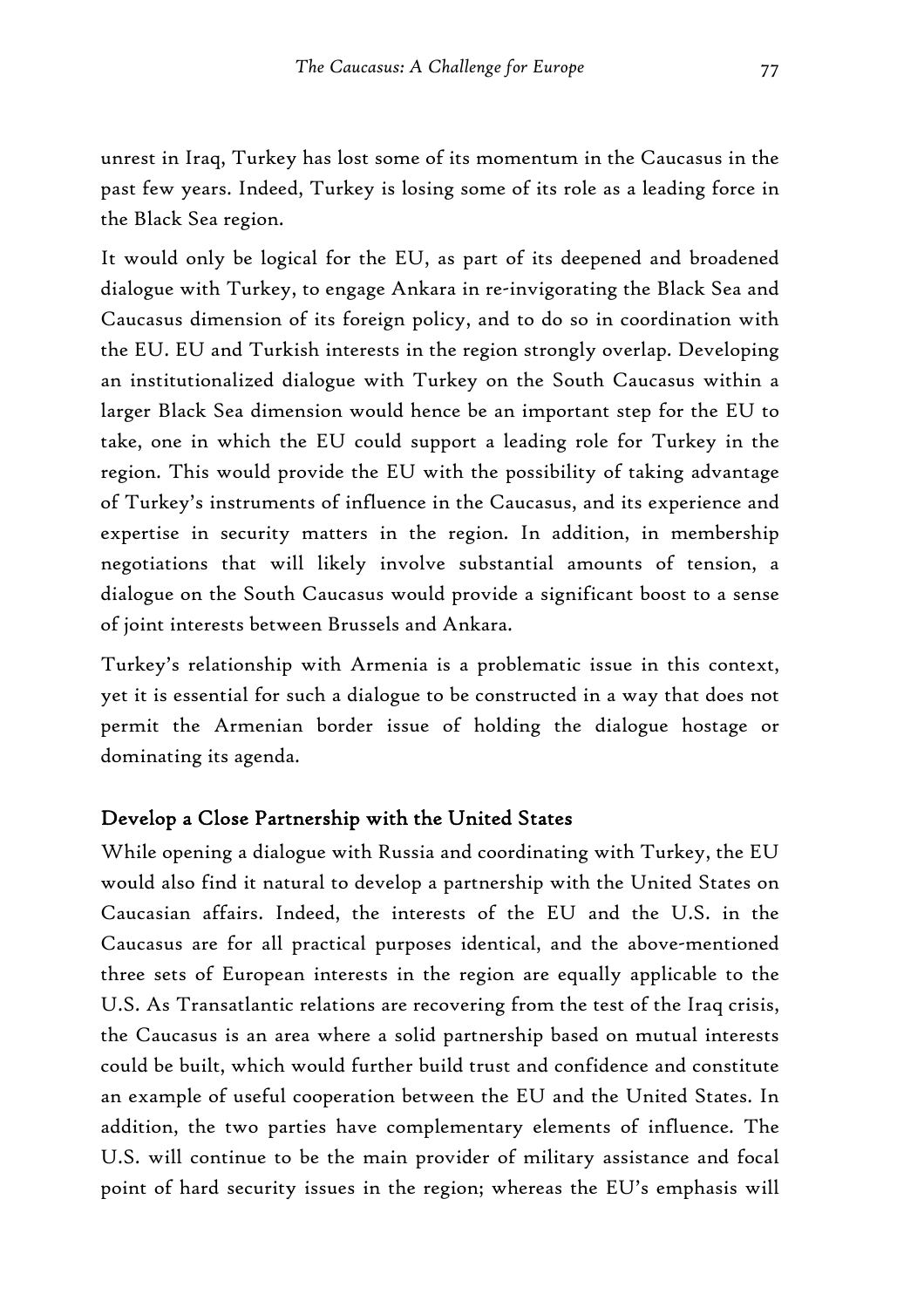likely develop along the lines of soft security. These two are complementary, in particular as concerns the conflict resolution. Where the U.S. can act more rapidly as a result of being a single government, the EU can contribute with economic assistance for post-conflict reconstruction, as well as with its experience of the police component that is increasingly crucial in postconflict peace-building and peacekeeping and where it has a comparative advantage.

## Advance Security by Strengthening NATO Presence in the South Caucasus

NATO is a political-military alliance, and hence plays an important role also in the strengthening of democratic institutions and in reforming the militaries of the region to professional, civilian-controlled entities capable of contributing to international security. NATO has hence been an underestimated force in bringing about crucial reform in the security sector of former socialist states. NATO's role is particularly crucial for the South Caucasus, because the organization unlike the EU does offer these countries a membership perspective. Given the accepted role that the carrot of membership in the EU and NATO has had for Central and Eastern European states, NATO's ability to bring about meaningful change should not be discounted.

NATO is also the organization that brings together the U.S., most EU states, and Turkey, and where coordination of policies regarding the South Caucasus can take place. NATO is already a substantial factor in the South Caucasus through PfP, and is considered by all regional states as a positive force and a provider of security. If Georgia has developed furthest toward NATO standards and in terms of political readiness to take the step toward membership, Azerbaijan is more discretely pursuing similar objectives, and Armenia has in the past several years developed increasing enthusiasm on cooperation with NATO.

In strengthening NATO's role in the region, the first step will be to support the granting of Membership Action Plan (MAP) status for Georgia as soon as possible, paving the way for the inclusion of Georgia into the alliance. Parallel to this, it is in the EU's interest to support NATO's role in Armenia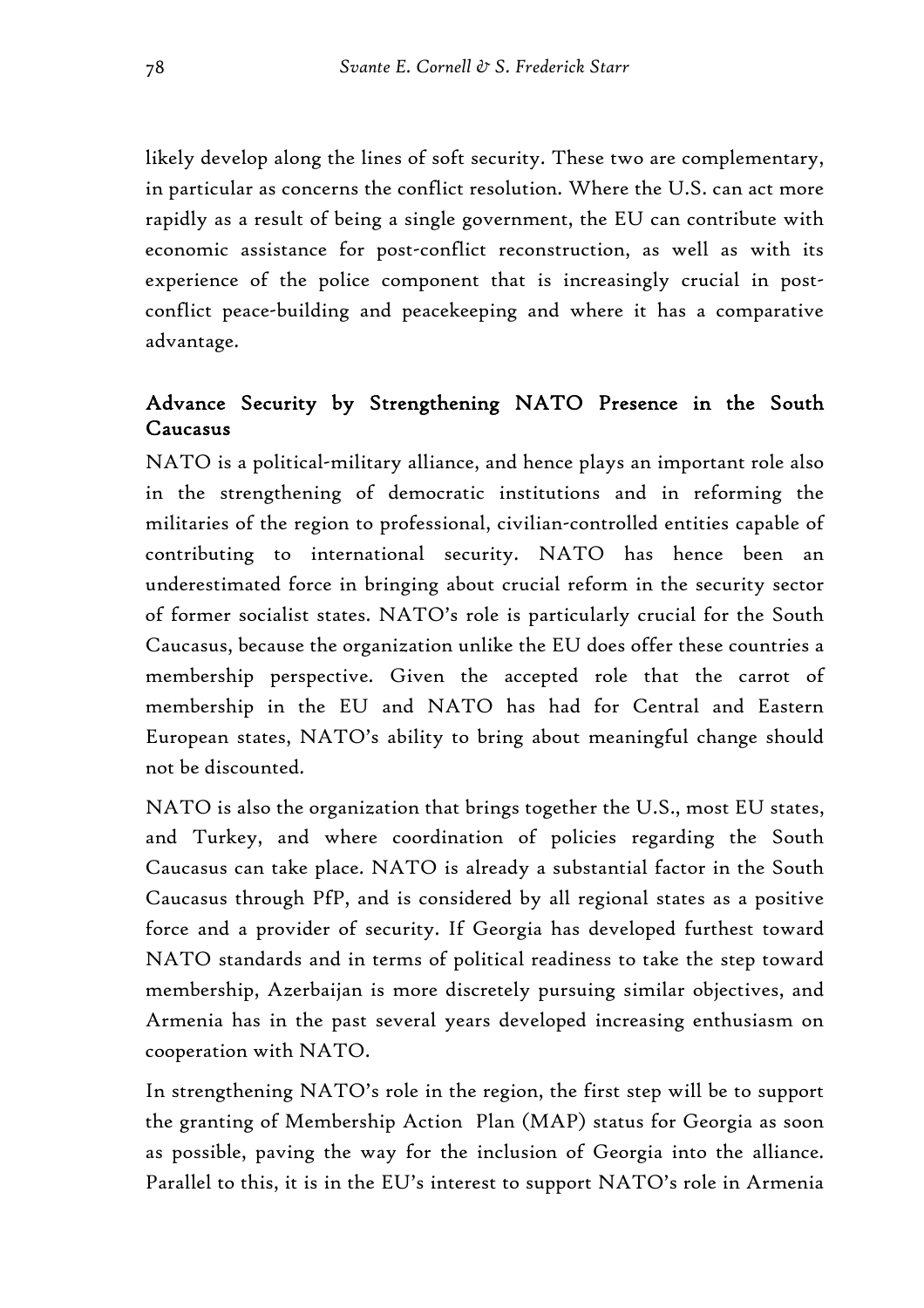and Azerbaijan, and in coordinating its own activities with NATO in order to maximize benefit.53

### Activate the EU's Role in the Unresolved Conflicts and in Peacekeeping

A necessary element in accomplishing EU interests in the Caucasus will be to activate the EU's role in the unresolved conflicts. The task will be for the EU to do this without replicating or duplicating the role of other organizations, especially considering the dubious success of international efforts at conflict resolution in the region. Yet there are at least two specific areas where the EU – based on its non-antagonistic relationship to all major actors, including Russia – can play an important role. These are first the hopelessly outdated situation in South Ossetian conflict, and the reform of the negotiation structures regarding the Armenian-Azerbaijani conflict.

### *Reform peacekeeping and negotiation formats in South Ossetia*

As discussed previously, the South Ossetia conflict is the only conflict in the South Caucasus where there is no accredited international role in conflict resolution. At present only a minor OSCE role in supervising Russian-led peacekeeping exists. Meanwhile, the EU has proven able to assert a role for itself in the Transdniestrian conflict in Moldova, where discussions are under way to create a new Peacekeeping Force jointly with Russia and with third parties, such as Ukraine. It would hence be natural for the EU to offer to take up a more active role in this specific conflict, both as regards peacekeeping and as regards conflict resolution. Concretely, this is very timely given the Georgian efforts to internationalize peacekeeping in this conflict. Given its *modus vivendi* with Russia, the EU is in a singular position to develop, jointly with Moscow, a peacekeeping format involving a joint EU-Russian force, possibly with the inclusion of third states like Ukraine, which has stated its willingness to contribute to peacekeeping in Georgia's conflicts. Directly related to this would be the setting up of a new conflict resolution structure in the South Ossetia conflict, where the EU could take a

<sup>53</sup> For a detailed analysis of NATO's role in the South Caucasus, see Svante E. Cornell, Roger N. McDermott, William O'Malley, Vladimir Socor and S. Frederick Starr, *Regional Security in the South Caucasus: The Role of NATO*, Washington: Central Asia-Caucasus Institute, 2004. (www.silkroadstudies.org)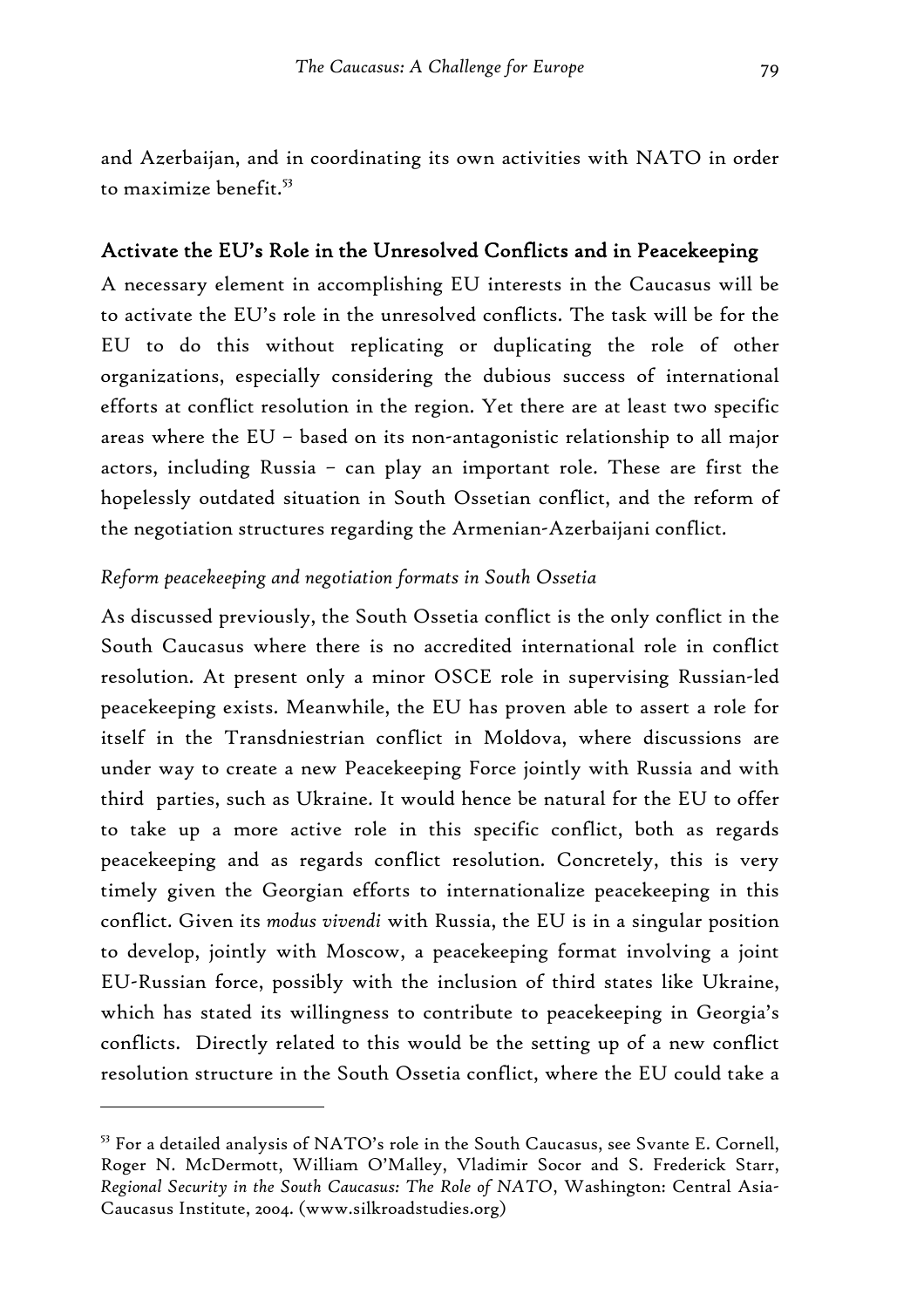lead as a neutral convener of negotiations. The EU could solicit interest among member states for a leading role in this regard, in which smaller countries that are not NATO members could be expected to take up a role, which would be perceived as less confrontational by Moscow. Finland and Sweden are possible countries in this regard. Both have previous experience of conflict resolution in the South Caucasus; both have provided EU Special Representatives to the South Caucasus; and both Finnish President Halonen and Swedish Prime Minister Persson have shown an interest in the region by being among the few heads of EU states and governments to visit Georgia. Clearly, a suitable form of coordination with and inclusion of Russia in this process should be worked out.

#### *An EU role in the Karabakh conflict*

Whether the 2006 talks on the Armenian-Azerbaijani conflict are successful or not, there is a need for revamping the Minsk Group conflict resolution process. The Minsk Group has seen changes of its composition before, and it is time for a new reform. The very format of the Minsk Group would ideally need to be rethought, and the question of whether the OSCE has a role to play in the conflict at all merits discussion. Irrespective of the outcome of such discussions, it is clear that both the U.S. and Russia will maintain a role in conflict resolution. It is now time to also make the EU a full party in a tripartite negotiation format, replacing France. This would enable the possibility of Europe taking a lead in the conflict resolution process in coordination with the U.S. and Russia, building on its soft security focus, is ability to provide post-conflict reconstruction, and its positive image in the region.

In so doing, it will also be necessary to fundamentally change the level of the discussions, by appointing a senior European statesmen to the role of co-chair of this negotiation format, which would ideally but not necessarily be removed from the OSCE framework. The same would be done by the U.S. and Russia, providing for a more senior group of officials involved. In fact, the Minsk Group provides for such a format already: aside from co-chairs of the Minsk Group, there is also the more honorific position of co-chair of the Minsk *Conference*, the final conference once scheduled to be held in Minsk to finalize a resolution of the conflict. It would hence be possible to keep the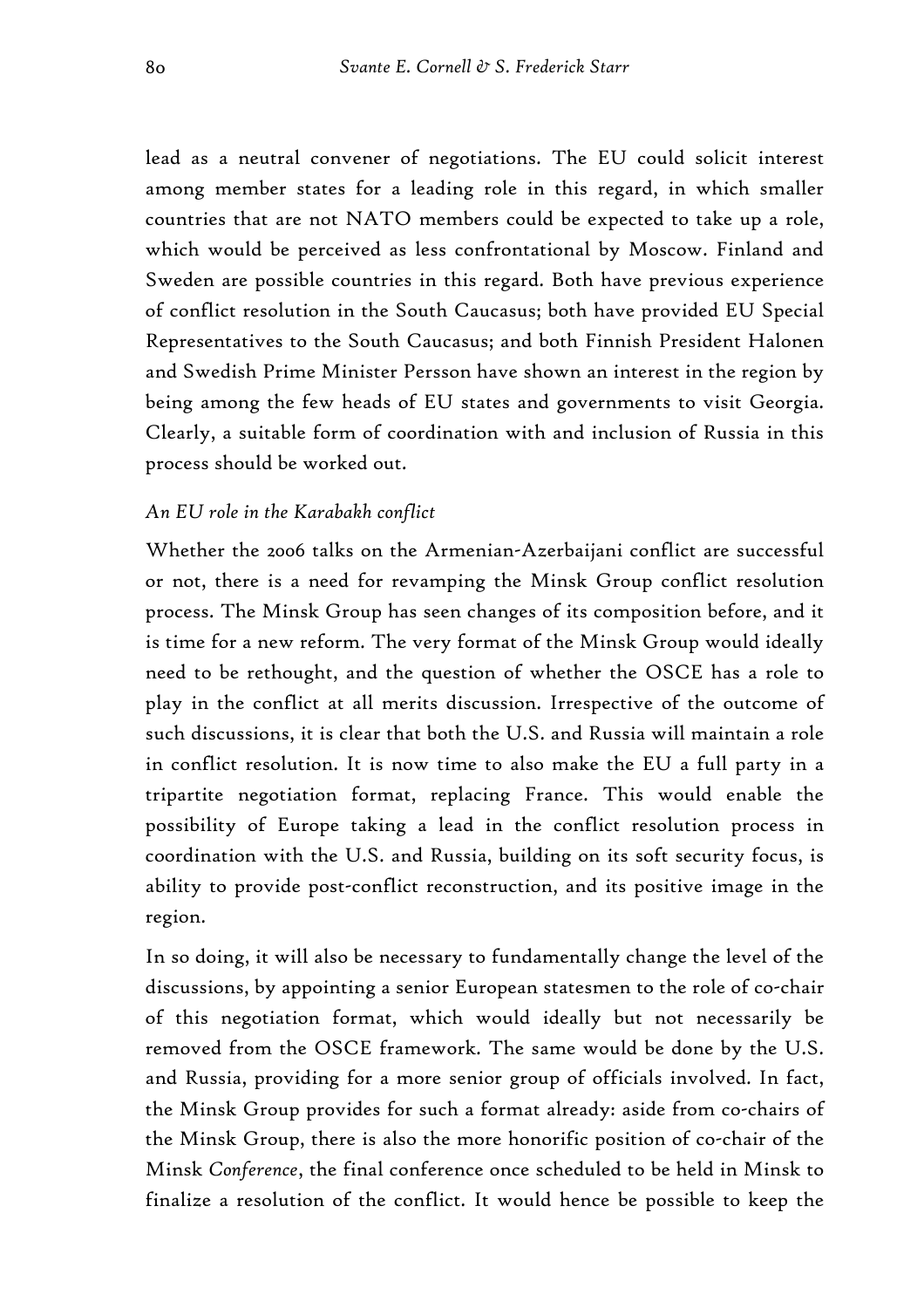current American and Russian co-chairs of the Minsk Group, adding to them the EU Special Representative to the South Caucasus, and appointing senior, possibly retired, figures to a position above the direct negotiating group. This would have the advantage of providing a layer of officials above the diplomats involved in the day-to-day negotiations which could interface with the higher levels of government, and ensure a higher degree of attention to the conflict on the part of leading figures. Possible candidates for this position could include former Finnish President Ahtisaari and former Swedish Prime Minister Bildt, to name just two figures.

### *Reconstruction and engagement in conflict zones*

As noted by Dov Lynch in a 2003 report, directing EU assistance to reconstruction efforts in the accessible areas of the conflict zones, such as the Zugdidi and Gali regions around the Abkhazia cease-fire line, is also still called for. This is also true for conducting needs assessment studies for the Armenian-occupied territories in Azerbaijan and areas of Abkhazia outside Gali.54 Moreover, the EU should state its readiness to contribute significantly to post-conflict reconstruction should a negotiated settlement be achieved in either conflict. This would be an important element of projecting EU soft power toward conflict resolution.

Aside from this, the EU's growing focus of achieving reform through 'soft power' could come to very fruitful use in the separatist conflicts. At present, the separatist areas are isolated, which has prevented the dissemination of European values in the region, contributed to their continued dependence on Russia, and sustained the dominant role of ethnic nationalism there. This is particularly true in Abkhazia and South Ossetia, whereas Karabakh is so closely integrated to Armenia that its isolation is somewhat reduced. European engagement of the separatist areas, particularly Abkhazia and South Ossetia, could contribute to the 'Europeanization' of their elite as well as population, in the longer term strengthening their attachment to a European future. Otherwise, the societal changes taking place in the rest of the South Caucasus would not be replicated there, making them a kind of time capsule of the late Soviet era that mirror more the values and way of life

<sup>54</sup> Lynch, pp. 187-188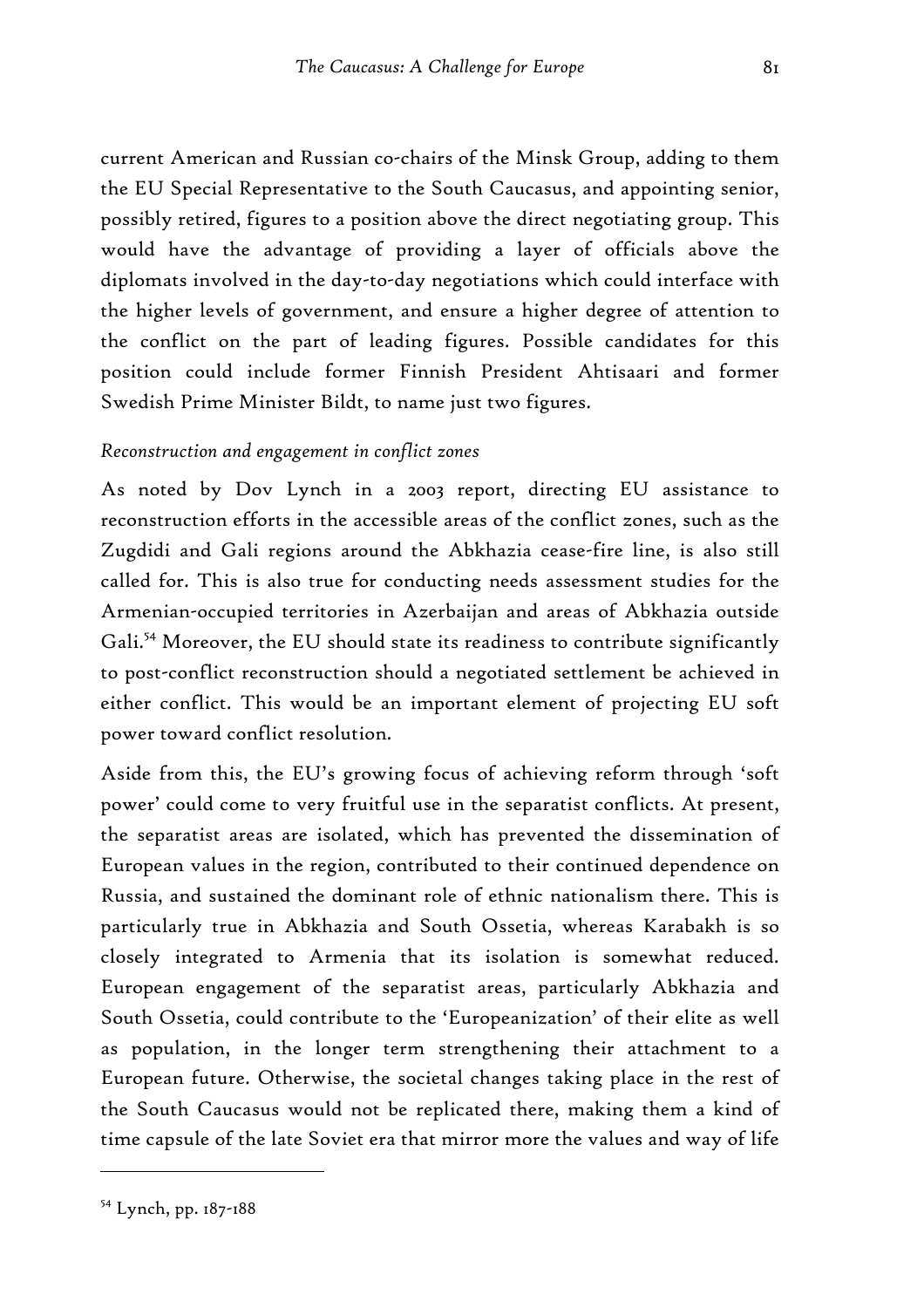of that era compared to a modern, European way of life. EU engagement of these areas through increased exposure to Europe in general and cultural and educational exchanges in particular could help gear the separatist areas toward the same goal and aspirations of a European future as their mother states. It should be noted, however, that this process must be undertaken only through a dialogue with the recognized governmental authorities in these territories – i.e. the Georgian and Azerbaijani governments. Failing to do so, i.e. acting in these areas without coordination with the recognized governments, would not only constitute a breach of international law but also be deeply counter-productive to the European agenda in the region, as it would generate doubt as to European commitment to the principles of international law, undermine the sovereign states of the South Caucasus and estrange them from Europe, and reduce the chances of negotiated solutions to the conflicts. To the extent possible, these efforts should also be geared toward confidence-building and projects involving populations from both the separatist areas and the recognized states, thereby contributing to dialogue and compromise and fighting deeply seated mutual prejudice.

#### Take the Opportunity to Extend by Baku-Ceyhan to East Caspian

The completion of the BTC and South Caucasus pipelines is an important milestone for European energy security, by diversifying supply and simultaneously bolstering a new partner region to the EU in energy security. This also constitutes the most significant geopolitical accomplishment in the Caucasus since independence. It is important to recall that this took place as a result of a Euro-American consortium of states and companies over thirteen years, which survived regime changes in all countries concerned – Azerbaijan, Georgia, Turkey, the UK, Norway and the U.S. It is a project that affects and advances all three areas of European interests – security, energy and governance – if taken advantage of properly.

But the completion of the twin pipelines should not be a cause of complacency. Indeed, it constitutes the starting point for the leap over the Caspian sea, a step toward providing the lands East of the Caspian Sea with a direct connection to Europe that does not depend on former colonial overlords. For Central Asian energy producers, the completion of BTC and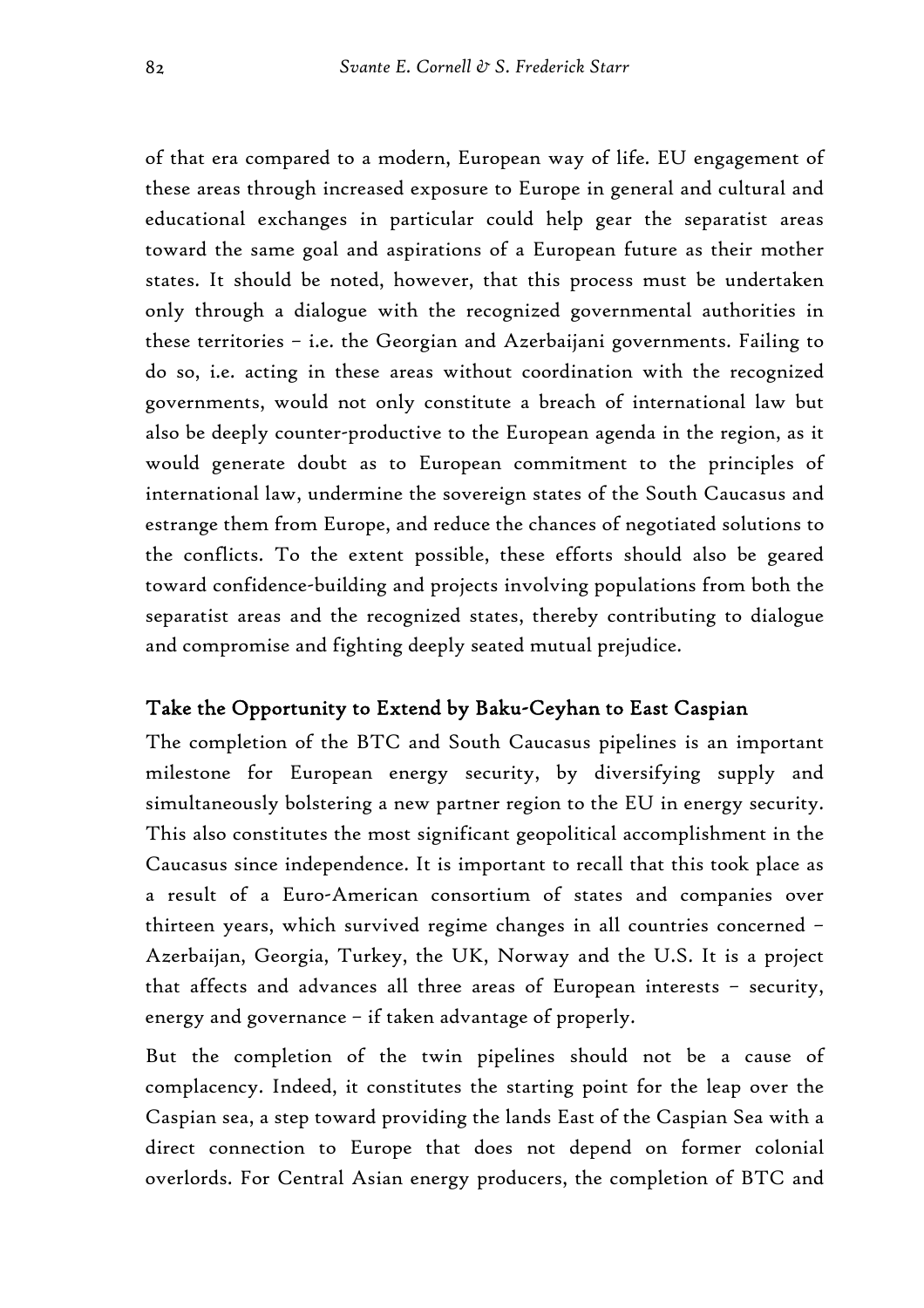SCP makes the export of energy independently to Europe a distinct possibility and not only a pipe dream. Given the proximity of the South Caucasus to Europe, there was never a strong argument for Azerbaijani oil to be exported eastward to Asian consumer markets. But as Kazakh oil and Turkmen gas is concerned, greater proximity to India and China and the booming energy demand there makes export eastward an attractive option, while both states can also take advantage of the South Caucasian transport corridor by building connecting pipelines over the Caspian sea. Indeed, BTC came online at exactly the time when Kazakhstan began debating how to export the resources of the Kashagan oil field, the largest single oil field discovered globally in the past two decades. Kazakhstan's stated interest in exporting oil through BTC is an encouraging sign that Europe should take advantage of by supporting politically and financially, through export credits, the building of Trans-Caspian oil as well as gas pipelines.



Map of existing and possible oil and natural gas pipelines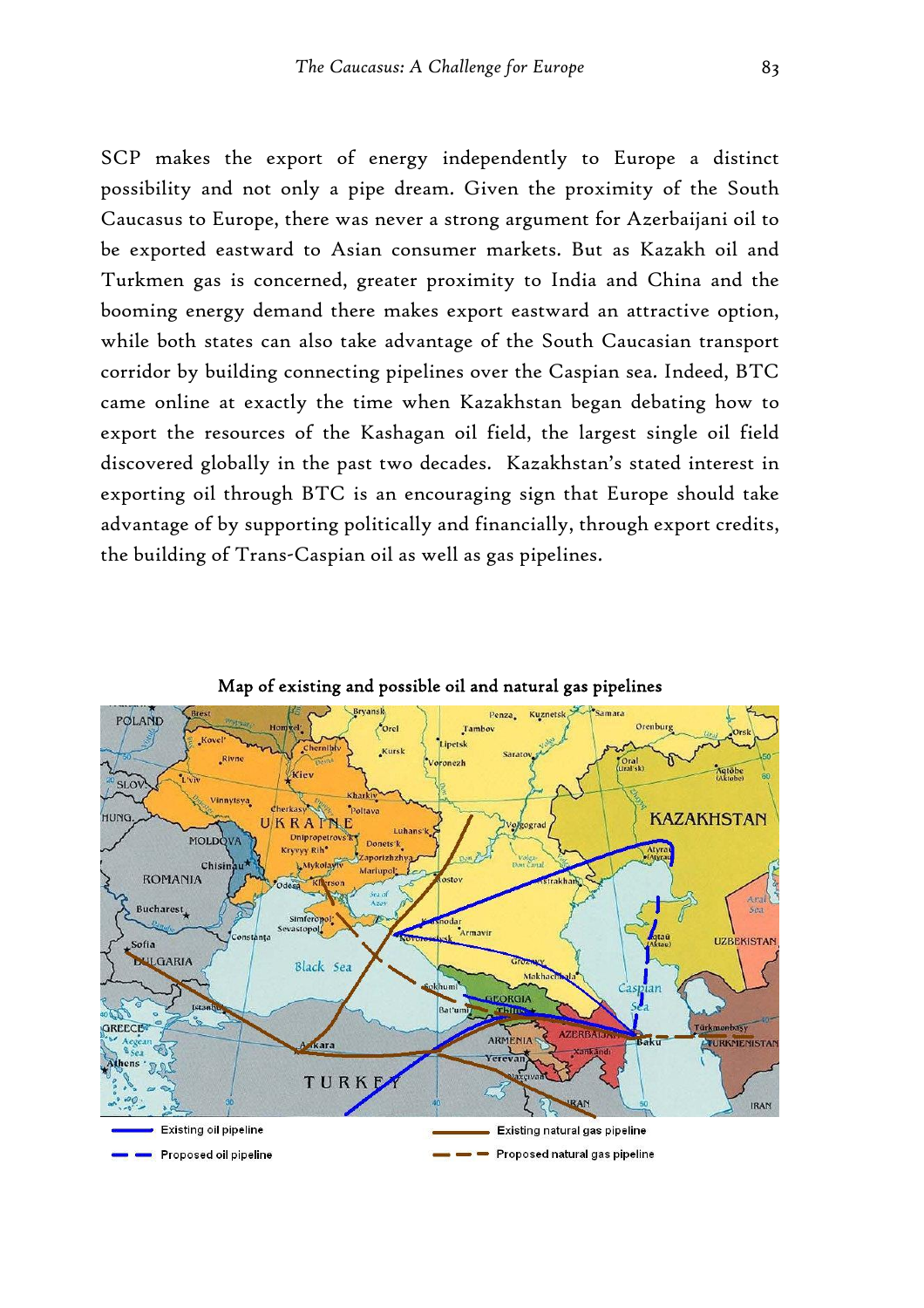BTC was realized in great part thanks to substantial American government support. In spite of being the primary beneficiaries, European states were mainly passive bystanders, with the partial exception of the United Kingdom. This time, however, Trans-Caspian pipelines are unlikely to be realized unless Europe take a strong interest in the matter. To put it simply, given current Russian monopoly, and growing Chinese and Indian demand, the Central Asian energy resources are Europe's to lose.

### Revitalize TRACECA

In the mid-1990s, the EU launched a visionary project to link Europe to Asia via the Caucasus, the TRACECA project. The project envisaged the building of rail and road connections that would link Europe through the Black Sea and Turkey, via the Caucasus, through ferry connections across the Caspian into Central Asia and beyond. The project, if realized ,would revolutionize continental trade and re-establish the ancient Silk Road with impressive benefits to both Europe and the states of the region.

Yet little came out of TRACECA, and the project was for most practical purposes allowed to slip into oblivion. At present, it is time for the EU to revitalize and re-energize TRACECA, which would in the long term be the most significant step the EU could take to assist the economic development of the Caucasus as well as Central Asia. The development of continental trade that TRACECA could engender would be an important contribution to job generation as well as increased trade and contacts with the outside world.

In revitalizing TRACECA, the EU should also amend the project in several ways. A *first* step, in line with the re-engagement of Turkey, is to include Turkey in a much more active capacity in the project, taking advantage of the rapid modernization of Turkey's infrastructure, notably including highways along the Black Sea coast to Georgia and the Kars-Akhalkalaki railroad connection, which will for the first time provide a rail link between Turkey and Georgia, and moreover link Istanbul to Baku. A *second* element is to broaden Traceca to include or coordinate its activities with the development of energy infrastructure. Obviously, economies of scale could be won by the further coordination of energy, rail, and road infrastructure as well as telecommunications networks. *Third*, TRACECA aims to restore the Silk